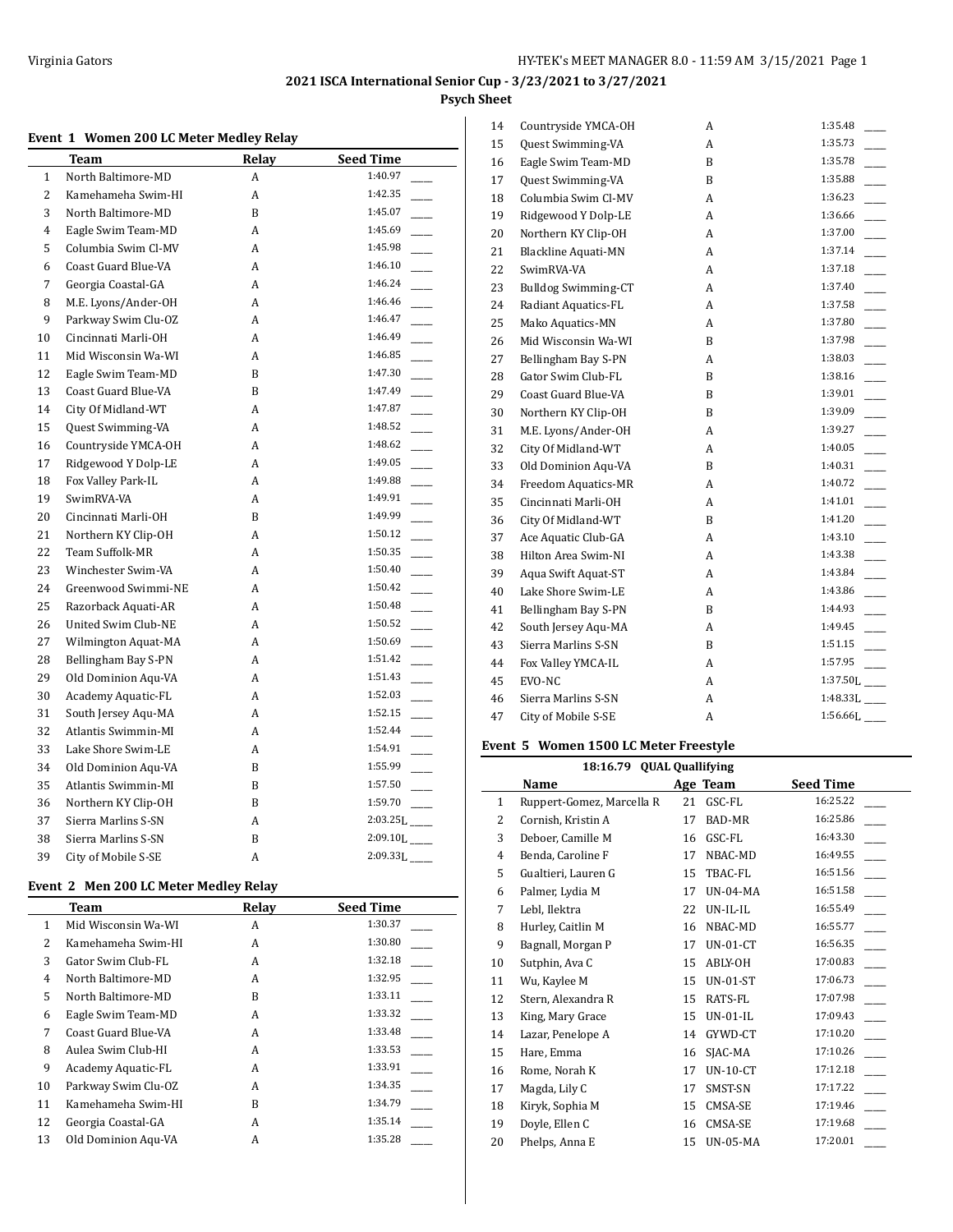#### **Event 5 ...(Women 1500 LC Meter Freestyle)**

|    | Name                 |    | Age Team        | <b>Seed Time</b> |
|----|----------------------|----|-----------------|------------------|
| 21 | Gockerman, Natalie C | 15 | CM-OH           | 17:20.96         |
| 22 | Austin, Karen L      | 16 | BBA-MI          | 17:21.42         |
| 23 | Wigham, Jessica M    | 16 | RIP-IA          | 17:23.28         |
| 24 | Hamblett, Ava S      | 16 | <b>UN-06-CT</b> | 17:27.71         |
| 25 | Embury-Brown, Raya   | 16 | SSC-ZZ          | 17:29.27         |
| 26 | Baker, Mya K         | 18 | SPA-FL          | 17:31.58         |
| 27 | Morgan, Grace R      | 15 | WST-VA          | 17:32.81         |
| 28 | McCallie, Sydney E   | 18 | OSTS-VA         | 17:38.99         |
| 29 | Renner, Clara E      | 14 | <b>CRIM-NE</b>  | 17:41.06         |
| 30 | Slaney, Morgan A     | 17 | ABLY-OH         | 17:41.24         |
| 31 | Nwaeze, Zuilda N     | 16 | EST-MD          | 17:43.46         |
| 32 | Nasrallah, Leila A   | 15 | KSC-HI          | 17:45.22         |
| 33 | McKee, Gabrielle E   | 18 | TOPS-MA         | 17:45.53         |
| 34 | Gagnon, Katarina A   | 16 | SJAC-MA         | 17:45.61         |
| 35 | Brewer, Elizabeth M  | 15 | CLPR-OH         | 17:46.40         |
| 36 | Hervey, Lindsey      | 15 | CSC-MV          | 17:50.17         |
| 37 | Sinclair, Elana A    | 19 | SSC-ZZ          | 17:50.91         |
| 38 | Benda, Meghan E      | 16 | NBAC-MD         | 17:51.66         |
| 39 | Lee, Samantha J      | 15 | PKWY-OZ         | 17:51.99         |
| 40 | Bergren, Charlotte G | 15 | ODAC-VA         | 17:58.35         |
| 41 | Shadduck, Brooke I   | 15 | PKWY-OZ         | 18:08.47         |
| 42 | Wood, Augusta D      | 16 | $UN-04-PV$      | 18:21.12         |
| 43 | Busconi, Bella S     | 15 | GS-NE           | 18:15.29J        |
| 44 | Bauer, Emma R        | 15 | CLPR-OH         | 18:16.64]        |

#### **Event 6 Men 800 LC Meter Freestyle**

| <b>QUAL Quallifying</b><br>9:06.39 |                       |    |                 |                  |
|------------------------------------|-----------------------|----|-----------------|------------------|
|                                    | Name                  |    | Age Team        | <b>Seed Time</b> |
| $\mathbf{1}$                       | Acosta, Marcelo       | 24 | AZFL-FG         | 9:08.32          |
| 2                                  | Vargas, Joaquin       | 19 | AZFL-FG         | 9:10.00          |
| 3                                  | Vandeusen, John M     | 19 | <b>UN-11-FL</b> | 9:10.16          |
| $\overline{4}$                     | Shoyat, Elijah C      | 17 | CLPR-OH         | 9:11.67          |
| 5                                  | Araya, Gabriel        | 21 | AZFL-FG         | 9:15.50          |
| 6                                  | Watson, Tyler J       | 20 | UN-13-FL        | 9:15.88          |
| 7                                  | Kravitz, Caleb M      | 20 | <b>UN-18-FL</b> | 9:16.00          |
| 8                                  | Washart, Shane F      | 17 | <b>UN-06-MA</b> | 9:19.11          |
| 9                                  | Cote, Benjamin M      | 17 | SPA-FL          | 9:19.35          |
| 10                                 | Lakatta, Edward A     | 17 | NBAC-MD         | 9:22.52          |
| 11                                 | Jordan, Andrew F      | 17 | CMSA-SE         | 9:22.80          |
| 12                                 | Ginoza, Micah K       | 19 | KSC-HI          | 9:22.92          |
| 13                                 | Taylor, Andrew G      | 16 | TBAC-FL         | 9:23.80          |
| 14                                 | Grisbaum, Dolan C     | 17 | <b>UN-02-MA</b> | 9:25.82          |
| 15                                 | Jones, Tanner J       | 16 | UN-03-MA        | 9:26.40          |
| 16                                 | Craft, Alexander S    | 18 | ABLY-OH         | 9:27.40          |
| 17                                 | Pliuskaitis, Victor S | 20 | SNOW-PV         | 9:29.31          |
| 18                                 | Vizzard, Sean M       | 17 | SJAC-MA         | 9:29.46          |
| 19                                 | Page, Advait          | 19 | <b>UN-15-FL</b> | 9:30.89          |
| 20                                 | Kalafat, Ozan         | 17 | MWWM-WI         | 9:31.61          |
| 21                                 | Melsom, Robert G      | 15 | SPA-FL          | 9:33.62          |
| 22                                 | Dean, Ashton B        | 17 | QSTS-VA         | 9:35.75          |
| 23                                 | Mitchell, Thomas C    | 17 | SJAC-MA         | 9:36.39          |
| 24                                 | Ginoza, Makena W      | 19 | KSC-HI          | 9:38.80          |
| 25                                 | Boyes, Ethan E        | 16 | AGS-GU          | 9:39.62          |
| 26                                 | Beaton, Briscoe K     | 16 | KSC-HI          | 9:39.94          |
| 27                                 | Mauldin, Benjamin A   | 16 | ODAC-VA         | 9:42.65          |
| 28                                 | Hufford, Ryan G       | 15 | OSTS-VA         | 9:43.02          |

| 29 | Caruso, Nicholas J         | 17 | GSC-FL          | 9:43.77                   |
|----|----------------------------|----|-----------------|---------------------------|
| 30 | Johnson, David B           | 18 | QSTS-VA         | 9:44.60                   |
| 31 | Blumenfeld, Ryan N         | 18 | NBAC-MD         | 9:45.55                   |
| 32 | Fitzsimmons, John M        | 17 | NBAC-MD         | 9:46.17                   |
| 33 | Veltrop, Jackson T         | 17 | CSC-MV          | 9:47.58                   |
| 34 | Hanson, Andrew S           | 15 | MAKO-MN         | 9:48.79                   |
| 35 | Mascoll-Gomes, Noah K      | 21 | AZFL-FG         | 9:49.23                   |
| 36 | Lapagesse, Joao N          | 15 | UN-02-FL        | 9:49.41                   |
| 37 | Weizeorick, Michael P      | 16 | FVFY-IL         | 9:49.73                   |
| 38 | Thomas, Brandon W          | 17 | CLPR-OH         | 9:49.86                   |
| 39 | Henry, Finn M              | 16 | <b>UN-07-CT</b> | 9:52.76                   |
| 40 | Vanderloo, Jameson P       | 15 | SNOW-PV         | 9:53.10                   |
| 41 | Ambrose, Jacob D           | 17 | ODAC-VA         | 9:53.56                   |
| 42 | Branon, Patrick R          | 15 | NBAC-MD         | 9:53.91                   |
| 43 | Sterlitz, Parker J         | 16 | FAST-AM         | 9:53.92                   |
| 44 | Koebel, John F             | 16 | NBAC-MD         | 9:54.11                   |
| 45 | Hu, Simon S                |    | 17 EST-MD       | 9:54.23                   |
| 46 | Cerny, Joshua G            | 16 | NBAC-MD         | 9:54.38                   |
| 47 | Teer, Jacob A              | 17 | CGBD-VA         | 9:54.63                   |
| 48 | Zornan Ferguson, Zachary D | 15 | RXA-AM          | 9:54.90                   |
| 49 | Hall, Aiden M              | 15 | QSTS-VA         | 9:55.18                   |
| 50 | Helmboldt, Richard T       | 17 | COM-WT          | 9:55.96                   |
| 51 | Poole, Eli W               | 18 | CMSA-SE         | 9:55.98                   |
| 52 | Schwabauer, Daniel T       | 15 | GCAT-GA         | 9:56.96                   |
| 53 | Windmiller, Gabriel F      | 16 | <b>UN-05-SN</b> | 9:59.11                   |
| 54 | Johnson, Carston           | 15 | AGS-GU          | 9:59.51                   |
| 55 | Ransin, John C             | 18 | PKWY-0Z         | 9:59.69                   |
| 56 | Andrews, Nicholas G        | 15 | CRIM-NE         | 10:00.36                  |
| 57 | Saadeddin, Saadeddin       | 15 | TRI-MR          | 10:01.06                  |
| 58 | Mikesell, Lewis A          | 17 | ODAC-VA         | 10:01.21                  |
| 59 | Nye, Owen R                | 14 | YBAC-NC         | 10:01.45                  |
| 60 | Demarco, John A            | 18 | FVFY-IL         | 10:02.42                  |
| 61 | Fermayer, Max              | 17 | AZFL-FG         | 10:02.79                  |
| 62 | Porter, Gabriel A          | 17 | PKWY-OZ         | 10:02.91                  |
| 63 | Chopper, Samuel L          | 18 | EST-MD          | 10:02.93                  |
| 64 | Svetlov, Russel            | 17 | AZFL-FG         | 10:07.73                  |
| 65 | Connelly, Liam D           |    | 16 CLPR-OH      | 10:09.82                  |
| 66 | D'Arrigo, Andrea M         |    | 25 GSC-FL       | $7:59.61L$ <sub>---</sub> |
| 67 | Davis, Benjamin J          | 15 | LSSC-LE         | 8:49.83L                  |
| 68 | Lee, Elliot S              | 14 | <b>UN-08-CT</b> | $8:57.80L$ <sub>---</sub> |
| 69 | Oberley, Matthew P         | 16 | ODAC-VA         | 9:05.06L                  |

## **Event 7 Women 200 LC Meter Freestyle Relay**

|    | Team                     | Relay | <b>Seed Time</b> |
|----|--------------------------|-------|------------------|
| 1  | North Baltimore-MD       | A     | 1:33.85          |
| 2  | Kamehameha Swim-HI       | A     | 1:34.43          |
| 3  | Eagle Swim Team-MD       | A     | 1:35.73          |
| 4  | Cincinnati Marli-OH      | A     | 1:36.40          |
| 5  | North Baltimore-MD       | B     | 1:36.45          |
| 6  | M.E. Lyons/Ander-OH      | A     | 1:36.68          |
| 7  | Coast Guard Blue-VA      | A     | 1:36.80          |
| 8  | Coast Guard Blue-VA      | B     | 1:37.13          |
| 9  | Atlantis Swimmin-MI      | A     | 1:37.35          |
| 10 | Columbia Swim Cl-MV      | A     | 1:37.38          |
| 11 | Parkway Swim Clu-OZ      | A     | 1:37.55          |
| 12 | <b>Quest Swimming-VA</b> | A     | 1:37.62          |
| 13 | Fox Valley Park-IL       | A     | 1:38.00          |
| 14 | Eagle Swim Team-MD       | B     | 1:38.05          |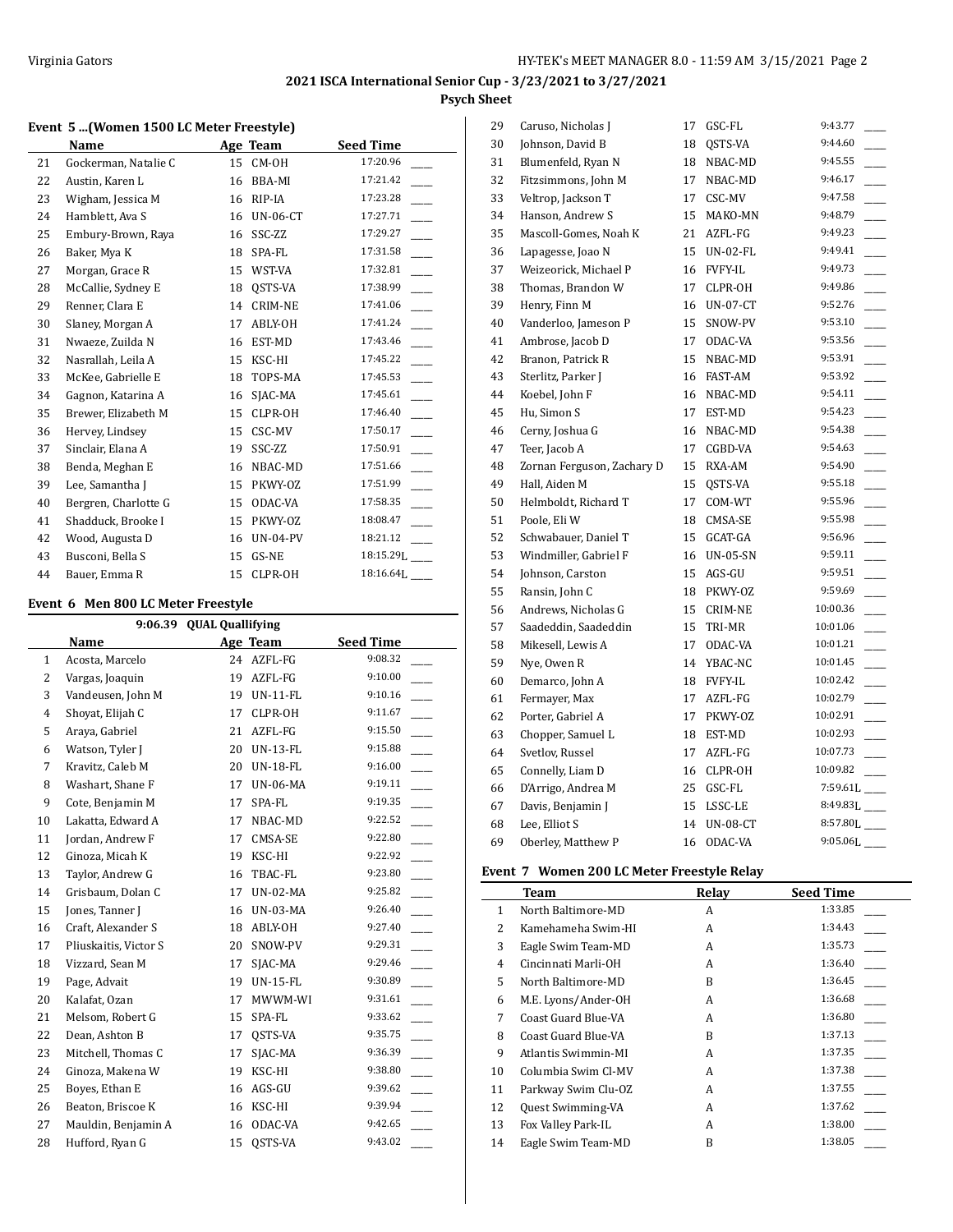# **2021 ISCA International Senior Cup - 3/23/2021 to 3/27/2021**

## **Psych Sheet**

## **Event 7 ...(Women 200 LC Meter Freestyle Relay)**

|    | Team                | Relay | <b>Seed Time</b>           |
|----|---------------------|-------|----------------------------|
| 15 | City of Mobile S-SE | A     | 1:38.25                    |
| 16 | Georgia Coastal-GA  | A     | 1:38.94                    |
| 17 | Bellingham Bay S-PN | A     | 1:39.17                    |
| 18 | Ridgewood Y Dolp-LE | A     | 1:39.36                    |
| 19 | Mid Wisconsin Wa-WI | A     | 1:39.71                    |
| 20 | Team Suffolk-MR     | A     | 1:39.92                    |
| 21 | Academy Aquatic-FL  | A     | 1:40.04                    |
| 22 | Wilmington Aquat-MA | A     | 1:40.09                    |
| 23 | Old Dominion Aqu-VA | A     | 1:40.38                    |
| 24 | United Swim Club-NE | A     | 1:40.62                    |
| 25 | Winchester Swim-VA  | A     | 1:40.70                    |
| 26 | Cincinnati Marli-OH | B     | 1:40.87                    |
| 27 | City Of Midland-WT  | A     | 1:41.31                    |
| 28 | Atlantis Swimmin-MI | B     | 1:41.63                    |
| 29 | South Jersey Aqu-MA | A     | 1:42.03                    |
| 30 | Lake Shore Swim-LE  | A     | 1:42.07                    |
| 31 | Old Dominion Aqu-VA | B     | 1:42.44                    |
| 32 | Sierra Marlins S-SN | A     | $1:49.10L$ <sub>---</sub>  |
| 33 | Sierra Marlins S-SN | B     | $1:52.52L$ <sub>---</sub>  |
| 34 | Countryside YMCA-OH | A     | 1:55.54L                   |
| 35 | Northern KY Clip-OH | A     | $1:55.73L$ <sub>____</sub> |
| 36 | Northern KY Clip-OH | B     | $2:08.06$ .                |

## **Event 8 Men 200 LC Meter Freestyle Relay**

 $\overline{a}$ 

|                | Team                       | Relay | <b>Seed Time</b> |
|----------------|----------------------------|-------|------------------|
| 1              | North Baltimore-MD         | A     | 1:22.11          |
| $\overline{2}$ | Mid Wisconsin Wa-WI        | A     | 1:22.77          |
| 3              | Gator Swim Club-FL         | A     | 1:23.96          |
| $\overline{4}$ | Academy Aquatic-FL         | A     | 1:24.24          |
| 5              | Kamehameha Swim-HI         | A     | 1:24.47          |
| 6              | Georgia Coastal-GA         | A     | 1:24.88          |
| 7              | Old Dominion Aqu-VA        | A     | 1:24.95          |
| 8              | Quest Swimming-VA          | A     | 1:25.07          |
| 9              | Kamehameha Swim-HI         | B     | 1:25.18          |
| 10             | Parkway Swim Clu-OZ        | A     | 1:25.23          |
| 11             | Gator Swim Club-FL         | B     | 1:25.34          |
| 12             | <b>Blackline Aquati-MN</b> | A     | 1:25.46          |
| 13             | Coast Guard Blue-VA        | A     | 1:25.71          |
| 14             | Eagle Swim Team-MD         | A     | 1:25.80          |
| 15             | Aqua Swift Aquat-ST        | A     | 1:26.55          |
| 16             | Quest Swimming-VA          | B     | 1:26.94          |
| 17             | Bellingham Bay S-PN        | A     | 1:27.03          |
| 18             | Columbia Swim Cl-MV        | A     | 1:27.12          |
| 19             | Aulea Swim Club-HI         | A     | 1:27.13          |
| 20             | Ridgewood Y Dolp-LE        | A     | 1:27.34          |
| 21             | Radiant Aquatics-FL        | A     | 1:27.44          |
| 22             | Eagle Swim Team-MD         | B     | 1:27.55          |
| 23             | City of Mobile S-SE        | A     | 1:27.61          |
| 24             | North Baltimore-MD         | B     | 1:27.85          |
| 25             | <b>Bulldog Swimming-CT</b> | A     | 1:28.29          |
| 26             | Coast Guard Blue-VA        | B     | 1:28.83          |
| 27             | Cincinnati Marli-OH        | A     | 1:29.20          |
| 28             | Old Dominion Aqu-VA        | B     | 1:29.27          |
| 29             | Lake Shore Swim-LE         | A     | 1:29.45          |
| 30             | Mako Aquatics-MN           | A     | 1:29.58          |
| 31             | Mid Wisconsin Wa-WI        | B     | 1:29.64          |

| City Of Midland-WT  | A | 1:30.86  |
|---------------------|---|----------|
| Hilton Area Swim-NI | A | 1:30.89  |
| Fox Valley YMCA-IL  | A | 1:31.02  |
| M.E. Lyons/Ander-OH | A | 1:31.35  |
| Ace Aquatic Club-GA | A | 1:31.76  |
| Freedom Aquatics-MR | A | 1:32.42  |
| City Of Midland-WT  | B | 1:32.48  |
| Razorback Aquati-AR | A | 1:33.21  |
| Bellingham Bay S-PN | B | 1:34.36  |
| South Jersey Agu-MA | A | 1:34.76  |
| Lake Shore Swim-LE  | B | 1:35.00  |
| EVO-NC              | A | 1:23.00L |
| Sierra Marlins S-SN | A | 1:40.15L |
| Northern KY Clip-OH | A | 1:43.75L |
| Countryside YMCA-OH | A | 1:46.85L |
| Sierra Marlins S-SN | B | 1:48.80L |
| Northern KY Clip-OH | B | 1:51.23L |
|                     |   |          |

#### **Event 11 Women 200 Yard IM**

|              | 2:10.99 QUAL Quallifying |    |                |                                       |  |
|--------------|--------------------------|----|----------------|---------------------------------------|--|
|              | Name                     |    | Age Team       | <b>Seed Time</b>                      |  |
| $\mathbf{1}$ | Hayes, Leah G            | 15 | TIDE-IL        | 1:57.45                               |  |
| 2            | Gyorgy, Reka             | 24 | UN-09-VA       | 1:58.18                               |  |
| 3            | Skirboll, Zoe M          | 16 | RXA-AM         | 1:58.75                               |  |
| 4            | Lynch, Meghan E          | 17 | GYWD-CT        | 1:59.13                               |  |
| 5            | Gidley, Greta K          | 17 | BBA-MI         | 2:00.18                               |  |
| 6            | Marquez, Celina          | 21 | AZFL-FG        | 2:00.37                               |  |
| 7            | Kruger, Lainy A          | 15 | CLPR-OH        | 2:00.50<br>$\mathcal{L}(\mathcal{L})$ |  |
| 8            | Monahan, Grace M         | 17 | KSC-HI         | 2:00.57                               |  |
| 9            | Belbot, Margaret F       | 16 | NBAC-MD        | 2:00.78                               |  |
| 10           | Murphy, Elizabeth R      | 16 | SMST-SN        | 2:01.12                               |  |
| 11           | Phelan, Denise G         | 16 | TS-MR          | 2:01.65<br>$\overline{\phantom{a}}$   |  |
| 12           | Smyers, Molly E          | 17 | RXA-AM         | 2:02.45                               |  |
| 13           | Jaffe, Erica J           | 14 | SMST-SN        | 2:02.72                               |  |
| 14           | Francis, Malia K         | 17 | MWWM-WI        | 2:02.79<br>$\overline{\phantom{a}}$   |  |
| 15           | Lopez, Rylie A           | 18 | BBST-PN        | 2:03.17                               |  |
| 16           | Smith, Amber M           | 16 | NBAC-MD        | 2:03.94                               |  |
| 17           | Prekop, Danielle         | 19 | $UN-05-AR$     | 2:04.20<br>$\overline{\phantom{0}}$   |  |
| 18           | Sullivan, Kylee A        | 16 | PKWY-OZ        | 2:04.20                               |  |
| 19           | Frank Rodriguez, Nicole  | 17 | AZFL-FG        | 2:04.29                               |  |
| 20           | Korbly, Isabella A       | 17 | USC-NE         | 2:04.52<br>$\overline{\phantom{a}}$   |  |
| 21           | Fisher, Katherine A      | 16 | CY-OH          | 2:04.57                               |  |
| 22           | Ellington, Ann C         | 17 | CGBD-VA        | 2:04.59                               |  |
| 23           | Black, Grace B           | 15 | NBAC-MD        | 2:04.62                               |  |
| 24           | Gore, Morgan A           | 17 | SMST-SN        | 2:04.63                               |  |
| 25           | Marstellar, Isabel A     | 16 | CGBD-VA        | 2:04.67                               |  |
| 26           | Mullins, Lainey J        | 15 | SSC-MA         | 2:04.78                               |  |
| 27           | Sutter, Olivia C         | 19 | UN-07-VA       | 2:04.91                               |  |
| 28           | Zeebe, Andrea M          | 16 | KSC-HI         | 2:05.10                               |  |
| 29           | Murdock, Justine E       | 17 | BBA-MI         | 2:05.25<br>$\overline{\phantom{0}}$   |  |
| 30           | Clark, Brooke-lynn F     | 17 | CGBD-VA        | 2:05.39<br>$\mathcal{L}(\mathcal{L})$ |  |
| 31           | Szadorski, Alexa N       | 18 | <b>FVFY-IL</b> | 2:05.43<br>$\overline{\phantom{a}}$   |  |
| 32           | McKee, Gabrielle E       | 18 | TOPS-MA        | 2:05.45<br>$\overline{\phantom{a}}$   |  |
| 33           | Palmer, Lydia M          | 17 | UN-04-MA       | 2:05.55                               |  |
| 34           | Benda, Caroline F        | 17 | NBAC-MD        | 2:05.58                               |  |
| 35           | Thomas, Morgan O         | 15 | GATR-VA        | 2:05.69                               |  |
| 36           | Gaffney, Laura M         | 17 | CGBD-VA        | 2:05.93                               |  |
| 37           | Agne, Kira W             | 16 | WAC-MA         | 2:06.18                               |  |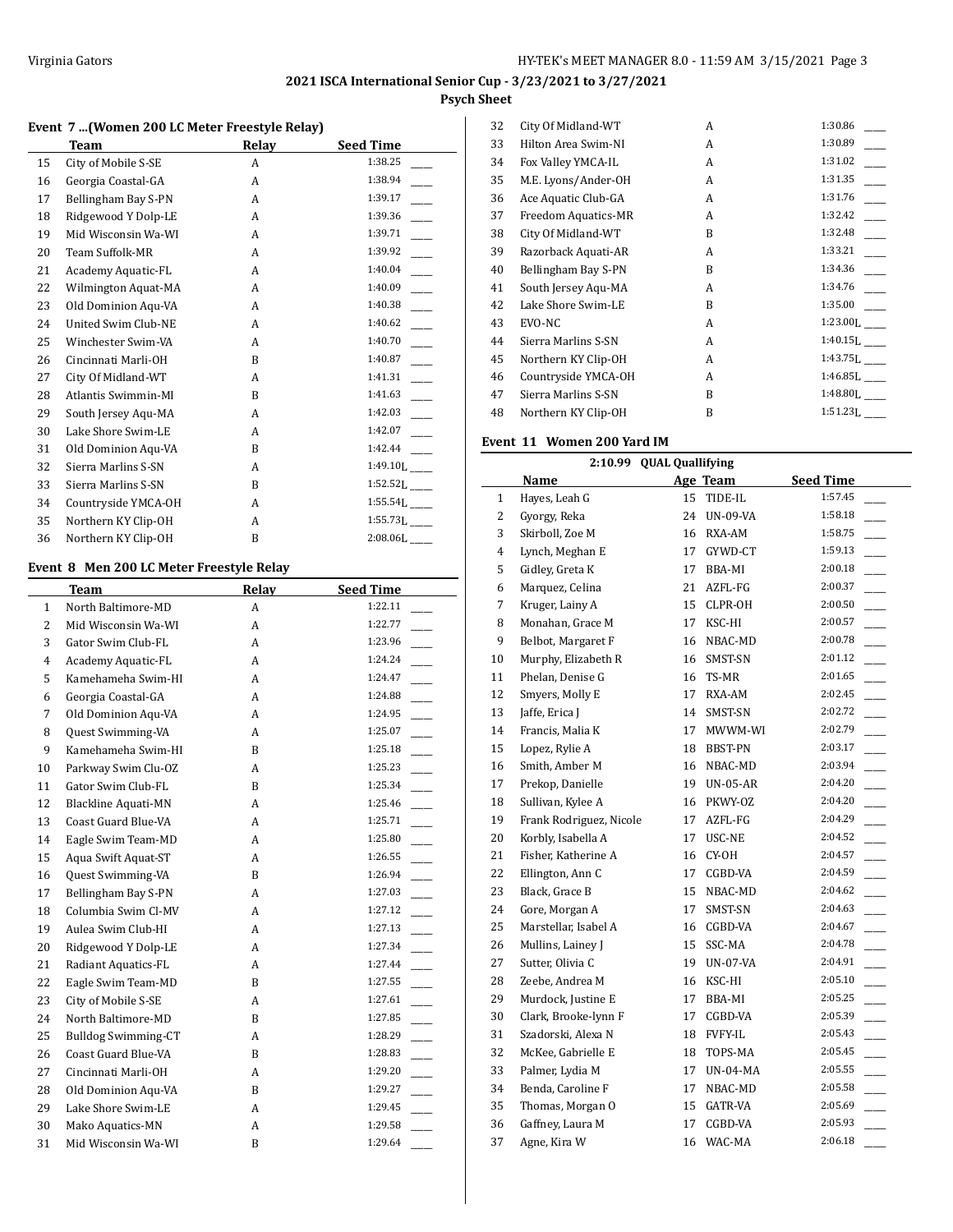## **Event 11 ...(Women 200 Yard IM)**

|          | Event 11 (Women 200 Yard IM)             |    |                          |                         |
|----------|------------------------------------------|----|--------------------------|-------------------------|
|          | Name                                     |    | Age Team                 | <b>Seed Time</b>        |
| 38       | Bridgman, Riley L                        |    | 16 QSTS-VA               | 2:06.18                 |
| 39       | O'Neill, Lucy E                          | 17 | CMSA-SE                  | 2:06.27                 |
| 40       | Earley, Cristin M                        |    | 18 HMST-CT               | 2:06.31                 |
| 41       | Neely, Cassidy E                         |    | 18 AAC-FL                | 2:06.48                 |
| 42       | Foster, Payton A                         |    | 14 GYWD-CT               | 2:06.54                 |
| 43       | Dopson, Mia B                            |    | 17 EST-MD                | 2:06.58                 |
| 44       | Henage, Alayna J                         | 15 | PKWY-OZ                  | 2:06.59                 |
| 45       | Dodd, Allison N                          |    | 16 QSTS-VA               | 2:06.70                 |
| 46       | Waslyn, Rylee E                          |    | 16 WAC-MA                | 2:06.78                 |
| 47       | Szadorski, Abigail E                     |    | 18 FVFY-IL               | 2:06.81                 |
| 48       | Macmullan, Kira E                        |    | 17 EST-MD                | 2:06.98                 |
| 49       | Ottem, Ellery A                          | 15 | MAKO-MN                  | 2:07.01                 |
| 50       | Witkus, Amanda E                         |    | 16 GS-NE                 | 2:07.03                 |
| 51       | Chavez, Ava R                            | 15 | SMST-SN                  | 2:07.40                 |
| 52       | Austin, Karen L                          |    | 16 BBA-MI                | 2:07.40                 |
| 53       | King, Mary Grace                         |    | 15 UN-01-IL              | 2:07.48                 |
| 54       | Hurley, Caitlin M                        |    | 16 NBAC-MD               | 2:07.57                 |
| 55       | Stockard, Taylor L                       |    | 16 RYD-LE                | 2:07.57                 |
| 56       | Sierra, Micaela                          |    | 16 AZFL-FG               | 2:07.69                 |
| 57       | Claus-Udarbe, Amalie M                   |    | 15 SMST-SN               | 2:07.72                 |
| 58       | Schere, Fiona D                          |    | 17 NBAC-MD               | 2:07.72                 |
| 59       | Olivo, Annabel N                         | 16 | TIDE-IL                  | 2:07.78                 |
| 60       | Bockrath, Rachel K                       | 15 | WAC-MA                   | 2:07.79                 |
| 61       | Brown, Olivia                            | 14 | TS-MR                    | 2:07.85<br>$\mathbb{R}$ |
| 62       | Phelps, Anna E                           | 15 | UN-05-MA                 | 2:07.85                 |
| 63       | Ludwig, Mairin E                         |    | 16 NBAC-MD               | 2:07.91                 |
| 64       | Harner, Alexandra R                      |    | 16 NBAC-MD               | 2:07.98                 |
| 65       | Denny, Britney L                         | 17 | CGBD-VA                  | 2:08.00                 |
| 66       | Roma, Isabella G                         | 17 | SJAC-MA                  | 2:08.01                 |
| 67       | Ivie, Molly A                            |    | 16 HNVR-VA               | 2:08.25                 |
| 68       | Day, Peyton J                            |    | 17 COM-WT                | 2:08.40                 |
| 69       | Barthel, Alanakealoha R                  |    | 18 AUL-HI                | 2:08.58                 |
| 70       | Honkamp, Anne E                          |    | 15 RIP-IA                | 2:08.65                 |
|          | Cratsenberg, Isabella G                  |    |                          | 2:08.70                 |
| 71<br>72 |                                          |    | 18 BBST-PN<br>16 CGBD-VA | 2:08.73                 |
|          | Cox, Delaney R                           |    |                          | 2:08.73                 |
| 73<br>74 | Pacher, Katherine J                      |    | 16 NBAC-MD               | 2:08.77                 |
|          | Budde, Erin T                            |    | 16 EST-MD                |                         |
| 75       | Herndon, Sallie J                        | 15 | CMSA-SE                  | 2:08.86<br>2:08.89      |
| 76       | Cooley, Emily L                          | 18 | SMST-SN                  |                         |
| 77       | Volk, Alexandra E                        | 17 | EST-MD                   | 2:08.95                 |
| 78       | Lingo, Samantha F<br>Wayner, Alexandra R | 18 | ABLY-OH                  | 2:08.95<br>2:08.97      |
| 79       |                                          | 16 | GCAT-GA                  |                         |
| 80       | Ackerman-Vallala, Diya G                 | 16 | CRIM-NE                  | 2:08.99<br>2:09.00      |
| 81       | Fusco, Casey M                           | 17 | CGBD-VA                  |                         |
| 82       | Otten, Chloe M                           | 14 | CM-OH                    | 2:09.05                 |
| 83       | Tucker, Mackenzie M                      | 17 | CLPR-OH                  | 2:09.06                 |
| 84       | Neitzel, Rhian M                         | 16 | MAKO-MN                  | 2:09.18                 |
| 85       | Bishop, Mabry T                          | 16 | AAC-FL                   | 2:09.22                 |
| 86       | Masters, Lauren K                        | 16 | WST-VA                   | 2:09.28                 |
| 87       | Chandler, Mary Brooke B                  | 15 | SMST-SN                  | 2:09.36                 |
| 88       | Horne, Rachael A                         | 18 | RAYS-GA                  | 2:09.36                 |
| 89       | Robbins, Maggie E                        | 17 | SSA-SE                   | 2:09.36                 |
| 90       | Cannella, Ashlin M                       |    | 15 AAC-FL                | 2:09.44                 |
| 91       | Beede, Jessica B                         | 15 | AAC-FL                   | 2:09.48                 |
| 92       | O'Brien, Makenna B                       | 15 | TS-MR                    | 2:09.60                 |
| 93       | Buirski, Kallyn S                        | 15 | CGBD-VA                  | 2:09.63                 |

| 94  | Son, Erin               | 16 | <b>UN-04-AR</b> | 2:09.70 |
|-----|-------------------------|----|-----------------|---------|
| 95  | Dominici, Cara M        | 15 | CRIM-NE         | 2:09.85 |
| 96  | Horning, Caitlin L      | 15 | UN-01-MA        | 2:10.00 |
| 97  | Verwoest, Mia P         | 15 | UN-04-SN        | 2:10.08 |
| 98  | Costantini, Caroline G  | 15 | HAWG-AR         | 2:10.09 |
| 99  | Bodrock, Grace D        | 16 | RYD-LE          | 2:10.11 |
| 100 | Cook, Paige E           | 16 | ACE-GA          | 2:10.14 |
| 101 | Kluger, Pearl L         | 17 | CGBD-VA         | 2:10.18 |
| 102 | Sinkiewicz, Mia E       | 18 | GCAT-GA         | 2:10.24 |
| 103 | Killen, Ala S           | 16 | SRVA-VA         | 2:10.26 |
| 104 | Russell, Ella K         | 16 | LSSC-LE         | 2:10.32 |
| 105 | Helminiak, Katherine E  | 18 | NBAC-MD         | 2:10.41 |
| 106 | Warnagiris, Kimberly E  | 17 | WST-VA          | 2:10.44 |
| 107 | Wu, Kaylee M            | 15 | UN-01-ST        | 2:10.50 |
| 108 | Kim, Kelly Y            | 17 | NBAC-MD         | 2:10.65 |
| 109 | Lazar, Penelope A       | 14 | GYWD-CT         | 2:10.67 |
| 110 | Deykin, Kate S          | 14 | AQSA-ST         | 2:10.67 |
| 111 | Caballero, Isabella L   | 17 | PWSC-VA         | 2:10.70 |
| 112 | Latham, Laura F         | 18 | USC-NE          | 2:10.79 |
| 113 | Shadduck, Brooke I      | 15 | PKWY-OZ         | 2:10.85 |
| 114 | Neilly, Claire E        | 15 | CRIM-NE         | 2:10.88 |
| 115 | Verheyen, Isabel C      | 18 | EST-MD          | 2:10.93 |
| 116 | Betkey, Logan M         | 16 | NBAC-MD         | 2:10.93 |
|     |                         |    |                 | 2:10.93 |
| 117 | Kiryk, Sophia M         | 15 | CMSA-SE         | 2:10.95 |
| 118 | Davis, Zoe E            | 17 | CRIM-NE         |         |
| 119 | Jelic, Julijana         | 14 | BBA-MI          | 2:10.98 |
| 120 | Lang, Skyla A           | 15 | SMST-SN         | 2:11.02 |
| 121 | Hanson, Wyllo C         | 16 | CGBD-VA         | 2:11.10 |
| 122 | Church, Eleanor J       | 18 | USC-NE          | 2:11.15 |
| 123 | Griffith, Kailin M      | 17 | CGBD-VA         | 2:11.25 |
| 124 | McCallie, Sydney E      | 18 | QSTS-VA         | 2:11.26 |
| 125 | Welsch, Layla M         | 14 | GATR-VA         | 2:11.28 |
| 126 | Lord, Isabella S        | 16 | CMSA-SE         | 2:11.36 |
| 127 | Palacios, Lauren K      | 15 | SMST-SN         | 2:11.54 |
| 128 | Brown, Rachael L        | 16 | QSTS-VA         | 2:11.57 |
| 129 | Smith, Audrey R         |    | 16 RAYS-GA      | 2:11.71 |
| 130 | Lange, Ellen H          | 16 | CM-OH           | 2:11.74 |
| 131 | Smith, Cameron L        | 15 | GATR-VA         | 2:11.79 |
| 132 | Dator, Kelsa C          | 17 | <b>CRIM-NE</b>  | 2:11.88 |
| 133 | Susi, Katie M           | 16 | RYD-LE          | 2:12.08 |
| 134 | Crampton, Catherine A   | 18 | <b>CCFF-NE</b>  | 2:12.13 |
| 135 | Draves, Teresa J        | 20 | TOPS-MA         | 2:12.36 |
| 136 | Haskell, Olivia J       | 17 | COM-WT          | 2:12.39 |
| 137 | Swartwood, Belise A     | 14 | KSC-HI          | 2:12.45 |
| 138 | Brown, Sadie B          | 16 | CRIM-NE         | 2:12.52 |
| 139 | Diaz, Natalia H         | 16 | EST-MD          | 2:12.55 |
| 140 | Stallmeyer, Ava M       | 16 | CM-OH           | 2:12.85 |
| 141 | Sorensen, Grace M       | 13 | BBST-PN         | 2:13.00 |
| 142 | Wicklund, Addison J     | 14 | HAWG-AR         | 2:13.02 |
| 143 | Pelshaw, Anya A         | 18 | BBA-MI          | 2:13.05 |
| 144 | Lynch, Katherine H      | 15 | RA-MR           | 2:13.20 |
| 145 | Yeagle, Carly E         | 16 | EST-MD          | 2:13.57 |
| 146 | Scheneman, Jacqueline B | 17 | ODAC-VA         | 2:13.61 |
| 147 | Lo, Florence B          | 16 | BBST-PN         | 2:13.64 |
| 148 | Lee, Samantha J         | 15 | PKWY-OZ         | 2:13.77 |
| 149 | Tunggal, Alyssa T       | 16 | TIDE-IL         | 2:13.80 |
| 150 | Mitchell, Lily M        | 14 | ABLY-OH         | 2:13.85 |
| 151 | Allen, Aisling N        | 17 | HAWG-AR         | 2:13.86 |
|     |                         |    |                 |         |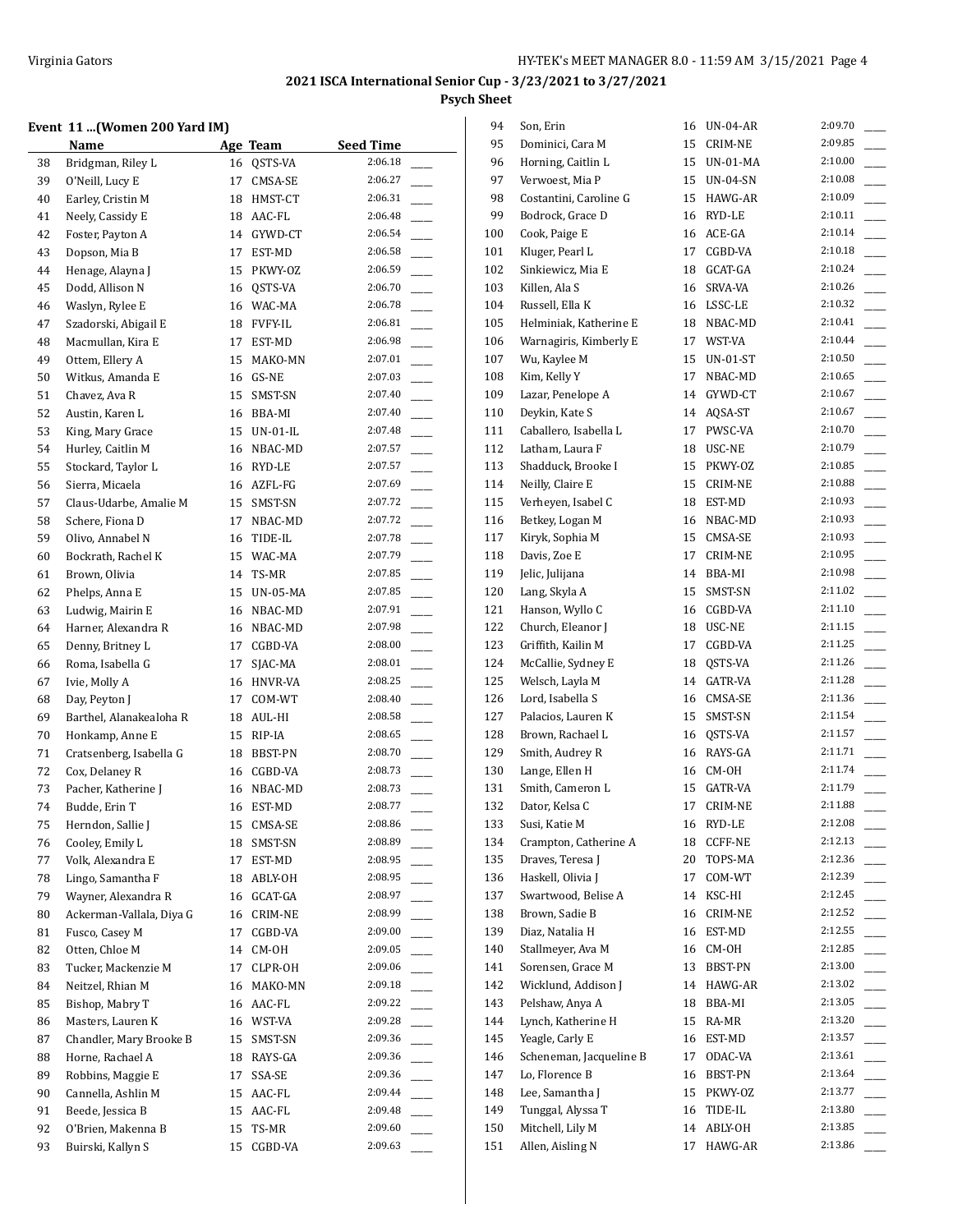#### **Event 11 ...(Women 200 Yard IM)**

|     | Name                |    | Age Team        | <b>Seed Time</b> |
|-----|---------------------|----|-----------------|------------------|
| 152 | Bagnall, Morgan P   | 17 | <b>UN-01-CT</b> | 2:13.95          |
| 153 | Quinn, Riley E      | 15 | CLPR-OH         | 2:14.18          |
| 154 | Yasumi, Sala        | 14 | KSC-HI          | 2:14.28          |
| 155 | Foth, Emma R        | 15 | RIP-IA          | 2:14.68          |
| 156 | Maher, Anna C       | 17 | ODAC-VA         | 2:14.96          |
| 157 | Flood, Abigail R    | 18 | RXA-AM          | 2:15.01          |
| 158 | Morgan, Grace R     | 15 | WST-VA          | 2:15.08          |
| 159 | Steere, Campbell A  | 15 | GYWD-CT         | 2:15.51          |
| 160 | Price, Piper M      | 13 | SRVA-VA         | 2:15.69          |
| 161 | Schorr, Sophia R    | 16 | OSTS-VA         | 2:16.43          |
| 162 | Morie, Erin E       | 17 | PKWY-OZ         | 2:17.37          |
| 163 | Smeitzer, Lizzie    | 18 | <b>UN-01-AM</b> | 2:17.77          |
| 164 | Villani, Savina     | 16 | GS-NE           | 2:17.86          |
| 165 | Hogan, Maeve J      | 16 | <b>CRIM-NE</b>  | 2:17.88          |
| 166 | Jee, Sydney         | 14 | GYWD-CT         | 2:18.20          |
| 167 | Amato, Dorothy R    | 15 | TS-MR           | 2:18.42          |
| 168 | Xayaveth, Hope J    | 16 | <b>CRIM-NE</b>  | 2:18.87          |
| 169 | Larosa, Nina V      | 15 | LSSC-LE         | 2:19.36          |
| 170 | Fomuso, Jane Y      | 17 | ODAC-VA         | 2:19.82          |
| 171 | Higgins, Amylia R   | 15 | BBA-MI          | 2:20.58          |
| 172 | Buetow, Evelyn B    | 15 | BBST-PN         | 2:21.24          |
| 173 | Gutshall, Ashley N  | 16 | PVAC-MA         | 2:28.70          |
| 174 | Cooke, Anna W       | 15 | CMSA-SE         | 2:28.74          |
| 175 | Stern, Alexandra R  | 15 | RATS-FL         | 2:26.13L         |
| 176 | Bragg, Alison R     | 16 | PPSC-ME         | 2:31.31S         |
| 177 | Sichtnik, Sophia    | 17 | GYWD-CT         | 2:42.52S         |
| 178 | Winnicki, Abishea E | 14 | MWWM-WI         |                  |

#### **Event 12 Men 200 Yard IM**

| <b>QUAL Quallifying</b><br>1:59.39 |                         |    |                 |                  |  |
|------------------------------------|-------------------------|----|-----------------|------------------|--|
|                                    | Name                    |    | Age Team        | <b>Seed Time</b> |  |
| $\mathbf{1}$                       | Lov, Andrew D           | 23 | GSC-FL          | 1:41.36          |  |
| 2                                  | Szabo, Norbert          | 25 | <b>UN-02-FG</b> | 1:43.17          |  |
| 3                                  | Sanders, Grant L        | 23 | GSC-FL          | 1:43.38          |  |
| 4                                  | Lochte, Ryan S          | 36 | GSC-FL          | 1:43.48          |  |
| 5                                  | Lebed, Alexander M      | 24 | <b>UN-02-VA</b> | 1:43.78          |  |
| 6                                  | Cancel, Miguel A        | 21 | <b>UN-12-FL</b> | 1:45.07          |  |
| 7                                  | Bustos, Arsenio         | 18 | WAC-CT          | 1:45.57          |  |
| 8                                  | Dillard, Ben D          | 19 | SMST-SN         | 1:46.10          |  |
| 9                                  | Groters, Patrick G      | 22 | GIANT-BD        | 1:46.24          |  |
| 10                                 | Merani, Ryan B          | 16 | NBAC-MD         | 1:48.18          |  |
| 11                                 | Hazlett, Alexander S    | 17 | GYWD-CT         | 1:48.67          |  |
| 12                                 | Dols, Keanan M          | 22 | GSC-FL          | 1:48.69          |  |
| 13                                 | Ingerick, Logan O       | 17 | AAC-FL          | 1:48.94          |  |
| 14                                 | Dubas, Mateusz          | 20 | <b>UN-10-FL</b> | 1:48.99          |  |
| 15                                 | Rutter, Jonathan D      | 24 | <b>UN-05-VA</b> | 1:49.13          |  |
| 16                                 | Swift, Sean S           | 18 | SMST-SN         | 1:49.26          |  |
| 17                                 | Kim, Hunter H           | 18 | BAD-MR          | 1:49.33          |  |
| 18                                 | Wich-Glasen, Nils       | 26 | GSC-FL          | 1:49.38          |  |
| 19                                 | Sukeena, Nathan G       | 17 | EST-MD          | 1:49.65          |  |
| 20                                 | Glennon, Kevin C        | 16 | CY-OH           | 1:49.95          |  |
| 21                                 | Ledford, Mitchell P     | 16 | TCSC-FL         | 1:50.06          |  |
| 22                                 | Guiliano, Christopher R | 17 | TOPS-MA         | 1:50.24          |  |
| 23                                 | Bitz, Colin A           | 18 | EST-MD          | 1:50.41          |  |
| 24                                 | Shaffer, Nicholas A     | 18 | AAC-FL          | 1:50.59          |  |
| 25                                 | Baglah, Khader G        | 22 | GSC-FL          | 1:50.70          |  |

| 26 | Crisci, Aidan R                         | 18 | CGBD-VA            | 1:51.02 |
|----|-----------------------------------------|----|--------------------|---------|
| 27 | Bonnett, William A                      | 17 | PKWY-0Z            | 1:51.29 |
| 28 | Minassian, Nareg                        | 16 | CRIM-NE            | 1:51.74 |
| 29 | Crews, Kaikea B                         | 18 | SMST-SN            | 1:51.92 |
| 30 | Congiusta, Matthew P                    | 17 | CKS-NC             | 1:52.48 |
| 31 | Reiter, Jonathan T                      | 18 | AUL-HI             | 1:52.50 |
| 32 | Lanting, Nicholas J                     | 17 | SMST-SN            | 1:52.54 |
| 33 | Caps, Thomas R                          | 17 | AUL-HI             | 1:52.54 |
| 34 | Bork, Samuel R                          | 17 | MWWM-WI            | 1:52.82 |
| 35 | Jee, Ryan M                             |    | 17 GYWD-CT         | 1:52.82 |
| 36 | Tybur, Jonathan C                       |    | 24 GSC-FL          | 1:53.00 |
| 37 | Kalafat, Ozan                           | 17 | MWWM-WI            | 1:53.11 |
| 38 | Haines, Jacob R                         | 20 | SJAC-MA            | 1:53.12 |
| 39 | Menninger, Jason A                      | 18 | QSTS-VA            | 1:53.76 |
| 40 | Tunggal, Nathaniel G                    | 17 | TIDE-IL            | 1:53.87 |
| 41 | Goncharuk, Samuel G                     | 17 | FREE-MR            | 1:54.02 |
| 42 | Kostov, Victor N                        | 17 | MWWM-WI            | 1:54.13 |
| 43 | Florio, Aidan C                         | 16 | RYD-LE             | 1:54.15 |
| 44 | Lyon, James E                           | 18 | AUL-HI             | 1:54.19 |
| 45 | Barrows, Nicholas W                     | 17 | CGBD-VA            | 1:54.30 |
| 46 | Lloyd, Bryce N                          | 17 | NBAC-MD            | 1:54.37 |
| 47 | Wilson, Max                             | 16 | STSA               | 1:54.38 |
| 48 | Wang, Jake                              | 15 | UN-10-MA           | 1:54.47 |
| 49 | Seymour, Aaron D                        | 17 | GCAT-GA            | 1:54.53 |
| 50 | Zhang, Alan Y                           |    | 16 CRIM-NE         | 1:54.62 |
| 51 | Cherches, Alan F                        |    | 16 EST-MD          | 1:54.66 |
| 52 | Fuchs, William P                        | 17 | AZFL-FG            | 1:54.72 |
| 53 | Caputo, Quinn J                         | 14 | CRIM-NE            | 1:54.96 |
| 54 | Shoyat, Elijah C                        | 17 | CLPR-OH            | 1:55.02 |
| 55 | Bunker, Aiden L                         | 15 | FAST-AM            | 1:55.06 |
| 56 | Lakatta, Edward A                       | 17 | NBAC-MD            | 1:55.13 |
| 57 | Johnson, Blake C                        |    | 18 ODAC-VA         | 1:55.15 |
| 58 | Jalbert, Drew W                         |    | 17 CAC-CT          | 1:55.17 |
| 59 | Wang, Gary Q                            |    | 16 UN-09-MA        | 1:55.20 |
| 60 | Rosado, Victor J                        | 18 | SPA-FL             | 1:55.24 |
| 61 | Englehart, William D                    | 19 | PRVT-VA            | 1:55.25 |
| 62 | Schindler, Liam R                       |    | 16 AAC-FL          | 1:55.31 |
| 63 | Rouzie, Bryce T                         | 16 | CGBD-VA            | 1:55.40 |
| 64 | Winkler, Kaii L                         | 14 | EA-FG              | 1:55.57 |
| 65 | Washart, Shane F                        | 17 | UN-06-MA           | 1:55.70 |
| 66 | Jang, Michael                           | 16 | TS-MR              | 1:55.77 |
| 67 | Pintchouk, Max D                        | 16 | FREE-MR            | 1:55.80 |
| 68 | Scripp, Michael P                       | 18 | MWWM-WI            | 1:55.99 |
| 69 | Grisbaum, Dolan C                       | 17 | <b>UN-02-MA</b>    | 1:56.04 |
| 70 | Glaser, Owen M                          | 17 | TS-MR              | 1:56.05 |
| 71 | Ioselevich, Arie                        | 15 |                    | 1:56.06 |
|    |                                         |    | TRI-MR             | 1:56.15 |
| 72 | Mortimer, Bryce R<br>Jameson, William E | 16 | SRVA-VA            | 1:56.15 |
| 73 |                                         | 17 | CMSA-SE<br>COM-WT  | 1:56.21 |
| 74 | Hoppman, Garrett R                      | 17 |                    | 1:56.29 |
| 75 | Ayinon, William D                       | 17 | CRIM-NE<br>BBST-PN | 1:56.39 |
| 76 | Jones, Gavin H                          | 17 |                    |         |
| 77 | Short, Nikolas C                        | 17 | SJAC-MA            | 1:56.43 |
| 78 | Vasquez, Daniel A                       | 18 | CRIM-NE            | 1:56.64 |
| 79 | Craft, Alexander S                      | 18 | ABLY-OH            | 1:56.65 |
| 80 | Bucaria, Aiden                          | 15 | GYWD-CT            | 1:56.75 |
| 81 | Gerloff, Joshua C                       | 15 | ODAC-VA            | 1:56.79 |
| 82 | Bowers, Caiden E                        | 15 | EST-MD             | 1:56.83 |
| 83 | Jones, Tanner J                         | 16 | UN-03-MA           | 1:56.92 |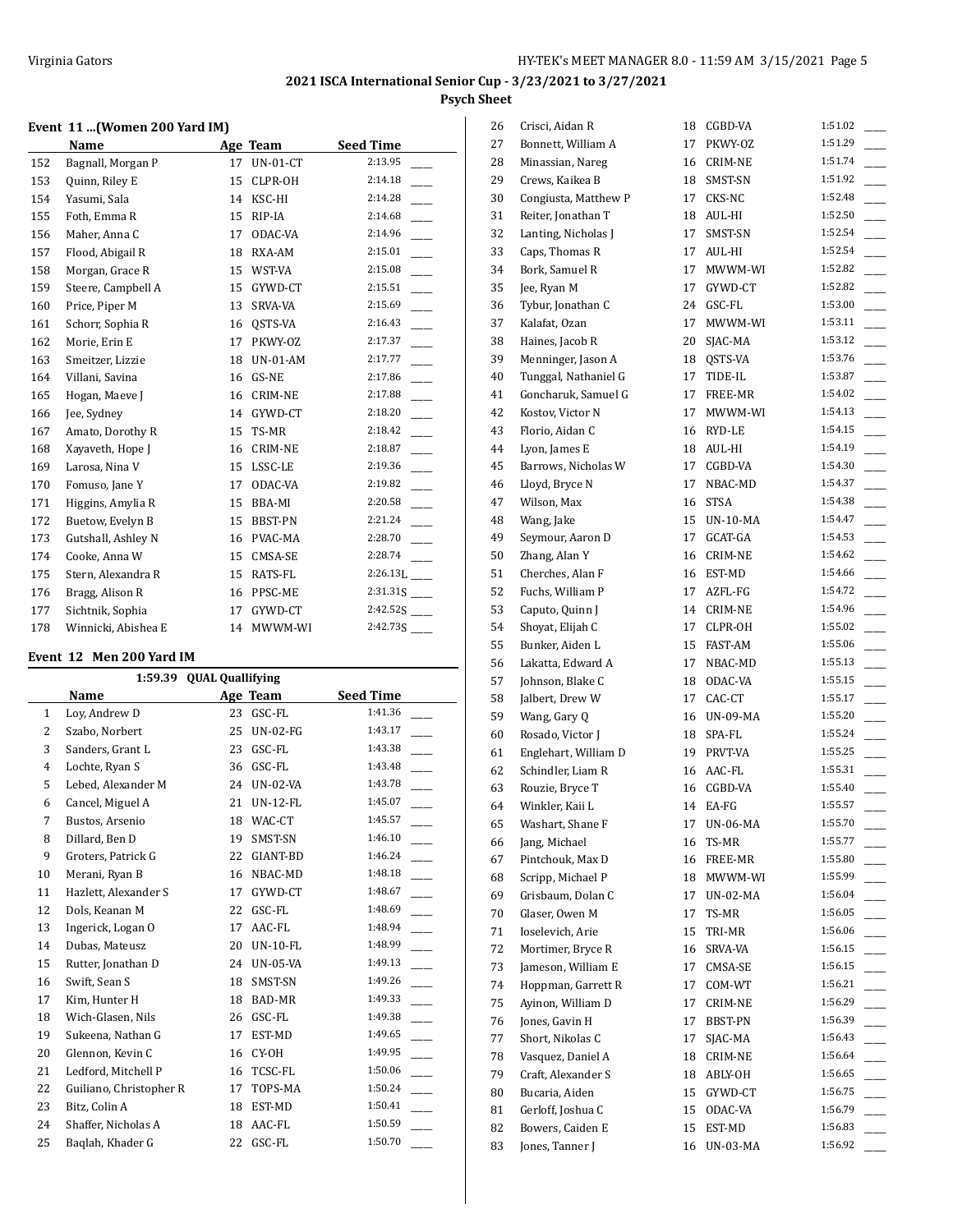## **Event 12 ...(Men 200 Yard IM)**

|            | Event 12 (Men 200 Yard IM) |    |             |                             |
|------------|----------------------------|----|-------------|-----------------------------|
|            | Name                       |    | Age Team    | <b>Seed Time</b><br>1:56.94 |
| 84         | Yeomans, Josiah T          | 16 | QSTS-VA     | 1:56.97                     |
| 85         | Zornan Ferguson, Zachary D | 15 | RXA-AM      |                             |
| 86         | Erb, Zachary J             | 16 | GATR-VA     | 1:56.99                     |
| 87         | Thomas, Brandon W          | 17 | CLPR-OH     | 1:57.01                     |
| 88         | Spragg, Benjamin G         | 17 | EST-MD      | 1:57.07                     |
| 89         | Swain, Joseph A            | 16 | LSSC-LE     | 1:57.07                     |
| 90         | Enser, Jared M             | 17 | HAST-NI     | 1:57.10                     |
| 91         | Ginoza, Makena W           | 19 | KSC-HI      | 1:57.10                     |
| 92         | Schrepfer, Brody W         | 16 | NBAC-MD     | 1:57.17                     |
| 93         | Zhu, Stuart                |    | 16 EST-MD   | 1:57.18                     |
| 94         | Hu, Simon S                | 17 | EST-MD      | 1:57.29                     |
| 95         | Ortiz, Marcos R            | 20 | UN-09-CT    | 1:57.35                     |
| 96         | Wicklund, Aaron A          | 16 | HAWG-AR     | 1:57.46                     |
| 97         | Henry, Finn M              | 16 | UN-07-CT    | 1:57.46                     |
| 98         | Bartlett, Thomas C         | 17 | RAYS-GA     | 1:57.47                     |
| 99         | Davis, Benjamin J          | 15 | LSSC-LE     | 1:57.55                     |
| 100        | Lara, Austin F             | 16 | UN-08-VA    | 1:57.73                     |
| 101        | Pliuskaitis, Victor S      | 20 | SNOW-PV     | 1:57.78                     |
| 102        | Warnagiris, Paul D         | 15 | WST-VA      | 1:57.87                     |
| 103        | Cratsenberg, Miles D       | 15 | BBST-PN     | 1:57.88                     |
| 104        | Pillsbury, Jack M          | 17 | SEAL-ME     | 1:57.88                     |
| 105        | Eckert, Luca S             | 15 | CM-OH       | 1:57.94                     |
| 106        | Sims, Joseph S             | 17 | CGBD-VA     | 1:57.96                     |
| 107        | Zimmerman, Eli W           | 16 | VAST-WI     | 1:58.00                     |
| 108        | Weddington, Langston D     | 19 | UN-02-GA    | 1:58.08                     |
| 109        | Rempe, Brockman M          | 17 | HNVR-VA     | 1:58.08                     |
| 110        | Schwabauer, Daniel T       | 15 | GCAT-GA     | 1:58.15                     |
| 111        | Hokanson, Jake R           | 16 | CRIM-NE     | 1:58.16                     |
| 112        | Dragon, Nathan M           | 18 | HYV-NE      | 1:58.27                     |
| 113        | Rodgers, Ian B             | 15 | CGBD-VA     | 1:58.29                     |
| 114        | Pittroff, Nathan N         | 16 | EST-MD      | 1:58.44                     |
| 115        | Peters, Noah               | 18 | KSC-HI      | 1:58.46                     |
| 116        | Calkins, Brady C           | 14 | SMST-SN     | 1:58.54                     |
| 117        | Taylor, Noah N             | 17 | MVN-CA      | 1:58.55                     |
| 118        | Conklin, Finnley J         | 14 | OCSC-WI     | 1:58.64                     |
| 119        | Lee, Elliot S              |    | 14 UN-08-CT | 1:58.65                     |
| 120        | Mitchell, Jackson B        |    | 18 CMSA-SE  | 1:58.67                     |
| 121        | Deal, Logan T              | 17 | HNVR-VA     | 1:58.67                     |
| 122        | Leamer, Aiden J            | 16 | CY-OH       | 1:58.71                     |
| 123        | Clervi, Nicholas E         | 17 | CSC-MV      | 1:58.78                     |
| 124        | Hansen, Trevor J           | 16 | PKWY-OZ     | 1:58.80                     |
| 125        | Granot, Nadav              | 18 | CRIM-NE     | 1:58.83                     |
| 126        | Wilson, Brandon E          | 18 | EST-MD      | 1:58.84                     |
| 127        | Benton, Taj K              | 16 | EST-MD      | 1:58.86                     |
| 128        | McManus, Matthew G         | 15 | TS-MR       | 1:58.88                     |
| 129        | Hwang, Ryan                | 14 | TS-MR       | 1:58.90                     |
| 130        | Forsey, Chris J            | 17 | EVO-NC      | 1:59.01                     |
| 131        | Melsom, Robert G           | 15 | SPA-FL      | 1:59.07                     |
| 132        | Smith, Christopher W       | 17 | CRIM-NE     | 1:59.11                     |
| 133        | Ryan, Jacob O              | 18 | BBA-MI      | 1:59.11                     |
| 134        | Burns, Joseph P            | 18 | TBAC-FL     | 1:59.11                     |
| 135        | Boatright, Conner R        | 14 | HAWG-AR     | 1:59.19                     |
| 136        | Hirsch, Thomas H           | 18 | NBAC-MD     | 1:59.21                     |
| 137        | Zimmer, Johnathan T        | 16 | QSTS-VA     | 1:59.25                     |
|            | Woodard, William J         | 18 | HAWG-AR     | 1:59.26                     |
| 138<br>139 | Cucu, Alexandru            | 15 | RYD-LE      | 1:59.29                     |
|            |                            |    |             |                             |

| 140 | Kimmelshue, Jackson M | 16 | UN-01-SN   | 1:59.31 |
|-----|-----------------------|----|------------|---------|
| 141 | Cakir, Noah           | 13 | TS-MR      | 1:59.33 |
| 142 | Graham, Jack A        | 15 | CGBD-VA    | 1:59.33 |
| 143 | Rogness, Corey R      | 18 | QSTS-VA    | 1:59.51 |
| 144 | Boyes, Ethan E        | 16 | AGS-GU     | 1:59.53 |
| 145 | Moudry, Aidan J       | 17 | QSTS-VA    | 1:59.57 |
| 146 | Ninke, Jager A        | 15 | LSSC-LE    | 1:59.71 |
| 147 | Kaleta, John S        | 16 | CY-OH      | 1:59.76 |
| 148 | Herring, Jonah Q      | 17 | BBST-PN    | 1:59.78 |
| 149 | Keller, Nathan D      | 20 | COM-WT     | 1:59.84 |
| 150 | Strickland, Cash W    | 14 | LSSC-LE    | 1:59.87 |
| 151 | Vizzard, Sean M       | 17 | SJAC-MA    | 2:00.05 |
| 152 | Cucu, Michael         | 16 | RYD-LE     | 2:00.05 |
| 153 | Pierce, Alexandre H   | 16 | TIDE-IL    | 2:00.13 |
| 154 | Bell, Jacob D         | 16 | COM-WT     | 2:00.14 |
| 155 | Eikenbary, Erik W     | 18 | COM-WT     | 2:00.35 |
| 156 | Cleveland, Connor P   | 18 | MWWM-WI    | 2:00.49 |
| 157 | Herrera, Sebastian    | 16 | SMST-SN    | 2:00.52 |
| 158 | Lee, Benjamin J       | 17 | CRIM-NE    | 2:00.53 |
| 159 | Davin, Cole A         | 17 | SEAL-ME    | 2:00.64 |
| 160 | Demarco, John A       |    | 18 FVFY-IL | 2:00.67 |
|     |                       |    |            | 2:00.68 |
| 161 | Johnson, David B      | 18 | QSTS-VA    | 2:00.73 |
| 162 | Doerwaldt, Alex T     | 16 | UN-04-CT   |         |
| 163 | Kaminski, Tyler R     | 15 | ODAC-VA    | 2:00.74 |
| 164 | Poole, Eli W          | 18 | CMSA-SE    | 2:00.86 |
| 165 | Swartwood, Blaise A   | 17 | KSC-HI     | 2:00.87 |
| 166 | Herfel, Matthias V    | 16 | CLPR-OH    | 2:00.97 |
| 167 | Prevost, Noah A       | 18 | CMSA-SE    | 2:01.05 |
| 168 | Andrews, Nicholas G   | 15 | CRIM-NE    | 2:01.13 |
| 169 | Jones, Samuel G       | 17 | CM-OH      | 2:01.16 |
| 170 | Greene, Andrew E      | 15 | EST-MD     | 2:01.23 |
| 171 | Nava, Landon M        | 15 | UN-02-SN   | 2:01.25 |
| 172 | Hall, Jackson T       | 17 | ODAC-VA    | 2:01.30 |
| 173 | Del Rosario, Caleb T  | 15 | CRIM-NE    | 2:01.39 |
| 174 | Glazebnik, Benjamin   |    | 17 TS-MR   | 2:01.65 |
| 175 | Hawkins, Gabriel L    | 17 | AQSA-ST    | 2:01.66 |
| 176 | Blumenfeld, Ryan N    | 18 | NBAC-MD    | 2:01.67 |
| 177 | Romero, Richard E     | 18 | UN-02-PV   | 2:01.67 |
| 178 | Teer, Jacob A         | 17 | CGBD-VA    | 2:01.76 |
| 179 | Budde, Eli T          | 18 | EST-MD     | 2:01.92 |
| 180 | Judkins, Matthew J    | 15 | PKWY-OZ    | 2:01.98 |
| 181 | Gorsuch, Nathaniel C  | 15 | PPSC-ME    | 2:02.09 |
| 182 | Veltrop, Jackson T    | 17 | CSC-MV     | 2:02.16 |
| 183 | Ross, Matthew R       | 17 | TBAC-FL    | 2:02.33 |
| 184 | Chen, Nathan Z        | 17 | BBST-PN    | 2:02.44 |
| 185 | Malinovski, Matvey    | 15 | CRIM-NE    | 2:02.48 |
| 186 | Fitzsimmons, John M   | 17 | NBAC-MD    | 2:02.60 |
| 187 | McCarthy, John M      | 16 | QSTS-VA    | 2:02.64 |
| 188 | Hall, Aiden M         | 15 | QSTS-VA    | 2:02.71 |
| 189 | Kwan, William V       | 16 | FREE-MR    | 2:02.87 |
| 190 | King, David W         | 15 | GATR-VA    | 2:03.10 |
| 191 | McCarran, Jacob R     | 17 | RXA-AM     | 2:03.17 |
| 192 | Heinz, Evan M         | 16 | CGBD-VA    | 2:03.28 |
| 193 | Bijleveld, Lukas A    | 16 | UN-02-CT   | 2:03.43 |
| 194 | Hanson, Andrew S      | 15 | MAKO-MN    | 2:03.51 |
| 195 | Andrews, Timothy C    | 15 | CRIM-NE    | 2:03.97 |
| 196 | Jimenez, Brennan P    | 16 | SMST-SN    | 2:04.05 |
| 197 | Cheung, Luke K        | 17 | KSC-HI     | 2:04.53 |
|     |                       |    |            |         |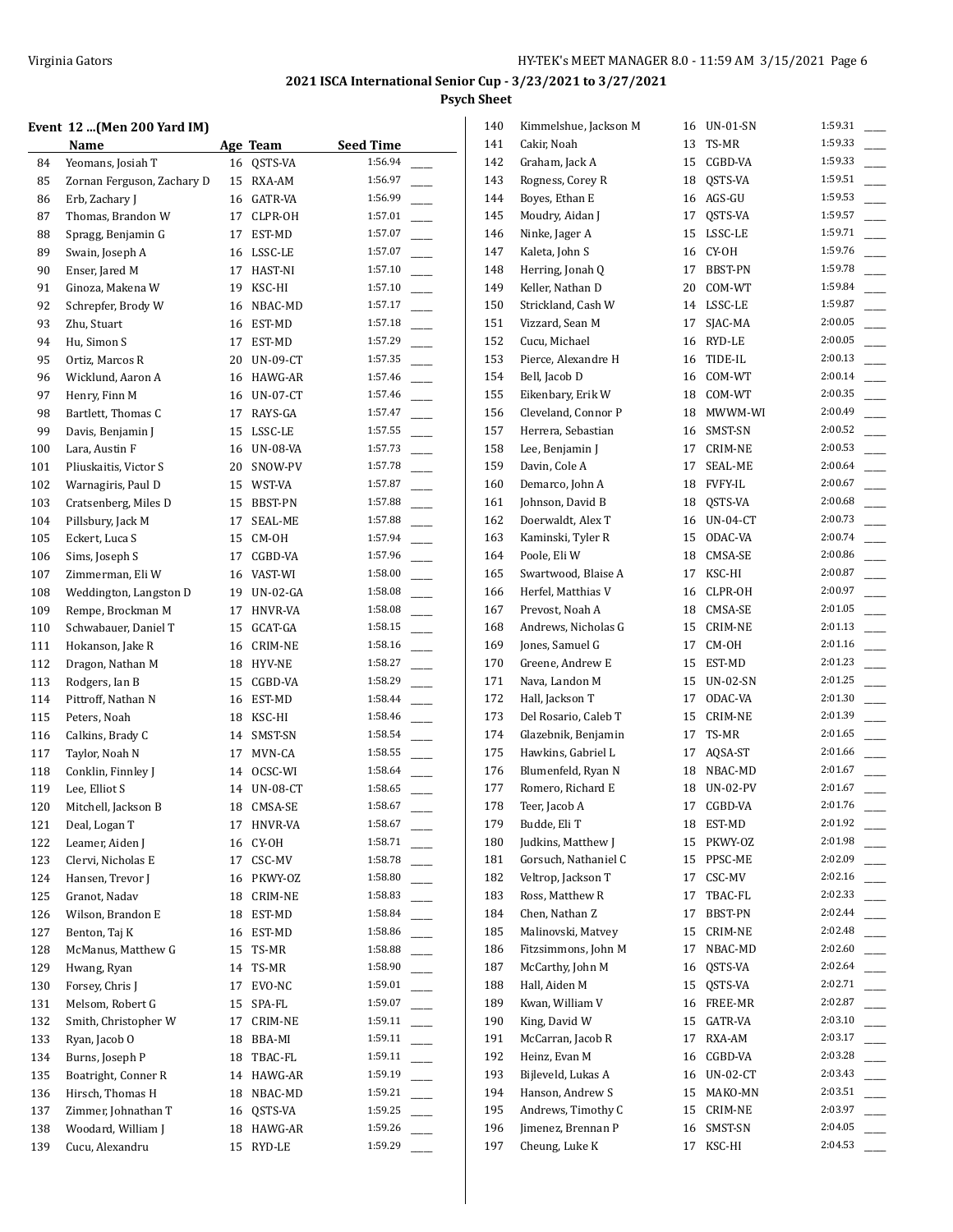## **Event 12 ...(Men 200 Yard IM)**

|     | Name                 |    | Age Team        | <b>Seed Time</b>           |
|-----|----------------------|----|-----------------|----------------------------|
| 198 | Stelmokas, Matthew J | 17 | HYV-NE          | 2:04.62                    |
| 199 | Oey, Daevin          | 16 | UN-01-PV        | 2:04.71                    |
| 200 | Trout, Evan C        | 18 | BBST-PN         | 2:05.22                    |
| 201 | Bried, Gustavo J     | 15 | ACE-GA          | 2:05.36                    |
| 202 | Svetlov, Russel      | 17 | AZFL-FG         | 2:07.00                    |
| 203 | Helmboldt, Richard T | 17 | COM-WT          | 2:07.17                    |
| 204 | Brown, Connor K      | 15 | TS-MR           | 2:07.18                    |
| 205 | Franck, James T      | 17 | ACE-GA          | 2:07.41                    |
| 206 | Gluzman, Joshua I    | 15 | TRI-MR          | 2:09.95                    |
| 207 | Dambra, Nicholas W   | 18 | HAST-NI         | 2:12.76                    |
| 208 | Enser, Justin M      | 15 | HAST-NI         | 2:14.15                    |
| 209 | Romero, Elioenai R   | 15 | <b>UN-03-PV</b> | 2:24.51                    |
| 210 | Dressel, Caeleb R    | 24 | GSC-FL          | $1:59.97L$ <sub>___</sub>  |
| 211 | Peribonio, Tomas A   | 25 | GSC-FL          | 2:00.07L                   |
| 212 | Depassier, Jorge A   | 21 | <b>UN-16-FL</b> | $2:09.09L$ <sub>---</sub>  |
| 213 | Mitchell, Stefano    | 21 | AZFL-FG         | 2:14.96L___                |
| 214 | Rinchack, Caleb M    | 16 | RATS-FL         | $2:16.19L$ <sub>----</sub> |
| 215 | Aldewereld, Luca J   | 18 | RYD-LE          | $2:32.52L$ <sub>____</sub> |
| 216 | Watson, Eric A       | 17 | OSTS-VA         | $2:12.08S$ <sub>---</sub>  |
| 217 | Bitz, Kyle M         | 16 | EST-MD          |                            |
| 218 | Jeffery, Andrew N    | 17 | AQSA-ST         | $2:21.25S$ <sub>____</sub> |

#### **Event 15 Women 100 Yard Backstroke**

L

|                | 59.29                   | <b>QUAL Quallifying</b> |                 |                  |
|----------------|-------------------------|-------------------------|-----------------|------------------|
|                | Name                    |                         | Age Team        | <b>Seed Time</b> |
| 1              | Dressel, Sherridon L    | 22                      | <b>UN-04-FL</b> | 50.64            |
| 2              | Marquez, Celina         | 21                      | AZFL-FG         | 52.36            |
| 3              | Lara, Krystal D         | 23                      | PRVT-VA         | 52.54            |
| $\overline{4}$ | Pelaez, Erika           | 14                      | EA-FG           | 52.92            |
| 5              | Bullock, Adaline R      | 19                      | RAYS-GA         | 53.55            |
| 6              | Van Brunt, Gabrielle M  | 15                      | GCAT-GA         | 53.91            |
| 7              | Francis, Malia K        | 17                      | MWWM-WI         | 54.01            |
| 8              | Evans, Sarah E          | 16                      | RATS-FL         | 54.17            |
| 9              | Murphy, Elizabeth R     | 16                      | SMST-SN         | 54.19            |
| 10             | Murdock, Justine E      | 17                      | BBA-MI          | 54.36            |
| 11             | McKenna, Kacey S        | 17                      | NBAC-MD         | 54.37            |
| 12             | Kuchkarova, Yulduz      | 27                      | UN-01-OH        | 54.63            |
| 13             | Korbly, Isabella A      | 17                      | USC-NE          | 54.79            |
| 14             | Myers, Amber N          | 17                      | SMST-SN         | 54.83            |
| 15             | Ghine, Danielle I       | 18                      | EST-MD          | 54.96            |
| 16             | Manion, Mara J          | 17                      | CSC-MV          | 55.04            |
| 17             | Monahan, Grace M        | 17                      | KSC-HI          | 55.19            |
| 18             | Barthel, Alanakealoha R | 18                      | AUL-HI          | 55.24            |
| 19             | Trojbom, Olivia G       | 18                      | VAS-NE          | 55.27            |
| 20             | Black, Grace B          | 15                      | NBAC-MD         | 55.71            |
| 21             | Castro, Jade I          | 16                      | NLAC-MA         | 55.76            |
| 22             | Hayes, Leah G           | 15                      | TIDE-IL         | 55.85            |
| 23             | Zeebe, Andrea M         | 16                      | KSC-HI          | 55.85            |
| 24             | Cox, Delaney R          | 16                      | CGBD-VA         | 55.86            |
| 25             | Jaffe, Erica J          | 14                      | SMST-SN         | 56.01            |
| 26             | Koff, Mabel A           | 16                      | NBAC-MD         | 56.06            |
| 27             | Hensler, Madelyn G      | 17                      | CM-OH           | 56.10            |
| 28             | Boszormenyi, Bettina    | 23                      | <b>UN-17-FL</b> | 56.15            |
| 29             | Bishop, Mabry T         | 16                      | AAC-FL          | 56.26            |
| 30             | Olivo, Annabel N        | 16                      | TIDE-IL         | 56.35            |
| 31             | Downing, Alexandra G    | 15                      | LSSC-LE         | 56.41            |

| 32 | Wigham, Jessica M       | 16 | RIP-IA          | 56.48 |
|----|-------------------------|----|-----------------|-------|
| 33 | Bergin, Katelyn E       | 19 | SSC-ZZ          | 56.48 |
| 34 | Smith, Amber M          |    | 16 NBAC-MD      | 56.58 |
| 35 | Earley, Cristin M       | 18 | HMST-CT         | 56.59 |
| 36 | Bennett, Zody A         | 16 | AGS-GU          | 56.65 |
| 37 | Horning, Caitlin L      | 15 | UN-01-MA        | 56.66 |
| 38 | Schield, Morgan C       | 18 | AQSA-ST         | 56.66 |
| 39 | Tankard, Kyleigh A      | 17 | CGBD-VA         | 56.69 |
| 40 | Ferguson, Mackenzie K   | 16 | SRVA-VA         | 56.82 |
| 41 | Song, Chloe J           | 17 | GS-NE           | 56.88 |
| 42 | Lee, Susie              | 15 | UN-01-AR        | 56.90 |
| 43 | Rudowski, Faith E       | 15 | CY-OH           | 56.93 |
| 44 | Elwell, Kensington L    | 16 | SMST-SN         | 56.99 |
| 45 | Elwell, Sydney L        | 16 | SMST-SN         | 57.18 |
| 46 | Beede, Jessica B        | 15 | AAC-FL          | 57.19 |
| 47 | Henderson, Olivia B     | 18 | CSC-MV          | 57.24 |
| 48 | Smyers, Molly E         | 17 | RXA-AM          | 57.27 |
| 49 | Piersma, Ella J         | 16 | CM-OH           | 57.32 |
|    |                         | 15 |                 | 57.35 |
| 50 | White, Alden E          |    | CRIM-NE         | 57.36 |
| 51 | Hall, Hannah G          | 17 | <b>UN-07-AR</b> |       |
| 52 | Wood, Evelyn R          |    | 16 MAKO-MN      | 57.38 |
| 53 | Marstellar, Isabel A    |    | 16 CGBD-VA      | 57.43 |
| 54 | Schweikert, Melanie G   | 15 | CY-OH           | 57.47 |
| 55 | Martin, Michaela E      |    | 18 USC-NE       | 57.51 |
| 56 | Dopson, Mia B           | 17 | EST-MD          | 57.55 |
| 57 | Ivie, Margaret M        | 17 | HNVR-VA         | 57.65 |
| 58 | Kim, Kelly Y            | 17 | NBAC-MD         | 57.68 |
| 59 | Bellile, Bryanna J      | 16 | MWWM-WI         | 57.77 |
| 60 | Mayo, Phoebe K          | 14 | CGBD-VA         | 57.80 |
| 61 | Foster, Payton A        | 14 | GYWD-CT         | 57.84 |
| 62 | Wieczorek, Hannah P     | 14 | CRIM-NE         | 57.85 |
| 63 | Scheneman, Jacqueline B | 17 | ODAC-VA         | 57.94 |
| 64 | Khan, Asma N            |    | 15 RYD-LE       | 57.94 |
| 65 | Furgeson, Colleen R     | 22 | AZFL-FG         | 57.95 |
| 66 | Nepple, Rylee M         |    | 18 ACE-GA       | 57.98 |
| 67 | Johnson, Alexandra F    |    | 15 ABLY-OH      | 58.00 |
| 68 | Gore, Morgan A          | 17 | SMST-SN         | 58.06 |
| 69 | Detta, Teigen M         | 17 | BBST-PN         | 58.19 |
| 70 | Bockrath, Rachel K      | 15 | WAC-MA          | 58.25 |
| 71 | Rucker, Victoria H      | 19 | GCAT-GA         | 58.25 |
| 72 | Ellington, Ann C        | 17 | CGBD-VA         | 58.29 |
| 73 | Warnagiris, Kimberly E  | 17 | WST-VA          | 58.38 |
| 74 | Haskell, Olivia J       | 17 | COM-WT          | 58.39 |
| 75 | Thomas, Morgan O        | 15 | GATR-VA         | 58.44 |
| 76 | Scott, Alivia M         | 15 | CM-OH           | 58.48 |
| 77 | Hamblett, Ava S         | 16 | <b>UN-06-CT</b> | 58.51 |
| 78 | Younger, Delaney L      | 17 | CGBD-VA         | 58.52 |
| 79 | Zane, Abigail           | 16 | SJAC-MA         | 58.56 |
| 80 | Mangum, Sarah M         | 18 | CMSA-SE         | 58.58 |
| 81 | Fekete, Emily R         | 15 | SJAC-MA         | 58.63 |
| 82 | Schrader, Ella R        | 16 | TIDE-IL         | 58.65 |
| 83 | Kissinger, Calissa K    | 14 | SMST-SN         | 58.66 |
| 84 | Michael, Sarah E        | 16 | TIDE-IL         | 58.66 |
| 85 | Li, Mia                 | 17 | EST-MD          | 58.67 |
| 86 | Austin, Karen L         | 16 | BBA-MI          | 58.71 |
| 87 | Ricken, Elizabeth H     | 16 | TIDE-IL         | 58.72 |
| 88 | Armstrong, Meghan R     | 18 | ACE-GA          | 58.74 |
| 89 | Latham, Laura F         | 18 | USC-NE          | 58.85 |
|    |                         |    |                 |       |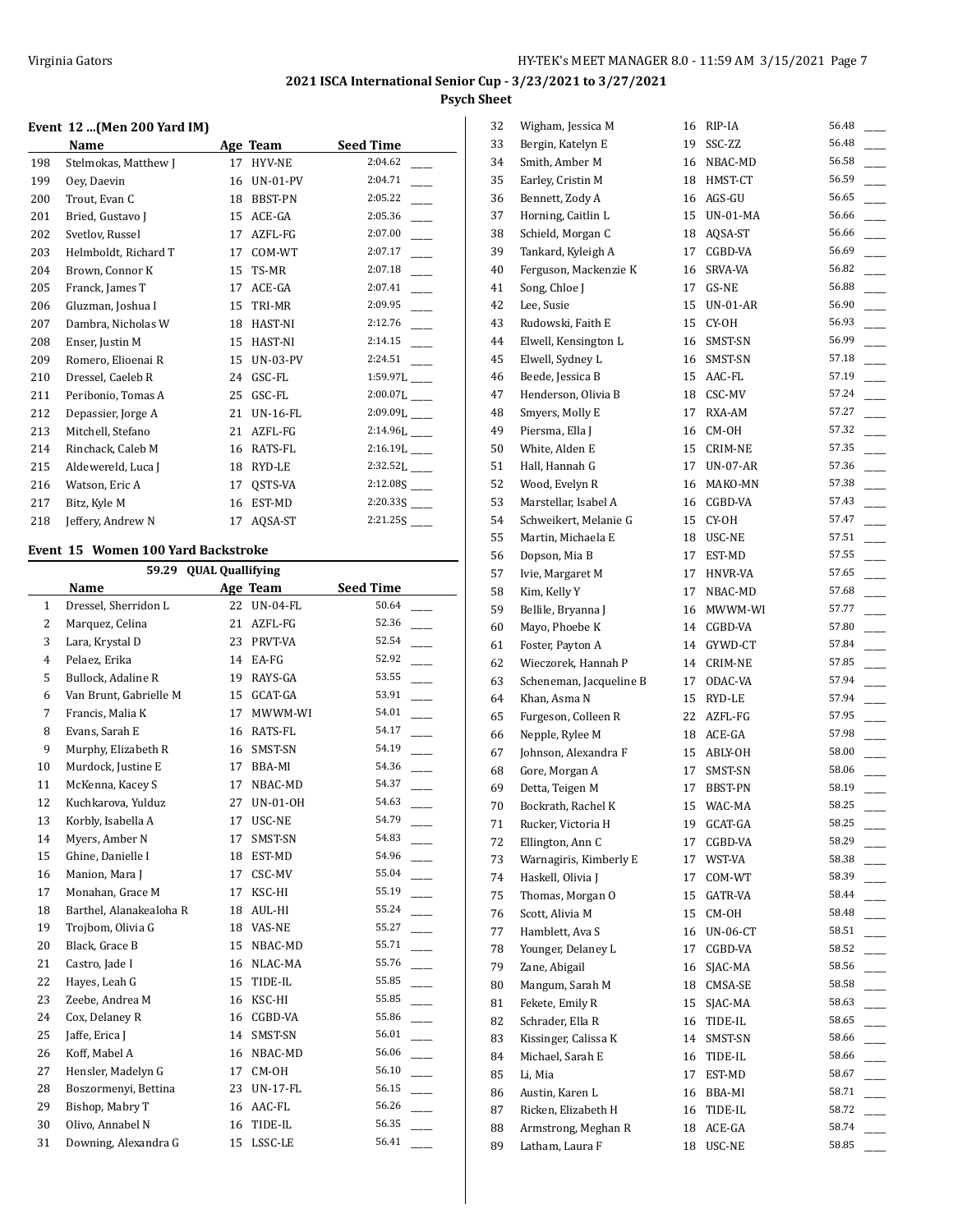#### **Event 15 ...(Women 100 Yard Backstroke)**

|     | Name                     |    | Age Team                               | <b>Seed Time</b>       |  |
|-----|--------------------------|----|----------------------------------------|------------------------|--|
| 90  | Clifford, Emma F         | 18 | MWWM-WI                                | 58.87                  |  |
| 91  | Ivie, Molly A            | 16 | HNVR-VA                                | 58.87                  |  |
| 92  | Yoder, Phoebe R          | 14 | SMST-SN                                | 58.88                  |  |
| 93  | Kim, Gabrielle M         |    | 16 NBAC-MD                             | 58.88                  |  |
| 94  | Riordan, Caitlyn E       | 15 | TS-MR                                  | 58.90                  |  |
| 95  | Wilson, Taylor M         | 16 | EST-MD                                 | 58.94                  |  |
| 96  | Verwoest, Mia P          | 15 | <b>UN-04-SN</b>                        | 58.96                  |  |
| 97  | Cratsenberg, Isabella G  | 18 | BBST-PN                                | 58.96<br>$\frac{1}{2}$ |  |
| 98  | Bauer, Isabelle R        | 19 | HNVR-VA                                | 58.96                  |  |
| 99  | Acker, Savannah J        | 15 | OCSC-WI                                | 59.00                  |  |
| 100 | Reiter, Jennifer L       | 16 | AUL-HI                                 | 59.00                  |  |
| 101 | Johnson, Maggie K        | 15 | SPA-FL                                 | 59.01                  |  |
| 102 | McKee, Gabrielle E       | 18 | TOPS-MA                                | 59.02                  |  |
| 103 | Tingen, Casey L          | 15 | CGBD-VA                                | 59.03                  |  |
| 104 | Nasrallah, Leila A       | 15 | KSC-HI                                 | 59.07                  |  |
| 105 | Wright, Gisella A        | 15 | TBAC-FL                                | 59.10                  |  |
| 106 | McHale, Alyssa G         | 16 | SJAC-MA                                | 59.11                  |  |
| 107 | Delmonte, Maria N        | 15 | PPSC-ME                                | 59.14                  |  |
| 108 | Bodrock, Grace D         | 16 | RYD-LE                                 | 59.18                  |  |
| 109 | Dudkina, Elena V         | 15 | CRIM-NE                                | 59.22                  |  |
| 110 | Pacher, Katherine J      | 16 | NBAC-MD                                | 59.22                  |  |
| 111 | Bilger, Skye L           | 15 | NBAC-MD                                | 59.23                  |  |
| 112 | Fusco, Casey M           | 17 | CGBD-VA                                | 59.24                  |  |
| 113 | Cummings, Kassidy E      | 15 | EVO-NC                                 | 59.29                  |  |
| 114 | Edison, Kathleen R       | 17 | USC-NE                                 | 59.36                  |  |
| 115 | Hare, Emma               | 16 | SJAC-MA                                | 59.38                  |  |
| 116 | Sinkiewicz, Mia E        | 18 | GCAT-GA                                | 59.47                  |  |
| 117 | Basa, Madeline M         | 16 | BBA-MI                                 | 59.55                  |  |
| 118 | Herr, Sydney M           | 15 | CM-OH                                  | 59.58                  |  |
| 119 | Volk, Alexandra E        | 17 | EST-MD                                 | 59.62                  |  |
| 120 | Sarcone, Willa D         | 17 | GYWD-CT                                | 59.63                  |  |
| 121 | Henry, Emma L            | 16 | ODAC-VA                                | 59.70                  |  |
| 122 | McDevitt, Elizabeth R    | 17 | YBAC-NC                                | 59.74                  |  |
| 123 | Jelic, Julijana          | 14 | BBA-MI                                 | 59.76                  |  |
| 124 | Doyle, Ellen C           | 16 | CMSA-SE                                | 59.80                  |  |
| 125 | Xayaveth, Hope J         | 16 | CRIM-NE                                | 59.88                  |  |
| 126 | McKeown, Courtney R      | 15 | CM-OH                                  | 59.88                  |  |
| 127 | Roche, Alison M          | 17 | <b>CRIM-NE</b>                         | 59.90                  |  |
| 128 | Tanizaki-Hudson, Kiana S | 17 | UN-01-HI                               | 59.90                  |  |
| 129 | Dodd, Allison N          | 16 | QSTS-VA                                | 59.91                  |  |
| 130 | White, Quinn K           | 13 | CRIM-NE                                | 59.93                  |  |
| 131 | Weber, Bethany S         | 16 | CLPR-OH                                | 59.99                  |  |
| 132 | McNerney, Danielle N     | 17 | EST-MD                                 | 1:00.02                |  |
| 133 | Kong, Tehani L           | 16 | AUL-HI                                 | 1:00.08                |  |
| 134 | Alaish, Gabriella G      | 16 | NBAC-MD                                | 1:00.10                |  |
| 135 | Cabral, Katelyn H        | 17 | PAQ-FG                                 | 1:00.25                |  |
| 136 | Foreman, Addyson A       | 18 | COM-WT                                 | 1:00.34                |  |
| 137 | Clements, Caitlyn R      | 17 | $\mathsf{CM}\text{-}\mathsf{OH}$       | 1:00.40                |  |
| 138 | Bragg, Alison R          | 16 | PPSC-ME                                | 1:00.41                |  |
| 139 | Helminiak, Lauren M      | 15 | NBAC-MD                                | 1:00.41                |  |
| 140 | Rasmussen, Katherine     | 14 | AGS-GU                                 | 1:00.67                |  |
| 141 | McLean, Harper E         | 15 | $\ensuremath{\mathsf{CMSA\text{-}SE}}$ | 1:00.71                |  |
| 142 | Porter, Morgan A         | 18 | PPSC-ME                                | 1:00.72                |  |
| 143 | Case, Ashley C           | 16 | RAYS-GA                                | 1:00.72                |  |
| 144 | Yauger, Reese M          | 13 | CLPR-OH                                | 1:00.83                |  |
| 145 | Bagnall, Morgan P        | 17 | $UN-01-CT$                             | 1:00.88                |  |

| 146 | Pearson, Kate A         | 17 | ODAC-VA         | 1:01.50                |
|-----|-------------------------|----|-----------------|------------------------|
| 147 | Gagnon, Katarina A      | 16 | SJAC-MA         | 1:01.65                |
| 148 | Rome, Norah K           | 17 | $UN-10-CT$      | 1:01.66                |
| 149 | Chandler, Mary Brooke B | 15 | SMST-SN         | 1:01.78                |
| 150 | Derkevorkian, Sydney H  | 15 | BBA-MI          | 1:02.35                |
| 151 | Horan, Taylor G         | 15 | <b>HAWG-AR</b>  | 1:02.79                |
| 152 | Gockerman, Natalie C    | 15 | CM-OH           | 1:02.88                |
| 153 | Penniman, Rebecca E     | 17 | GCAT-GA         | 1:02.99                |
| 154 | Siegel, Rebecca M       | 16 | GS-NE           | 1:03.29                |
| 155 | Murphy, Emily R         | 17 | GS-NE           | 1:03.69                |
| 156 | Phelps, Anna E          | 15 | <b>UN-05-MA</b> | 1:03.99                |
| 157 | Faulkner, Breanna R     | 15 | ODAC-VA         | 1:04.43                |
| 158 | Conzemius, Ethena R     | 17 | RXA-AM          | 1:04.88                |
| 159 | Meneses Kovacs, Athena  | 16 | EA-FG           | $1:03.05$ <sub>I</sub> |
| 160 | Fields, Zhada L         | 23 | CKS-NC          | $1:05.74$ [            |

#### **Event 16 Men 100 Yard Backstroke**

|                | 54.49 QUAL Quallifying  |    |             |                                   |  |  |
|----------------|-------------------------|----|-------------|-----------------------------------|--|--|
|                | Name                    |    | Age Team    | <b>Seed Time</b>                  |  |  |
| 1              | Saleem, Ziyad M         | 17 | SSTY-WI     | 46.98                             |  |  |
| $\overline{2}$ | Wells, James M          | 29 | LRSC-ME     | 47.07                             |  |  |
| 3              | Beach, Ethan S          |    | 21 UN-07-FL | 47.27                             |  |  |
| 4              | Lochte, Ryan S          |    | 36 GSC-FL   | 47.65                             |  |  |
| 5              | Morales, Yeziel D       | 25 | AZFL-FG     | 47.71                             |  |  |
| 6              | McGovern, Trevor Q      | 19 | UN-14-FL    | 47.95                             |  |  |
| $\overline{7}$ | Crews, Kaikea B         | 18 | SMST-SN     | 48.10<br>$\overline{\phantom{a}}$ |  |  |
| 8              | Hayon, William R        | 16 | MWWM-WI     | 48.10                             |  |  |
| 9              | Groters, Patrick G      | 22 | GIANT-BD    | 48.26                             |  |  |
| 10             | Rogers, Sean M          | 17 | AAC-FL      | 48.82                             |  |  |
| 11             | Bitz, Colin A           | 18 | EST-MD      | 48.83                             |  |  |
| 12             | Williams, Sidney F      | 22 | PRVT-VA     | 48.86<br>$\overline{\phantom{a}}$ |  |  |
| 13             | Bogart, Liam P          | 20 | EAST-MR     | 48.94<br>$\overline{\phantom{a}}$ |  |  |
| 14             | Guiliano, Christopher R | 17 | TOPS-MA     | 49.08<br>$\overline{\phantom{a}}$ |  |  |
| 15             | Seymour, Aaron D        | 17 | GCAT-GA     | 49.14                             |  |  |
| 16             | Hover, Hans D           | 21 | BLA-MN      | 49.33                             |  |  |
| 17             | Aimable, Steven         | 22 | AZFL-FG     | 49.34                             |  |  |
| 18             | Duren, Matthew R        | 17 | QSTS-VA     | 49.44<br>$\frac{1}{2}$            |  |  |
| 19             | Whetstine, Clayton C    | 17 | CGBD-VA     | 49.45                             |  |  |
| 20             | Branon, Ryan M          | 17 | NBAC-MD     | 49.74                             |  |  |
| 21             | Parker, Samuel E        | 18 | GCAT-GA     | 49.77                             |  |  |
| 22             | Battaglini, Lucca L     | 15 | CKS-NC      | 49.83                             |  |  |
| 23             | Franklin, Alexander J   | 18 | CGBD-VA     | 49.95                             |  |  |
| 24             | Lakatta, Edward A       | 17 | NBAC-MD     | 49.95<br>$\overline{\phantom{a}}$ |  |  |
| 25             | Simon, Miles A          | 19 | $UN-01-GA$  | 49.97                             |  |  |
| 26             | Congiusta, Matthew P    | 17 | CKS-NC      | 50.03                             |  |  |
| 27             | Davis, Collin A         | 18 | CKS-NC      | 50.03                             |  |  |
| 28             | Bergerson, Liam M       | 20 | BLA-MN      | 50.03                             |  |  |
| 29             | Bork, Samuel R          | 17 | MWWM-WI     | 50.09                             |  |  |
| 30             | Fink, Dalton C          | 18 | TOPS-MA     | 50.11<br>$\overline{\phantom{a}}$ |  |  |
| 31             | Cote, Lukas A           | 19 | SPA-FL      | 50.31                             |  |  |
| 32             | Dols, Keanan M          | 22 | GSC-FL      | 50.32                             |  |  |
| 33             | Meyers, Will J          |    | 16 ABLY-OH  | 50.42                             |  |  |
| 34             | Lloyd, Bryce N          | 17 | NBAC-MD     | 50.42                             |  |  |
| 35             | San Juan, Roman A       | 17 | UN-03-AR    | 50.61<br>$\overline{\phantom{a}}$ |  |  |
| 36             | Wilson, Max             | 16 | <b>STSA</b> | 50.80<br>$\frac{1}{1}$            |  |  |
| 37             | Phung, Bertrand H       |    | 21 KSC-HI   | 51.02                             |  |  |
| 38             | Burns, Joseph P         | 18 | TBAC-FL     | 51.05                             |  |  |
| 39             | Knollman, Parker J      | 17 | CLPR-OH     | 51.10                             |  |  |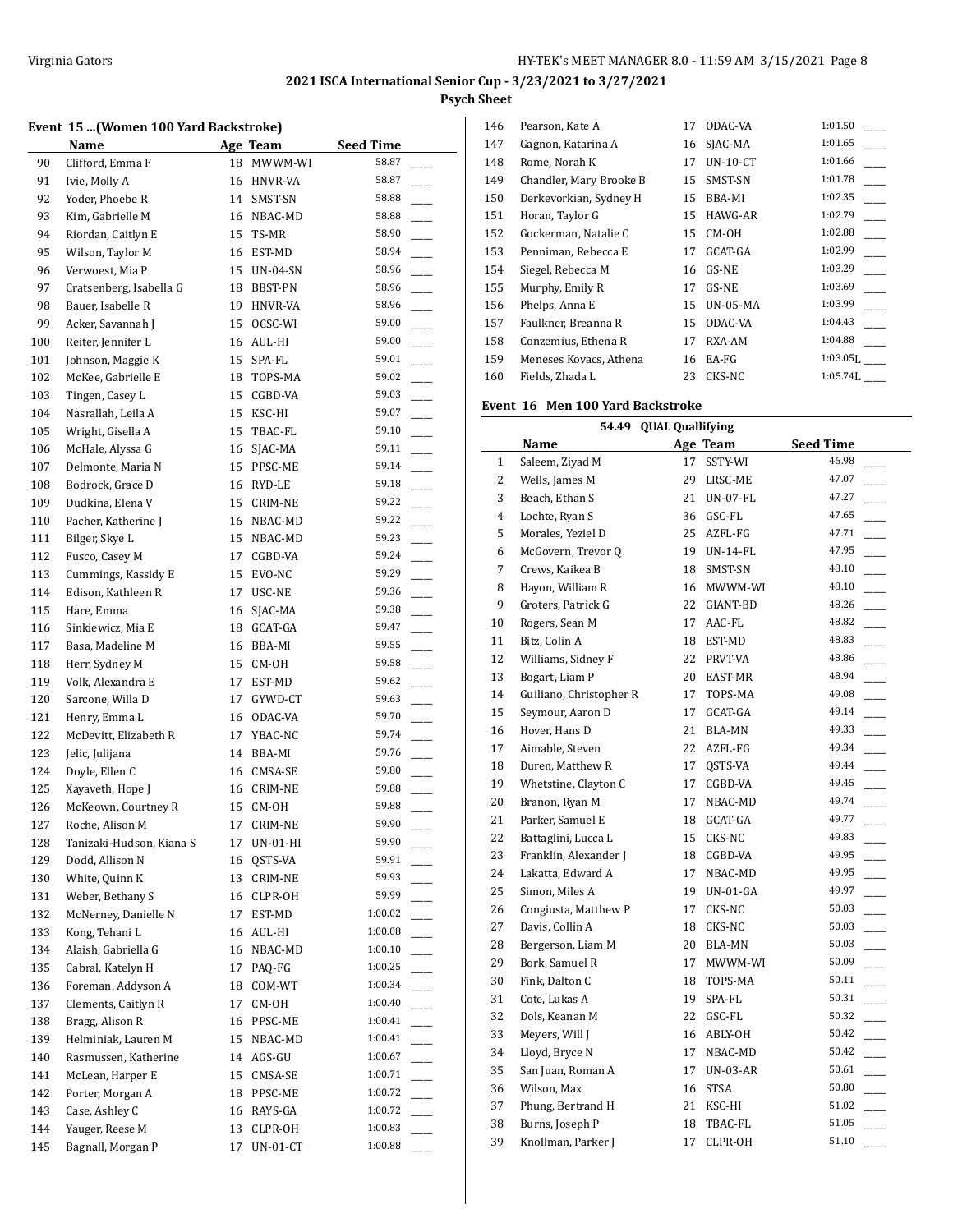## **Event 16 ...(Men 100 Yard Backstroke)**

|    | ivent 16 (Men 100 Yard Backstroke) |    |             |                                   |  |  |  |
|----|------------------------------------|----|-------------|-----------------------------------|--|--|--|
|    | Name                               |    | Age Team    | <b>Seed Time</b>                  |  |  |  |
| 40 | Kostov, Victor N                   | 17 | MWWM-WI     | 51.15                             |  |  |  |
| 41 | Minassian, Nareg                   | 16 | CRIM-NE     | 51.20                             |  |  |  |
| 42 | Conners, Brendan C                 | 15 | UN-03-CT    | 51.24                             |  |  |  |
| 43 | Vargas, Joaquin                    |    | 19 AZFL-FG  | 51.31                             |  |  |  |
| 44 | West, Zachary                      |    | 17 AUL-HI   | 51.40                             |  |  |  |
| 45 | Hufford, Ryan G                    |    | 15 QSTS-VA  | 51.44                             |  |  |  |
| 46 | Kamdin, Sam F                      | 16 | NBAC-MD     | 51.49                             |  |  |  |
| 47 | Wilson, Brandon E                  |    | 18 EST-MD   | 51.58                             |  |  |  |
| 48 | Best, Oscar W                      |    | 16 UN-01-WI | 51.63                             |  |  |  |
| 49 | Gerloff, Joshua C                  |    | 15 ODAC-VA  | 51.65                             |  |  |  |
| 50 | Thomas, Caleb M                    | 17 | QSTS-VA     | 51.73                             |  |  |  |
| 51 | Mitchell, Jackson B                | 18 | CMSA-SE     | 51.75                             |  |  |  |
| 52 | Carden, Michael C                  |    | 16 RAYS-GA  | 51.85                             |  |  |  |
| 53 | Rouzie, Bryce T                    |    | 16 CGBD-VA  | 51.95                             |  |  |  |
| 54 | Zapata, Bryan                      |    | 16 UN-01-NE | 52.05                             |  |  |  |
| 55 | Seicean, Erik I                    |    | 16 LSSC-LE  | 52.12                             |  |  |  |
| 56 | Johnson, Gage A                    |    | 14 HAWG-AR  | 52.20                             |  |  |  |
| 57 | Sims, Joseph S                     | 17 | CGBD-VA     | 52.24                             |  |  |  |
| 58 | Fuchs, William P                   | 17 | AZFL-FG     | 52.29                             |  |  |  |
| 59 | McGowan, Aidan K                   |    | 15 CGBD-VA  | 52.32                             |  |  |  |
| 60 | Vera, Korbin R                     | 17 | BBST-PN     | 52.43                             |  |  |  |
| 61 | Winkler, Kaii L                    |    | 14 EA-FG    | 52.49                             |  |  |  |
| 62 | Calkins, Brady C                   | 14 | SMST-SN     | 52.54                             |  |  |  |
| 63 | Herring, Jonah Q                   | 17 | BBST-PN     | 52.54                             |  |  |  |
|    |                                    |    |             | $\overline{\phantom{a}}$<br>52.67 |  |  |  |
| 64 | Peters, Noah                       | 18 | KSC-HI      | 52.80                             |  |  |  |
| 65 | Bell, Jacob D                      | 16 | COM-WT      | 52.80                             |  |  |  |
| 66 | Lyon, James E                      |    | 18 AUL-HI   | 52.85                             |  |  |  |
| 67 | Dean, Steven J                     |    | 18 HAWG-AR  |                                   |  |  |  |
| 68 | Crisci, Aidan R                    |    | 18 CGBD-VA  | 52.86                             |  |  |  |
| 69 | Wehrmann, Maxwell D                | 17 | PKWY-OZ     | 52.87                             |  |  |  |
| 70 | Gorsuch, Nathaniel C               |    | 15 PPSC-ME  | 52.88                             |  |  |  |
| 71 | Caputo, Quinn J                    |    | 14 CRIM-NE  | 52.90                             |  |  |  |
| 72 | Clervi, Nicholas E                 |    | 17 CSC-MV   | 52.91                             |  |  |  |
| 73 | Koller, Joseph K                   |    | 20 BLA-MN   | 52.97                             |  |  |  |
| 74 | Caten, Tyler J                     |    | 16 SRVA-VA  | 53.05                             |  |  |  |
| 75 | Williams, Ryan R                   |    | 16 SMST-SN  | 53.10                             |  |  |  |
| 76 | Swain, Joseph A                    |    | 16 LSSC-LE  | 53.36                             |  |  |  |
| 77 | Jalbert, Drew W                    | 17 | CAC-CT      | 53.43                             |  |  |  |
| 78 | Brinson, Zachary R                 | 17 | ODAC-VA     | 53.44                             |  |  |  |
| 79 | Walden, Johnathan J                | 18 | PWSC-VA     | 53.48                             |  |  |  |
| 80 | Vandeusen, John M                  | 19 | UN-11-FL    | 53.55                             |  |  |  |
| 81 | Mauldin, Benjamin A                | 16 | ODAC-VA     | 53.56                             |  |  |  |
| 82 | Scripp, Michael P                  | 18 | MWWM-WI     | 53.58                             |  |  |  |
| 83 | Bregoff, Zachary S                 | 17 | TCSC-FL     | 53.58                             |  |  |  |
| 84 | Dean, Ashton B                     | 17 | QSTS-VA     | 53.61                             |  |  |  |
| 85 | Winkler, Finn M                    | 16 | EA-FG       | 53.65                             |  |  |  |
| 86 | Ix, Douglas E                      | 16 | QSTS-VA     | 53.67                             |  |  |  |
| 87 | Porter, Gabriel A                  | 17 | PKWY-OZ     | 53.68                             |  |  |  |
| 88 | Clements, Aidan W                  | 14 | AAC-FL      | 53.70                             |  |  |  |
| 89 | Prince, Toby B                     | 17 | SST-GU      | 53.76                             |  |  |  |
| 90 | Venit, Michael                     | 16 | PAC-PV      | 53.77                             |  |  |  |
| 91 | Rosenthal, Ben F                   | 16 | BBA-MI      | 53.83                             |  |  |  |
| 92 | Decarlo, Joseph D                  | 18 | RAYS-GA     | 53.90                             |  |  |  |
| 93 | Szypula, Matthew                   | 16 | TS-MR       | 54.03                             |  |  |  |
| 94 | Jameson, William E                 | 17 | CMSA-SE     | 54.04                             |  |  |  |
| 95 | Rikic, Aidan T                     | 16 | FREE-MR     | 54.05                             |  |  |  |
|    |                                    |    |             |                                   |  |  |  |

| 96  | Calderon, Lucas S           | 18 | NBAC-MD        | 54.06    |
|-----|-----------------------------|----|----------------|----------|
| 97  | Glaser, Owen M              | 17 | TS-MR          | 54.12    |
| 98  | Jankowski, Legend J         | 18 | COM-WT         | 54.13    |
| 99  | Cucu, Alexandru             | 15 | RYD-LE         | 54.28    |
| 100 | Porter, William J           | 15 | SEAL-ME        | 54.28    |
| 101 | Zimmerman, Eli W            |    | 16 VAST-WI     | 54.28    |
| 102 | Helms, Andrew G             | 17 | LSSC-LE        | 54.29    |
| 103 | Mascoll-Gomes, Noah K       |    | 21 AZFL-FG     | 54.30    |
| 104 | Ochoa, Aidan M              | 16 | RXA-AM         | 54.31    |
| 105 | Florio, Aidan C             | 16 | RYD-LE         | 54.34    |
| 106 | Olson, Tyler B              | 17 | HAWG-AR        | 54.35    |
| 107 | Burkey, William J           | 17 | QSTS-VA        | 54.45    |
| 108 | Castle, Samuel G            | 16 | HNVR-VA        | 54.45    |
| 109 | Clark, Nicholas M           | 17 | UN-11-MA       | 54.48    |
| 110 | Holt, Bret R                | 18 | CLPR-OH        | 54.53    |
| 111 | Ware, David I               | 15 | ACE-GA         | 54.60    |
| 112 | Miller, Stone R             | 16 | KSC-HI         | 54.74    |
| 113 | Granot, Nadav               | 18 | CRIM-NE        | 54.75    |
| 114 | Rodgers, Ian B              | 15 | CGBD-VA        | 54.75    |
| 115 | Matter, Taylor O            | 15 | MAKO-MN        | 54.77    |
| 116 | Whetstine, Carter R         | 15 | CGBD-VA        | 54.78    |
| 117 | Woodard, William J          | 18 | HAWG-AR        | 54.79    |
| 118 | McClung, Max M              | 16 | RA-MR          | 54.82    |
| 119 | Shea, Carrick W             | 15 | CRIM-NE        | 54.83    |
| 120 | King, David W               | 15 | GATR-VA        | 54.85    |
| 121 | Wilhelm, Cory M             | 19 | RAD-FL         | 55.02    |
| 122 | Kaminski, Tyler R           | 15 | ODAC-VA        | 55.13    |
| 123 | Weizeorick, Michael P       | 16 | <b>FVFY-IL</b> | 55.14    |
| 124 | Rosales Olivas, Sebastian S | 17 | GCAT-GA        | 55.15    |
| 125 | McQuaid, Keith E            | 15 | NBAC-MD        | 55.19    |
| 126 | Hokanson, Jake R            | 16 | CRIM-NE        | 55.35    |
| 127 | Beaton, Briscoe K           | 16 | KSC-HI         | 55.35    |
| 128 | Hanson, Andrew S            | 15 | MAKO-MN        | 55.46    |
| 129 | Puccio, Michael             | 15 | TRI-MR         | 55.48    |
| 130 | Hall, Jackson T             | 17 | ODAC-VA        | 55.77    |
| 131 | Mulgrew, William K          | 14 | CRIM-NE        | 55.84    |
| 132 | Arena, Antonio H            | 17 | CRIM-NE        | 55.85    |
| 133 | Munger, Caleb T             | 18 | PKWY-OZ        | 55.98    |
| 134 | Sterlitz, Parker J          | 16 | FAST-AM        | 56.09    |
| 135 | Enser, Justin M             | 15 | HAST-NI        | 56.20    |
| 136 | Cucu, Michael               | 16 | RYD-LE         | 56.27    |
| 137 | Solvason, Connor C          | 15 | EVO-NC         | 56.43    |
| 138 | Alexander, Jonathan D       | 15 | GATR-VA        | 56.51    |
| 139 | Hakimian, Nic V             | 18 | RYD-LE         | 56.61    |
| 140 | O'Connor, Patrick J         | 17 | CRIM-NE        | 56.80    |
| 141 | Morreale, Alexander H       | 17 | HAST-NI        | 57.77    |
| 142 | Moon, Jackson P             | 17 | EVO-NC         | 57.91    |
| 143 | Reason, Brett D             | 18 | RAYS-GA        | 58.14    |
| 144 | Russell, Michael C          | 18 | CM-OH          | 58.33    |
| 145 | Woodall, Will G             | 16 | SST-GU         | 58.82    |
| 146 | Ragsdell, Samuel K          | 17 | CSC-MV         | 58.85    |
| 147 | Song, Andrew J              | 14 | CRIM-NE        | 59.08    |
| 148 | Ginoza, Micah K             | 19 | KSC-HI         | 59.09    |
| 149 | Kendrick, William E         | 17 | PAC-PV         | 59.63    |
| 150 | Bergerson, Aidan C          | 17 | BLA-MN         | 59.96    |
| 151 | Shoemaker, Harrison J       | 16 | CMSA-SE        | 1:00.24  |
| 152 | Keaveney, Mark S            | 25 | RAYS-GA        | 1:00.74L |
| 153 | Sbrolla, James D            | 16 | SPA-FL         | 1:02.44L |
|     |                             |    |                |          |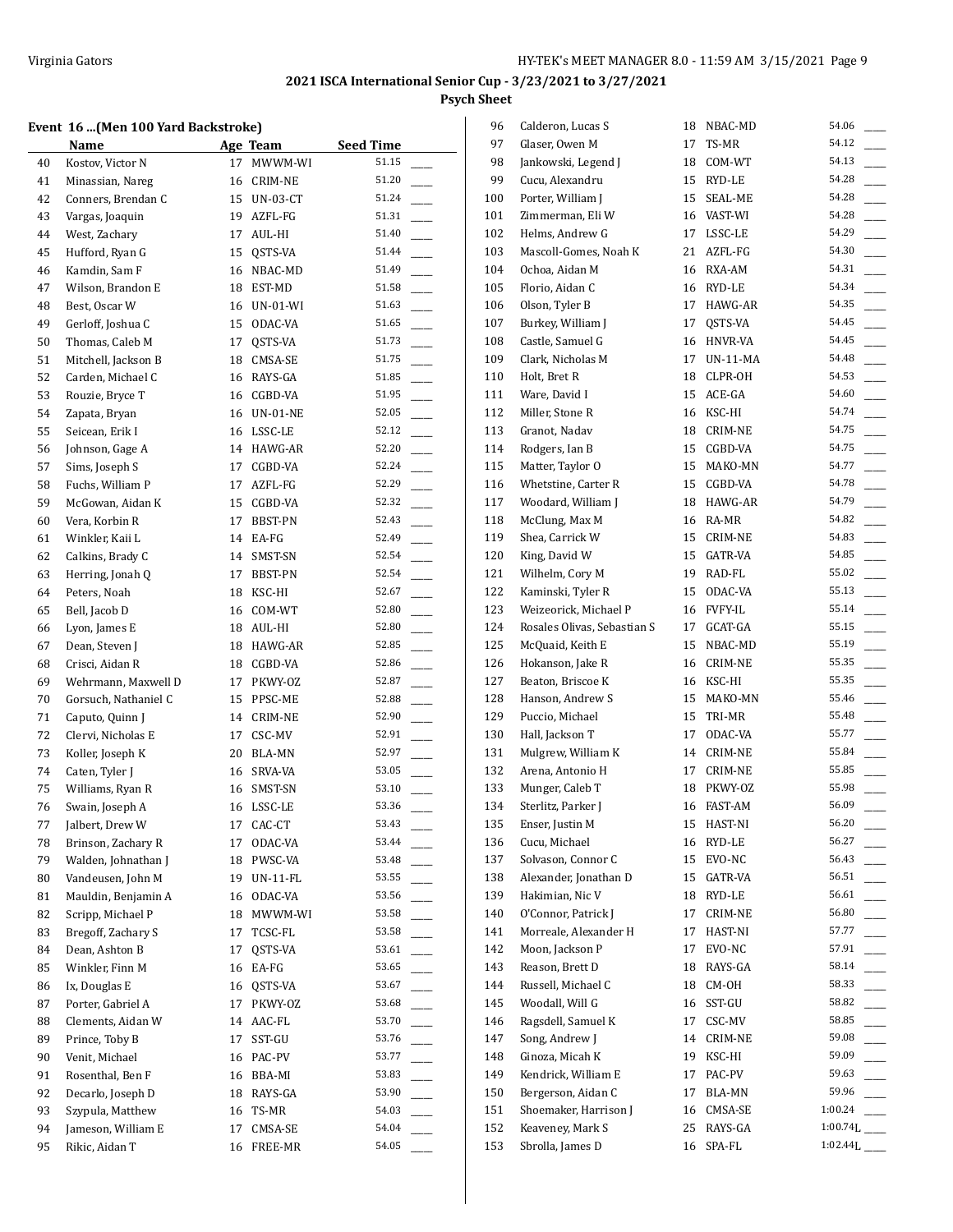## **Event 16 ...(Men 100 Yard Backstroke)**

|     | Name                                          | Age Team   | <b>Seed Time</b> |
|-----|-----------------------------------------------|------------|------------------|
| 154 | Mitchell. Thomas C                            | 17 SIAC-MA | 1:07.93S         |
|     | Event 18 Men 16 & Under 100 Yard Breaststroke |            |                  |

| Name         | Age Team   | <b>Seed Time</b> |
|--------------|------------|------------------|
| Platt, Rio T | 16 ABLY-OH | 1:01.60          |

## **Event 19 Women 100 Yard Breaststroke**

| <b>QUAL Quallifying</b><br>1:08.19 |                                      |    |             |         |  |  |  |  |  |
|------------------------------------|--------------------------------------|----|-------------|---------|--|--|--|--|--|
|                                    | Age Team<br><b>Seed Time</b><br>Name |    |             |         |  |  |  |  |  |
| $\mathbf{1}$                       | Phelan, Denise G                     | 16 | TS-MR       | 1:01.29 |  |  |  |  |  |
| 2                                  | Franks, Ava L                        | 18 | EAST-MR     | 1:01.49 |  |  |  |  |  |
| 3                                  | Kruger, Lainy A                      |    | 15 CLPR-OH  | 1:01.88 |  |  |  |  |  |
| 4                                  | Palmer, Lydia M                      | 17 | UN-04-MA    | 1:02.29 |  |  |  |  |  |
| 5                                  | Schellin, Heidi J                    |    | 22 UN-02-NC | 1:02.54 |  |  |  |  |  |
| 6                                  | Lynch, Meghan E                      | 17 | GYWD-CT     | 1:02.57 |  |  |  |  |  |
| 7                                  | Belbot, Margaret F                   | 16 | NBAC-MD     | 1:02.68 |  |  |  |  |  |
| 8                                  | Hayes, Leah G                        | 15 | TIDE-IL     | 1:03.07 |  |  |  |  |  |
| 9                                  | Bridgman, Riley L                    | 16 | QSTS-VA     | 1:03.18 |  |  |  |  |  |
| 10                                 | Schere, Fiona D                      | 17 | NBAC-MD     | 1:03.22 |  |  |  |  |  |
| 11                                 | Day, Peyton J                        | 17 | COM-WT      | 1:03.33 |  |  |  |  |  |
| 12                                 | Sierra, Micaela                      | 16 | AZFL-FG     | 1:03.37 |  |  |  |  |  |
| 13                                 | Horne, Rachael A                     | 18 | RAYS-GA     | 1:03.63 |  |  |  |  |  |
| 14                                 | Juhlin, Lindsay E                    | 16 | PWSC-VA     | 1:03.85 |  |  |  |  |  |
| 15                                 | Clark, Brooke-lynn F                 | 17 | CGBD-VA     | 1:04.32 |  |  |  |  |  |
| 16                                 | Stanley, Katherine L                 | 16 | BBA-MI      | 1:04.36 |  |  |  |  |  |
| 17                                 | Susi, Katie M                        | 16 | RYD-LE      | 1:04.43 |  |  |  |  |  |
| 18                                 | Yoder, Carson M                      | 17 | ODAC-VA     | 1:04.50 |  |  |  |  |  |
| 19                                 | Santos, Emily M                      | 15 | MVAC-FL     | 1:04.66 |  |  |  |  |  |
| 20                                 | Henage, Alayna J                     | 15 | PKWY-OZ     | 1:04.66 |  |  |  |  |  |
| 21                                 | Chavez, Ava R                        | 15 | SMST-SN     | 1:04.67 |  |  |  |  |  |
| 22                                 | Prekop, Danielle                     | 19 | UN-05-AR    | 1:04.67 |  |  |  |  |  |
| 23                                 | Wood, Evelyn R                       | 16 | MAKO-MN     | 1:04.70 |  |  |  |  |  |
| 24                                 | Koff, Mabel A                        | 16 | NBAC-MD     | 1:04.73 |  |  |  |  |  |
| 25                                 | Dator, Kelsa C                       | 17 | CRIM-NE     | 1:04.76 |  |  |  |  |  |
| 26                                 | Welsch, Layla M                      |    | 14 GATR-VA  | 1:04.80 |  |  |  |  |  |
| 27                                 | Waslyn, Rylee E                      |    | 16 WAC-MA   | 1:04.90 |  |  |  |  |  |
| 28                                 | Frank Rodriguez, Nicole              | 17 | AZFL-FG     | 1:04.94 |  |  |  |  |  |
| 29                                 | Wayner, Alexandra R                  | 16 | GCAT-GA     | 1:04.96 |  |  |  |  |  |
| 30                                 | Szadorski, Abigail E                 |    | 18 FVFY-IL  | 1:05.05 |  |  |  |  |  |
| 31                                 | Francis, Malia K                     | 17 | MWWM-WI     | 1:05.11 |  |  |  |  |  |
| 32                                 | Witkus, Amanda E                     |    | 16 GS-NE    | 1:05.14 |  |  |  |  |  |
| 33                                 | Honkamp, Anne E                      |    | 15 RIP-IA   | 1:05.24 |  |  |  |  |  |
| 34                                 | Ellington, Ann C                     | 17 | CGBD-VA     | 1:05.32 |  |  |  |  |  |
| 35                                 | Croll, Lauren K                      | 17 | KSC-HI      | 1:05.34 |  |  |  |  |  |
| 36                                 | Yasumi, Sala                         | 14 | KSC-HI      | 1:05.42 |  |  |  |  |  |
| 37                                 | Stallmeyer, Ava M                    | 16 | CM-OH       | 1:05.47 |  |  |  |  |  |
| 38                                 | Lang, Skyla A                        | 15 | SMST-SN     | 1:05.65 |  |  |  |  |  |
| 39                                 | Claus-Udarbe, Amalie M               | 15 | SMST-SN     | 1:05.90 |  |  |  |  |  |
| 40                                 | Ackerman-Vallala, Diya G             | 16 | CRIM-NE     | 1:05.91 |  |  |  |  |  |
| 41                                 | Fusco, Casey M                       | 17 | CGBD-VA     | 1:05.92 |  |  |  |  |  |
| 42                                 | Cook, Paige E                        | 16 | ACE-GA      | 1:05.96 |  |  |  |  |  |
| 43                                 | Diaz, Natalia H                      | 16 | EST-MD      | 1:05.99 |  |  |  |  |  |
| 44                                 | Padgett, Emily B                     | 16 | GCAT-GA     | 1:06.03 |  |  |  |  |  |
| 45                                 | Roma, Isabella G                     | 17 | SJAC-MA     | 1:06.05 |  |  |  |  |  |
| 46                                 | Denny, Britney L                     | 17 | CGBD-VA     | 1:06.15 |  |  |  |  |  |
| 47                                 | Foth, Emma R                         | 15 | RIP-IA      | 1:06.29 |  |  |  |  |  |

| 48  | Szadorski, Alexa N     | 18 | <b>FVFY-IL</b> | 1:06.29            |
|-----|------------------------|----|----------------|--------------------|
| 49  | Kluger, Pearl L        | 17 | CGBD-VA        | 1:06.36            |
| 50  | Brown, Rachael L       | 16 | QSTS-VA        | 1:06.38            |
| 51  | Bragg, Alison R        | 16 | PPSC-ME        | 1:06.40            |
| 52  | Simko, Paige E         | 17 | WST-VA         | 1:06.52            |
| 53  | Bleil, Abigayle L      | 15 | GYWD-CT        | 1:06.53            |
| 54  | Shadduck, Brooke I     | 15 | PKWY-OZ        | 1:06.55            |
| 55  | Benda, Caroline F      | 17 | NBAC-MD        | 1:06.58            |
| 56  | Dopson, Mia B          | 17 | EST-MD         | 1:06.66            |
| 57  | Neitzel, Rhian M       | 16 | MAKO-MN        | 1:06.74            |
| 58  | Geiger, Olivia M       | 17 | ABLY-OH        | 1:06.78            |
| 59  | Smith, Audrey R        | 16 | RAYS-GA        | 1:06.81            |
| 60  | Dominici, Cara M       | 15 | CRIM-NE        | 1:06.82            |
| 61  | Stockard, Taylor L     | 16 | RYD-LE         | 1:06.86            |
| 62  | Schorr, Sophia R       | 16 | QSTS-VA        | 1:06.94            |
| 63  | Lord, Isabella S       | 16 | CMSA-SE        | 1:07.02            |
| 64  | Larosa, Nina V         | 15 | LSSC-LE        | 1:07.09            |
| 65  | Wilson, Saylor S       | 17 | HAWG-AR        | 1:07.11            |
| 66  | Herndon, Sallie J      | 15 | CMSA-SE        | 1:07.17            |
| 67  | Kiryk, Sophia M        | 15 | CMSA-SE        | 1:07.31            |
| 68  | White, Alden E         | 15 | CRIM-NE        | 1:07.35            |
| 69  | Fomuso, Jane Y         | 17 | ODAC-VA        | 1:07.47            |
| 70  | Hurley, Caitlin M      | 16 | NBAC-MD        | 1:07.49            |
| 71  | Jennings, Katherine H  |    | 16 CRIM-NE     | 1:07.51            |
| 72  | Buirski, Kallyn S      | 15 | CGBD-VA        | 1:07.52            |
| 73  | Yeagle, Carly E        | 16 | EST-MD         | 1:07.56            |
| 74  | Smith, Cameron L       | 15 | GATR-VA        | 1:07.65            |
| 75  | Zeiler, Megan R        | 17 | SJAC-MA        | 1:07.75            |
| 76  | Price, Piper M         | 13 | SRVA-VA        | 1:07.76            |
| 77  | Lo, Florence B         |    | 16 BBST-PN     | 1:07.80            |
| 78  | Wu, Kaylee M           |    | 15 UN-01-ST    | 1:07.92            |
|     |                        |    |                | 1:07.94            |
| 79  | Frausto, Morgen A      | 17 | MWWM-WI        | 1:07.95            |
| 80  | Brown, Sadie B         |    | 16 CRIM-NE     | 1:08.00            |
| 81  | Bodrock, Grace D       |    | 16 RYD-LE      | 1:08.03            |
| 82  | Steere, Campbell A     | 15 | GYWD-CT        |                    |
| 83  | O'Brien, Makenna B     | 15 | TS-MR          | 1:08.05<br>1:08.06 |
| 84  | Jee, Sydney            | 14 | GYWD-CT        |                    |
| 85  | Caballero, Isabella L  | 17 | PWSC-VA        | 1:08.06            |
| 86  | Hogan, Maeve J         | 16 | CRIM-NE        | 1:08.09            |
| 87  | Brown, Olivia          | 14 | TS-MR          | 1:08.11            |
| 88  | Elliott, Katherine M   | 15 | CGBD-VA        | 1:08.11            |
| 89  | Sichtnik, Sophia       | 17 | GYWD-CT        | 1:08.13            |
| 90  | Wicklund, Addison J    | 14 | HAWG-AR        | 1:08.23            |
| 91  | Killen, Ala S          | 16 | SRVA-VA        | 1:08.41            |
| 92  | Ryan, Lenya H          | 16 | WAC-MA         | 1:08.53            |
| 93  | Henderson, Elise M     | 18 | CSC-MV         | 1:08.56            |
| 94  | Crampton, Catherine A  | 18 | <b>CCFF-NE</b> | 1:08.57            |
| 95  | Benda, Meghan E        | 16 | NBAC-MD        | 1:08.63            |
| 96  | Garrett, Campbell P    | 17 | QSTS-VA        | 1:08.74            |
| 97  | Frederiksen, Makenna L | 14 | SMST-SN        | 1:08.81            |
| 98  | Mitchell, Lily M       | 14 | ABLY-OH        | 1:08.84            |
| 99  | McCallie, Sydney E     | 18 | QSTS-VA        | 1:08.87            |
| 100 | Quinn, Riley E         | 15 | CLPR-OH        | 1:09.10            |
| 101 | Neilly, Claire E       | 15 | CRIM-NE        | 1:09.19            |
| 102 | Davis, Zoe E           | 17 | CRIM-NE        | 1:09.25            |
| 103 | Church, Eleanor J      | 18 | USC-NE         | 1:09.31            |
| 104 | Swartwood, Belise A    | 14 | KSC-HI         | 1:09.45            |
| 105 | Smith, Isabella C      | 17 | CRIM-NE        | 1:09.49            |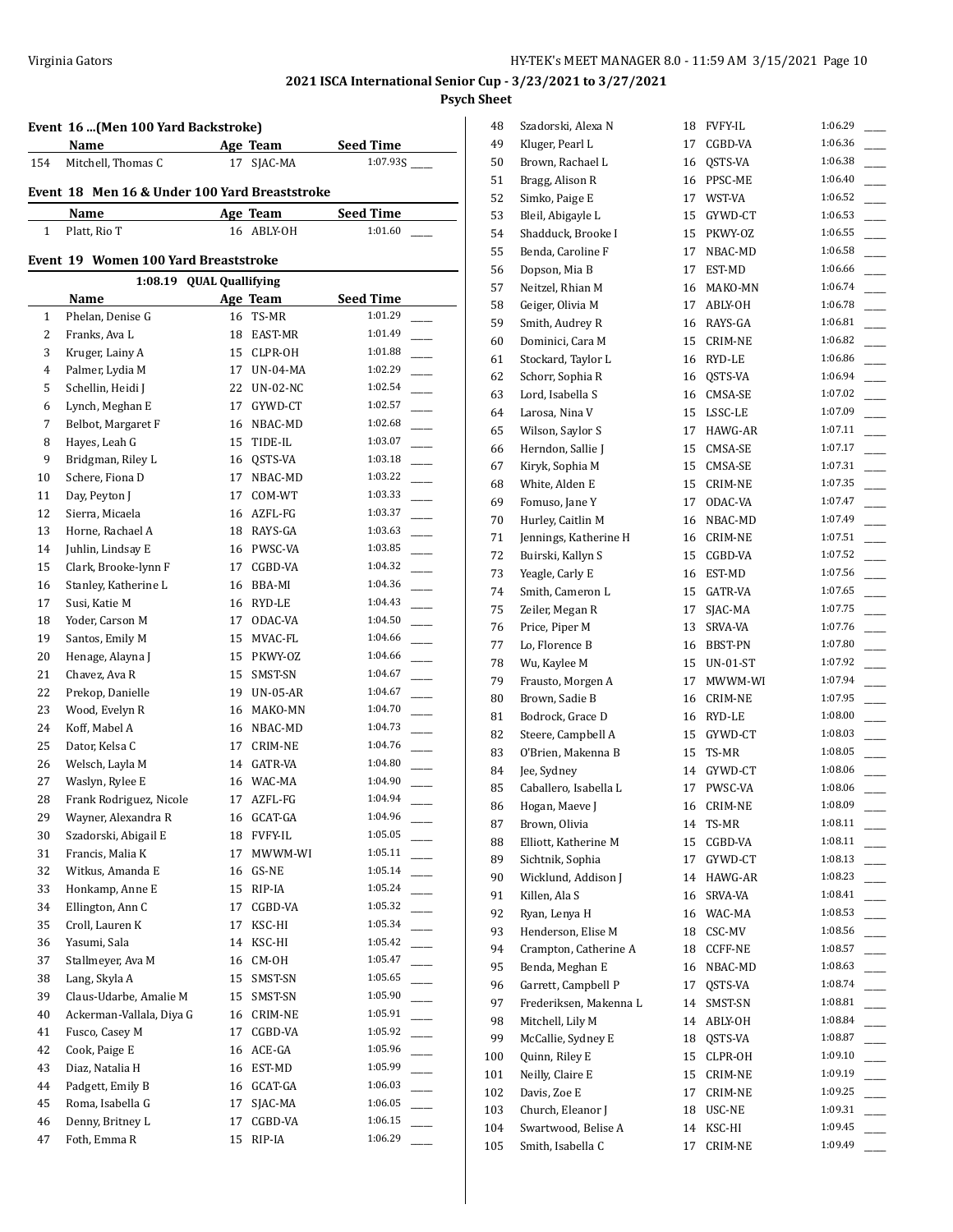## **Event 19 ...(Women 100 Yard Breaststroke)**

|     | Name                   |    | Age Team        | <b>Seed Time</b> |
|-----|------------------------|----|-----------------|------------------|
| 106 | Pearson, Kate A        | 17 | <b>ODAC-VA</b>  | 1:09.65          |
| 107 | Lynch, Katherine H     | 15 | RA-MR           | 1:09.77          |
| 108 | Phelps, Anna E         | 15 | <b>UN-05-MA</b> | 1:09.87          |
| 109 | Kramer, Addison P      | 16 | CGBD-VA         | 1:10.00          |
| 110 | Villani, Savina        | 16 | GS-NE           | 1:10.91          |
| 111 | McClintock, Samantha B | 15 | <b>CRIM-NE</b>  | 1:11.11          |
| 112 | Smeitzer, Lizzie       | 18 | $UN-01-AM$      | 1:11.35          |
| 113 | Harner, Alexandra R    | 16 | NBAC-MD         | 1:12.11          |
| 114 | Lazar, Penelope A      | 14 | GYWD-CT         | 1:12.30          |
| 115 | Wright, Gisella A      | 15 | TBAC-FL         | 1:12.53          |
| 116 | Keller, Kamryn J       | 16 | COM-WT          | 1:13.81          |
| 117 | Wood, Augusta D        | 16 | $UN-04-PV$      | 1:18.68          |
| 118 | Smyers, Molly E        | 17 | RXA-AM          | $1:21.56$ L      |
| 119 | Devkin, Kate S         | 14 | AOSA-ST         | 1:16.60S         |

#### **Event 20 Men 100 Yard Breaststroke**

|                | 1:01.49 QUAL Quallifying |    |                 |                  |  |  |  |
|----------------|--------------------------|----|-----------------|------------------|--|--|--|
|                | Name                     |    | Age Team        | <b>Seed Time</b> |  |  |  |
| $\mathbf{1}$   | McKee, Anton S           | 27 | <b>UN-03-VA</b> | 51.70            |  |  |  |
| $\overline{2}$ | Bastian, Izaak Z         | 20 | <b>UN-20-FL</b> | 52.36            |  |  |  |
| 3              | Dillard, Ben D           | 19 | SMST-SN         | 52.74            |  |  |  |
| 4              | Sanders, Grant L         |    | 23 GSC-FL       | 52.95            |  |  |  |
| 5              | Browne, Ethan M          |    | 24 PRVT-VA      | 53.26            |  |  |  |
| 6              | Al-Wir, Amro             | 20 | UN-06-FL        | 53.54            |  |  |  |
| 7              | Evdokimov, Ilya          | 25 | PRVT-VA         | 53.73            |  |  |  |
| 8              | Wich-Glasen, Nils        |    | 26 GSC-FL       | 54.08            |  |  |  |
| 9              | Reiter, Jonathan T       |    | 18 AUL-HI       | 54.18            |  |  |  |
| 10             | Dubas, Mateusz           | 20 | <b>UN-10-FL</b> | 54.39            |  |  |  |
| 11             | Panchak, Jonathan C      | 25 | PRVT-VA         | 54.88            |  |  |  |
| 12             | Bustos, Arsenio          |    | 18 WAC-CT       | 55.16            |  |  |  |
| 13             | Caps, Thomas R           | 17 | AUL-HI          | 55.19            |  |  |  |
| 14             | Kalafat, Ozan            | 17 | MWWM-WI         | 55.59            |  |  |  |
| 15             | Swift, Sean S            | 18 | SMST-SN         | 55.61            |  |  |  |
| 16             | Clark, Nicholas M        | 17 | $UN-11-MA$      | 55.62<br>$\sim$  |  |  |  |
| 17             | Banks, John D            | 18 | CLPR-OH         | 55.65            |  |  |  |
| 18             | Tybur, Jonathan C        | 24 | GSC-FL          | 55.78            |  |  |  |
| 19             | Bonnett, William A       | 17 | PKWY-OZ         | 55.88            |  |  |  |
| 20             | McCarran, Jacob R        | 17 | RXA-AM          | 55.97            |  |  |  |
| 21             | Sukeena, Nathan G        | 17 | EST-MD          | 56.41            |  |  |  |
| 22             | Long, Bryar B            | 23 | PRVT-VA         | 56.41            |  |  |  |
| 23             | Pike, Jared C            | 29 | TIDE-FL         | 56.63            |  |  |  |
| 24             | Weddington, Langston D   | 19 | $UN-02-GA$      | 56.63            |  |  |  |
| 25             | Kaleta, John S           | 16 | CY-OH           | 56.71            |  |  |  |
| 26             | Wang, Gary Q             |    | 16 UN-09-MA     | 56.72<br>$\sim$  |  |  |  |
| 27             | Baryenbruch, Adam J      | 23 | UN-WI           | 56.72            |  |  |  |
| 28             | Hazlett, Alexander S     | 17 | GYWD-CT         | 56.76            |  |  |  |
| 29             | Wang, Jake               | 15 | <b>UN-10-MA</b> | 56.77            |  |  |  |
| 30             | Protano, John            | 19 | $UN-01-MR$      | 56.85            |  |  |  |
| 31             | Menninger, Jason A       | 18 | QSTS-VA         | 56.99            |  |  |  |
| 32             | Bork, Samuel R           | 17 | MWWM-WI         | 57.06            |  |  |  |
| 33             | Muench, Cooper D         | 17 | CGBD-VA         | 57.06            |  |  |  |
| 34             | Shaffer, Nicholas A      |    | 18 AAC-FL       | 57.11            |  |  |  |
| 35             | Grandy, Jack C           | 17 | ABLY-OH         | 57.12            |  |  |  |
| 36             | Ryan, Jacob O            |    | 18 BBA-MI       | 57.13            |  |  |  |
| 37             | Yeomans, Josiah T        | 16 | QSTS-VA         | 57.13            |  |  |  |
| 38             | Rempe, Brockman M        | 17 | HNVR-VA         | 57.14            |  |  |  |
|                |                          |    |                 |                  |  |  |  |

| 39 | Goncharuk, Samuel G        | 17 | FREE-MR         | 57.17 |
|----|----------------------------|----|-----------------|-------|
| 40 | Barrows, Nicholas W        | 17 | CGBD-VA         | 57.21 |
| 41 | Jee, Ryan M                | 17 | GYWD-CT         | 57.23 |
| 42 | Bowers, Caiden E           | 15 | EST-MD          | 57.38 |
| 43 | Hayon, William R           | 16 | MWWM-WI         | 57.40 |
| 44 | Kim, Hunter H              | 18 | <b>BAD-MR</b>   | 57.40 |
| 45 | Cherches, Alan F           | 16 | EST-MD          | 57.67 |
| 46 | Ioselevich, Arie           | 15 | TRI-MR          | 57.77 |
| 47 | Merani, Ryan B             | 16 | NBAC-MD         | 57.87 |
| 48 | Jones, Gavin H             | 17 | BBST-PN         | 57.93 |
| 49 | Liang, Daniel              |    |                 | 57.94 |
|    |                            |    | 16 CGBD-VA      | 57.94 |
| 50 | Florio, Aidan C            |    | 16 RYD-LE       |       |
| 51 | Conklin, Finnley J         |    | 14 OCSC-WI      | 57.97 |
| 52 | Bartlett, Thomas C         | 17 | RAYS-GA         | 58.00 |
| 53 | Parsons, Samuel W          | 17 | CGBD-VA         | 58.05 |
| 54 | Martinez Scarpe, Enzo M    | 26 | GSC-FL          | 58.11 |
| 55 | Deal, Logan T              | 17 | HNVR-VA         | 58.12 |
| 56 | Lester, William P          | 18 | CLPR-OH         | 58.13 |
| 57 | Rogers, Sean M             | 17 | AAC-FL          | 58.16 |
| 58 | Hansen, Trevor J           |    | 16 PKWY-OZ      | 58.18 |
| 59 | Seymour, Aaron D           | 17 | GCAT-GA         | 58.22 |
| 60 | Short, Nikolas C           | 17 | SJAC-MA         | 58.26 |
| 61 | Englehart, William D       | 19 | PRVT-VA         | 58.27 |
| 62 | Tunggal, Nathaniel G       | 17 | TIDE-IL         | 58.29 |
| 63 | Erb, Zachary J             | 16 | GATR-VA         | 58.32 |
| 64 | Batt, Jiro F               | 18 | CRIM-NE         | 58.35 |
| 65 | Schrepfer, Brody W         | 16 | NBAC-MD         | 58.37 |
| 66 | Cucu, Alexandru            | 15 | RYD-LE          | 58.39 |
| 67 | Pintchouk, Max D           | 16 | FREE-MR         | 58.41 |
| 68 | Haines, Jacob R            | 20 | SJAC-MA         | 58.42 |
| 69 | Konviser, Eric L           | 16 | FREE-MR         | 58.47 |
| 70 | Ayinon, William D          | 17 | CRIM-NE         | 58.48 |
| 71 | Metzner, John P            | 18 | CLPR-OH         | 58.51 |
| 72 | Simon, Miles A             |    | 19 UN-01-GA     | 58.52 |
| 73 | Kimmelshue, Jackson M      |    | 16 UN-01-SN     | 58.56 |
| 74 | Mortimer, Bryce R          | 16 | SRVA-VA         | 58.60 |
| 75 | Jang, Michael              | 16 | TS-MR           | 58.61 |
| 76 | Zhu, Stuart                |    | 16 EST-MD       | 58.69 |
| 77 | Bunker, Aiden L            | 15 | FAST-AM         | 58.73 |
| 78 | Sere, Justin M             | 15 | CGBD-VA         | 58.73 |
|    | Johnson, Blake C           |    | ODAC-VA         | 58.77 |
| 79 |                            | 18 |                 | 58.79 |
| 80 | Maconochie, Ethan Z        | 17 | CRIM-NE         |       |
| 81 | Venit, Michael             | 16 | PAC-PV          | 58.79 |
| 82 | Ollivierre, Kerry A        | 22 | AZFL-FG         | 58.81 |
| 83 | Wood, Tyler J              | 17 | $GCAT-GA$       | 58.87 |
| 84 | Kohanyi, Aiden L           | 16 | <b>UN-01-FG</b> | 58.87 |
| 85 | Hyacinthe, Justin T        | 16 | FREE-MR         | 58.90 |
| 86 | Roberts, Zane C            | 18 | ODAC-VA         | 58.91 |
| 87 | Schindler, Liam R          | 16 | AAC-FL          | 58.99 |
| 88 | Nava, Landon M             | 15 | <b>UN-02-SN</b> | 59.05 |
| 89 | Zornan Ferguson, Zachary D | 15 | RXA-AM          | 59.10 |
| 90 | Pittroff, Nathan N         | 16 | EST-MD          | 59.16 |
| 91 | Bucaria, Aiden             | 15 | GYWD-CT         | 59.19 |
| 92 | Whetstine, Clayton C       | 17 | CGBD-VA         | 59.27 |
| 93 | Bubonovich, Zachary J      | 16 | CRIM-NE         | 59.28 |
| 94 | Ortiz, Marcos R            | 20 | UN-09-CT        | 59.36 |
| 95 | Hirsch, Thomas H           | 18 | NBAC-MD         | 59.36 |
| 96 | Doerwaldt, Alex T          | 16 | <b>UN-04-CT</b> | 59.45 |
|    |                            |    |                 |       |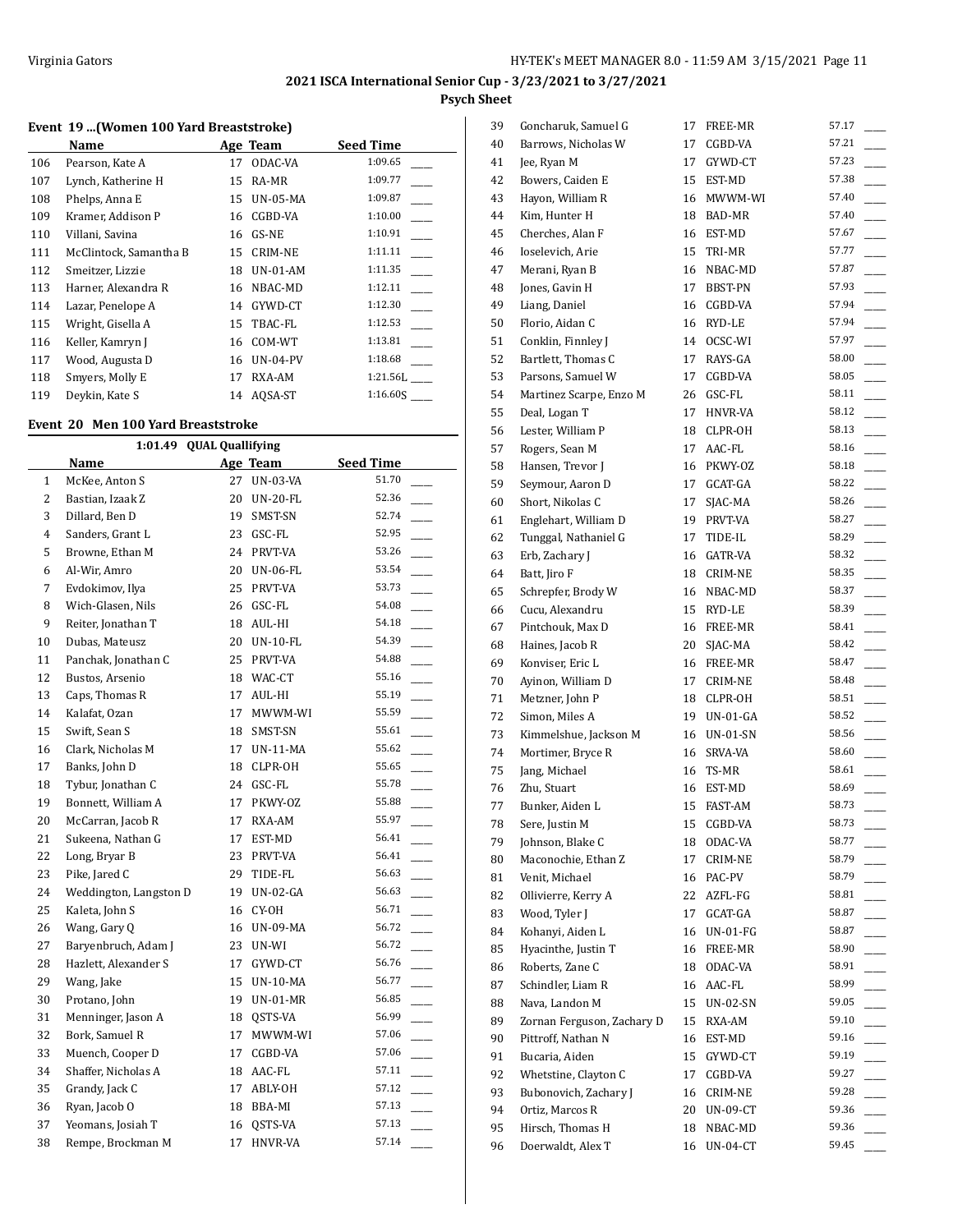#### **Event 20 ...(Men 100 Yard Breaststroke)**

|     | Name                  |    | Age Team | <b>Seed Time</b> |  |
|-----|-----------------------|----|----------|------------------|--|
| 97  | Hu, Simon S           | 17 | EST-MD   | 59.59            |  |
| 98  | Zhang, Alan Y         | 16 | CRIM-NE  | 59.59            |  |
| 99  | Cakir, Noah           | 13 | TS-MR    | 59.62            |  |
| 100 | Brinson, Zachary R    | 17 | ODAC-VA  | 59.67            |  |
| 101 | Bitz, Kyle M          | 16 | EST-MD   | 59.71            |  |
| 102 | Schroeder, Evan T     | 17 | BLA-MN   | 59.82            |  |
| 103 | Lee, Elliot S         | 14 | UN-08-CT | 59.94            |  |
| 104 | Stubbs, Kierro M      | 17 | MVAC-FL  | 59.94            |  |
| 105 | Hewko, Mason A        | 19 | LSSC-LE  | 59.98            |  |
| 106 | Whelan, Christopher R | 17 | GCAT-GA  | 59.99            |  |
| 107 | Thomas, Brandon W     | 17 | CLPR-OH  | 1:00.01          |  |
| 108 | Jameson, William E    | 17 | CMSA-SE  | 1:00.01          |  |
| 109 | Zimmer, Johnathan T   | 16 | QSTS-VA  | 1:00.01          |  |
| 110 | Spragg, Benjamin G    | 17 | EST-MD   | 1:00.05          |  |
| 111 | Gavin, Cooper J       | 17 | ODAC-VA  | 1:00.12          |  |
| 112 | Eikenbary, Erik W     | 18 | COM-WT   | 1:00.13          |  |
| 113 | Chen, Nathan Z        | 17 | BBST-PN  | 1:00.24          |  |
| 114 | Williams, Ryan R      | 16 | SMST-SN  | 1:00.25          |  |
| 115 | Benton, Taj K         | 16 | EST-MD   | 1:00.26          |  |
| 116 | McQueary, Ian T       | 17 | ABLY-OH  | 1:00.30          |  |
| 117 | Burkey, William J     | 17 | QSTS-VA  | 1:00.37          |  |
| 118 | Budde, Eli T          | 18 | EST-MD   | 1:00.38          |  |
| 119 | Pillsbury, Jack M     | 17 | SEAL-ME  | 1:00.40          |  |
| 120 | McQueary, Tommie      | 17 | ABLY-OH  | 1:00.44          |  |
| 121 | Cucu, Michael         | 16 | RYD-LE   | 1:00.47          |  |
| 122 | Lin, Tyson C          | 17 | KSC-HI   | 1:00.54          |  |
| 123 | Herrera, Sebastian    | 16 | SMST-SN  | 1:00.55          |  |
| 124 | Jankowski, Legend J   | 18 | COM-WT   | 1:00.72          |  |
| 125 | Warnagiris, Paul D    | 15 | WST-VA   | 1:00.78          |  |
| 126 | Del Rosario, Caleb T  | 15 | CRIM-NE  | 1:00.80          |  |
| 127 | Conners, Brendan C    | 15 | UN-03-CT | 1:00.85          |  |
| 128 | Aldewereld, Luca J    | 18 | RYD-LE   | 1:00.90          |  |
| 129 | Cratsenberg, Nathan C | 16 | BBST-PN  | 1:00.93          |  |
| 130 | Davis, Benjamin J     | 15 | LSSC-LE  | 1:00.97          |  |
| 131 | Hawkins, Gabriel L    | 17 | AQSA-ST  | 1:01.01          |  |
| 132 | Oberley, Matthew P    | 16 | ODAC-VA  | 1:01.05          |  |
| 133 | Gluzman, Joshua I     | 15 | TRI-MR   | 1:01.05          |  |
| 134 | Zimmerman, Eli W      | 16 | VAST-WI  | 1:01.08          |  |
| 135 | Singer, Connor M      | 16 | FREE-MR  | 1:01.12          |  |
| 136 | Graham, Jack A        | 15 | CGBD-VA  | 1:01.17          |  |
| 137 | Smith, Christopher W  | 17 | CRIM-NE  | 1:01.27          |  |
| 138 | Vannatter, Nathan W   | 17 | TOPS-MA  | 1:01.28          |  |
| 139 | Rosenthal, Ben F      | 16 | BBA-MI   | 1:01.29          |  |
| 140 | Jackson, Jair D       | 17 | PAC-PV   | 1:01.32          |  |
| 141 | Fournier, Nick A      | 17 | GS-NE    | 1:01.42          |  |
| 142 | Brunetti, Joseph P    | 17 | SRVA-VA  | 1:01.46          |  |
| 143 | Forsey, Chris J       | 17 | EVO-NC   | 1:01.58          |  |
| 144 | Savinovich, Luke C    | 16 | SMST-SN  | 1:01.63          |  |
| 145 | Ferneini, Michael E   | 16 | UN-05-CT | 1:01.74          |  |
| 146 | Jimenez, Brennan P    | 16 | SMST-SN  | 1:01.97          |  |
| 147 | Jimenez, Aidan J      | 18 | SMST-SN  | 1:01.98          |  |
| 148 | Herfel, Matthias V    | 16 | CLPR-OH  | 1:02.06          |  |
| 149 | Cheung, Luke K        | 17 | KSC-HI   | 1:02.49          |  |
| 150 | Kwan, William V       | 16 | FREE-MR  | 1:02.54          |  |
| 151 | Martinez, Raymond G   | 15 | COM-WT   | 1:02.83          |  |
| 152 | Rogness, Corey R      | 18 | QSTS-VA  | 1:02.83          |  |

| 153 | Franklin, Patrick J   | 16 | CGBD-VA         | 1:02.86     |
|-----|-----------------------|----|-----------------|-------------|
| 154 | Lloyd, Bryce N        | 17 | NBAC-MD         | 1:02.88     |
| 155 | Devorace, Braden A    | 17 | LSSC-LE         | 1:03.28     |
| 156 | Griffith, William R   | 18 | CM-OH           | 1:03.59     |
| 157 | Keller, Nathan D      | 20 | COM-WT          | 1:03.82     |
| 158 | Tonk, Lucas           | 16 | CGBD-VA         | 1:03.96     |
| 159 | Wicklund, Aaron A     | 16 | <b>HAWG-AR</b>  | 1:04.09     |
| 160 | Schwabauer, Daniel T  | 15 | GCAT-GA         | 1:04.29     |
| 161 | Zapata, Bryan         | 16 | <b>UN-01-NE</b> | 1:04.39     |
| 162 | Bell, Nathan R        | 16 | COM-WT          | 1:04.39     |
| 163 | Windmiller, Gabriel F | 16 | <b>UN-05-SN</b> | 1:04.59     |
| 164 | Eckert, Luca S        | 15 | CM-OH           | 1:04.71     |
| 165 | Kamdin, Sam F         | 16 | NBAC-MD         | 1:04.77     |
| 166 | Dou, Andrew Y         | 17 | <b>CRIM-NE</b>  | 1:04.88     |
| 167 | Vaught, Benjamin A    | 16 | CLPR-OH         | 1:05.10     |
| 168 | Dragon, Nathan M      | 18 | <b>HYV-NE</b>   | 1:05.40     |
| 169 | Branon, Patrick R     | 15 | NBAC-MD         | 1:05.53     |
| 170 | Vandeusen, John M     | 19 | <b>UN-11-FL</b> | 1:05.72     |
| 171 | Peribonio, Tomas A    | 25 | GSC-FL          | $1:04.26$ . |
| 172 | Rinchack, Caleb M     | 16 | RATS-FL         | $1:08.68$ ] |
|     |                       |    |                 |             |

## **Event 23 Women 50 Yard Butterfly**

|                | <b>QUAL Quallifying</b><br>58.59 |    |          |                                   |  |  |
|----------------|----------------------------------|----|----------|-----------------------------------|--|--|
|                | Name                             |    | Age Team | <b>Seed Time</b>                  |  |  |
| $\mathbf{1}$   | Liberman, Michal S               | 25 | EVO-NC   | 25.50                             |  |  |
| 2              | Solvason, Anna C                 | 15 | EVO-NC   | 27.00                             |  |  |
| 3              | Donfield, Grace A                | 17 | GS-NE    | 27.97                             |  |  |
| $\overline{4}$ | Dressel, Sherridon L             | 22 | UN-04-FL | 51.20                             |  |  |
| 5              | Molnar, Flora                    | 23 | UN-19-FL | 51.80                             |  |  |
| 6              | Osman, Farida H                  | 26 | UN-04-VA | 52.71                             |  |  |
| 7              | Belbot, Margaret F               | 16 | NBAC-MD  | 53.36                             |  |  |
| 8              | Pelaez, Erika                    | 14 | EA-FG    | 53.44                             |  |  |
| 9              | Tankard, Kyleigh A               | 17 | CGBD-VA  | 53.67                             |  |  |
| 10             | Van Brunt, Gabrielle M           | 15 | GCAT-GA  | 53.72                             |  |  |
| 11             | Bullock, Adaline R               | 19 | RAYS-GA  | 53.78                             |  |  |
| 12             | Monahan, Grace M                 | 17 | KSC-HI   | 53.79<br>$\overline{\phantom{a}}$ |  |  |
| 13             | Marquez, Celina                  | 21 | AZFL-FG  | 54.08                             |  |  |
| 14             | Fields, Zhada L                  | 23 | CKS-NC   | 54.19                             |  |  |
| 15             | Bishop, Mabry T                  | 16 | AAC-FL   | 54.47                             |  |  |
| 16             | Avila, Julimar C                 | 24 | AZFL-FG  | 54.52                             |  |  |
| 17             | Gore, Morgan A                   | 17 | SMST-SN  | 54.59                             |  |  |
| 18             | Chavez, Ava R                    | 15 | SMST-SN  | 54.60                             |  |  |
| 19             | Ghine, Danielle I                | 18 | EST-MD   | 54.94                             |  |  |
| 20             | Smith, Amber M                   | 16 | NBAC-MD  | 54.95                             |  |  |
| 21             | Murphy, Elizabeth R              | 16 | SMST-SN  | 55.00                             |  |  |
| 22             | Sullivan, Kylee A                | 16 | PKWY-0Z  | 55.07                             |  |  |
| 23             | Mau, Jasmine K                   | 25 | KSC-HI   | 55.13                             |  |  |
| 24             | Rucker, Victoria H               | 19 | GCAT-GA  | 55.21                             |  |  |
| 25             | Gidley, Greta K                  | 17 | BBA-MI   | 55.24                             |  |  |
| 26             | O'Neill, Lucy E                  | 17 | CMSA-SE  | 55.27                             |  |  |
| 27             | Mullins, Lainey J                | 15 | SSC-MA   | 55.38                             |  |  |
| 28             | Myers, Amber N                   | 17 | SMST-SN  | 55.48                             |  |  |
| 29             | McKenna, Kacey S                 | 17 | NBAC-MD  | 55.63                             |  |  |
| 30             | Trojbom, Olivia G                | 18 | VAS-NE   | 55.75                             |  |  |
| 31             | Elwell, Kensington L             | 16 | SMST-SN  | 55.79                             |  |  |
| 32             | Bergin, Katelyn E                | 19 | SSC-ZZ   | 55.82                             |  |  |
| 33             | Elwell, Sydney L                 | 16 | SMST-SN  | 55.84                             |  |  |
| 34             | Song, Chloe J                    | 17 | GS-NE    | 55.88                             |  |  |
|                |                                  |    |          |                                   |  |  |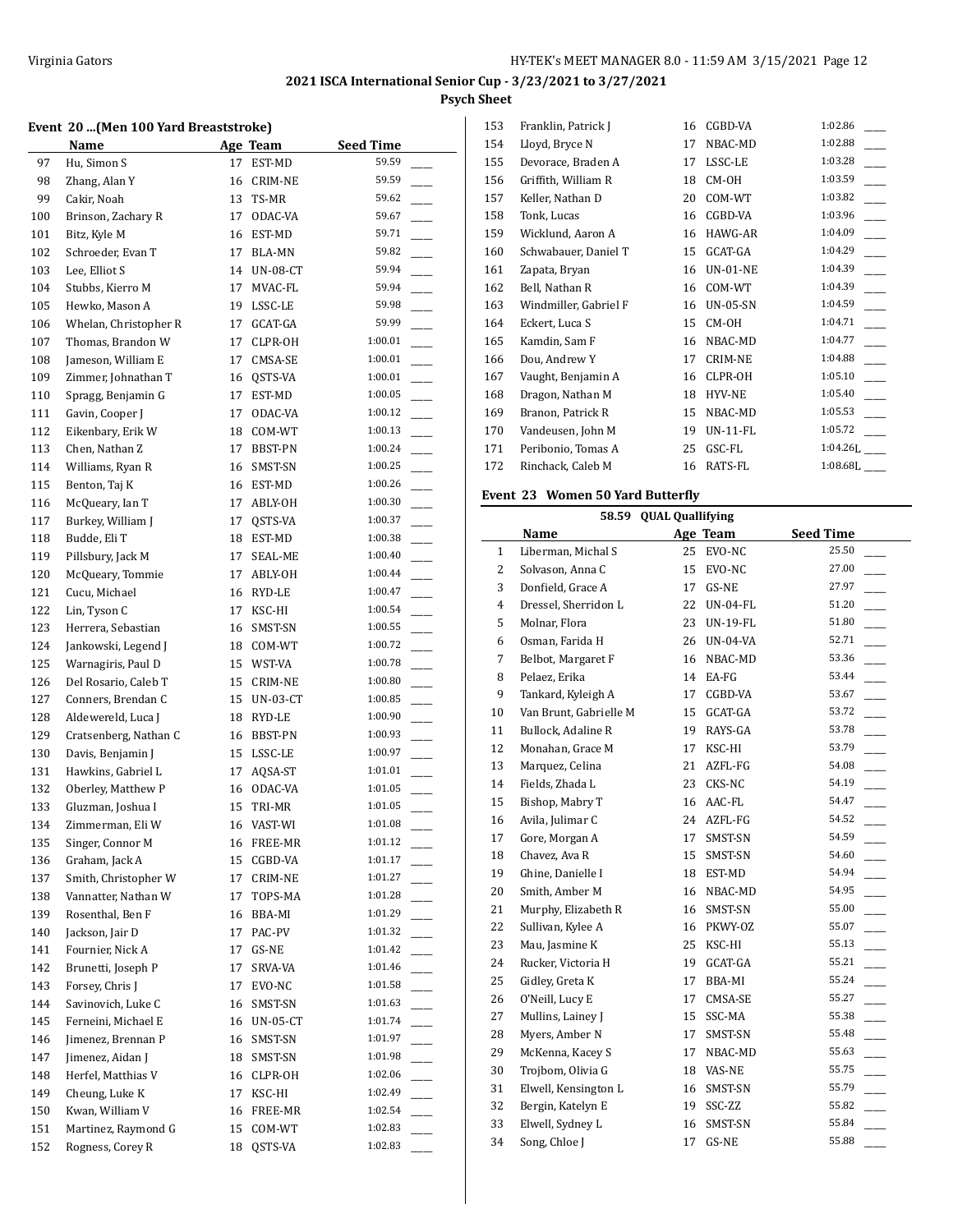#### **Event 23 ...(Women 50 Yard Butterfly)**

|    | <b>Name</b>              |    | Age Team        | <b>Seed Time</b> |
|----|--------------------------|----|-----------------|------------------|
| 35 | Tucker, Mackenzie M      | 17 | CLPR-OH         | 55.88            |
| 36 | Francis, Malia K         | 17 | MWWM-WI         | 55.94            |
| 37 | Witkus, Amanda E         | 16 | GS-NE           | 56.01            |
| 38 | Moore, Madelyn E         | 20 | <b>UN-05-FL</b> | 56.11            |
| 39 | Tanizaki-Hudson, Kiana S | 17 | UN-01-HI        | 56.15            |
| 40 | Schere, Fiona D          | 17 | NBAC-MD         | 56.22            |
| 41 | Macmullan, Kira E        | 17 | EST-MD          | 56.24            |
| 42 | Gaffney, Laura M         | 17 | CGBD-VA         | 56.25            |
| 43 | Betkey, Logan M          | 16 | NBAC-MD         | 56.34            |
| 44 | Martin, Michaela E       | 18 | USC-NE          | 56.40            |
| 45 | Haskell, Olivia J        | 17 | COM-WT          | 56.48            |
| 46 | McDevitt, Elizabeth R    | 17 | YBAC-NC         | 56.50            |
| 47 | Koff, Mabel A            | 16 | NBAC-MD         | 56.52            |
| 48 | Bennett, Zody A          |    | 16 AGS-GU       | 56.57            |
| 49 | Warnagiris, Kimberly E   | 17 | WST-VA          | 56.65            |
| 50 | Cooley, Emily L          | 18 | SMST-SN         | 56.80            |
| 51 | Szadorski, Alexa N       |    | 18 FVFY-IL      | 56.83            |
| 52 | Korbly, Isabella A       | 17 | USC-NE          | 56.85            |
| 53 | Cannella, Ashlin M       | 15 | AAC-FL          | 56.85            |
| 54 | Pacher, Katherine J      |    | 16 NBAC-MD      | 56.88            |
| 55 | Zane, Abigail            | 16 | SJAC-MA         | 56.90            |
| 56 | Murdock, Justine E       | 17 | BBA-MI          | 56.97            |
| 57 | Jaffe, Erica J           | 14 | SMST-SN         | 56.99            |
| 58 | Kong, Tehani L           | 16 | AUL-HI          | 57.01            |
| 59 | Horning, Caitlin L       | 15 | UN-01-MA        | 57.02            |
| 60 | Juhlin, Lindsay E        |    | 16 PWSC-VA      | 57.06            |
| 61 | McHale, Alyssa G         | 16 | SJAC-MA         | 57.10            |
| 62 | Schield, Morgan C        | 18 | AQSA-ST         | 57.10            |
| 63 | Downing, Alexandra G     |    | 15 LSSC-LE      | 57.12            |
| 64 | Herndon, Sallie J        | 15 | CMSA-SE         | 57.15            |
| 65 | Wham, Caitlin S          | 15 | SMST-SN         | 57.21            |
| 66 | Stanley, Katherine L     |    | 16 BBA-MI       | 57.22            |
| 67 | Barthel, Alanakealoha R  | 18 | AUL-HI          | 57.35            |
| 68 | Hall, Hannah G           | 17 | UN-07-AR        | 57.39            |
| 69 | Latham, Laura F          | 18 | USC-NE          | 57.46            |
| 70 | Palacios, Lauren K       | 15 | SMST-SN         | 57.57            |
| 71 | Cabral, Katelyn H        | 17 | PAQ-FG          | 57.65            |
| 72 | Clifford, Emma F         | 18 | MWWM-WI         | 57.66            |
| 73 | Robbins, Maggie E        | 17 | SSA-SE          | 57.67            |
| 74 | Bodrock, Grace D         | 16 | RYD-LE          | 57.69            |
| 75 | Chandler, Mary Brooke B  | 15 | SMST-SN         | 57.71            |
| 76 | Fisher, Katherine A      | 16 | CY-OH           | 57.81            |
| 77 | Volk, Alexandra E        | 17 | EST-MD          | 57.84            |
| 78 | Figueroa, Marcella M     | 17 | UN-06-AR        | 57.89            |
| 79 | Nwaeze, Zuilda N         | 16 | EST-MD          | 57.96            |
| 80 | Cox, Delaney R           | 16 | CGBD-VA         | 57.99            |
| 81 | Budde, Erin T            | 16 | EST-MD          | 58.00            |
| 82 | Griffith, Kailin M       | 17 | CGBD-VA         | 58.04            |
| 83 | Xayaveth, Hope J         | 16 | CRIM-NE         | 58.08            |
| 84 | Detta, Teigen M          | 17 | BBST-PN         | 58.11            |
| 85 | Nasrallah, Leila A       | 15 | KSC-HI          | 58.11            |
| 86 | Buetow, Evelyn B         | 15 | BBST-PN         | 58.12            |
| 87 | Hensler, Madelyn G       | 17 | CM-OH           | 58.15            |
| 88 | Johnson, Alexandra F     | 15 | ABLY-OH         | 58.16            |
| 89 | Bellile, Bryanna J       | 16 | MWWM-WI         | 58.21            |
| 90 | Ludbrook, Adelaide E     | 15 | PKWY-OZ         | 58.29            |
|    |                          |    |                 |                  |

| 91  | Wilson, Taylor M       | 16 | EST-MD          | 58.32                      |
|-----|------------------------|----|-----------------|----------------------------|
| 92  | Claus-Udarbe, Amalie M | 15 | SMST-SN         | 58.36                      |
| 93  | Diaz, Samantha G       | 17 | BBA-MI          | 58.39                      |
| 94  | Brehmer, Peyton M      | 16 | AQSA-ST         | 58.42                      |
| 95  | Frederiksen, Makenna L | 14 | SMST-SN         | 58.48                      |
| 96  | Hanson, Wyllo C        | 16 | CGBD-VA         | 58.52                      |
| 97  | Rabess, Kyra           | 16 | SSC-ZZ          | 58.52                      |
| 98  | Russell, Ella K        | 16 | LSSC-LE         | 58.57                      |
| 99  | Pelshaw, Anya A        | 18 | BBA-MI          | 58.59                      |
| 100 | Kim, Gabrielle M       | 16 | NBAC-MD         | 58.59                      |
| 101 | Lynch, Meghan E        | 17 | GYWD-CT         | 58.69                      |
| 102 | Fink, Laurel A         | 22 | TOPS-MA         | 58.78                      |
| 103 | Ivie, Molly A          | 16 | HNVR-VA         | 58.80                      |
| 104 | Olivo, Annabel N       | 16 | TIDE-IL         | 58.94                      |
| 105 | Henderson, Olivia B    | 18 | CSC-MV          | 59.05                      |
| 106 | Strudgeon, Morgan N    | 16 | SRVA-VA         | 59.26                      |
| 107 | Morie, Erin E          | 17 | PKWY-OZ         | 59.43                      |
| 108 | Agne, Kira W           | 16 | WAC-MA          | 59.59                      |
| 109 | Ristic, Anamaria M     | 15 | <b>UN-03-SN</b> | 59.62                      |
| 110 | Wallace, Ilye R        | 17 | BBA-MI          | 59.65                      |
| 111 | Ludwig, Mairin E       | 16 | NBAC-MD         | 59.77                      |
| 112 | Boszormenyi, Bettina   | 23 | <b>UN-17-FL</b> | 59.83                      |
| 113 | McKeown, Courtney R    | 15 | CM-OH           | 59.92                      |
| 114 | Ricken, Elizabeth H    | 16 | TIDE-IL         | 1:00.24                    |
| 115 | Mangum, Sarah M        | 18 | CMSA-SE         | 1:00.24                    |
| 116 | Will, Taryn K          | 15 | PKWY-OZ         | 1:00.49                    |
| 117 | Brown, Rachael L       | 16 | QSTS-VA         | 1:00.58                    |
| 118 | Deegan, Ava E          | 14 | CLPR-OH         | 1:00.59                    |
| 119 | Cooke, Anna W          | 15 | CMSA-SE         | 1:00.66                    |
| 120 | Szadorski, Abigail E   | 18 | <b>FVFY-IL</b>  | 1:01.50                    |
| 121 | Kissinger, Calissa K   | 14 | SMST-SN         | 1:02.01                    |
| 122 | McLean, Harper E       | 15 | CMSA-SE         | 1:03.49                    |
| 123 | Miller, Gianna M       | 15 | LSSC-LE         | 1:04.01                    |
| 124 | Neely, Cassidy E       | 18 | AAC-FL          | 1:04.94                    |
| 125 | Meneses Kovacs, Athena | 16 | EA-FG           | $1:00.55L$ <sub>____</sub> |
| 126 | Case, Ashley C         | 16 | RAYS-GA         | $1:06.15L$ <sub>---</sub>  |
| 127 | Flood, Abigail R       | 18 | RXA-AM          | $1:06.24L$ <sub>____</sub> |

## **Event 24 Men 50 Yard Butterfly**

|              | 53.29               | <b>QUAL Quallifying</b> |                 |                  |
|--------------|---------------------|-------------------------|-----------------|------------------|
|              | Name                |                         | Age Team        | <b>Seed Time</b> |
| $\mathbf{1}$ | Greenberg, Aaron S  | 26                      | EVO-NC          | 21.50            |
| 2            | Solvason, Connor C  | 15                      | EVO-NC          | 24.80            |
| 3            | Prince, Toby B      | 17                      | SST-GU          | 25.22            |
| 4            | Woodall, Will G     | 16                      | SST-GU          | 27.01            |
| 5            | Conger, John P      | 26                      | $UN-01-VA$      | 44.35            |
| 6            | Kaleoaloha, Kanoa K | 24                      | KSC-HI          | 44.93            |
| 7            | Schooling, Joseph I | 25                      | <b>UN-06-VA</b> | 46.01            |
| 8            | Davis, William I    | 21                      | <b>UN-09-FL</b> | 46.37            |
| 9            | Ayar, Kaan T        | 26                      | DM-NT           | 47.18            |
| 10           | Aimable, Steven     | 22                      | AZFL-FG         | 47.23            |
| 11           | Hayon, William R    | 16                      | MWWM-WI         | 47.28            |
| 12           | Glennon, Kevin C    | 16                      | CY-OH           | 48.16            |
| 13           | Mahler, Adam P      | 20                      | <b>UN-07-MA</b> | 48.39            |
| 14           | Hover, Hans D       | 21                      | <b>BLA-MN</b>   | 48.40            |
| 15           | Bork, Samuel R      | 17                      | MWWM-WI         | 48.43            |
| 16           | Tibazi, Yusuf       | 25                      | GSC-FL          | 48.56            |
| 17           | Crawford, Jace A    | 18                      | <b>UN-08-FL</b> | 48.70            |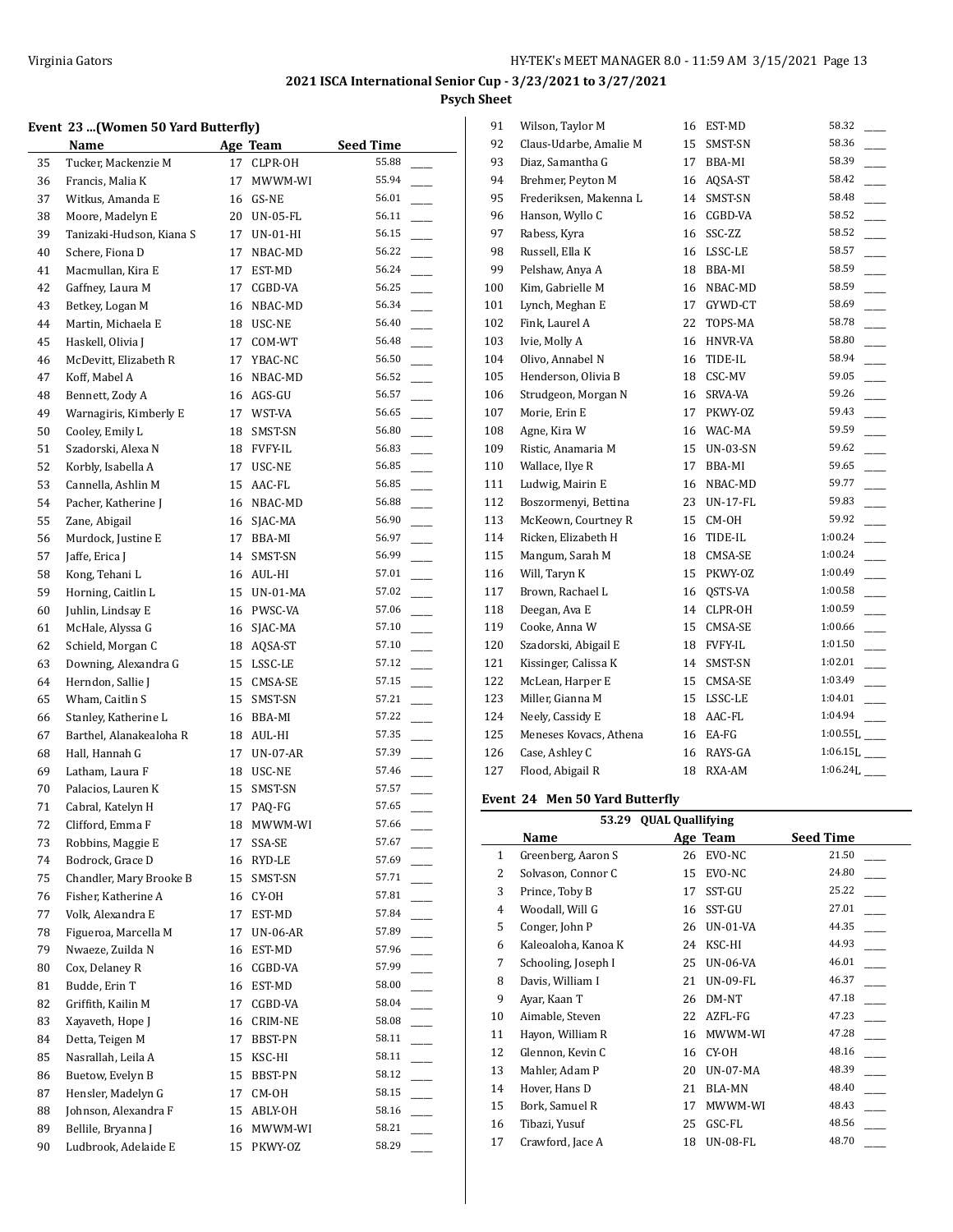## **Event 24 ...(Men 50 Yard Butterfly)**

|    | $\mathbf{L}$ , then so far a batterny     |    |             |                           |
|----|-------------------------------------------|----|-------------|---------------------------|
|    | Name                                      |    | Age Team    | <b>Seed Time</b><br>48.76 |
| 18 | Bried, Thomas R                           | 17 | ACE-GA      |                           |
| 19 | Franklin, Alexander J                     | 18 | CGBD-VA     | 48.82                     |
| 20 | Ingerick, Logan O                         | 17 | AAC-FL      | 48.85                     |
| 21 | Araya, Gabriel                            | 21 | AZFL-FG     | 48.89                     |
| 22 | Phung, Bertrand H                         | 21 | KSC-HI      | 48.94                     |
| 23 | Vincent, Davidson                         | 19 | AZFL-FG     | 48.98                     |
| 24 | Battaglini, Lucca L                       | 15 | CKS-NC      | 49.02                     |
| 25 | Aguilar-Fernandez, Rodne J                | 22 | GATR-VA     | 49.10                     |
| 26 | Rogers, Sean M                            | 17 | AAC-FL      | 49.13                     |
| 27 | Best, Oscar W                             |    | 16 UN-01-WI | 49.44                     |
| 28 | Sagdullaev, Murat                         | 21 | UN-02-OH    | 49.46                     |
| 29 | Fink, Dalton C                            | 18 | TOPS-MA     | 49.48                     |
| 30 | Odlum-Smith, Jayhan                       | 19 | AZFL-FG     | 49.63                     |
| 31 | Benton, Taj K                             | 16 | EST-MD      | 49.76                     |
| 32 | Zhang, Alan Y                             | 16 | CRIM-NE     | 49.78                     |
| 33 | Gutierrez, Gustavo G                      | 22 | PRVT-VA     | 49.93                     |
| 34 | Kostov, Victor N                          | 17 | MWWM-WI     | 49.98                     |
| 35 | Davis, Collin A                           | 18 | CKS-NC      | 50.01                     |
| 36 | Perez, Jhonny J                           | 23 | AZFL-FG     | 50.08                     |
| 37 | Lyon, James E                             |    | 18 AUL-HI   | 50.11                     |
| 38 | Morales, Josiah N                         |    | 26 PAQ-FG   | 50.13                     |
| 39 | Rikic, Aidan T                            |    | 16 FREE-MR  | 50.24                     |
| 40 | Carlton, Wyatt G                          |    | 16 BBST-PN  | 50.36                     |
| 41 | Congiusta, Matthew P                      | 17 | CKS-NC      | 50.55                     |
| 42 | Ninke, Jager A                            | 15 | LSSC-LE     | 50.56                     |
| 43 | Dean, Ashton B                            | 17 | QSTS-VA     | 50.57                     |
| 44 | Jalbert, Drew W                           | 17 | CAC-CT      | 50.59                     |
| 45 | Clark, Nicholas M                         | 17 | UN-11-MA    | 50.62                     |
| 46 | Oberley, Matthew P                        | 16 | ODAC-VA     | 50.65                     |
| 47 | Decarlo, Joseph D                         | 18 | RAYS-GA     | 50.82                     |
| 48 | Leamer, Aiden J                           | 16 | CY-OH       | 50.88                     |
| 49 | Porter, Gabriel A                         | 17 | PKWY-OZ     | 50.88                     |
| 50 | Muench, Cooper D                          | 17 | CGBD-VA     | 50.89                     |
| 51 | Cratsenberg, Miles D                      | 15 | BBST-PN     | 50.89                     |
| 52 | Minassian, Nareg                          |    | 16 CRIM-NE  | 50.90                     |
| 53 | Jordan, Andrew F                          | 17 |             | 50.91                     |
| 54 | Winkler, Kaii L                           | 14 | CMSA-SE     | 50.92                     |
| 55 |                                           |    | EA-FG       | 50.94                     |
|    | Scripp, Michael P<br>Tunggal, Nathaniel G |    | 18 MWWM-WI  | 50.96                     |
| 56 |                                           | 17 | TIDE-IL     | 51.02                     |
| 57 | Baqlah, Khader G                          | 22 | GSC-FL      |                           |
| 58 | Calderon, Lucas S                         | 18 | NBAC-MD     | 51.03                     |
| 59 | Johnson, Drew C                           | 17 | RAD-FL      | 51.09                     |
| 60 | Peters, Ryan S                            | 25 | TBAC-FL     | 51.11                     |
| 61 | Parsons, Samuel W                         | 17 | CGBD-VA     | 51.13                     |
| 62 | Wehrmann, Maxwell D                       | 17 | PKWY-OZ     | 51.14                     |
| 63 | Roberts, Zane C                           | 18 | ODAC-VA     | 51.23                     |
| 64 | Lanting, Nicholas J                       | 17 | SMST-SN     | 51.33                     |
| 65 | Martinez Scarpe, Enzo M                   | 26 | GSC-FL      | 51.37                     |
| 66 | Aldewereld, Luca J                        | 18 | RYD-LE      | 51.40                     |
| 67 | Goncharuk, Samuel G                       | 17 | FREE-MR     | 51.41                     |
| 68 | Hoppman, Garrett R                        | 17 | COM-WT      | 51.52                     |
| 69 | Parker, Samuel E                          | 18 | GCAT-GA     | 51.55                     |
| 70 | McMullan, Thackston J                     | 14 | CM-OH       | 51.55                     |
| 71 | Deal, Logan T                             | 17 | HNVR-VA     | 51.64                     |
| 72 | Rosales Olivas, Sebastian S               | 17 | GCAT-GA     | 51.69                     |
| 73 | Watson, Eric A                            | 17 | QSTS-VA     | 51.69                     |
|    |                                           |    |             |                           |

| 74  | Bowers, Caiden E           | 15 | EST-MD          | 51.73 |
|-----|----------------------------|----|-----------------|-------|
| 75  | Konviser, Eric L           | 16 | FREE-MR         | 51.77 |
| 76  | Witt, Benjamin D           | 16 | OCSC-WI         | 51.80 |
| 77  | Enser, Jared M             | 17 | HAST-NI         | 51.83 |
| 78  | Williams, Ryan R           | 16 | SMST-SN         | 51.90 |
| 79  | Reason, Brett D            | 18 | RAYS-GA         | 51.90 |
| 80  | Judkins, Matthew J         | 15 | PKWY-OZ         | 51.91 |
| 81  | West, Zachary              | 17 | AUL-HI          | 51.98 |
| 82  | Carden, Michael C          | 16 | RAYS-GA         | 52.07 |
| 83  | Prevost, Noah A            | 18 | CMSA-SE         | 52.27 |
| 84  | Depassier, Jorge A         | 21 | UN-16-FL        | 52.42 |
| 85  | Ramsbottom, Dean W         |    | 18 FVFY-IL      | 52.46 |
| 86  | Mascoll-Gomes, Noah K      | 21 | AZFL-FG         | 52.47 |
| 87  | Ross, Gabe L               | 18 | AQSA-ST         | 52.48 |
| 88  | Johnson, David B           | 18 | QSTS-VA         | 52.48 |
| 89  | Duren, Matthew R           | 17 | QSTS-VA         | 52.50 |
| 90  | Dou, Andrew Y              | 17 | CRIM-NE         | 52.51 |
| 91  | Bergerson, Liam M          | 20 | BLA-MN          | 52.51 |
| 92  | Peters, Noah               |    |                 | 52.52 |
|     |                            | 18 | KSC-HI          | 52.61 |
| 93  | Boyes, Ethan E             |    | 16 AGS-GU       | 52.62 |
| 94  | Davin, Cole A              | 17 | SEAL-ME         |       |
| 95  | Greene, Andrew E           | 15 | EST-MD          | 52.63 |
| 96  | Almassri, Rami S           | 18 | RYD-LE          | 52.63 |
| 97  | Swain, Joseph A            |    | 16 LSSC-LE      | 52.77 |
| 98  | Duarte, Nicholas R         | 17 | CCFF-NE         | 52.79 |
| 99  | London, Charles L          | 17 | <b>CRIM-NE</b>  | 52.82 |
| 100 | Zornan Ferguson, Zachary D | 15 | RXA-AM          | 52.86 |
| 101 | Johansen, Theodore A       | 16 | MAKO-MN         | 52.89 |
| 102 | Almariento, Larry J        | 16 | ODAC-VA         | 52.93 |
| 103 | Walden, Johnathan J        | 18 | PWSC-VA         | 52.95 |
| 104 | Caputo, Quinn J            | 14 | CRIM-NE         | 52.96 |
| 105 | McClung, Max M             | 16 | RA-MR           | 53.01 |
| 106 | Ryan, Jacob O              |    | 18 BBA-MI       | 53.02 |
| 107 | Blumenfeld, Ryan N         |    | 18 NBAC-MD      | 53.03 |
| 108 | Franklin, Patrick J        | 16 | CGBD-VA         | 53.09 |
| 109 | Jackson, Jair D            | 17 | PAC-PV          | 53.15 |
| 110 | Hufford, Ryan G            | 15 | QSTS-VA         | 53.17 |
| 111 | Dambra, Nicholas W         | 18 | HAST-NI         | 53.18 |
| 112 | Rogness, Corey R           | 18 | QSTS-VA         | 53.19 |
| 113 | Kaminski, Tyler R          | 15 | ODAC-VA         | 53.23 |
| 114 | Lin, Tyson C               | 17 | KSC-HI          | 53.27 |
| 115 | Runyon, Jacob R            | 15 | HAST-NI         | 53.29 |
| 116 | Schulte, Gavin B           | 18 | CSC-MV          | 53.34 |
| 117 | Heberle, Luke D            | 18 | RYD-LE          | 53.50 |
| 118 | Munger, Caleb T            | 18 | PKWY-OZ         | 53.78 |
| 119 | Winkler, Finn M            | 16 | EA-FG           | 53.86 |
| 120 | McCarthy, John M           | 16 | QSTS-VA         | 53.87 |
|     | Romero, Richard E          | 18 |                 | 53.89 |
| 121 |                            |    | UN-02-PV        | 53.96 |
| 122 | Clements, Aidan W          | 14 | AAC-FL          |       |
| 123 | Wham, Collin J             | 17 | SMST-SN         | 54.11 |
| 124 | Kamdin, Sam F              | 16 | NBAC-MD         | 54.17 |
| 125 | Seicean, Erik I            | 16 | LSSC-LE         | 54.24 |
| 126 | Crisci, Aidan R            | 18 | CGBD-VA         | 54.60 |
| 127 | Fermayer, Max              | 17 | AZFL-FG         | 54.61 |
| 128 | Burkey, William J          | 17 | QSTS-VA         | 54.61 |
| 129 | Poole, Eli W               | 18 | CMSA-SE         | 54.82 |
| 130 | Seaton, Leon               | 16 | AZFL-FG         | 54.97 |
| 131 | Oey, Daevin                | 16 | <b>UN-01-PV</b> | 55.00 |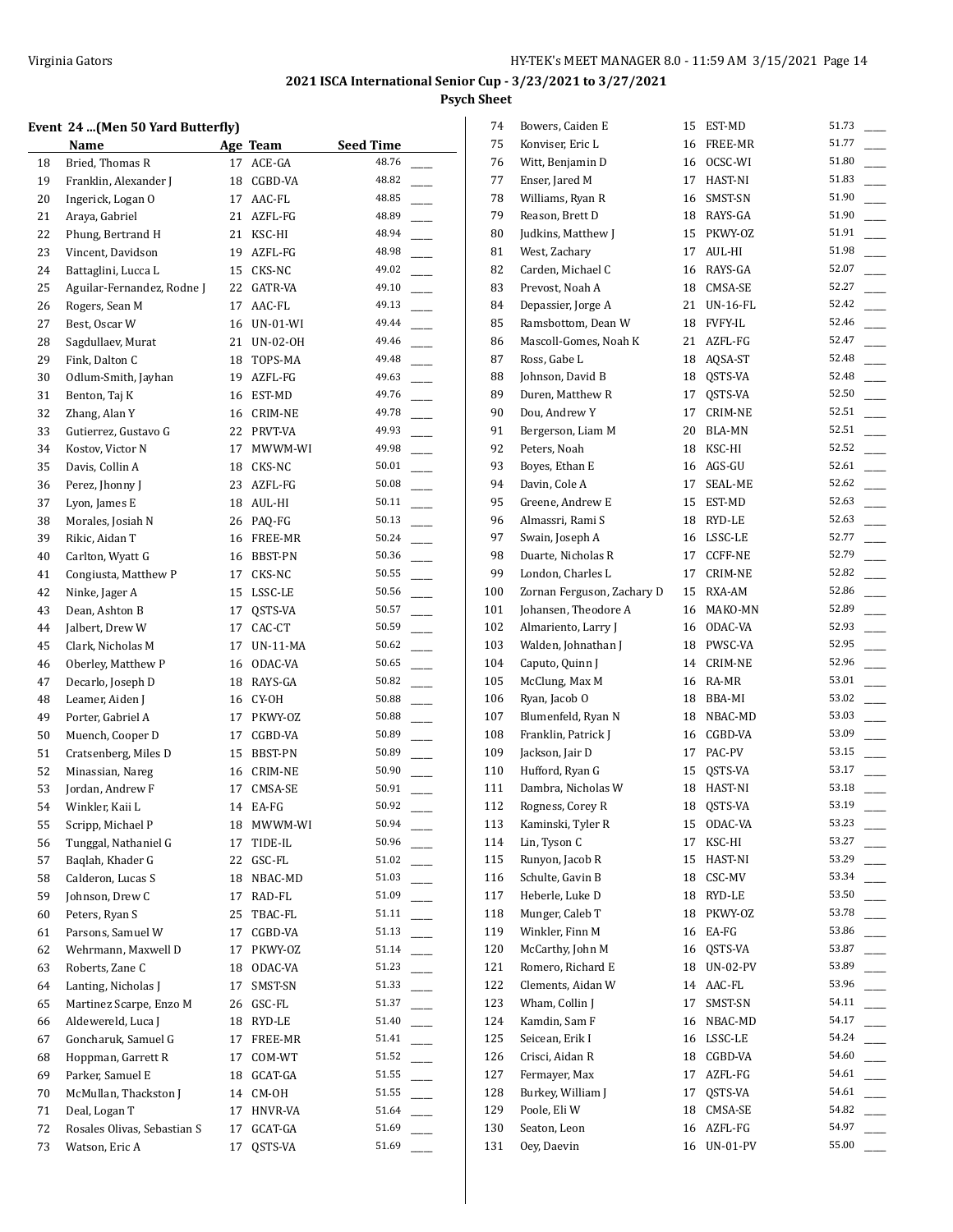$\frac{1}{2}$ 

## **Event 24 ...(Men 50 Yard Butterfly)**

|     | Name                  |    | Age Team        | <b>Seed Time</b>          |
|-----|-----------------------|----|-----------------|---------------------------|
| 132 | Castle, Samuel G      | 16 | HNVR-VA         | 55.57                     |
| 133 | Hollinger, Jace C     | 15 | <b>SRVA-VA</b>  | 56.15                     |
| 134 | Puzon, Patrick L      | 14 | SRVA-VA         | 56.19                     |
| 135 | Arena, Antonio H      | 17 | <b>CRIM-NE</b>  | 56.23                     |
| 136 | Zimmer, Johnathan T   | 16 | QSTS-VA         | 56.23                     |
| 137 | Ix, Douglas E         | 16 | QSTS-VA         | 56.30                     |
| 138 | Rivard, James D       | 17 | BBA-MI          | 56.40                     |
| 139 | Ransin, John C        | 18 | PKWY-0Z         | 56.81                     |
| 140 | Devorace, Braden A    | 17 | LSSC-LE         | 56.99                     |
| 141 | Kerr, Kohen K         | 24 | AZFL-FG         | 57.31                     |
| 142 | Shoemaker, Harrison J | 16 | CMSA-SE         | 57.51                     |
| 143 | Wilhelm, Cory M       | 19 | RAD-FL          | 58.49                     |
| 144 | Elgin, William P      | 17 | <b>UN-05-PV</b> | 1:00.57                   |
| 145 | Romero, Elioenai R    | 15 | UN-03-PV        | 1:05.76                   |
| 146 | Moon, Jackson P       | 17 | EVO-NC          | $28.64L$ <sub>---</sub>   |
| 147 | Dressel, Caeleb R     | 24 | GSC-FL          | 49.50L___                 |
| 148 | Loy, Andrew D         | 23 | GSC-FL          | 54.96L ___                |
| 149 | Mitchell, Stefano     | 21 | AZFL-FG         | 58.90L                    |
| 150 | D'Arrigo, Andrea M    | 25 | GSC-FL          | $1:00.91L$ <sub>___</sub> |
| 151 | Kohanyi, Aiden L      | 16 | $UN-01-FG$      | 1:05.50L                  |
| 152 | Gorsuch, Nathaniel C  | 15 | PPSC-ME         |                           |
| 153 | Mason, Aleksei T      | 17 | AQSA-ST         | 1:08.945                  |

## **Event 25 Mixed 400 LC Meter Freestyle Relay**

 $\overline{a}$ 

|                | Team                     | Relay | <b>Seed Time</b>                    |
|----------------|--------------------------|-------|-------------------------------------|
| $\mathbf{1}$   | Radiant Aquatics-FL      | A     | 1:31.92                             |
| $\overline{2}$ | Academy Aquatic-FL       | A     | 3:12.73                             |
| 3              | Kamehameha Swim-HI       | A     | 3:13.41                             |
| $\overline{4}$ | Coast Guard Blue-VA      | A     | 3:15.82                             |
| 5              | Eagle Swim Team-MD       | A     | 3:16.46                             |
| 6              | Fox Valley Park-IL       | A     | 3:18.22                             |
| 7              | Bellingham Bay S-PN      | A     | $\overline{\phantom{a}}$<br>3:18.51 |
| 8              | Coast Guard Blue-VA      | B     | $\overline{\phantom{a}}$<br>3:18.80 |
| 9              | Eagle Swim Team-MD       | B     | 3:19.84                             |
| 10             | Quest Swimming-VA        | A     | 3:20.46                             |
| 11             | Old Dominion Aqu-VA      | A     | 3:21.09                             |
| 12             | Kamehameha Swim-HI       | B     | 3:21.41                             |
| 13             | Hanover Aquatics-VA      | A     | $\overline{\phantom{a}}$<br>3:21.78 |
| 14             | Atlantis Swimmin-MI      | A     | $\overline{\phantom{a}}$<br>3:21.85 |
| 15             | Lake Shore Swim-LE       | A     | 3:21.88                             |
| 16             | Academy Aquatic-FL       | B     | 3:21.99                             |
| 17             | Aulea Swim Club-HI       | A     | 3:22.09                             |
| 18             | Fox Valley YMCA-IL       | A     |                                     |
| 19             | <b>Quest Swimming-VA</b> | B     | 3:23.15                             |
| 20             | Bellingham Bay S-PN      | B     | 3:23.71                             |
| 21             | Columbia Swim Cl-MV      | A     | 3:23.77                             |
| 22             | Team Suffolk-MR          | A     | 3:24.20                             |
| 23             | Mid Wisconsin Wa-WI      | A     | 3:25.12                             |
| 24             | Old Dominion Aqu-VA      | B     | 3:26.57                             |
| 25             | Mid Wisconsin Wa-WI      | B     | $\overline{\phantom{a}}$<br>3:28.16 |
| 26             | Columbia Swim Cl-MV      | B     | 3:28.70                             |
| 27             | Lake Shore Swim-LE       | B     | 3:30.00                             |
| 28             | Hanover Aquatics-VA      | B     | 3:30.80                             |
| 29             | Aggie Swim Club-GU       | A     | 3:32.53                             |
| 30             | South Jersey Aqu-MA      | A     | 3:40.91                             |
| 31             | EVO-NC                   | А     | 3:24.00L                            |

| 32 | Eagle Aquatics-FG   | A            | 3:40.04L _____             |
|----|---------------------|--------------|----------------------------|
| 33 | Sierra Marlins S-SN | A            | $3:41.92L$ <sub>___</sub>  |
| 34 | North Baltimore-MD  | A            | $3:44.66L$ <sub>---</sub>  |
| 35 | North Baltimore-MD  | R            | $3:46.80L$ <sub>---</sub>  |
| 36 | Northern KY Clip-OH | A            | $3:47.70L$ <sub>---</sub>  |
| 37 | Mako Aquatics-MN    | A            | $3:50.47L$ <sub>____</sub> |
| 38 | Ace Aquatic Club-GA | A            | $3:50.77L$ <sub>____</sub> |
| 39 | Sierra Marlins S-SN | R            | $3:52.95L$ <sub>___</sub>  |
| 40 | Cincinnati Marli-OH | A            | 3:53.06L                   |
| 41 | Aqua Swift Aquat-ST | A            | 3:54.00L___                |
| 42 | Countryside YMCA-OH | A            | $3:54.15L$ <sub>____</sub> |
| 43 | Parkway Swim Clu-OZ | A            | 3:58.47L                   |
| 44 | Razorback Aquati-AR | A            | 3:59.53L                   |
| 45 | Stingrays-GA        | A            | $4:00.00L$ <sub>---</sub>  |
| 46 | City Of Midland-WT  | A            | $4:01.65L$ <sub>----</sub> |
| 47 | Cincinnati Marli-OH | <sub>R</sub> | $4:01.78L$ <sub>---</sub>  |
| 48 | Parkway Swim Clu-OZ | B            | $4:01.86L$ <sub>---</sub>  |
| 49 | SwimRVA-VA          | A            | $4:05.54L$ <sub>____</sub> |
| 50 | Northern KY Clip-OH | B            | $4:10.49L$ <sub>---</sub>  |
| 51 | SwimRVA-VA          | B            | $4:12.88L$ <sub>___</sub>  |
| 52 | Razorback Aquati-AR | B            | $4:16.26L$ <sub>____</sub> |
|    |                     |              |                            |

## **Event 27 Men 16 & Under 50 Yard Breaststroke**

| Name         | Age Team   | <b>Seed Time</b> |
|--------------|------------|------------------|
| Platt, Rio T | 16 ABLY-OH | 30.50<br>_____   |

## **Event 28 Women 50 Yard Breaststroke**

|                | 1:08.19 QUAL Quallifying |    |                 |                  |  |  |
|----------------|--------------------------|----|-----------------|------------------|--|--|
|                | Name                     |    | Age Team        | <b>Seed Time</b> |  |  |
| $\mathbf{1}$   | Skirboll, Zoe M          | 16 | RXA-AM          | 1:00.89          |  |  |
| 2              | Palmer, Lydia M          | 17 | <b>UN-04-MA</b> | 1:02.29          |  |  |
| 3              | Schellin, Heidi J        | 22 | <b>UN-02-NC</b> | 1:02.54          |  |  |
| $\overline{4}$ | Belbot, Margaret F       | 16 | NBAC-MD         | 1:02.68          |  |  |
| 5              | Bridgman, Riley L        | 16 | QSTS-VA         | 1:03.18          |  |  |
| 6              | Schere, Fiona D          | 17 | NBAC-MD         | 1:03.22          |  |  |
| 7              | Day, Peyton J            | 17 | COM-WT          | 1:03.33          |  |  |
| 8              | Sierra, Micaela          | 16 | AZFL-FG         | 1:03.37          |  |  |
| 9              | Horne, Rachael A         | 18 | RAYS-GA         | 1:03.63          |  |  |
| 10             | Juhlin, Lindsay E        | 16 | PWSC-VA         | 1:03.85          |  |  |
| 11             | Clark, Brooke-lynn F     | 17 | CGBD-VA         | 1:04.32          |  |  |
| 12             | Stanley, Katherine L     | 16 | BBA-MI          | 1:04.36          |  |  |
| 13             | Susi, Katie M            | 16 | RYD-LE          | 1:04.43          |  |  |
| 14             | Yoder, Carson M          | 17 | ODAC-VA         | 1:04.50          |  |  |
| 15             | Santos, Emily M          | 15 | MVAC-FL         | 1:04.66          |  |  |
| 16             | Henage, Alayna J         | 15 | PKWY-OZ         | 1:04.66          |  |  |
| 17             | Chavez, Ava R            | 15 | SMST-SN         | 1:04.67          |  |  |
| 18             | Koff, Mabel A            | 16 | NBAC-MD         | 1:04.73          |  |  |
| 19             | Welsch, Layla M          | 14 | <b>GATR-VA</b>  | 1:04.80          |  |  |
| 20             | Waslyn, Rylee E          | 16 | WAC-MA          | 1:04.90          |  |  |
| 21             | Wayner, Alexandra R      | 16 | GCAT-GA         | 1:04.96          |  |  |
| 22             | Gidley, Greta K          | 17 | <b>BBA-MI</b>   | 1:05.02          |  |  |
| 23             | Szadorski, Abigail E     | 18 | <b>FVFY-IL</b>  | 1:05.05          |  |  |
| 24             | Francis, Malia K         | 17 | MWWM-WI         | 1:05.11          |  |  |
| 25             | Witkus, Amanda E         | 16 | GS-NE           | 1:05.14          |  |  |
| 26             | Honkamp, Anne E          | 15 | RIP-IA          | 1:05.24          |  |  |
| 27             | Ellington, Ann C         | 17 | CGBD-VA         | 1:05.32          |  |  |
| 28             | Croll, Lauren K          | 17 | KSC-HI          | 1:05.34          |  |  |
| 29             | Yasumi, Sala             | 14 | KSC-HI          | 1:05.42          |  |  |
|                |                          |    |                 |                  |  |  |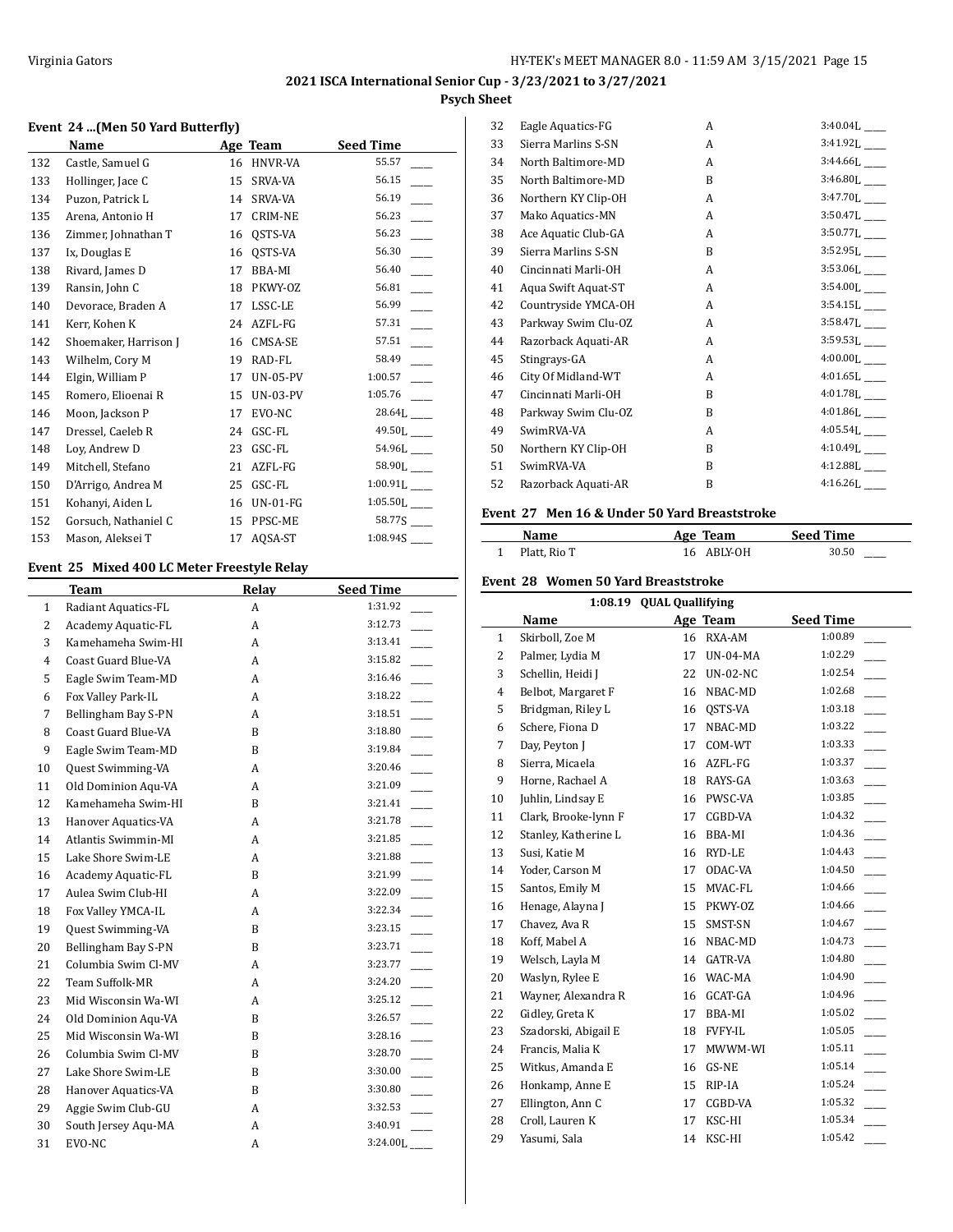#### **Event 28 ...(Women 50 Yard Breaststroke)**

|    | Name                     |    | Age Team       | <b>Seed Time</b> |    |
|----|--------------------------|----|----------------|------------------|----|
| 30 | Fisher, Katherine A      | 16 | CY-OH          | 1:05.47          |    |
| 31 | Lang, Skyla A            | 15 | SMST-SN        | 1:05.65          |    |
| 32 | Claus-Udarbe, Amalie M   | 15 | SMST-SN        | 1:05.90          |    |
| 33 | Ackerman-Vallala, Diya G | 16 | CRIM-NE        | 1:05.91          |    |
| 34 | Fusco, Casey M           | 17 | CGBD-VA        | 1:05.92          |    |
| 35 | Cook, Paige E            | 16 | ACE-GA         | 1:05.96          |    |
| 36 | Diaz, Natalia H          | 16 | EST-MD         | 1:05.99          |    |
| 37 | Padgett, Emily B         | 16 | GCAT-GA        | 1:06.03          |    |
| 38 | Roma, Isabella G         | 17 | SJAC-MA        | 1:06.05          |    |
| 39 | Denny, Britney L         | 17 | CGBD-VA        | 1:06.15          |    |
| 40 | Foth, Emma R             | 15 | RIP-IA         | 1:06.29          |    |
| 41 | Szadorski, Alexa N       | 18 | <b>FVFY-IL</b> | 1:06.29          |    |
| 42 | Kluger, Pearl L          | 17 | CGBD-VA        | 1:06.36          |    |
| 43 | Brown, Rachael L         | 16 | QSTS-VA        | 1:06.38          |    |
| 44 | Bragg, Alison R          | 16 | PPSC-ME        | 1:06.40          |    |
| 45 | Simko, Paige E           | 17 | WST-VA         | 1:06.52          |    |
| 46 | Bleil, Abigayle L        | 15 | GYWD-CT        | 1:06.53          |    |
| 47 | Shadduck, Brooke I       | 15 | PKWY-OZ        | 1:06.55          |    |
| 48 | Benda, Caroline F        | 17 | NBAC-MD        | 1:06.58          |    |
| 49 | Dopson, Mia B            | 17 | EST-MD         | 1:06.66          |    |
| 50 | Geiger, Olivia M         | 17 | ABLY-OH        | 1:06.78          |    |
| 51 | Smith, Audrey R          | 16 | RAYS-GA        | 1:06.81          |    |
| 52 | Dominici, Cara M         | 15 | CRIM-NE        | 1:06.82          |    |
| 53 | Robbins, Maggie E        | 17 | SSA-SE         | 1:06.84          |    |
| 54 | Stockard, Taylor L       | 16 | RYD-LE         | 1:06.86          |    |
| 55 | Schorr, Sophia R         | 16 | QSTS-VA        | 1:06.94          |    |
| 56 | Lord, Isabella S         | 16 | CMSA-SE        | 1:07.02          |    |
| 57 | Larosa, Nina V           | 15 | LSSC-LE        | 1:07.09          |    |
| 58 | Wilson, Saylor S         | 17 | HAWG-AR        | 1:07.11          |    |
| 59 | Herndon, Sallie J        | 15 | CMSA-SE        | 1:07.17          |    |
| 60 | Kiryk, Sophia M          | 15 | CMSA-SE        | 1:07.31          |    |
| 61 | Fomuso, Jane Y           | 17 | ODAC-VA        | 1:07.47          |    |
| 62 | Jennings, Katherine H    | 16 | CRIM-NE        | 1:07.51          |    |
| 63 | Buirski, Kallyn S        | 15 | CGBD-VA        | 1:07.52          |    |
| 64 | Yeagle, Carly E          | 16 | EST-MD         | 1:07.56          |    |
| 65 | Smith, Cameron L         | 15 | GATR-VA        | 1:07.65          |    |
| 66 | Zeiler, Megan R          | 17 | SJAC-MA        | 1:07.75          |    |
| 67 | Price, Piper M           | 13 | SRVA-VA        | 1:07.76          |    |
| 68 | Lo, Florence B           | 16 | BBST-PN        | 1:07.80          |    |
| 69 | Frausto, Morgen A        | 17 | MWWM-WI        | 1:07.94          |    |
| 70 | Brown, Sadie B           | 16 | CRIM-NE        | 1:07.95          |    |
| 71 | Bodrock, Grace D         | 16 | RYD-LE         | 1:08.00          |    |
| 72 | Steere, Campbell A       | 15 | GYWD-CT        | 1:08.03          |    |
| 73 | Olivo, Annabel N         | 16 | TIDE-IL        | 1:08.05          |    |
| 74 | Jee, Sydney              | 14 | GYWD-CT        | 1:08.06          |    |
| 75 | Caballero, Isabella L    | 17 | PWSC-VA        | 1:08.06          |    |
| 76 | Hogan, Maeve J           | 16 | CRIM-NE        | 1:08.09          |    |
| 77 | Elliott, Katherine M     | 15 | CGBD-VA        | 1:08.11          |    |
| 78 | Sichtnik, Sophia         | 17 | GYWD-CT        | 1:08.13          | L. |
| 79 | Henderson, Elise M       | 18 | CSC-MV         | 1:08.56          | L. |
| 80 | Garrett, Campbell P      | 17 | QSTS-VA        | 1:08.74          |    |
| 81 | Frederiksen, Makenna L   | 14 | SMST-SN        | 1:08.81          |    |
| 82 | McCallie, Sydney E       | 18 | QSTS-VA        | 1:08.87          |    |
| 83 | McKenna, Kacey S         | 17 | NBAC-MD        | 1:09.14          |    |
| 84 | Mullins, Lainey J        | 15 | SSC-MA         | 1:09.22          |    |
| 85 | Smith, Isabella C        | 17 | CRIM-NE        | 1:09.49          |    |

| 86 | Villani, Savina    | 16 GS-NE   | 1:10.91 |  |
|----|--------------------|------------|---------|--|
| 87 | Griffith, Kailin M | 17 CGBD-VA | 1:11.23 |  |
| 88 | Brehmer, Peyton M  | 16 AOSA-ST | 1:12.05 |  |
| 89 | Neely, Cassidy E   | 18 AAC-FL  | 1:13.62 |  |
| 90 | Betkey, Logan M    | 16 NBAC-MD | 1:16.05 |  |

## **Event 29 Men 50 Yard Breaststroke**

|              | 1:01.49 QUAL Quallifying |    |                 |                                   |  |  |  |
|--------------|--------------------------|----|-----------------|-----------------------------------|--|--|--|
|              | Name                     |    | Age Team        | <b>Seed Time</b>                  |  |  |  |
| $\mathbf{1}$ | Prince, Toby B           | 17 | SST-GU          | 27.99                             |  |  |  |
| 2            | Fournier, Nick A         | 17 | GS-NE           | 29.72                             |  |  |  |
| 3            | Woodall, Will G          |    | 16 SST-GU       | 33.78                             |  |  |  |
| 4            | McKee, Anton S           | 27 | <b>UN-03-VA</b> | 51.70<br>$\overline{\phantom{a}}$ |  |  |  |
| 5            | Dillard, Ben D           | 19 | SMST-SN         | 52.74                             |  |  |  |
| 6            | Browne, Ethan M          | 24 | PRVT-VA         | 53.26                             |  |  |  |
| 7            | Al-Wir, Amro             | 20 | UN-06-FL        | 53.54<br>$\overline{\phantom{a}}$ |  |  |  |
| 8            | Evdokimov, Ilya          | 25 | PRVT-VA         | 53.73<br>$\frac{1}{2}$            |  |  |  |
| 9            | Wich-Glasen, Nils        | 26 | GSC-FL          | 54.08<br>$\frac{1}{1}$            |  |  |  |
| 10           | Reiter, Jonathan T       | 18 | AUL-HI          | 54.18<br>$\overline{\phantom{a}}$ |  |  |  |
| 11           | Dubas, Mateusz           | 20 | UN-10-FL        | 54.39<br>$\mathbb{R}$             |  |  |  |
| 12           | Panchak, Jonathan C      | 25 | PRVT-VA         | 54.88<br>L.                       |  |  |  |
| 13           | Lebed, Alexander M       |    | 24 UN-02-VA     | $\overline{a}$<br>54.97           |  |  |  |
| 14           | Caps, Thomas R           | 17 | AUL-HI          | 55.19                             |  |  |  |
| 15           | Kalafat, Ozan            | 17 | MWWM-WI         | 55.59<br>$\overline{\phantom{a}}$ |  |  |  |
| 16           | Swift, Sean S            | 18 | SMST-SN         | 55.61<br>$\frac{1}{2}$            |  |  |  |
| 17           | Clark, Nicholas M        | 17 | UN-11-MA        | 55.62<br>$\overline{\phantom{a}}$ |  |  |  |
| 18           | Tybur, Jonathan C        | 24 | GSC-FL          | 55.78                             |  |  |  |
| 19           | Bonnett, William A       | 17 | PKWY-OZ         | 55.88<br>$\overline{\phantom{a}}$ |  |  |  |
| 20           | McCarran, Jacob R        | 17 | RXA-AM          | 55.97                             |  |  |  |
| 21           | Long, Bryar B            | 23 | PRVT-VA         | 56.41<br>$\frac{1}{1}$            |  |  |  |
| 22           | Weddington, Langston D   | 19 | UN-02-GA        | 56.63<br>$\overline{\phantom{a}}$ |  |  |  |
| 23           | Wang, Gary Q             |    | 16 UN-09-MA     | 56.72<br>$\overline{\phantom{a}}$ |  |  |  |
| 24           | Wang, Jake               | 15 | UN-10-MA        | 56.77<br>L.                       |  |  |  |
| 25           | Grandy, Jack C           | 17 | ABLY-OH         | $\overline{\phantom{a}}$<br>56.96 |  |  |  |
| 26           | Menninger, Jason A       | 18 | QSTS-VA         | 56.99                             |  |  |  |
| 27           | Bork, Samuel R           | 17 | MWWM-WI         | 57.06<br>$\overline{\phantom{0}}$ |  |  |  |
| 28           | Muench, Cooper D         | 17 | CGBD-VA         | 57.06<br>$\overline{\phantom{a}}$ |  |  |  |
| 29           | Ryan, Jacob O            | 18 | BBA-MI          | 57.13                             |  |  |  |
| 30           | Yeomans, Josiah T        | 16 | QSTS-VA         | 57.13                             |  |  |  |
| 31           | Rempe, Brockman M        | 17 | HNVR-VA         | 57.14<br>$\overline{\phantom{a}}$ |  |  |  |
| 32           | Goncharuk, Samuel G      | 17 | FREE-MR         | 57.17                             |  |  |  |
| 33           | Barrows, Nicholas W      | 17 | CGBD-VA         | 57.21<br>$\frac{1}{1}$            |  |  |  |
| 34           | Bowers, Caiden E         | 15 | EST-MD          | 57.38<br>$\sim$                   |  |  |  |
| 35           | Hayon, William R         |    | 16 MWWM-WI      | 57.40<br>$\overline{\phantom{a}}$ |  |  |  |
| 36           | Rutter, Jonathan D       |    | 24 UN-05-VA     | 57.43                             |  |  |  |
| 37           | Kaleta, John S           |    | 16 CY-OH        | 57.62                             |  |  |  |
| 38           | Cherches, Alan F         | 16 | EST-MD          | 57.67                             |  |  |  |
| 39           | Jones, Gavin H           | 17 | BBST-PN         | 57.93                             |  |  |  |
| 40           | Liang, Daniel            | 16 | CGBD-VA         | 57.94                             |  |  |  |
| 41           | Florio, Aidan C          | 16 | RYD-LE          | 57.94                             |  |  |  |
| 42           | Conklin, Finnley J       | 14 | OCSC-WI         | 57.97                             |  |  |  |
| 43           | Bartlett, Thomas C       | 17 | RAYS-GA         | 58.00                             |  |  |  |
| 44           | Parsons, Samuel W        | 17 | CGBD-VA         | 58.05                             |  |  |  |
| 45           | Martinez Scarpe, Enzo M  | 26 | GSC-FL          | $\overline{\phantom{a}}$<br>58.11 |  |  |  |
| 46           | Deal, Logan T            | 17 | <b>HNVR-VA</b>  | $\overline{\phantom{a}}$<br>58.12 |  |  |  |
| 47           | Lester, William P        |    | CLPR-OH         | $\sim$<br>58.13                   |  |  |  |
|              | Hansen, Trevor J         | 18 | PKWY-OZ         | 58.18                             |  |  |  |
| 48           |                          | 16 |                 | 58.22                             |  |  |  |
| 49           | Seymour, Aaron D         | 17 | GCAT-GA         |                                   |  |  |  |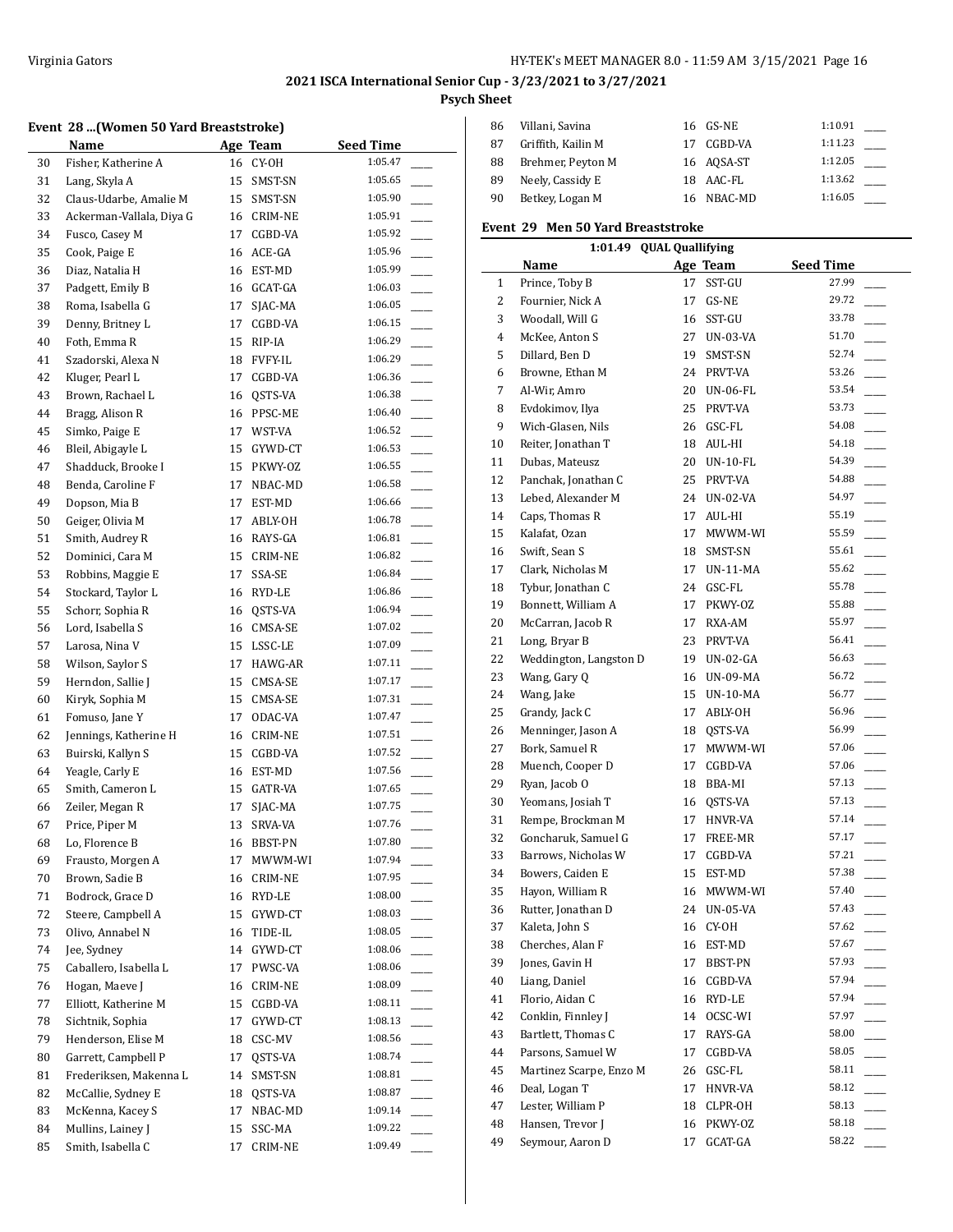#### **Event 29 ...(Men 50 Yard Breaststroke)**

|     | <b>Name</b>                |    | Age Team        | <b>Seed Time</b> |
|-----|----------------------------|----|-----------------|------------------|
| 50  | Congiusta, Matthew P       | 17 | CKS-NC          | 58.28            |
| 51  | Tunggal, Nathaniel G       | 17 | TIDE-IL         | 58.29            |
| 52  | Erb, Zachary J             | 16 | GATR-VA         | 58.32            |
| 53  | Batt, Jiro F               | 18 | <b>CRIM-NE</b>  | 58.35            |
| 54  | Schrepfer, Brody W         |    | 16 NBAC-MD      | 58.37            |
| 55  | Cucu, Alexandru            | 15 | RYD-LE          | 58.39            |
| 56  | Pintchouk, Max D           | 16 | FREE-MR         | 58.41            |
| 57  | Haines, Jacob R            | 20 | SJAC-MA         | 58.42            |
| 58  | Konviser, Eric L           | 16 | FREE-MR         | 58.47            |
| 59  | Simon, Miles A             | 19 | $UN-01-GA$      | 58.52            |
| 60  | Kimmelshue, Jackson M      | 16 | UN-01-SN        | 58.56            |
| 61  | Mortimer, Bryce R          | 16 | SRVA-VA         | 58.60            |
| 62  | Zhu, Stuart                | 16 | EST-MD          | 58.69            |
| 63  | Bunker, Aiden L            | 15 | FAST-AM         | 58.73            |
| 64  | Sere, Justin M             | 15 | CGBD-VA         | 58.73            |
| 65  | Maconochie, Ethan Z        | 17 | CRIM-NE         | 58.79            |
| 66  | Venit, Michael             |    | 16 PAC-PV       | 58.79            |
| 67  | Ollivierre, Kerry A        |    | 22 AZFL-FG      | 58.81            |
| 68  | Kohanyi, Aiden L           |    | 16 UN-01-FG     | 58.87            |
| 69  | Hyacinthe, Justin T        |    | 16 FREE-MR      | 58.90            |
| 70  | Roberts, Zane C            | 18 | ODAC-VA         | 58.91            |
| 71  | Caputo, Quinn J            | 14 | <b>CRIM-NE</b>  | 58.94            |
| 72  | Schindler, Liam R          | 16 | AAC-FL          | 58.99            |
| 73  | Nava, Landon M             | 15 | UN-02-SN        | 59.05            |
| 74  | Zornan Ferguson, Zachary D | 15 | RXA-AM          | 59.10            |
| 75  | Pittroff, Nathan N         | 16 | EST-MD          | 59.16            |
| 76  | Bubonovich, Zachary J      | 16 | CRIM-NE         | 59.28            |
| 77  | Ortiz, Marcos R            | 20 | <b>UN-09-CT</b> | 59.36            |
| 78  | Hirsch, Thomas H           | 18 | NBAC-MD         | 59.36            |
| 79  | Doerwaldt, Alex T          |    | 16 UN-04-CT     | 59.45            |
| 80  | Guiliano, Christopher R    | 17 | TOPS-MA         | 59.45            |
| 81  | Brinson, Zachary R         | 17 | ODAC-VA         | 59.67            |
| 82  | Schroeder, Evan T          | 17 | BLA-MN          | 59.82            |
| 83  | Stubbs, Kierro M           | 17 | MVAC-FL         | 59.94            |
| 84  | Hewko, Mason A             | 19 | LSSC-LE         | 59.98            |
| 85  | Whelan, Christopher R      | 17 | GCAT-GA         | 59.99            |
| 86  | Zimmer, Johnathan T        | 16 | QSTS-VA         | 1:00.01          |
| 87  | Gavin, Cooper J            | 17 | ODAC-VA         | 1:00.12          |
| 88  | Eikenbary, Erik W          | 18 | COM-WT          | 1:00.13          |
| 89  | Chen, Nathan Z             | 17 | BBST-PN         | 1:00.24          |
| 90  | Williams, Ryan R           | 16 | SMST-SN         | 1:00.25          |
| 91  | Benton, Taj K              | 16 | EST-MD          | 1:00.26          |
| 92  | McQueary, Ian T            | 17 | ABLY-OH         | 1:00.30          |
| 93  | Burkey, William J          | 17 | QSTS-VA         | 1:00.37          |
| 94  | Budde, Eli T               | 18 | EST-MD          | 1:00.38          |
| 95  | McQueary, Tommie           | 17 | ABLY-OH         | 1:00.44          |
| 96  | Cucu, Michael              | 16 | RYD-LE          | 1:00.47          |
| 97  | Lin, Tyson C               | 17 | KSC-HI          | 1:00.54          |
| 98  | Herrera, Sebastian         | 16 | SMST-SN         | 1:00.55          |
| 99  | Wilson, Brandon E          | 18 | EST-MD          | 1:00.75          |
| 100 | Warnagiris, Paul D         | 15 | WST-VA          | 1:00.78          |
| 101 | Del Rosario, Caleb T       | 15 | CRIM-NE         | 1:00.80          |
| 102 | Aldewereld, Luca J         | 18 | RYD-LE          | 1:00.90          |
| 103 | Hawkins, Gabriel L         | 17 | AQSA-ST         | 1:01.01          |
| 104 | Oberley, Matthew P         | 16 | ODAC-VA         | 1:01.05          |
| 105 | Zimmerman, Eli W           | 16 | VAST-WI         | 1:01.08          |

| 106 | Singer, Connor M    | 16 | FREE-MR         | 1:01.12                |
|-----|---------------------|----|-----------------|------------------------|
| 107 | Graham, Jack A      | 15 | CGBD-VA         | 1:01.17                |
| 108 | Vannatter, Nathan W | 17 | TOPS-MA         | 1:01.28                |
| 109 | Rosenthal, Ben F    | 16 | BBA-MI          | 1:01.29                |
| 110 | Winkler, Finn M     | 16 | EA-FG           | 1:01.32                |
| 111 | Jackson, Jair D     | 17 | PAC-PV          | 1:01.32                |
| 112 | Brunetti, Joseph P  | 17 | <b>SRVA-VA</b>  | 1:01.46                |
| 113 | Kantzler, Mark G    | 21 | <b>UN-03-FL</b> | 1:01.72                |
| 114 | Ferneini, Michael E | 16 | $UN-05-CT$      | 1:01.74                |
| 115 | Jimenez, Brennan P  | 16 | SMST-SN         | 1:01.97                |
| 116 | Jimenez, Aidan J    | 18 | SMST-SN         | 1:01.98                |
| 117 | Martinez, Raymond G | 15 | COM-WT          | 1:02.83                |
| 118 | Franklin, Patrick J | 16 | CGBD-VA         | 1:02.86                |
| 119 | Romero, Richard E   | 18 | <b>UN-02-PV</b> | 1:03.25                |
| 120 | Devorace, Braden A  | 17 | LSSC-LE         | 1:03.28                |
| 121 | Walden, Johnathan J | 18 | PWSC-VA         | 1:04.13                |
| 122 | Johnson, David B    | 18 | QSTS-VA         | 1:04.25                |
| 123 | Watson, Eric A      | 17 | OSTS-VA         | 1:04.33                |
| 124 | McCarthy, John M    | 16 | QSTS-VA         | 1:04.41                |
| 125 | Destrade, Armando K | 16 | <b>UN-01-FL</b> | 1:06.47                |
| 126 | Seicean, Erik I     | 16 | LSSC-LE         | 1:13.16                |
| 127 | Dressel, Caeleb R   | 24 | GSC-FL          | $1:01.22$ <sub>I</sub> |
| 128 | Davis, William I    | 21 | <b>UN-09-FL</b> | 1:11.82L               |
|     |                     |    |                 |                        |

## **Event 32 Women 200 Yard Backstroke**

|                | 2:09.09 QUAL Quallifying |    |                 |                  |
|----------------|--------------------------|----|-----------------|------------------|
|                | Name                     |    | Age Team        | <b>Seed Time</b> |
| 1              | Dressel, Sherridon L     | 22 | <b>UN-04-FL</b> | 1:50.93          |
| $\overline{c}$ | Lara, Krystal D          | 23 | PRVT-VA         | 1:53.37          |
| 3              | Gyorgy, Reka             | 24 | <b>UN-09-VA</b> | 1:54.42          |
| $\overline{4}$ | Marquez, Celina          | 21 | AZFL-FG         | 1:54.80          |
| 5              | Francis, Malia K         | 17 | MWWM-WI         | 1:56.07          |
| 6              | Murphy, Elizabeth R      | 16 | SMST-SN         | 1:56.12          |
| 7              | Murdock, Justine E       | 17 | BBA-MI          | 1:56.48          |
| 8              | Pelaez, Erika            | 14 | EA-FG           | 1:56.73          |
| 9              | Bullock, Adaline R       | 19 | RAYS-GA         | 1:57.10          |
| 10             | Kuchkarova, Yulduz       | 27 | <b>UN-01-OH</b> | 1:57.19          |
| 11             | Koff, Mabel A            | 16 | NBAC-MD         | 1:57.29          |
| 12             | Ghine, Danielle I        | 18 | EST-MD          | 1:58.03          |
| 13             | Evans, Sarah E           | 16 | RATS-FL         | 1:58.44          |
| 14             | Myers, Amber N           | 17 | SMST-SN         | 1:58.72          |
| 15             | Korbly, Isabella A       | 17 | USC-NE          | 1:58.88          |
| 16             | Black, Grace B           | 15 | NBAC-MD         | 1:58.98          |
| 17             | Foster, Payton A         | 14 | GYWD-CT         | 1:59.24          |
| 18             | Barthel, Alanakealoha R  | 18 | AUL-HI          | 1:59.30          |
| 19             | Marstellar, Isabel A     | 16 | CGBD-VA         | 1:59.65          |
| 20             | Monahan, Grace M         | 17 | KSC-HI          | 1:59.98          |
| 21             | Jaffe, Erica J           | 14 | SMST-SN         | 2:00.28          |
| 22             | McKenna, Kacey S         | 17 | NBAC-MD         | 2:00.59          |
| 23             | Lee, Susie               | 15 | $UN-01-AR$      | 2:00.63          |
| 24             | Cox, Delaney R           | 16 | CGBD-VA         | 2:01.00          |
| 25             | Hayes, Leah G            | 15 | TIDE-IL         | 2:01.10          |
| 26             | Horning, Caitlin L       | 15 | $UN-01-MA$      | 2:01.21          |
| 27             | Zeebe, Andrea M          | 16 | KSC-HI          | 2:01.42          |
| 28             | Hensler, Madelyn G       | 17 | CM-OH           | 2:01.54          |
| 29             | Schield, Morgan C        | 18 | AQSA-ST         | 2:01.97          |
| 30             | Elwell, Sydney L         | 16 | SMST-SN         | 2:02.09          |
| 31             | Mayo, Phoebe K           | 14 | CGBD-VA         | 2:02.17          |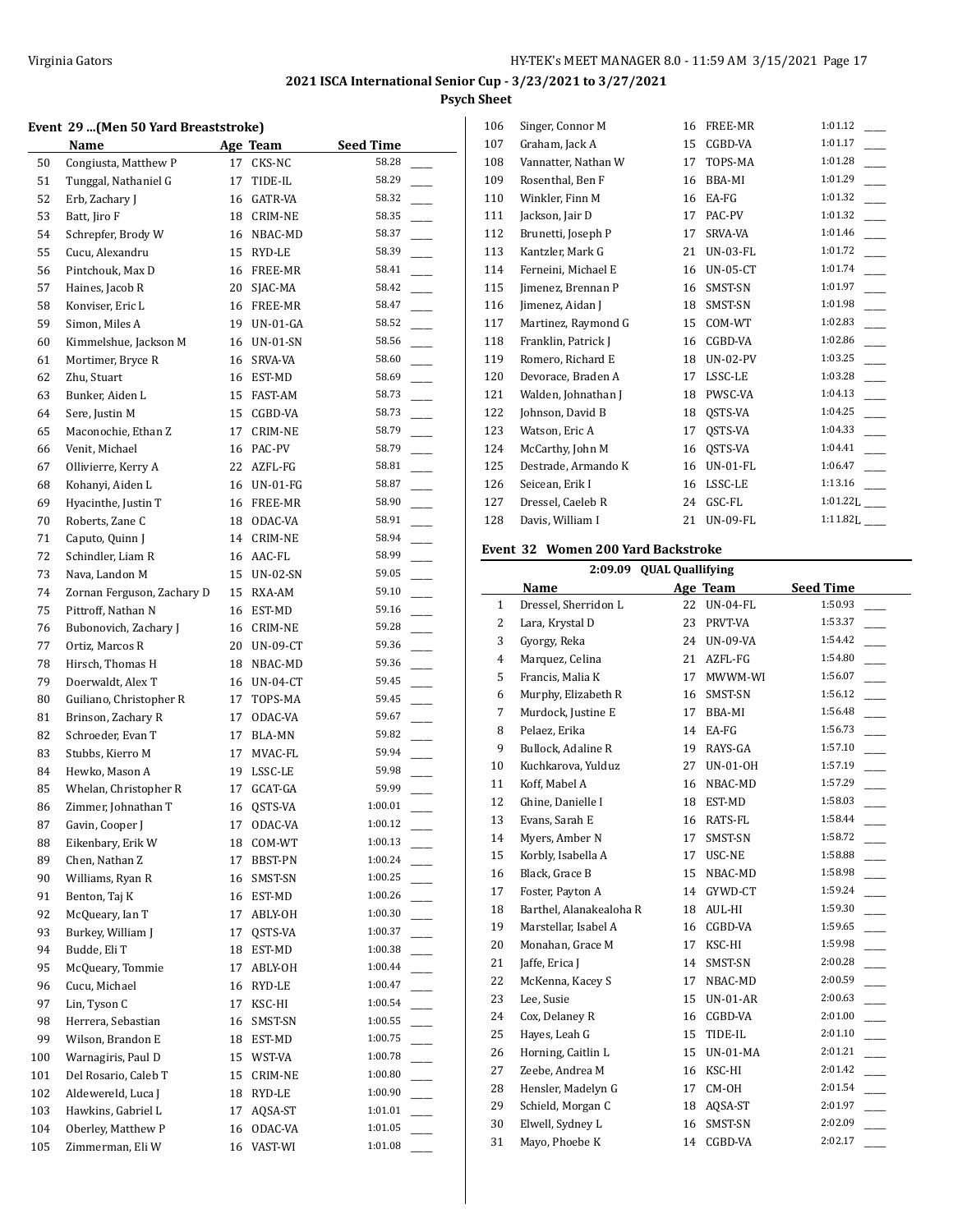$\overline{1}$ 

## **Event 32 ...(Women 200 Yard Backstroke)**

|    | <u>Name</u>             | Age Team |                 | <b>Seed Time</b> |
|----|-------------------------|----------|-----------------|------------------|
| 32 | Earley, Cristin M       | 18       | HMST-CT         | 2:02.19          |
| 33 | Sutter, Olivia C        | 19       | UN-07-VA        | 2:02.39          |
| 34 | McKee, Gabrielle E      | 18       | TOPS-MA         | 2:02.58          |
| 35 | Dopson, Mia B           | 17       | EST-MD          | 2:02.59          |
| 36 | Castro, Jade I          | 16       | NLAC-MA         | 2:02.66          |
| 37 | Henderson, Olivia B     | 18       | CSC-MV          | 2:02.69          |
| 38 | Manion, Mara J          | 17       | CSC-MV          | 2:02.86          |
| 39 | Wieczorek, Hannah P     | 14       | CRIM-NE         | 2:02.99          |
| 40 | Bennett, Zody A         | 16       | AGS-GU          | 2:03.09          |
| 41 | White, Alden E          | 15       | CRIM-NE         | 2:03.18          |
| 42 | Schrader, Ella R        | 16       | TIDE-IL         | 2:03.68          |
| 43 | Elwell, Kensington L    | 16       | SMST-SN         | 2:03.72          |
| 44 | Ivie, Molly A           | 16       | HNVR-VA         | 2:03.75          |
| 45 | Smith, Amber M          | 16       | NBAC-MD         | 2:03.78          |
| 46 | Tankard, Kyleigh A      | 17       | CGBD-VA         | 2:03.80          |
| 47 | Bockrath, Rachel K      | 15       | WAC-MA          | 2:04.03          |
| 48 | Ferguson, Mackenzie K   | 16       | SRVA-VA         | 2:04.06          |
| 49 | Clark, Brooke-lynn F    | 17       | CGBD-VA         | 2:04.20          |
| 50 | Beede, Jessica B        | 15       | AAC-FL          | 2:04.26          |
| 51 | King, Mary Grace        | 15       | UN-01-IL        | 2:04.33          |
| 52 | Bergin, Katelyn E       | 19       | SSC-ZZ          | 2:04.35          |
| 53 | Fekete, Emily R         | 15       | SJAC-MA         | 2:04.67          |
| 54 | Macmullan, Kira E       | 17       | EST-MD          | 2:04.69          |
| 55 | Ivie, Margaret M        | 17       | HNVR-VA         | 2:04.89          |
| 56 | Phelan, Denise G        | 16       | TS-MR           | 2:04.93          |
| 57 | Riordan, Caitlyn E      | 15       | TS-MR           | 2:04.94          |
| 58 | Austin, Karen L         | 16       | BBA-MI          | 2:05.00          |
| 59 | Fusco, Casey M          | 17       | CGBD-VA         | 2:05.20          |
| 60 | Gaffney, Laura M        | 17       | CGBD-VA         | 2:05.24          |
| 61 | Gore, Morgan A          | 17       | SMST-SN         | 2:05.25          |
| 62 | Hurley, Caitlin M       | 16       | NBAC-MD         | 2:05.35          |
| 63 | Stern, Alexandra R      | 15       | RATS-FL         | 2:05.37          |
| 64 | Hamblett, Ava S         | 16       | <b>UN-06-CT</b> | 2:05.42          |
| 65 | Downing, Alexandra G    | 15       | LSSC-LE         | 2:05.49          |
| 66 | Wood, Evelyn R          | 16       | MAKO-MN         | 2:05.50          |
| 67 | Bishop, Mabry T         | 16       | AAC-FL          | 2:05.65          |
| 68 | Dodd, Allison N         | 16       | QSTS-VA         | 2:05.65          |
| 69 | Tingen, Casey L         | 15       | CGBD-VA         | 2:05.78          |
| 70 | Kim, Kelly Y            | 17       | NBAC-MD         | 2:06.02          |
| 71 | Doyle, Ellen C          | 16       | CMSA-SE         | 2:06.04          |
| 72 | Mangum, Sarah M         | 18       | CMSA-SE         | 2:06.06          |
| 73 | Johnson, Alexandra F    | 15       | ABLY-OH         | 2:06.25          |
| 74 | Wilson, Taylor M        | 16       | EST-MD          | 2:06.35          |
| 75 | Bagnall, Morgan P       | 17       | $UN-01-CT$      | 2:06.51          |
| 76 | Yoder, Phoebe R         | 14       | SMST-SN         | 2:06.66          |
| 77 | Weber. Bethany S        | 16       | CLPR-OH         | 2:06.70          |
| 78 | Foreman, Addyson A      | 18       | COM-WT          | 2:06.78          |
| 79 | Bellile, Bryanna J      | 16       | MWWM-WI         | 2:06.82          |
| 80 | Henry, Emma L           | 16       | ODAC-VA         | 2:06.94          |
| 81 | Sinkiewicz, Mia E       | 18       | GCAT-GA         | 2:07.17          |
| 82 | Chandler, Mary Brooke B | 15       | SMST-SN         | 2:07.23          |
| 83 | Schweikert, Melanie G   | 15       | CY-OH           | 2:07.24          |
| 84 | McNerney, Danielle N    | 17       | EST-MD          | 2:07.27          |
| 85 | Case, Ashley C          | 16       | RAYS-GA         | 2:07.27          |
| 86 | Gagnon, Katarina A      | 16       | SJAC-MA         | 2:07.35          |
| 87 | Cratsenberg, Isabella G | 18       | BBST-PN         | 2:07.41          |

| 88  | Rome, Norah K           | 17 | $UN-10-CT$ | 2:07.54  |
|-----|-------------------------|----|------------|----------|
| 89  | Song, Chloe J           | 17 | GS-NE      | 2:07.55  |
| 90  | Porter, Morgan A        | 18 | PPSC-ME    | 2:07.56  |
| 91  | Jelic, Julijana         | 14 | BBA-MI     | 2:07.57  |
| 92  | Smyers, Molly E         | 17 | RXA-AM     | 2:07.62  |
| 93  | Ludwig, Mairin E        | 16 | NBAC-MD    | 2:07.66  |
| 94  | Herr, Sydney M          | 15 | CM-OH      | 2:07.69  |
| 95  | Martin, Michaela E      | 18 | USC-NE     | 2:07.73  |
| 96  | Clifford, Emma F        | 18 | MWWM-WI    | 2:07.90  |
| 97  | Zane, Abigail           | 16 | SJAC-MA    | 2:08.06  |
| 98  | McDevitt, Elizabeth R   | 17 | YBAC-NC    | 2:08.06  |
| 99  | Nasrallah, Leila A      | 15 | KSC-HI     | 2:08.06  |
| 100 | Delmonte, Maria N       | 15 | PPSC-ME    | 2:08.09  |
| 101 | Edison, Kathleen R      | 17 | USC-NE     | 2:08.13  |
| 102 | Volk, Alexandra E       | 17 | EST-MD     | 2:08.15  |
| 103 | Phelps, Anna E          | 15 | UN-05-MA   | 2:08.17  |
| 104 | White, Quinn K          | 13 | CRIM-NE    | 2:08.37  |
| 105 | Budde, Erin T           |    | 16 EST-MD  | 2:08.45  |
| 106 | Scheneman, Jacqueline B | 17 | ODAC-VA    | 2:08.49  |
| 107 | Sarcone, Willa D        | 17 | GYWD-CT    | 2:08.54  |
|     |                         | 15 |            | 2:08.56  |
| 108 | McKeown, Courtney R     |    | CM-OH      | 2:08.59  |
| 109 | Li, Mia                 | 17 | EST-MD     |          |
| 110 | Roche, Alison M         | 17 | CRIM-NE    | 2:08.69  |
| 111 | Bilger, Skye L          | 15 | NBAC-MD    | 2:08.76  |
| 112 | Rasmussen, Katherine    | 14 | AGS-GU     | 2:08.83  |
| 113 | Helminiak, Lauren M     | 15 | NBAC-MD    | 2:09.04  |
| 114 | Warnagiris, Kimberly E  | 17 | WST-VA     | 2:09.06  |
| 115 | Reiter, Jennifer L      | 16 | AUL-HI     | 2:09.14  |
| 116 | Brown, Olivia           | 14 | TS-MR      | 2:09.20  |
| 117 | Verheyen, Isabel C      |    | 18 EST-MD  | 2:09.29  |
| 118 | Kim, Gabrielle M        |    | 16 NBAC-MD | 2:09.40  |
| 119 | Khan, Asma N            |    | 15 RYD-LE  | 2:09.41  |
| 120 | Bauer, Isabelle R       | 19 | HNVR-VA    | 2:09.55  |
| 121 | Xayaveth, Hope J        |    | 16 CRIM-NE | 2:10.01  |
| 122 | Ryan, Lenya H           |    | 16 WAC-MA  | 2:10.07  |
| 123 | Neitzel, Rhian M        |    | 16 MAKO-MN | 2:10.08  |
| 124 | Michael, Sarah E        | 16 | TIDE-IL    | 2:10.49  |
| 125 | Bragg, Alison R         | 16 | PPSC-ME    | 2:10.55  |
| 126 | Johnson, Maggie K       | 15 | SPA-FL     | 2:10.67  |
| 127 | Acker, Savannah J       | 15 | OCSC-WI    | 2:10.68  |
| 128 | Kissinger, Calissa K    | 14 | SMST-SN    | 2:10.74  |
| 129 | Younger, Delaney L      | 17 | CGBD-VA    | 2:10.80  |
| 130 | Thomas, Morgan O        | 15 | GATR-VA    | 2:10.86  |
| 131 | Siegel, Rebecca M       | 16 | GS-NE      | 2:11.83  |
| 132 | Rucker, Victoria H      | 19 | GCAT-GA    | 2:12.86  |
| 133 | Armstrong, Meghan R     | 18 | ACE-GA     | 2:13.65  |
| 134 | Nepple, Rylee M         | 18 | ACE-GA     | 2:14.13  |
| 135 | Pearson, Kate A         | 17 | ODAC-VA    | 2:14.20  |
| 136 | Yauger, Reese M         | 13 | CLPR-OH    | 2:14.49  |
| 137 | McLean, Harper E        | 15 | CMSA-SE    | 2:16.26  |
| 138 | Cannella, Ashlin M      | 15 | $AAC-FL$   | 2:16.66  |
| 139 | Murphy, Emily R         | 17 | GS-NE      | 2:17.12  |
| 140 | Sichtnik, Sophia        | 17 | GYWD-CT    | 2:17.83  |
| 141 | Villani, Savina         | 16 | GS-NE      | 2:20.18  |
| 142 | Wood, Augusta D         | 16 | UN-04-PV   | 2:21.01  |
| 143 | Wilson, Saylor S        | 17 | HAWG-AR    | 2:31.32  |
| 144 | Meneses Kovacs, Athena  | 16 | EA-FG      | 2:13.77L |
| 145 | Dudkina, Elena V        | 15 | CRIM-NE    |          |
|     |                         |    |            |          |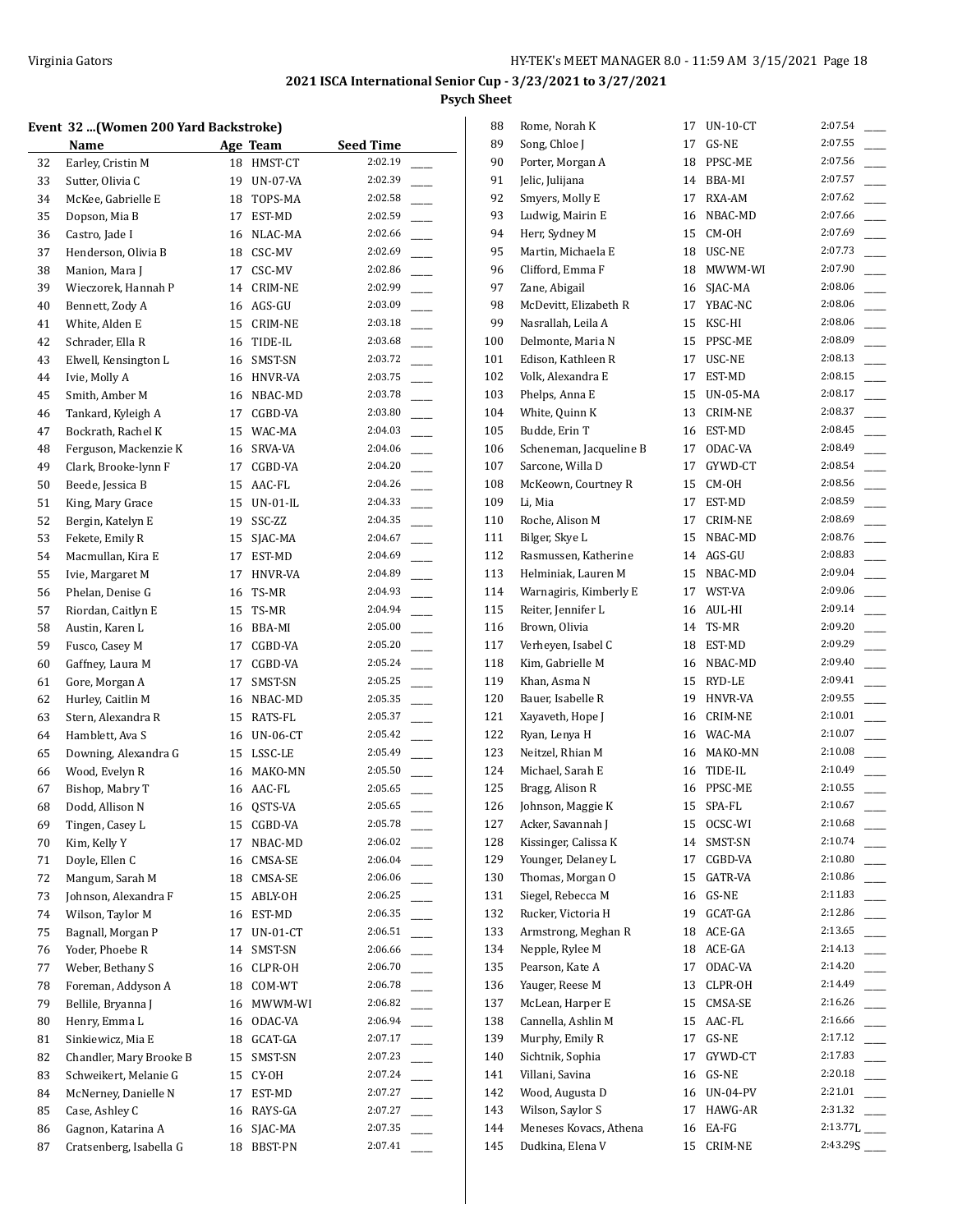## **Event 33 Men 200 Yard Backstroke**

| 1:58.59 QUAL Quallifying |                       |    |                 |                                     |  |  |  |
|--------------------------|-----------------------|----|-----------------|-------------------------------------|--|--|--|
|                          | Name                  |    | Age Team        | <b>Seed Time</b>                    |  |  |  |
| 1                        | Beach, Ethan S        | 21 | <b>UN-07-FL</b> | 1:42.05                             |  |  |  |
| 2                        | Groters, Patrick G    | 22 | GIANT-BD        | 1:42.20                             |  |  |  |
| 3                        | Saleem, Ziyad M       | 17 | SSTY-WI         | 1:42.93                             |  |  |  |
| 4                        | Cancel, Miguel A      | 21 | UN-12-FL        | 1:43.14                             |  |  |  |
| 5                        | Morales, Yeziel D     | 25 | AZFL-FG         | 1:43.62                             |  |  |  |
| 6                        | Bogart, Liam P        | 20 | EAST-MR         | 1:44.90                             |  |  |  |
| 7                        | McGovern, Trevor Q    | 19 | UN-14-FL        | 1:44.93                             |  |  |  |
| 8                        | Lebed, Alexander M    | 24 | UN-02-VA        | 1:45.16                             |  |  |  |
| 9                        | Bitz, Colin A         | 18 | EST-MD          | 1:46.00                             |  |  |  |
| 10                       | Lakatta, Edward A     | 17 | NBAC-MD         | 1:46.95                             |  |  |  |
| 11                       | Whetstine, Clayton C  | 17 | CGBD-VA         | 1:47.51                             |  |  |  |
| 12                       | Duren, Matthew R      | 17 | QSTS-VA         | 1:47.69                             |  |  |  |
| 13                       | Cote, Lukas A         | 19 | SPA-FL          | 1:48.23<br>$\overline{\phantom{0}}$ |  |  |  |
| 14                       | Page, Advait          | 19 | UN-15-FL        | 1:48.56<br>÷.                       |  |  |  |
| 15                       | Bergerson, Liam M     | 20 | BLA-MN          | 1:48.64                             |  |  |  |
| 16                       | Rogers, Sean M        | 17 | AAC-FL          | 1:48.74                             |  |  |  |
| 17                       | Lloyd, Bryce N        | 17 | NBAC-MD         | 1:48.98                             |  |  |  |
| 18                       | Parker, Samuel E      | 18 | GCAT-GA         | 1:49.02                             |  |  |  |
| 19                       | Crews, Kaikea B       | 18 | SMST-SN         | 1:49.05                             |  |  |  |
| 20                       | Davis, Collin A       | 18 | CKS-NC          | 1:49.57                             |  |  |  |
| 21                       | Glennon, Kevin C      | 16 | CY-OH           | 1:49.87                             |  |  |  |
| 22                       | Mauldin, Benjamin A   | 16 | ODAC-VA         | 1:50.12                             |  |  |  |
| 23                       | Sukeena, Nathan G     | 17 | EST-MD          | 1:50.28                             |  |  |  |
| 24                       | Dols, Keanan M        | 22 | GSC-FL          | 1:50.48                             |  |  |  |
| 25                       | San Juan, Roman A     | 17 | UN-03-AR        | 1:50.80                             |  |  |  |
| 26                       | Kostov, Victor N      | 17 | MWWM-WI         | 1:51.03<br>÷.                       |  |  |  |
| 27                       | West, Zachary         | 17 | AUL-HI          | 1:51.26                             |  |  |  |
| 28                       | Fuchs, William P      | 17 | AZFL-FG         | 1:51.43                             |  |  |  |
| 29                       | Hover, Hans D         | 21 | BLA-MN          | 1:51.45                             |  |  |  |
| 30                       | Meyers, Will J        | 16 | ABLY-OH         | 1:51.79                             |  |  |  |
| 31                       | Hufford, Ryan G       | 15 | QSTS-VA         | 1:51.81                             |  |  |  |
| 32                       | Knollman, Parker J    | 17 | CLPR-OH         | 1:51.99                             |  |  |  |
| 33                       | Wilson, Brandon E     | 18 | EST-MD          | 1:52.34                             |  |  |  |
| 34                       | Thomas, Caleb M       | 17 | QSTS-VA         | 1:52.43                             |  |  |  |
| 35                       | Minassian, Nareg      | 16 | CRIM-NE         | 1:52.64                             |  |  |  |
| 36                       | Rouzie, Bryce T       | 16 | CGBD-VA         | 1:52.78                             |  |  |  |
| 37                       | Loy, Andrew D         | 23 | GSC-FL          | 1:52.85                             |  |  |  |
| 38                       | Conners, Brendan C    | 15 | UN-03-CT        | 1:52.88                             |  |  |  |
| 39                       | Gerloff, Joshua C     | 15 | ODAC-VA         | 1:52.97                             |  |  |  |
| 40                       | Sims, Joseph S        | 17 | CGBD-VA         | 1:53.00                             |  |  |  |
| 41                       | Caputo, Quinn J       | 14 | CRIM-NE         | 1:53.03                             |  |  |  |
| 42                       | Johnson, Gage A       | 14 | HAWG-AR         | 1:53.14                             |  |  |  |
| 43                       | Shaffer, Nicholas A   | 18 | AAC-FL          | 1:53.17                             |  |  |  |
| 44                       | Crisci, Aidan R       | 18 | CGBD-VA         | 1:53.25                             |  |  |  |
| 45                       | Fink, Dalton C        | 18 | TOPS-MA         | 1:53.35                             |  |  |  |
| 46                       | Hayon, William R      | 16 | MWWM-WI         | 1:53.53<br>$\sim$                   |  |  |  |
| 47                       | Wilson, Max           | 16 | STSA            | 1:53.55<br>$\sim$                   |  |  |  |
| 48                       | Zapata, Bryan         | 16 | UN-01-NE        | 1:53.65<br>$\overline{\phantom{a}}$ |  |  |  |
| 49                       | Kamdin, Sam F         | 16 | NBAC-MD         | 1:53.65<br>$\overline{\phantom{a}}$ |  |  |  |
| 50                       | Calkins, Brady C      | 14 | SMST-SN         | 1:53.92                             |  |  |  |
| 51                       | Englehart, William D  | 19 | PRVT-VA         | 1:54.11                             |  |  |  |
| 52                       | Pliuskaitis, Victor S | 20 | SNOW-PV         | 1:54.11                             |  |  |  |
| 53                       | Mitchell, Jackson B   | 18 | CMSA-SE         | 1:54.12                             |  |  |  |
| 54                       | Swain, Joseph A       | 16 | LSSC-LE         | 1:54.19                             |  |  |  |
|                          |                       |    |                 |                                     |  |  |  |

| 55  | Glaser, Owen M       | 17 | TS-MR           | 1:54.23 |
|-----|----------------------|----|-----------------|---------|
| 56  | McClung, Max M       | 16 | RA-MR           | 1:54.38 |
| 57  | Merani, Ryan B       | 16 | NBAC-MD         | 1:54.62 |
| 58  | Carden, Michael C    |    | 16 RAYS-GA      | 1:54.77 |
| 59  | Herring, Jonah Q     | 17 | BBST-PN         | 1:54.86 |
| 60  | Bustos, Arsenio      |    | 18 WAC-CT       | 1:54.88 |
| 61  | McGowan, Aidan K     | 15 | CGBD-VA         | 1:55.02 |
| 62  | Szypula, Matthew     | 16 | TS-MR           | 1:55.07 |
| 63  | Grisbaum, Dolan C    | 17 | UN-02-MA        | 1:55.21 |
| 64  | Porter, Gabriel A    | 17 | PKWY-0Z         | 1:55.24 |
| 65  | Granot, Nadav        |    | 18 CRIM-NE      | 1:55.35 |
| 66  | Clements, Aidan W    | 14 | AAC-FL          | 1:55.77 |
| 67  | Whetstine, Carter R  | 15 | CGBD-VA         | 1:55.80 |
| 68  | Munger, Caleb T      | 18 | PKWY-OZ         | 1:55.95 |
| 69  | Melsom, Robert G     | 15 | SPA-FL          | 1:56.11 |
| 70  | Bregoff, Zachary S   | 17 | TCSC-FL         | 1:56.21 |
| 71  | Woodard, William J   | 18 | HAWG-AR         | 1:56.22 |
| 72  | Clervi, Nicholas E   | 17 | CSC-MV          | 1:56.24 |
| 73  | Spragg, Benjamin G   | 17 | EST-MD          | 1:56.35 |
| 74  | Hu, Simon S          | 17 | EST-MD          | 1:56.49 |
| 75  | Jankowski, Legend J  | 18 | COM-WT          | 1:56.63 |
| 76  | King, David W        | 15 | GATR-VA         | 1:56.72 |
| 77  | Bell, Jacob D        |    | 16 COM-WT       | 1:56.73 |
| 78  | Gorsuch, Nathaniel C | 15 | PPSC-ME         | 1:56.76 |
| 79  | Winkler, Finn M      | 16 | EA-FG           | 1:56.81 |
| 80  | Cucu, Alexandru      | 15 | RYD-LE          | 1:56.91 |
| 81  | Hall, Jackson T      | 17 | ODAC-VA         | 1:56.98 |
| 82  | Puccio, Michael      | 15 | TRI-MR          | 1:57.00 |
| 83  | Hokanson, Jake R     | 16 | CRIM-NE         | 1:57.02 |
| 84  | Koller, Joseph K     | 20 | BLA-MN          | 1:57.16 |
| 85  | Erb, Zachary J       | 16 | GATR-VA         | 1:57.19 |
| 86  | Vera, Korbin R       | 17 | BBST-PN         | 1:57.33 |
| 87  | Holt, Bret R         |    | 18 CLPR-OH      | 1:57.34 |
| 88  | Zimmerman, Eli W     |    | 16 VAST-WI      | 1:57.38 |
| 89  | McQuaid, Keith E     | 15 | NBAC-MD         | 1:57.41 |
| 90  | Decarlo, Joseph D    | 18 | RAYS-GA         | 1:57.45 |
| 91  | Ix, Douglas E        | 16 | QSTS-VA         | 1:57.59 |
| 92  | Malinovski, Matvey   | 15 | CRIM-NE         | 1:57.61 |
| 93  | Mulgrew, William K   |    | 14 CRIM-NE      | 1:57.75 |
| 94  | Beaton, Briscoe K    | 16 | KSC-HI          | 1:57.76 |
| 95  | Warnagiris, Paul D   | 15 | WST-VA          | 1:57.78 |
| 96  | Ware, David I        | 15 | ACE-GA          | 1:57.79 |
| 97  | McManus, Matthew G   | 15 | TS-MR           | 1:57.80 |
| 98  | Dean, Steven J       | 18 | HAWG-AR         | 1:57.88 |
| 99  | Wehrmann, Maxwell D  | 17 | PKWY-OZ         | 1:58.11 |
| 100 | Sterlitz, Parker J   | 16 | FAST-AM         | 1:58.15 |
| 101 | Lee, Elliot S        | 14 | <b>UN-08-CT</b> | 1:58.20 |
| 102 | Fitzsimmons, John M  | 17 | NBAC-MD         | 1:58.23 |
| 103 | Rodgers, Ian B       | 15 | CGBD-VA         | 1:58.36 |
| 104 | Vanderloo, Jameson P | 15 | SNOW-PV         | 1:58.36 |
| 105 | Olson, Tyler B       | 17 | HAWG-AR         | 1:58.38 |
| 106 | Porter, William J    | 15 | SEAL-ME         | 1:58.42 |
| 107 | Forsey, Chris J      | 17 | EVO-NC          | 1:58.48 |
| 108 | Matter, Taylor O     | 15 | MAKO-MN         | 1:58.49 |
| 109 | Caten, Tyler J       | 16 | SRVA-VA         | 1:58.68 |
| 110 | Smith, Christopher W | 17 | CRIM-NE         | 1:58.94 |
| 111 | Castle, Samuel G     | 16 | HNVR-VA         | 1:59.32 |
| 112 | Jameson, William E   | 17 | CMSA-SE         | 1:59.33 |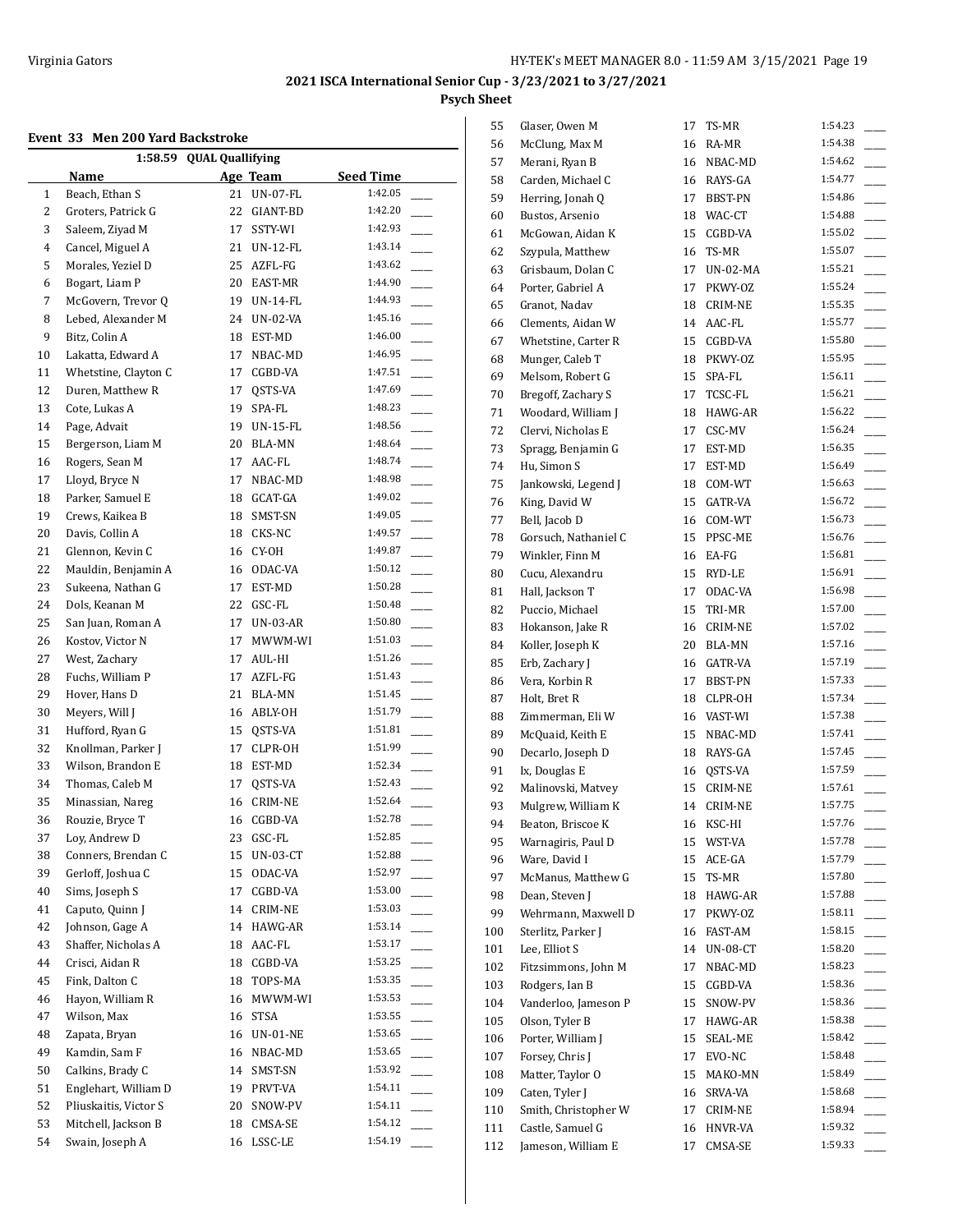## **Event 33 ...(Men 200 Yard Backstroke)**

|     | Name                  |    | Age Team        | <b>Seed Time</b> |
|-----|-----------------------|----|-----------------|------------------|
| 113 | Kaminski, Tyler R     | 15 | ODAC-VA         | 1:59.39          |
| 114 | Seymour, Aaron D      | 17 | GCAT-GA         | 1:59.51          |
| 115 | Mitchell, Thomas C    | 17 | SJAC-MA         | 2:00.03          |
| 116 | Davis, Benjamin J     | 15 | LSSC-LE         | 2:00.14          |
| 117 | Ochoa, Aidan M        | 16 | RXA-AM          | 2:00.19          |
| 118 | Moudry, Aidan J       | 17 | QSTS-VA         | 2:00.63          |
| 119 | Alexander, Jonathan D | 15 | <b>GATR-VA</b>  | 2:00.67          |
| 120 | Bried, Gustavo J      | 15 | ACE-GA          | 2:00.71          |
| 121 | Rosenthal, Ben F      | 16 | <b>BBA-MI</b>   | 2:01.08          |
| 122 | Lara, Austin F        | 16 | <b>UN-08-VA</b> | 2:01.34          |
| 123 | Rinchack, Caleb M     | 16 | RATS-FL         | 2:01.41          |
| 124 | Schrepfer, Brody W    | 16 | NBAC-MD         | 2:01.63          |
| 125 | Strickland, Cash W    | 14 | LSSC-LE         | 2:01.69          |
| 126 | Vaught, Benjamin A    | 16 | CLPR-OH         | 2:02.27          |
| 127 | Helms, Andrew G       | 17 | LSSC-LE         | 2:02.66          |
| 128 | Song, Andrew J        | 14 | <b>CRIM-NE</b>  | 2:03.42          |
| 129 | Brown, Connor K       | 15 | TS-MR           | 2:06.60          |
| 130 | Sbrolla, James D      | 16 | SPA-FL          | 2:09.42          |
| 131 | Lochte, Ryan S        | 36 | GSC-FL          | $1:59.26$ J.     |
| 132 | Peribonio, Tomas A    | 25 | GSC-FL          | 2:05.14L         |

## **Event 36 Women 50 Yard Freestyle**

| <b>QUAL Quallifying</b><br>24.79 |                                      |    |                 |       |  |  |  |  |  |
|----------------------------------|--------------------------------------|----|-----------------|-------|--|--|--|--|--|
|                                  | Age Team<br>Name<br><b>Seed Time</b> |    |                 |       |  |  |  |  |  |
| 1                                | Molnar, Flora                        | 23 | <b>UN-19-FL</b> | 22.27 |  |  |  |  |  |
| $\overline{2}$                   | Fields, Zhada L                      | 23 | CKS-NC          | 22.29 |  |  |  |  |  |
| 3                                | Dressel, Sherridon L                 | 22 | <b>UN-04-FL</b> | 22.41 |  |  |  |  |  |
| $\overline{4}$                   | Moore, Madelyn E                     | 20 | <b>UN-05-FL</b> | 22.50 |  |  |  |  |  |
| 5                                | Pelaez, Erika                        | 14 | EA-FG           | 22.52 |  |  |  |  |  |
| 6                                | Osman, Farida H                      | 26 | <b>UN-04-VA</b> | 22.58 |  |  |  |  |  |
| 7                                | Van Brunt, Gabrielle M               | 15 | GCAT-GA         | 22.85 |  |  |  |  |  |
| 8                                | Skirboll, Zoe M                      | 16 | RXA-AM          | 22.87 |  |  |  |  |  |
| 9                                | McDonald, Juliana M                  | 25 | LRSC-ME         | 22.89 |  |  |  |  |  |
| 10                               | Mau, Jasmine K                       | 25 | KSC-HI          | 22.92 |  |  |  |  |  |
| 11                               | Thomas, Morgan O                     | 15 | GATR-VA         | 23.01 |  |  |  |  |  |
| 12                               | Schere, Fiona D                      | 17 | NBAC-MD         | 23.12 |  |  |  |  |  |
| 13                               | Smithwick, Heidi I                   | 17 | JDST-FG         | 23.12 |  |  |  |  |  |
| 14                               | Spadoni, Marina K                    | 27 | $UN-21-FL$      | 23.16 |  |  |  |  |  |
| 15                               | Gidley, Greta K                      | 17 | BBA-MI          | 23.18 |  |  |  |  |  |
| 16                               | Myers, Amber N                       | 17 | SMST-SN         | 23.25 |  |  |  |  |  |
| 17                               | Trojbom, Olivia G                    | 18 | VAS-NE          | 23.27 |  |  |  |  |  |
| 18                               | Belbot, Margaret F                   | 16 | NBAC-MD         | 23.28 |  |  |  |  |  |
| 19                               | Avila, Julimar C                     | 24 | AZFL-FG         | 23.29 |  |  |  |  |  |
| 20                               | Tankard, Kyleigh A                   | 17 | CGBD-VA         | 23.32 |  |  |  |  |  |
| 21                               | Franks, Ava L                        | 18 | EAST-MR         | 23.42 |  |  |  |  |  |
| 22                               | Ottem, Ellery A                      | 15 | MAKO-MN         | 23.46 |  |  |  |  |  |
| 23                               | Kuchkarova, Yulduz                   | 27 | UN-01-OH        | 23.47 |  |  |  |  |  |
| 24                               | Bullock, Adaline R                   | 19 | RAYS-GA         | 23.48 |  |  |  |  |  |
| 25                               | Miller, Gianna M                     | 15 | LSSC-LE         | 23.53 |  |  |  |  |  |
| 26                               | Betkey, Logan M                      | 16 | NBAC-MD         | 23.53 |  |  |  |  |  |
| 27                               | Piersma, Ella J                      | 16 | CM-OH           | 23.54 |  |  |  |  |  |
| 28                               | Bellile, Bryanna J                   | 16 | MWWM-WI         | 23.55 |  |  |  |  |  |
| 29                               | Hanson, Wyllo C                      | 16 | CGBD-VA         | 23.56 |  |  |  |  |  |
| 30                               | Ghine, Danielle I                    | 18 | EST-MD          | 23.58 |  |  |  |  |  |
| 31                               | Wright, Gisella A                    | 15 | TBAC-FL         | 23.58 |  |  |  |  |  |
| 32                               | Jackson, Alison                      | 18 | SSC-ZZ          | 23.58 |  |  |  |  |  |

| 33 | Robbins, Maggie E      | 17 | SSA-SE     | 23.59 |
|----|------------------------|----|------------|-------|
| 34 | Horne, Rachael A       | 18 | RAYS-GA    | 23.60 |
| 35 | Kruger, Lainy A        | 15 | CLPR-OH    | 23.61 |
| 36 | Mullins, Lainey J      | 15 | SSC-MA     | 23.62 |
| 37 | Fink, Laurel A         | 22 | TOPS-MA    | 23.66 |
| 38 | Smith, Amber M         | 16 | NBAC-MD    | 23.68 |
| 39 | Manion, Mara J         | 17 | CSC-MV     | 23.69 |
| 40 | Olivo, Annabel N       | 16 | TIDE-IL    | 23.69 |
| 41 | O'Neill, Lucy E        | 17 | CMSA-SE    | 23.70 |
| 42 | Figueroa, Marcella M   | 17 | UN-06-AR   | 23.72 |
| 43 | Lynch, Meghan E        | 17 | GYWD-CT    | 23.72 |
| 44 | Bockrath, Rachel K     | 15 | WAC-MA     | 23.73 |
| 45 | Phelan, Denise G       | 16 | TS-MR      | 23.79 |
| 46 | Rabess, Kyra           | 16 | SSC-ZZ     | 23.81 |
| 47 | Pacher, Katherine J    | 16 | NBAC-MD    | 23.82 |
| 48 | McKenna, Kacey S       | 17 | NBAC-MD    | 23.83 |
| 49 | Hall, Hannah G         | 17 | UN-07-AR   | 23.84 |
| 50 | Cooley, Emily L        | 18 | SMST-SN    | 23.89 |
| 51 | Dopson, Mia B          | 17 | EST-MD     | 23.90 |
| 52 | Hayes, Leah G          | 15 | TIDE-IL    | 23.90 |
| 53 |                        | 16 | SMST-SN    | 23.96 |
|    | Elwell, Sydney L       |    |            | 23.96 |
| 54 | Volk, Alexandra E      | 17 | EST-MD     |       |
| 55 | Chavez, Ava R          | 15 | SMST-SN    | 23.97 |
| 56 | Wayner, Alexandra R    | 16 | GCAT-GA    | 23.99 |
| 57 | Marstellar, Isabel A   | 16 | CGBD-VA    | 24.00 |
| 58 | Gutshall, Ashley N     | 16 | PVAC-MA    | 24.04 |
| 59 | Liberman, Michal S     | 25 | EVO-NC     | 24.05 |
| 60 | Griffith, Kailin M     | 17 | CGBD-VA    | 24.08 |
| 61 | Rudowski, Faith E      | 15 | CY-OH      | 24.12 |
| 62 | Day, Peyton J          | 17 | COM-WT     | 24.16 |
| 63 | Solvason, Anna C       | 15 | EVO-NC     | 24.16 |
| 64 | Croll, Lauren K        | 17 | KSC-HI     | 24.22 |
| 65 | Hurley, Caitlin M      |    | 16 NBAC-MD | 24.24 |
| 66 | Jaffe, Erica J         | 14 | SMST-SN    | 24.25 |
| 67 | Beede, Jessica B       | 15 | AAC-FL     | 24.25 |
| 68 | Fisher, Katherine A    |    | 16 CY-OH   | 24.27 |
| 69 | Francis, Malia K       | 17 | MWWM-WI    | 24.27 |
| 70 | Szadorski, Alexa N     | 18 | FVFY-IL    | 24.27 |
| 71 | Harner, Alexandra R    | 16 | NBAC-MD    | 24.27 |
| 72 | Martin, Michaela E     | 18 | USC-NE     | 24.28 |
| 73 | Verwoest, Mia P        | 15 | UN-04-SN   | 24.29 |
| 74 | Brehmer, Peyton M      | 16 | AOSA-ST    | 24.29 |
| 75 | Korbly, Isabella A     | 17 | USC-NE     | 24.30 |
| 76 | Ristic, Anamaria M     | 15 | UN-03-SN   | 24.30 |
| 77 | Diaz, Samantha G       | 17 | BBA-MI     | 24.30 |
| 78 | Ivie, Margaret M       | 17 | HNVR-VA    | 24.31 |
| 79 | Stanley, Katherine L   | 16 | BBA-MI     | 24.35 |
| 80 | McClintock, Samantha B | 15 | CRIM-NE    | 24.36 |
| 81 | Bodrock, Grace D       | 16 | RYD-LE     | 24.36 |
| 82 | Elwell, Kensington L   | 16 | SMST-SN    | 24.38 |
| 83 | Wilson, Taylor M       | 16 | EST-MD     | 24.39 |
| 84 | Ferguson, Mackenzie K  | 16 | SRVA-VA    | 24.39 |
| 85 | Basa, Madeline M       | 16 | BBA-MI     | 24.40 |
| 86 | Derkevorkian, Sydney H | 15 | BBA-MI     | 24.41 |
| 87 | Fusco, Casey M         | 17 | CGBD-VA    | 24.41 |
| 88 | Latham, Laura F        | 18 | USC-NE     | 24.43 |
| 89 | Szadorski, Abigail E   | 18 | FVFY-IL    | 24.45 |
| 90 | Ellington, Ann C       | 17 | CGBD-VA    | 24.46 |
|    |                        |    |            |       |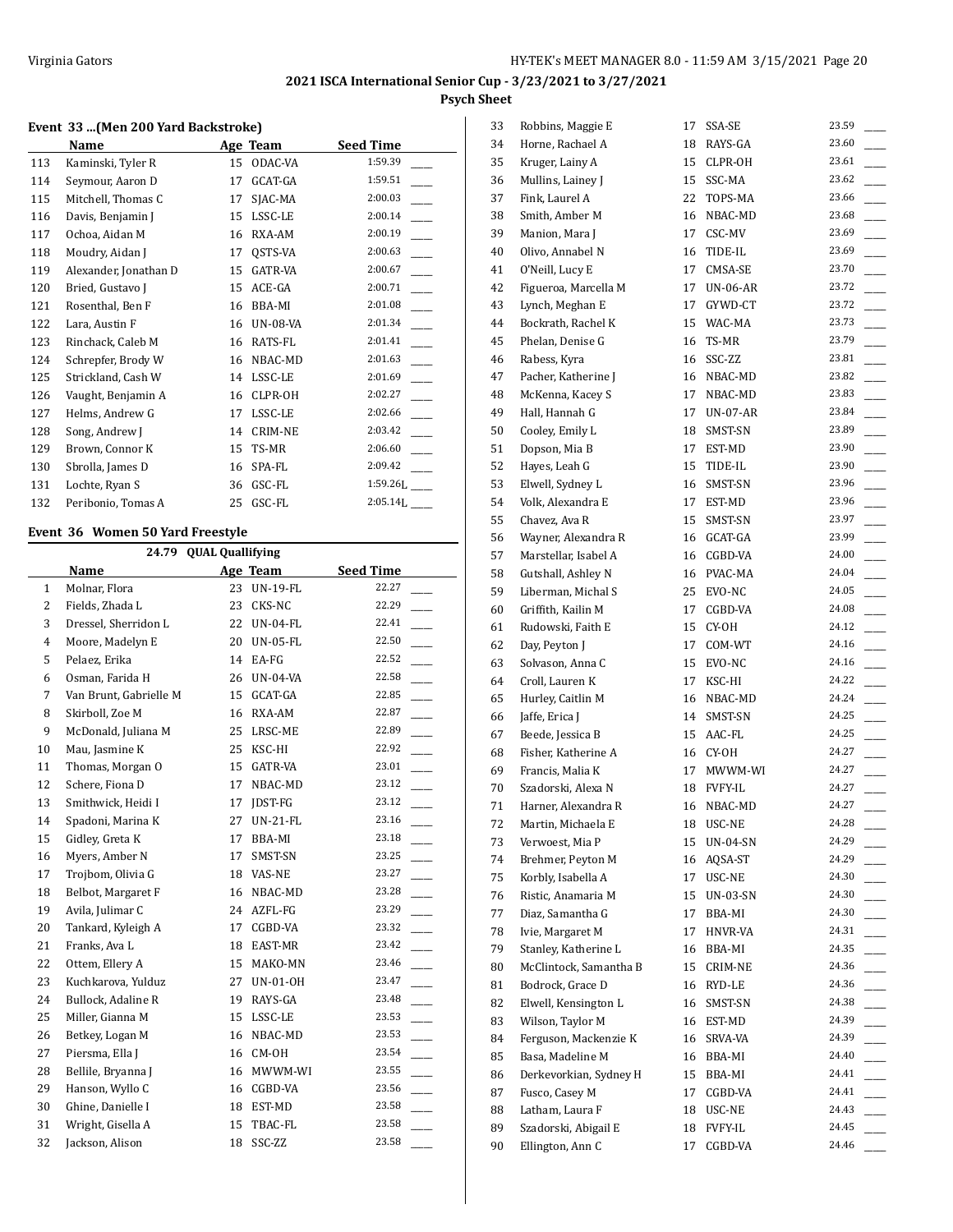## **Event 36 ...(Women 50 Yard Freestyle)**

|     | Event 36 (Women 50 Yard Freestyle) |    |              |           |
|-----|------------------------------------|----|--------------|-----------|
|     | Name                               |    | Age Team     | Seed Time |
| 91  | Clements, Caitlyn R                | 17 | CM-OH        | 24.46     |
| 92  | Furgeson, Colleen R                | 22 | AZFL-FG      | 24.47     |
| 93  | McHale, Alyssa G                   | 16 | SJAC-MA      | 24.47     |
| 94  | Barthel, Alanakealoha R            | 18 | AUL-HI       | 24.47     |
| 95  | Herndon, Sallie J                  | 15 | CMSA-SE      | 24.47     |
| 96  | Conzemius, Ethena R                | 17 | RXA-AM       | 24.49     |
| 97  | Kieser, Corinne G                  | 17 | CM-OH        | 24.50     |
| 98  | Bennett, Zody A                    | 16 | AGS-GU       | 24.51     |
| 99  | Schorr, Sophia R                   | 16 | QSTS-VA      | 24.52     |
| 100 | Cardwell, Summer S                 | 16 | TBAC-FL      | 24.53     |
| 101 | Helminiak, Katherine E             | 18 | NBAC-MD      | 24.53     |
| 102 | Cabral, Katelyn H                  | 17 | PAQ-FG       | 24.54     |
| 103 | McNerney, Danielle N               | 17 | EST-MD       | 24.55     |
| 104 | Pope, Alex P                       | 15 | SPA-FL       | 24.56     |
| 105 | Wu, Kaylee M                       | 15 | UN-01-ST     | 24.56     |
| 106 | Yoder, Phoebe R                    | 14 | SMST-SN      | 24.57     |
| 107 | Detta, Teigen M                    | 17 | BBST-PN      | 24.57     |
| 108 | Wieczorek, Hannah P                | 14 | CRIM-NE      | 24.58     |
| 109 | Bauer, Isabelle R                  | 19 | HNVR-VA      | 24.58     |
| 110 | Roma, Isabella G                   | 17 | SJAC-MA      | 24.59     |
| 111 | Hensler, Madelyn G                 | 17 | CM-OH        | 24.59     |
| 112 | Gockerman, Natalie C               | 15 | CM-OH        | 24.59     |
| 113 | Edison, Kathleen R                 | 17 | USC-NE       | 24.60     |
| 114 | Bagnall, Morgan P                  | 17 | $UN-01-CT$   | 24.61     |
| 115 | Higgins, Amylia R                  | 15 | BBA-MI       | 24.62     |
| 116 | Bishop, Mabry T                    | 16 | AAC-FL       | 24.62     |
| 117 | McLean, Harper E                   | 15 | CMSA-SE      | 24.62     |
| 118 | Lang, Skyla A                      | 15 | SMST-SN      | 24.64     |
| 119 | Foster, Payton A                   | 14 | GYWD-CT      | 24.67     |
| 120 | Flood, Abigail R                   | 18 | RXA-AM       | 24.68     |
| 121 | Schield, Morgan C                  | 18 | AQSA-ST      | 24.68     |
| 122 | Juhlin, Lindsay E                  | 16 | PWSC-VA      | 24.68     |
| 123 | Downing, Alexandra G               | 15 | LSSC-LE      | 24.69     |
| 124 | Sullivan, Kylee A                  | 16 | PKWY-OZ      | 24.69     |
| 125 | Neitzel, Rhian M                   | 16 | MAKO-MN      | 24.69     |
| 126 | Penniman, Rebecca E                | 17 | GCAT-GA      | 24.70     |
| 127 | Faulkner, Breanna R                |    | 15 ODAC-VA   | 24.70     |
| 128 | Maher, Anna C                      | 17 | ODAC-VA      | 24.70     |
| 129 | Stockard, Taylor L                 | 16 | RYD-LE       | 24.71     |
| 130 | Murdock, Justine E                 | 17 | BBA-MI       | 24.72     |
| 131 | Helminiak, Lauren M                | 15 | NBAC-MD      | 24.72     |
| 132 | Wood, Evelyn R                     | 16 | MAKO-MN      | 24.73     |
| 133 | Bridgman, Riley L                  | 16 | QSTS-VA      | 24.73     |
| 134 | Palacios, Lauren K                 | 15 | SMST-SN      | 24.74     |
| 135 | Alaish, Gabriella G                | 16 | NBAC-MD      | 24.74     |
| 136 | Keller, Kamryn J                   | 16 | COM-WT       | 24.75     |
| 137 | Maust, Emma G                      | 17 | GCAT-GA      | 24.76     |
| 138 | Martin, Hannah L                   | 15 | GS-NE        | 24.76     |
| 139 | Masters, Lauren K                  | 16 | WST-VA       | 24.77     |
| 140 | Murphy, Emily R                    | 17 | GS-NE        | 24.77     |
| 141 | Younger, Delaney L                 | 17 | CGBD-VA      | 24.83     |
| 142 | Cratsenberg, Isabella G            | 18 | BBST-PN      | 24.83     |
| 143 | Wham, Caitlin S                    | 15 | SMST-SN      | 24.86     |
| 144 | Tucker, Mackenzie M                | 17 | CLPR-OH      | 24.88     |
| 145 | Mitchell, Bianca R                 | 19 | <b>VIPER</b> | 24.90     |
| 146 | Henderson, Olivia B                | 18 | CSC-MV       | 24.91     |

| 147 | Lazar, Penelope A        | 14 | GYWD-CT        | 24.91 |
|-----|--------------------------|----|----------------|-------|
| 148 | Costantini, Caroline G   | 15 | HAWG-AR        | 24.93 |
| 149 | Ludwig, Mairin E         | 16 | NBAC-MD        | 24.94 |
| 150 | Acker, Savannah J        | 15 | OCSC-WI        | 24.99 |
| 151 | Khan, Asma N             | 15 | RYD-LE         | 24.99 |
| 152 | Frausto, Morgen A        | 17 | MWWM-WI        | 25.01 |
| 153 | Zane, Abigail            | 16 | SJAC-MA        | 25.01 |
| 154 | Haskell, Olivia J        | 17 | COM-WT         | 25.01 |
| 155 | Padgett, Emily B         | 16 | GCAT-GA        | 25.02 |
| 156 | Hervey, Lauren K         | 18 | CSC-MV         | 25.03 |
| 157 | Weber, Bethany S         | 16 | CLPR-OH        | 25.06 |
| 158 | Kong, Tehani L           | 16 | AUL-HI         | 25.06 |
| 159 | Mayo, Phoebe K           | 14 | CGBD-VA        | 25.09 |
| 160 | Schrader, Ella R         | 16 | TIDE-IL        | 25.13 |
| 161 | Simko, Paige E           | 17 | WST-VA         | 25.15 |
| 162 | Pelshaw, Anya A          | 18 | BBA-MI         | 25.20 |
| 163 | Henry, Emma L            | 16 | ODAC-VA        | 25.20 |
| 164 | Ackerman-Vallala, Diya G | 16 | CRIM-NE        | 25.22 |
| 165 | Elliott, Katherine M     | 15 | CGBD-VA        | 25.22 |
| 166 | Yoder, Carson M          | 17 | ODAC-VA        | 25.27 |
| 167 | Scott, Alivia M          | 15 | CM-OH          | 25.29 |
| 168 | Smith, Audrey R          | 16 |                | 25.30 |
|     | Claus-Udarbe, Amalie M   |    | RAYS-GA        | 25.34 |
| 169 |                          | 15 | SMST-SN        | 25.36 |
| 170 | Henage, Alayna J         | 15 | PKWY-OZ        | 25.38 |
| 171 | Susi, Katie M            | 16 | RYD-LE         |       |
| 172 | Agne, Kira W             | 16 | WAC-MA         | 25.40 |
| 173 | Ricken, Elizabeth H      | 16 | TIDE-IL        | 25.40 |
| 174 | White, Alden E           | 15 | CRIM-NE        | 25.53 |
| 175 | Reiter, Jennifer L       | 16 | AUL-HI         | 25.54 |
| 176 | Diaz, Natalia H          |    | 16 EST-MD      | 25.55 |
| 177 | Rucker, Victoria H       | 19 | GCAT-GA        | 25.57 |
| 178 | Horan, Taylor G          | 15 | HAWG-AR        | 25.58 |
| 179 | Santos, Emily M          | 15 | MVAC-FL        | 25.58 |
| 180 | Cannella, Ashlin M       | 15 | AAC-FL         | 25.60 |
| 181 | Dator, Kelsa C           | 17 | CRIM-NE        | 25.63 |
| 182 | Tanizaki-Hudson, Kiana S | 17 | UN-01-HI       | 25.68 |
| 183 | McKeown, Courtney R      | 15 | CM-OH          | 25.69 |
| 184 | Steere, Campbell A       | 15 | GYWD-CT        | 25.70 |
| 185 | Lord, Isabella S         | 16 | <b>CMSA-SE</b> | 25.73 |
| 186 | Song, Chloe J            | 17 | GS-NE          | 25.79 |
| 187 | Lange, Ellen H           | 16 | CM-OH          | 25.83 |
| 188 | Lo, Florence B           | 16 | <b>BBST-PN</b> | 25.87 |
| 189 | Russell, Ella K          | 16 | LSSC-LE        | 25.92 |
| 190 | Kim, Gabrielle M         | 16 | NBAC-MD        | 25.95 |
| 191 | Draves, Teresa J         | 20 | TOPS-MA        | 25.95 |
| 192 | Sarcone, Willa D         | 17 | GYWD-CT        | 25.96 |
| 193 | Kramer, Addison P        | 16 | CGBD-VA        | 26.01 |
| 194 | Cooke, Anna W            | 15 | CMSA-SE        | 26.03 |
| 195 | Benda, Caroline F        | 17 | NBAC-MD        | 26.06 |
| 196 | Cummings, Kassidy E      | 15 | EVO-NC         | 26.09 |
| 197 | Riordan, Caitlyn E       | 15 | TS-MR          | 26.10 |
| 198 | Clifford, Emma F         | 18 | MWWM-WI        | 26.13 |
| 199 | Fomuso, Jane Y           | 17 | ODAC-VA        | 26.16 |
| 200 | Caballero, Isabella L    | 17 | PWSC-VA        | 26.20 |
| 201 | Cook, Paige E            | 16 | ACE-GA         | 26.21 |
| 202 | Ludbrook, Adelaide E     | 15 | PKWY-OZ        | 26.30 |
| 203 | Rodriguez, Isabella M    | 16 | GS-NE          | 26.66 |
| 204 | Deegan, Ava E            | 14 | CLPR-OH        | 26.92 |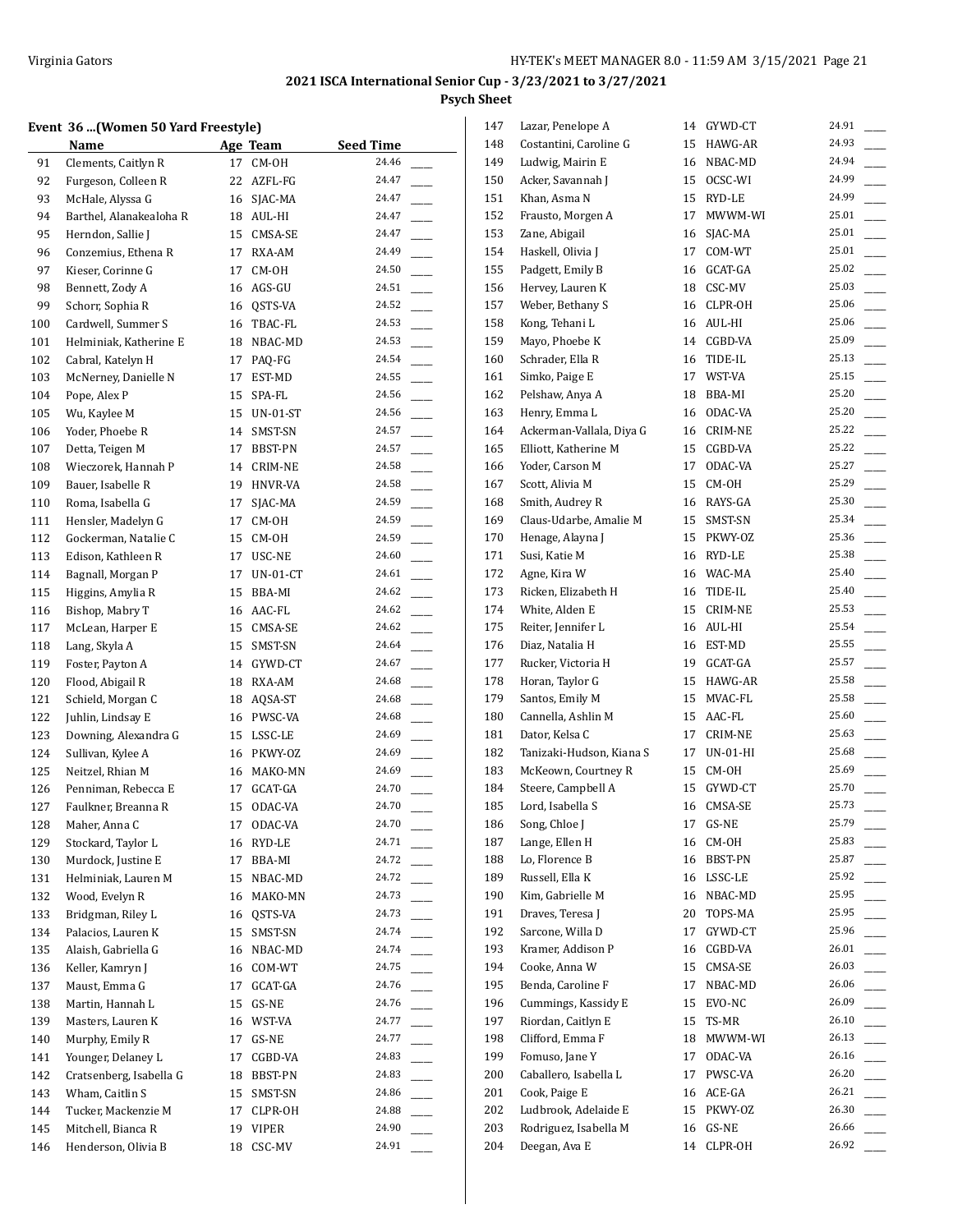## **Event 36 ...(Women 50 Yard Freestyle)**

|     | Name                   |    | Age Team        | <b>Seed Time</b> |
|-----|------------------------|----|-----------------|------------------|
| 205 | Amato, Dorothy R       |    | 15 TS-MR        | 27.00            |
| 206 | Bleil, Abigayle L      | 15 | GYWD-CT         | 27.26            |
| 207 | Donfield, Grace A      | 17 | GS-NE           | 27.29            |
| 208 | Kurdi, Zsofia          | 19 | <b>UNATT-FL</b> | 25.66L           |
| 209 | Moynihan, Rebecca E    |    | 22 FSU-FL       | 26.44L           |
| 210 | Meneses Kovacs, Athena |    | 16 EA-FG        | 26.61L           |
| 211 | Cornish, Kristin A     | 17 | <b>BAD-MR</b>   | 27.74L           |
| 212 | Li, Mia                | 17 | EST-MD          | 27.97L           |
| 213 | Dodd, Allison N        | 16 | OSTS-VA         | 28.15L           |
| 214 | Huntley, Megan D       | 16 | <b>CRIM-NE</b>  | 28.17L           |
| 215 | Dominici, Cara M       | 15 | <b>CRIM-NE</b>  | 28.26L           |
| 216 | Winnicki, Abishea E    | 14 | MWWM-WI         |                  |
| 217 | Porter, Morgan A       |    | 18 PPSC-ME      | 30.32S           |

## **Event 37 Men 50 Yard Freestyle**

|              | 22.39 QUAL Quallifying  |    |                 |                                   |  |  |
|--------------|-------------------------|----|-----------------|-----------------------------------|--|--|
|              | <b>Name</b>             |    | Age Team        | <b>Seed Time</b>                  |  |  |
| $\mathbf{1}$ | Conger, John P          |    | 26 UN-01-VA     | 19.05                             |  |  |
| 2            | Kaleoaloha, Kanoa K     |    | 24 KSC-HI       | 19.25                             |  |  |
| 3            | Dusa, Matej             |    | 20 QU-NC        | 19.33                             |  |  |
| 4            | Loy, Andrew D           | 23 | GSC-FL          | 19.40                             |  |  |
| 5            | Davis, William I        | 21 | <b>UN-09-FL</b> | 19.63<br>$\overline{\phantom{a}}$ |  |  |
| 6            | Sobers, Alex X          | 22 | BC-NE           | 19.72<br>j.                       |  |  |
| 7            | Mestre, Alberto A       |    | 21 AZFL-FG      | 19.88<br>$\sim$                   |  |  |
| 8            | Bastian, Izaak Z        |    | 20 UN-20-FL     | 19.93<br>$\overline{a}$           |  |  |
| 9            | Wells, James M          |    | 29 LRSC-ME      | 20.12                             |  |  |
| 10           | Guiliano, Christopher R | 17 | TOPS-MA         | 20.15                             |  |  |
| 11           | Hayon, William R        |    | 16 MWWM-WI      | 20.19<br>$\overline{\phantom{0}}$ |  |  |
| 12           | Schooling, Joseph I     |    | 25 UN-06-VA     | 20.22<br>$\overline{\phantom{a}}$ |  |  |
| 13           | McGovern, Trevor Q      |    | 19 UN-14-FL     | 20.25<br>$\overline{\phantom{a}}$ |  |  |
| 14           | Greenberg, Aaron S      |    | 26 EVO-NC       | 20.25                             |  |  |
| 15           | Kerr, Kohen K           |    | 24 AZFL-FG      | 20.31                             |  |  |
| 16           | Bustos, Arsenio         |    | 18 WAC-CT       | 20.39                             |  |  |
| 17           | Bork, Samuel R          | 17 | MWWM-WI         | 20.43                             |  |  |
| 18           | Calderon, Lucas S       | 18 | NBAC-MD         | 20.44<br>$\overline{\phantom{a}}$ |  |  |
| 19           | Cecil, Robert S         | 21 | AAC-FL          | 20.45                             |  |  |
| 20           | Ayar, Kaan T            |    | 26 DM-NT        | 20.47                             |  |  |
| 21           | Sagdullaev, Murat       |    | 21 UN-02-OH     | 20.53                             |  |  |
| 22           | Aimable, Steven         |    | 22 AZFL-FG      | 20.56<br>$\overline{\phantom{a}}$ |  |  |
| 23           | Johnson, Brandon D      |    | 19 LRSC-ME      | 20.56<br>$\overline{\phantom{0}}$ |  |  |
| 24           | Williams, Sidney F      |    | 22 PRVT-VA      | 20.61                             |  |  |
| 25           | Russell, Michael C      | 18 | CM-OH           | 20.63                             |  |  |
| 26           | Martinez Scarpe, Enzo M |    | 26 GSC-FL       | 20.63                             |  |  |
| 27           | Aldewereld, Luca J      | 18 | RYD-LE          | 20.65                             |  |  |
| 28           | Tibazi, Yusuf           | 25 | GSC-FL          | 20.67                             |  |  |
| 29           | Reason, Brett D         | 18 | RAYS-GA         | 20.71<br>$\frac{1}{1}$            |  |  |
| 30           | Seymour, Aaron D        | 17 | GCAT-GA         | 20.73<br>$\overline{\phantom{a}}$ |  |  |
| 31           | Santana, Alexander J    |    | 21 UN-02-NE     | 20.73<br>$\sim$                   |  |  |
| 32           | Roberts, Zane C         | 18 | ODAC-VA         | 20.76                             |  |  |
| 33           | Battaglini, Lucca L     | 15 | CKS-NC          | 20.78                             |  |  |
| 34           | Franklin, Alexander J   |    | 18 CGBD-VA      | 20.79                             |  |  |
| 35           | Crews, Kaikea B         |    | 18 SMST-SN      | 20.80<br>$\frac{1}{1}$            |  |  |
| 36           | Morales, Josiah N       |    | 26 PAQ-FG       | 20.80<br>$\overline{\phantom{a}}$ |  |  |
| 37           | Hazlett, Alexander S    |    | 17 GYWD-CT      | 20.81                             |  |  |
| 38           | Perez, Jhonny J         | 23 | AZFL-FG         | 20.83                             |  |  |
| 39           | Yeomans, Josiah T       | 16 | QSTS-VA         | 20.86                             |  |  |

| 40 | Dillard, Ben D             | 19 | SMST-SN        | 20.87 |
|----|----------------------------|----|----------------|-------|
| 41 | Minassian, Nareg           | 16 | CRIM-NE        | 20.87 |
| 42 | Parker, Samuel E           | 18 | GCAT-GA        | 20.89 |
| 43 | Johnson, Drew C            | 17 | RAD-FL         | 20.89 |
| 44 | Simon, Miles A             | 19 | $UN-01-GA$     | 20.89 |
| 45 | Ingerick, Logan O          | 17 | AAC-FL         | 20.91 |
| 46 | Branon, Ryan M             | 17 | NBAC-MD        | 20.92 |
| 47 | Woodall, Will G            | 16 | SST-GU         | 20.94 |
| 48 | Rogers, Sean M             | 17 | AAC-FL         | 20.96 |
| 49 | Ryan, Jacob O              | 18 | BBA-MI         | 20.97 |
| 50 | Depassier, Jorge A         | 21 | UN-16-FL       | 21.00 |
| 51 | Vera, Korbin R             | 17 | BBST-PN        | 21.01 |
| 52 | Kalafat, Ozan              | 17 | MWWM-WI        | 21.05 |
| 53 | Congiusta, Matthew P       | 17 | CKS-NC         | 21.06 |
| 54 | Metzner, John P            | 18 | CLPR-OH        | 21.06 |
| 55 | Ollivierre, Kerry A        |    | 22 AZFL-FG     | 21.07 |
| 56 | Vargas, Joaquin            | 19 | AZFL-FG        | 21.11 |
| 57 | Zornan Ferguson, Zachary D | 15 | RXA-AM         | 21.14 |
| 58 | Odlum-Smith, Jayhan        | 19 | AZFL-FG        | 21.15 |
| 59 | Parsons, Samuel W          | 17 | CGBD-VA        | 21.22 |
| 60 | Fink, Dalton C             | 18 | TOPS-MA        | 21.24 |
| 61 | Mitchell, Stefano          | 21 | AZFL-FG        | 21.26 |
| 62 | Banks, John D              | 18 | CLPR-OH        | 21.27 |
| 63 | Clark, Nicholas M          | 17 | UN-11-MA       | 21.27 |
| 64 | Best, Oscar W              |    | 16 UN-01-WI    | 21.28 |
| 65 | Wilson, Max                | 16 | STSA           | 21.28 |
| 66 | Cherches, Alan F           |    | 16 EST-MD      | 21.31 |
| 67 | Ledford, Mitchell P        |    | 16 TCSC-FL     | 21.33 |
| 68 | Gutierrez, Gustavo G       | 22 | PRVT-VA        | 21.33 |
| 69 | Enser, Justin M            | 15 | HAST-NI        | 21.34 |
| 70 | Burns, Joseph P            | 18 | TBAC-FL        | 21.35 |
| 71 | Wang, Gary Q               | 16 | UN-09-MA       | 21.38 |
| 72 | Bonnett, William A         | 17 | PKWY-0Z        | 21.41 |
| 73 | Peters, Noah               | 18 | KSC-HI         | 21.41 |
| 74 | Deal, Logan T              | 17 | HNVR-VA        | 21.42 |
| 75 | Lanting, Nicholas J        | 17 | SMST-SN        | 21.43 |
| 76 | Kantzler, Mark G           | 21 | UN-03-FL       | 21.43 |
| 77 | Rikic, Aidan T             | 16 | FREE-MR        | 21.44 |
| 78 | Ramsbottom, Dean W         | 18 | <b>FVFY-IL</b> | 21.45 |
| 79 | Shaffer, Nicholas A        | 18 | AAC-FL         | 21.47 |
| 80 | Bergerson, Liam M          | 20 | BLA-MN         | 21.51 |
| 81 | Folger, Samuel J           | 18 | GS-NE          | 21.52 |
| 82 | Rogness, Corey R           | 18 | QSTS-VA        | 21.52 |
| 83 | Adarkwah, David            | 21 | RC-US          | 21.53 |
| 84 | Wilson, Brandon E          | 18 | EST-MD         | 21.54 |
| 85 | Hakimian, Nic V            | 18 | RYD-LE         | 21.54 |
| 86 | Moon, Jackson P            | 17 | EVO-NC         | 21.54 |
| 87 | Mahler, Adam P             | 20 | UN-07-MA       | 21.61 |
| 88 | Peters, Ryan S             | 25 | TBAC-FL        | 21.62 |
| 89 | Conners, Brendan C         | 15 | UN-03-CT       | 21.65 |
| 90 | Hanson, Andrew S           | 15 | MAKO-MN        | 21.66 |
| 91 | Glazebnik, Benjamin        | 17 | TS-MR          | 21.68 |
| 92 | Mascoll-Gomes, Noah K      | 21 | AZFL-FG        | 21.68 |
| 93 | Shoemaker, Harrison J      | 16 | CMSA-SE        | 21.69 |
| 94 | Schwabauer, Daniel T       | 15 | GCAT-GA        | 21.70 |
| 95 | Leamer, Aiden J            | 16 | CY-OH          | 21.71 |
| 96 | Mason, Aleksei T           | 17 | AQSA-ST        | 21.71 |
| 97 | Vincent, Davidson          | 19 | AZFL-FG        | 21.72 |
|    |                            |    |                |       |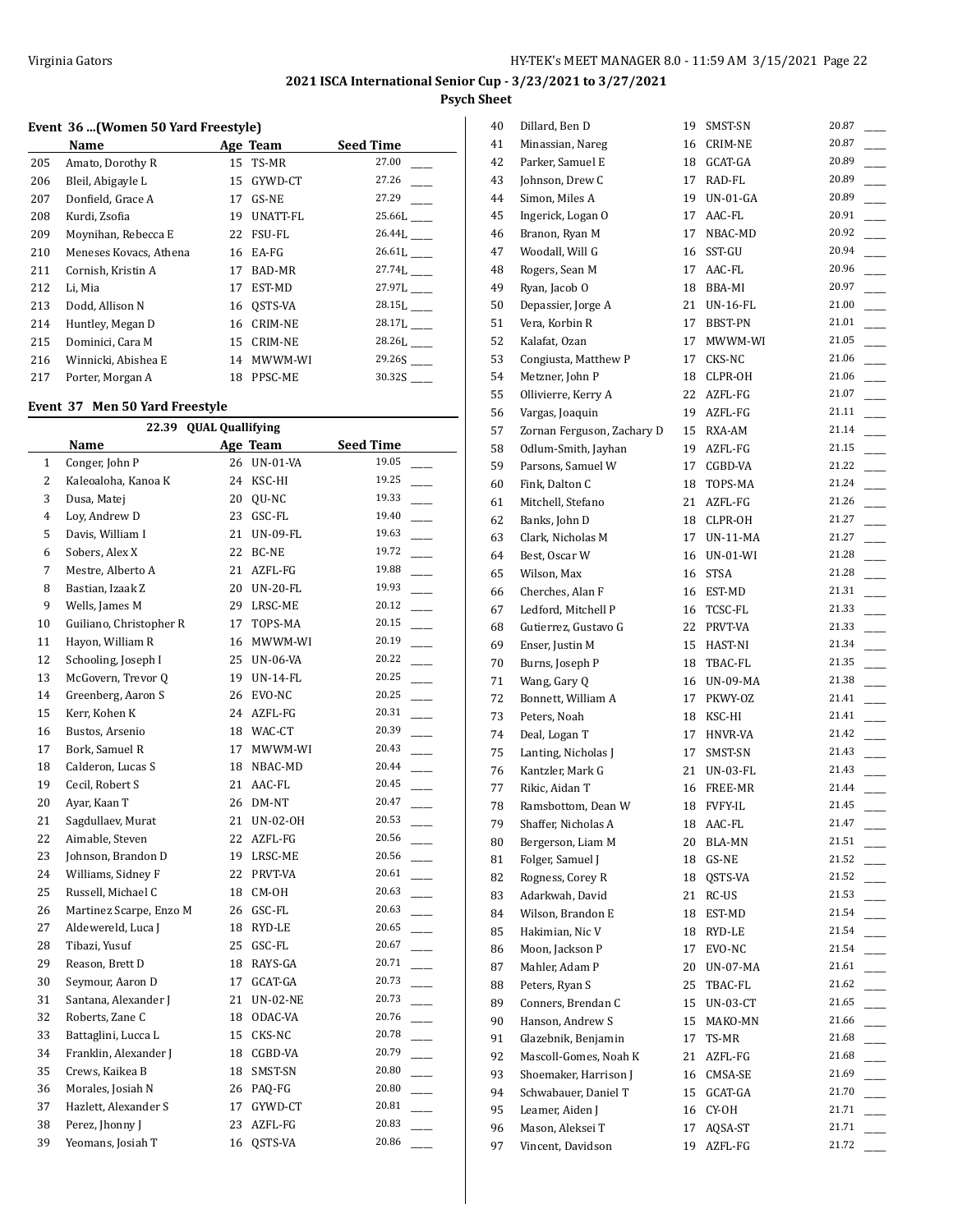## **Event 37 ...(Men 50 Yard Freestyle)**

|     | Event 37  (Men 50 Yard Freestyle) |    |             |                        |
|-----|-----------------------------------|----|-------------|------------------------|
|     | Name                              |    | Age Team    | <b>Seed Time</b>       |
| 98  | Schulte, Gavin B                  |    | 18 CSC-MV   | 21.72                  |
| 99  | Ayinon, William D                 | 17 | CRIM-NE     | 21.74                  |
| 100 | Rempe, Brockman M                 |    | 17 HNVR-VA  | 21.75                  |
| 101 | Hollinger, Jace C                 | 15 | SRVA-VA     | 21.76                  |
| 102 | Duren, Matthew R                  | 17 | QSTS-VA     | 21.76                  |
| 103 | Greene, Andrew E                  |    | 15 EST-MD   | 21.77                  |
| 104 | Konviser, Eric L                  |    | 16 FREE-MR  | 21.77                  |
| 105 | Benton, Taj K                     |    | 16 EST-MD   | 21.78                  |
| 106 | Rosales Olivas, Sebastian S       |    | 17 GCAT-GA  | 21.78                  |
| 107 | Johnson, Blake C                  |    | 18 ODAC-VA  | 21.78                  |
| 108 | Jalbert, Drew W                   | 17 | CAC-CT      | 21.78                  |
| 109 | Horgan, Brady W                   |    | 18 ABLY-OH  | 21.80                  |
| 110 | Protano, John                     | 19 | $UN-01-MR$  | 21.81                  |
| 111 | Keller, Nathan D                  |    | 20 COM-WT   | 21.81                  |
| 112 | Decarlo, Joseph D                 |    | 18 RAYS-GA  | 21.81                  |
| 113 | McCarran, Jacob R                 |    | 17 RXA-AM   | 21.82<br>$\frac{1}{2}$ |
| 114 | Ragsdell, Samuel K                |    | 17 CSC-MV   | 21.82                  |
| 115 | Sere, Justin M                    |    | 15 CGBD-VA  | 21.82                  |
| 116 | Wilhelm, Cory M                   |    | 19 RAD-FL   | 21.82                  |
| 117 | Swift, Sean S                     |    | 18 SMST-SN  | 21.83                  |
| 118 | Oey, Daevin                       |    | 16 UN-01-PV | 21.84                  |
| 119 | Dragon, Nathan M                  |    | 18 HYV-NE   | 21.85                  |
| 120 | Maconochie, Ethan Z               | 17 | CRIM-NE     | 21.86                  |
| 121 | Hufford, Ryan G                   |    | 15 QSTS-VA  | 21.86                  |
| 122 | Ross, Gabe L                      |    | 18 AQSA-ST  | 21.88                  |
| 123 | Heberle, Luke D                   |    | 18 RYD-LE   | 21.89                  |
| 124 | Cratsenberg, Miles D              |    | 15 BBST-PN  | 21.90                  |
| 125 | Hawkins, Gabriel L                |    | 17 AQSA-ST  | 21.90                  |
| 126 | Burkey, William J                 | 17 | QSTS-VA     | 21.95                  |
| 127 | Kostov, Victor N                  | 17 | MWWM-WI     | 21.97                  |
| 128 | Ninke, Jager A                    |    | 15 LSSC-LE  | 21.98                  |
| 129 | Caps, Thomas R                    |    | 17 AUL-HI   | 21.98                  |
| 130 | Colalillo, Anthony P              |    | 32 NBAC-MD  | 21.99                  |
| 131 | Winkler, Kaii L                   |    | 14 EA-FG    | 21.99                  |
| 132 | Prevost, Noah A                   |    | 18 CMSA-SE  | 21.99                  |
| 133 | Schroeder, Evan T                 |    | 17 BLA-MN   | 21.99                  |
| 134 | Crisci, Aidan R                   |    | 18 CGBD-VA  | 22.02                  |
| 135 | Carlton, Wyatt G                  |    | 16 BBST-PN  | 22.03                  |
| 136 | Ross, Matthew R                   | 17 | TBAC-FL     | 22.03                  |
| 137 | Kamdin, Sam F                     |    | 16 NBAC-MD  | 22.03                  |
| 138 | Mortimer, Bryce R                 |    | 16 SRVA-VA  | 22.04                  |
| 139 | Enser, Jared M                    |    | 17 HAST-NI  | 22.04                  |
| 140 | Hronek, Russell E                 |    | 18 ODAC-VA  | 22.04                  |
| 141 | Stluka, Spencer D                 |    | 15 OCSC-WI  | 22.05                  |
| 142 | McQueary, Ian T                   |    | 17 ABLY-OH  | 22.05                  |
| 143 | Hover, Hans D                     |    | 21 BLA-MN   | 22.05                  |
| 144 | Schindler, Liam R                 |    | 16 AAC-FL   | 22.08                  |
| 145 | Cratsenberg, Nathan C             |    | 16 BBST-PN  | 22.09                  |
| 146 | Gavin, Cooper J                   | 17 | ODAC-VA     | 22.10                  |
| 147 | Reiter, Jonathan T                |    | 18 AUL-HI   | 22.11                  |
| 148 | Taylor, Noah N                    | 17 | MVN-CA      | 22.11                  |
| 149 | Morreale, Alexander H             |    | 17 HAST-NI  | 22.12                  |
| 150 | Jee, Ryan M                       | 17 | GYWD-CT     | 22.12<br>$\frac{1}{1}$ |
| 151 | Kendrick, William E               |    | 17 PAC-PV   | 22.12                  |
| 152 | Wang, Jake                        |    | 15 UN-10-MA | 22.12                  |
| 153 | Puzon, Patrick L                  | 14 | SRVA-VA     | 22.13                  |
|     |                                   |    |             |                        |

| 154 | Williams, Ryan R       | 16 | SMST-SN         | 22.14          |
|-----|------------------------|----|-----------------|----------------|
| 155 | Arena, Antonio H       | 17 | CRIM-NE         | 22.14          |
| 156 | Conklin, Finnley J     | 14 | OCSC-WI         | 22.14          |
| 157 | Franck, James T        | 17 | ACE-GA          | 22.14          |
| 158 | Phung, Bertrand H      | 21 | KSC-HI          | 22.15          |
| 159 | Davin, Cole A          | 17 | SEAL-ME         | 22.16          |
| 160 | Devorace, Braden A     | 17 | LSSC-LE         | 22.18          |
| 161 | Solvason, Connor C     | 15 | EVO-NC          | 22.18          |
| 162 | Pintchouk, Max D       |    | 16 FREE-MR      | 22.21          |
| 163 | Stubbs, Kierro M       | 17 | MVAC-FL         | 22.22          |
| 164 | Jameson, William E     | 17 | CMSA-SE         | 22.22          |
| 165 | Lin, Tyson C           | 17 | KSC-HI          | 22.23          |
| 166 | Cleveland, Connor P    | 18 | MWWM-WI         | 22.24          |
| 167 | Jankowski, Legend J    | 18 | COM-WT          | 22.24          |
| 168 | Hoppman, Garrett R     | 17 | COM-WT          | 22.24          |
| 169 | Lyon, James E          | 18 | AUL-HI          | 22.25          |
| 170 | Rivard, James D        | 17 | BBA-MI          | 22.26          |
| 171 | Castle, Samuel G       | 16 | HNVR-VA         | 22.30          |
| 172 | Almariento, Larry J    | 16 | ODAC-VA         | 22.32          |
| 173 | Hansen, Trevor J       |    | 16 PKWY-OZ      | 22.33          |
| 174 | Mitchell, Jackson B    |    | 18 CMSA-SE      | 22.33          |
| 175 | McManus, Matthew G     | 15 | TS-MR           | 22.34          |
| 176 | Goncharuk, Samuel G    | 17 | FREE-MR         | 22.34          |
| 177 | Dou, Andrew Y          | 17 | <b>CRIM-NE</b>  | 22.35          |
| 178 |                        |    |                 | 22.35          |
|     | Wich-Glasen, Nils      | 26 | GSC-FL          | 22.35          |
| 179 | Johansen, Theodore A   | 16 | MAKO-MN         | 22.36          |
| 180 | Gerloff, Joshua C      | 15 | ODAC-VA         | 22.36          |
| 181 | Doerwaldt, Alex T      | 16 | UN-04-CT        | 22.36          |
| 182 | McMullan, Thackston J  | 14 | CM-OH           |                |
| 183 | Seaton, Leon           |    | 16 AZFL-FG      | 22.37<br>22.38 |
| 184 | Fermayer, Max          | 17 | AZFL-FG         |                |
| 185 | Zimmerman, Eli W       |    | 16 VAST-WI      | 22.38          |
| 186 | Runyon, Jacob R        |    | 15 HAST-NI      | 22.39          |
| 187 | Watson, Eric A         |    | 17 QSTS-VA      | 22.39          |
| 188 | Jones, Tanner J        |    | 16 UN-03-MA     | 22.40          |
| 189 | Koebel, John F         |    | 16 NBAC-MD      | 22.40          |
| 190 | Weddington, Langston D | 19 | <b>UN-02-GA</b> | 22.41          |
| 191 | Bowers, Caiden E       | 15 | EST-MD          | 22.44          |
| 192 | Bartlett, Thomas C     | 17 | RAYS-GA         | 22.44          |
| 193 | Walden, Johnathan J    | 18 | PWSC-VA         | 22.46          |
| 194 | Pittroff, Nathan N     | 16 | EST-MD          | 22.48          |
| 195 | Wham, Collin J         | 17 | SMST-SN         | 22.49          |
| 196 | Muench, Cooper D       | 17 | CGBD-VA         | 22.51          |
| 197 | Short, Nikolas C       | 17 | SJAC-MA         | 22.52          |
| 198 | Almassri, Rami S       | 18 | RYD-LE          | 22.52          |
| 199 | Forsey, Chris J        | 17 | EVO-NC          | 22.52          |
| 200 | Kohanyi, Aiden L       | 16 | <b>UN-01-FG</b> | 22.55          |
| 201 | Shea, Carrick W        | 15 | CRIM-NE         | 22.56          |
| 202 | Carden, Michael C      | 16 | RAYS-GA         | 22.56          |
| 203 | Brinson, Zachary R     | 17 | ODAC-VA         | 22.57          |
| 204 | Ransin, John C         | 18 | PKWY-OZ         | 22.57          |
| 205 | Menninger, Jason A     | 18 | QSTS-VA         | 22.57          |
| 206 | Vannatter, Nathan W    | 17 | TOPS-MA         | 22.58          |
| 207 | Bell, Jacob D          | 16 | COM-WT          | 22.61          |
| 208 | Malinovski, Matvey     | 15 | CRIM-NE         | 22.65          |
| 209 | Thomas, Caleb M        | 17 | QSTS-VA         | 22.67          |
| 210 | Bregoff, Zachary S     | 17 | TCSC-FL         | 22.70          |
| 211 | Kimmelshue, Jackson M  | 16 | UN-01-SN        | 22.72          |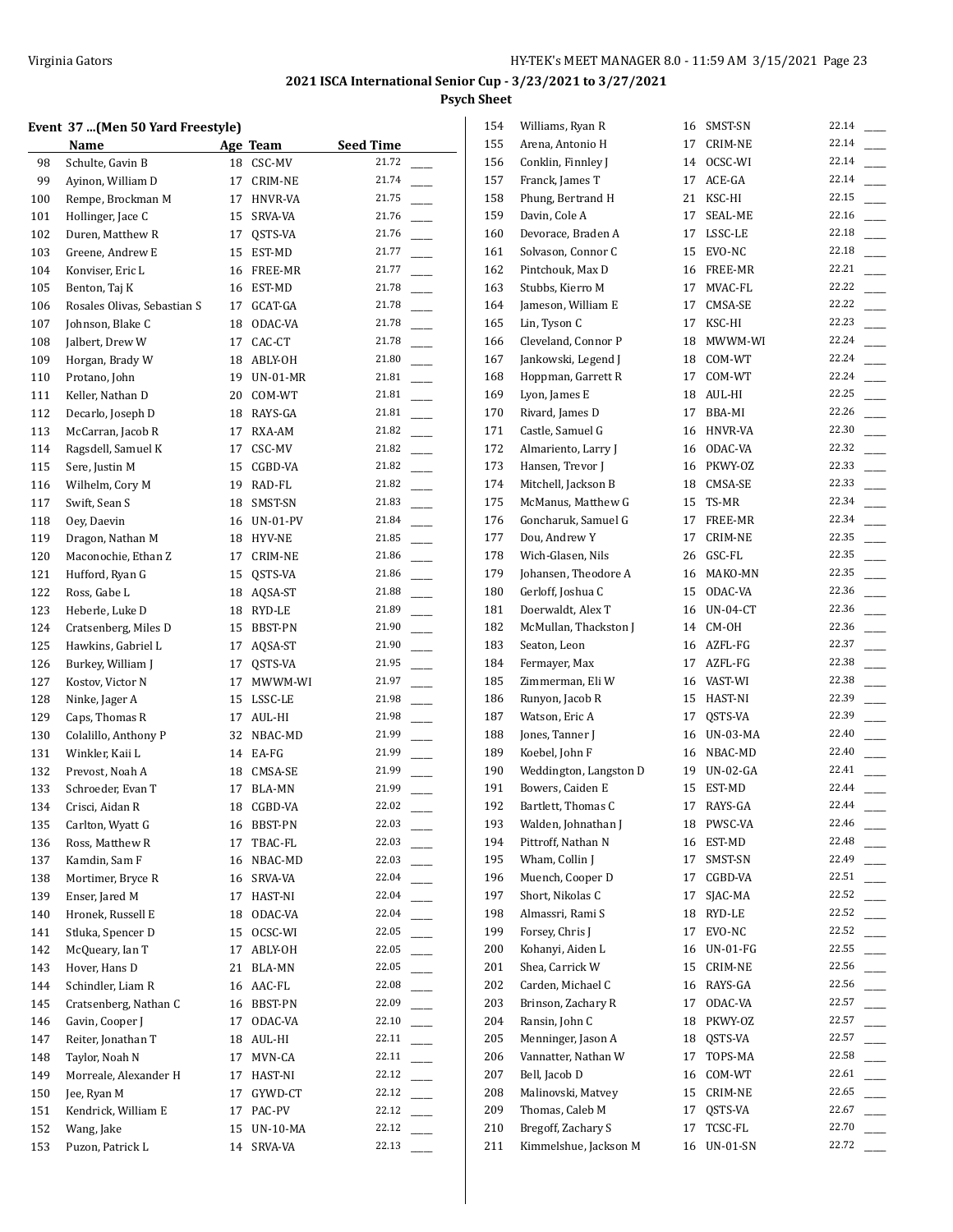268 Gorsuch, Nathaniel C 15 PPSC-ME 26.65S

## **2021 ISCA International Senior Cup - 3/23/2021 to 3/27/2021 Psych Sheet**

 $\overline{a}$ 

## **Event 37 ...(Men 50 Yard Freestyle)**

|     | event 37 (men 50 raru Freestyle) |    |                 |                          |
|-----|----------------------------------|----|-----------------|--------------------------|
|     | Name                             |    | Age Team        | <b>Seed Time</b>         |
| 212 | Erb, Zachary J                   |    | 16 GATR-VA      | 22.72                    |
| 213 | Eckert, Luca S                   | 15 | CM-OH           | 22.74                    |
| 214 | Zhu, Stuart                      | 16 | EST-MD          | 22.78                    |
| 215 | Gluzman, Joshua I                | 15 | TRI-MR          | 22.80                    |
| 216 | Hirsch, Thomas H                 | 18 | NBAC-MD         | 22.81                    |
| 217 | Florio, Aidan C                  | 16 | RYD-LE          | 22.81                    |
| 218 | Franklin, Patrick J              | 16 | CGBD-VA         | 22.82                    |
| 219 | Lester, William P                | 18 | CLPR-OH         | 22.83                    |
| 220 | Bucaria, Aiden                   | 15 | GYWD-CT         | 22.84                    |
| 221 | Venit, Michael                   | 16 | PAC-PV          | 22.86                    |
| 222 | Romero, Richard E                | 18 | UN-02-PV        | 22.86                    |
| 223 | Bell, Nathan R                   | 16 | COM-WT          | 22.92                    |
| 224 | Bunker, Aiden L                  | 15 | FAST-AM         | 22.98                    |
| 225 | Zapata, Bryan                    |    | 16 UN-01-NE     | 22.99                    |
| 226 | Judkins, Matthew J               | 15 | PKWY-OZ         | 23.04                    |
| 227 | West, Zachary                    | 17 | AUL-HI          | 23.06                    |
| 228 | Bubonovich, Zachary J            | 16 | CRIM-NE         | 23.12                    |
| 229 | Witt, Benjamin D                 | 16 | OCSC-WI         | 23.13                    |
|     |                                  |    |                 | 23.21                    |
| 230 | Clements, Aidan W                | 14 | AAC-FL          |                          |
| 231 | London, Charles L                | 17 | CRIM-NE         | 23.25<br>23.26           |
| 232 | Jackson, Jair D                  | 17 | PAC-PV          |                          |
| 233 | Ferneini, Michael E              | 16 | UN-05-CT        | 23.27                    |
| 234 | Zimmer, Johnathan T              | 16 | QSTS-VA         | 23.29                    |
| 235 | Bijleveld, Lukas A               |    | 16 UN-02-CT     | 23.33                    |
| 236 | Meyers, Will J                   |    | 16 ABLY-OH      | 23.35                    |
| 237 | Cucu, Alexandru                  | 15 | RYD-LE          | 23.35                    |
| 238 | Bamman, Magnus A                 | 17 | GCAT-GA         | 23.36                    |
| 239 | Stelmokas, Matthew J             | 17 | HYV-NE          | 23.38                    |
| 240 | McGowan, Aidan K                 | 15 | CGBD-VA         | 23.51                    |
| 241 | Miller, Stone R                  | 16 | KSC-HI          | 23.51                    |
| 242 | Fournier, Nick A                 | 17 | GS-NE           | 23.55                    |
| 243 | McCarthy, John M                 | 16 | QSTS-VA         | 23.57                    |
| 244 | O'Connor, Patrick J              | 17 | CRIM-NE         | 23.64                    |
| 245 | Bergerson, Aidan C               | 17 | BLA-MN          | 23.72                    |
| 246 | Prince, Toby B                   | 17 | SST-GU          | 23.84                    |
| 247 | Hyacinthe, Justin T              |    | 16 FREE-MR      | 23.88                    |
| 248 | Elgin, William P                 |    | 17 UN-05-PV     | 23.91                    |
| 249 | Dean, Steven J                   |    | 18 HAWG-AR      | 23.93                    |
| 250 | Liang, Daniel                    |    | 16 CGBD-VA      | 23.94                    |
| 251 | Lapagesse, Joao N                | 15 | <b>UN-02-FL</b> | 24.04                    |
| 252 | Puccio, Michael                  | 15 | TRI-MR          | 24.42                    |
| 253 | Hewko, Mason A                   | 19 | LSSC-LE         | 24.47                    |
| 254 | Sbrolla, James D                 | 16 | SPA-FL          | 24.47                    |
| 255 | Singer, Connor M                 | 16 | FREE-MR         | 24.57                    |
| 256 | Batt, Jiro F                     | 18 | CRIM-NE         | 24.62                    |
| 257 | Romero, Elioenai R               | 15 | <b>UN-03-PV</b> | 25.49                    |
| 258 | Jimenez, Aidan J                 | 18 | SMST-SN         | 26.92                    |
| 259 | Dressel, Caeleb R                | 24 | GSC-FL          | $21.04L$ <sub>____</sub> |
| 260 | Josa, Matthew A                  | 25 | UN-01-NC        | 22.86L                   |
| 261 | Blanco Guido, Santiago           | 18 | $UN-11-CT$      | $24.14L$ <sub>---</sub>  |
| 262 | Lochte, Ryan S                   | 36 | GSC-FL          | $24.39L$ <sub>---</sub>  |
| 263 | Dols, Keanan M                   | 22 | GSC-FL          |                          |
|     |                                  |    |                 |                          |
| 264 | Svetlov, Russel                  | 17 | AZFL-FG         |                          |
| 265 | Griffith, William R              | 18 | CM-OH           |                          |
| 266 | Tybur, Jonathan C                | 24 | GSC-FL          |                          |
| 267 | Moudry, Aidan J                  | 17 | QSTS-VA         |                          |

| Event 40 Women 500 Yard Freestyle |                         |    |                 |                  |  |  |
|-----------------------------------|-------------------------|----|-----------------|------------------|--|--|
| 5:08.79 QUAL Quallifying          |                         |    |                 |                  |  |  |
|                                   | Name                    |    | Age Team        | <b>Seed Time</b> |  |  |
| $\mathbf{1}$                      | Lynch, Meghan E         | 17 | GYWD-CT         | 4:46.76          |  |  |
| 2                                 | Lopez, Rylie A          | 18 | BBST-PN         | 4:47.00          |  |  |
| 3                                 | Wigham, Jessica M       | 16 | RIP-IA          | 4:47.43          |  |  |
| 4                                 | Cornish, Kristin A      | 17 | BAD-MR          | 4:48.95          |  |  |
| 5                                 | Boszormenyi, Bettina    | 23 | UN-17-FL        | 4:49.33          |  |  |
| 6                                 | Mullins, Lainey J       | 15 | SSC-MA          | 4:50.62          |  |  |
| 7                                 | Cardwell, Summer S      | 16 | TBAC-FL         | 4:52.91          |  |  |
| 8                                 | Hanson, Wyllo C         | 16 | CGBD-VA         | 4:53.28          |  |  |
| 9                                 | Benda, Caroline F       | 17 | NBAC-MD         | 4:53.64          |  |  |
| 10                                | Gualtieri, Lauren G     | 15 | TBAC-FL         | 4:54.12          |  |  |
| 11                                | King, Mary Grace        | 15 | UN-01-IL        | 4:54.62          |  |  |
| 12                                | Ottem, Ellery A         | 15 | MAKO-MN         | 4:54.83          |  |  |
| 13                                | Chavez, Ava R           | 15 | SMST-SN         | 4:55.08          |  |  |
| 14                                | Lankford, Sarah E       | 16 | SPA-FL          | 4:55.36          |  |  |
| 15                                | Stern, Alexandra R      | 15 | RATS-FL         | 4:55.41          |  |  |
| 16                                | Palmer, Lydia M         |    | <b>UN-04-MA</b> | 4:55.61          |  |  |
|                                   | Witkus, Amanda E        | 17 |                 | 4:55.70          |  |  |
| 17                                |                         | 16 | GS-NE           |                  |  |  |
| 18                                | Bagnall, Morgan P       | 17 | $UN-01-CT$      | 4:55.86          |  |  |
| 19                                | Smyers, Molly E         | 17 | RXA-AM          | 4:56.58          |  |  |
| 20                                | Harner, Alexandra R     | 16 | NBAC-MD         | 4:56.58          |  |  |
| 21                                | Lee, Susie              |    | 15 UN-01-AR     | 4:56.80          |  |  |
| 22                                | Prekop, Danielle        | 19 | UN-05-AR        | 4:56.81          |  |  |
| 23                                | Skirboll, Zoe M         | 16 | RXA-AM          | 4:57.16          |  |  |
| 24                                | Lazar, Penelope A       |    | 14 GYWD-CT      | 4:57.47          |  |  |
| 25                                | McKee, Gabrielle E      | 18 | TOPS-MA         | 4:57.60          |  |  |
| 26                                | Hamblett, Ava S         | 16 | <b>UN-06-CT</b> | 4:58.10          |  |  |
| 27                                | Austin, Karen L         | 16 | BBA-MI          | 4:58.35          |  |  |
| 28                                | Piersma, Ella J         | 16 | CM-OH           | 4:58.39          |  |  |
| 29                                | Chandler, Mary Brooke B | 15 | SMST-SN         | 4:58.47          |  |  |
| 30                                | Frank Rodriguez, Nicole | 17 | AZFL-FG         | 4:58.50          |  |  |
| 31                                | Agne, Kira W            |    | 16 WAC-MA       | 4:58.51          |  |  |
| 32                                | Macmullan, Kira E       | 17 | EST-MD          | 4:58.55          |  |  |
| 33                                | Hurley, Caitlin M       | 16 | NBAC-MD         | 4:58.95          |  |  |
| 34                                | Gockerman, Natalie C    | 15 | CM-OH           | 4:59.27          |  |  |
| 35                                | Sutphin, Ava C          | 15 | ABLY-OH         | 4:59.70          |  |  |
| 36                                | Monahan, Grace M        |    | 17 KSC-HI       | 4:59.77          |  |  |
| 37                                | Wu, Kaylee M            | 15 | UN-01-ST        | 4:59.78          |  |  |
| 38                                | Beede, Jessica B        | 15 | AAC-FL          | 5:00.25          |  |  |
| 39                                | Allen, Aisling N        | 17 | HAWG-AR         | 5:00.50          |  |  |
| 40                                | Waslyn, Rylee E         | 16 | WAC-MA          | 5:00.85          |  |  |
| 41                                | O'Neill, Lucy E         | 17 | CMSA-SE         | 5:00.97          |  |  |
| 42                                | Phelps, Anna E          | 15 | <b>UN-05-MA</b> | 5:01.25          |  |  |
| 43                                | Hervey, Lindsey         | 15 | CSC-MV          | 5:01.39          |  |  |
| 44                                | Embury-Brown, Raya      | 16 | SSC-ZZ          | 5:01.69          |  |  |
| 45                                | Neely, Cassidy E        | 18 | AAC-FL          | 5:02.09          |  |  |
| 46                                | Morgan, Grace R         | 15 | WST-VA          | 5:02.09          |  |  |
| 47                                | Rome, Norah K           | 17 | $UN-10-CT$      | 5:02.56          |  |  |
|                                   |                         |    |                 | 5:02.61          |  |  |
| 48                                | Hervey, Lauren K        | 18 | CSC-MV          | 5:03.26          |  |  |
| 49                                | Verwoest, Mia P         | 15 | UN-04-SN        | 5:03.61          |  |  |
| 50                                | Maust, Emma G           | 17 | GCAT-GA         |                  |  |  |
| 51                                | Son, Erin               | 16 | <b>UN-04-AR</b> | 5:04.01          |  |  |
| 52                                | Church, Eleanor J       | 18 | USC-NE          | 5:04.55          |  |  |
| 53                                | Budde, Erin T           | 16 | EST-MD          | 5:04.61          |  |  |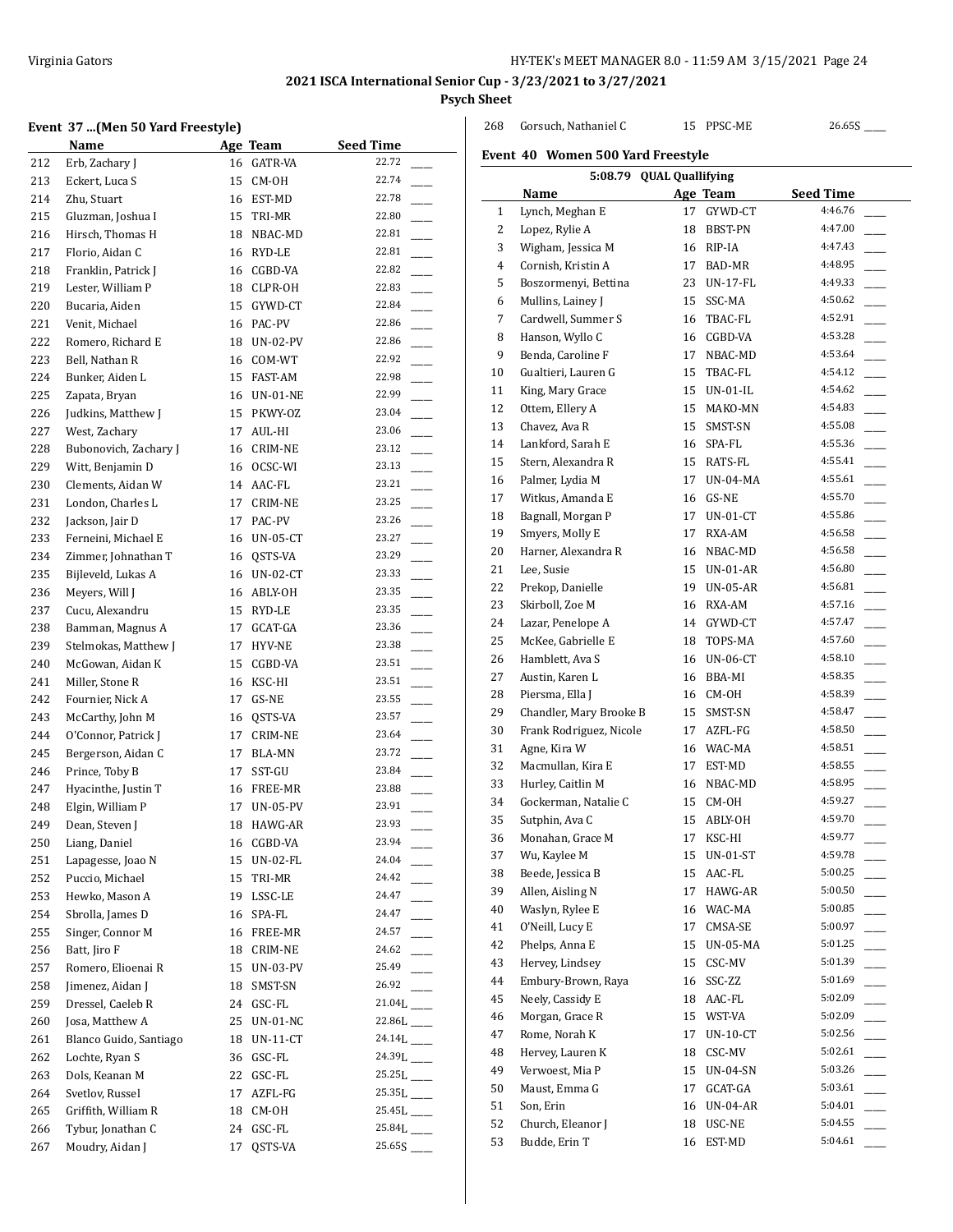## **Event 40 ...(Women 500 Yard Freestyle)**

|     | EVENT 40  (WOMEN JOU TATU FIEESLYIEJ |    |                 |                  |
|-----|--------------------------------------|----|-----------------|------------------|
|     | <b>Name</b>                          |    | Age Team        | <b>Seed Time</b> |
| 54  | Doyle, Ellen C                       | 16 | CMSA-SE         | 5:04.71          |
| 55  | Nwaeze, Zuilda N                     | 16 | EST-MD          | 5:05.42          |
| 56  | McNerney, Danielle N                 | 17 | EST-MD          | 5:05.64          |
| 57  | Slaney, Morgan A                     | 17 | ABLY-OH         | 5:05.64          |
| 58  | Hare, Emma                           | 16 | SJAC-MA         | 5:05.76          |
| 59  | Case, Ashley C                       | 16 | RAYS-GA         | 5:05.85          |
| 60  | Lange, Ellen H                       | 16 | CM-OH           | 5:06.47          |
| 61  | Pacher, Katherine J                  | 16 | NBAC-MD         | 5:06.51          |
| 62  | Bockrath, Rachel K                   |    | 15 WAC-MA       | 5:06.59          |
| 63  | McCallie, Sydney E                   | 18 | QSTS-VA         | 5:06.64          |
| 64  | Mitchell, Bianca R                   | 19 | VIPER           | 5:07.10          |
| 65  | Betkey, Logan M                      | 16 | NBAC-MD         | 5:07.13          |
| 66  | Kiryk, Sophia M                      | 15 | CMSA-SE         | 5:07.42          |
| 67  | Tingen, Casey L                      | 15 | CGBD-VA         | 5:07.59          |
| 68  | Gagnon, Katarina A                   | 16 | SJAC-MA         | 5:07.62          |
|     |                                      |    |                 | 5:07.72          |
| 69  | Lee, Samantha J<br>Siegel, Rebecca M | 15 | PKWY-OZ         | 5:07.91          |
| 70  |                                      | 16 | GS-NE           |                  |
| 71  | Dominici, Cara M                     | 15 | <b>CRIM-NE</b>  | 5:07.99          |
| 72  | Zeebe, Andrea M                      | 16 | KSC-HI          | 5:08.37          |
| 73  | Killen, Ala S                        | 16 | SRVA-VA         | 5:08.63          |
| 74  | Rodriguez, Isabella M                | 16 | GS-NE           | 5:08.73          |
| 75  | Sinclair, Elana A                    | 19 | SSC-ZZ          | 5:08.78          |
| 76  | Roche, Alison M                      | 17 | CRIM-NE         | 5:08.91          |
| 77  | Wieczorek, Hannah P                  | 14 | CRIM-NE         | 5:09.20          |
| 78  | Renner, Clara E                      | 14 | CRIM-NE         | 5:09.36          |
| 79  | Otten, Chloe M                       | 14 | CM-OH           | 5:09.40          |
| 80  | Dyer, Ashley F                       | 18 | QSTS-VA         | 5:10.02          |
| 81  | Bauer, Emma R                        | 15 | CLPR-OH         | 5:10.43          |
| 82  | Belbot, Margaret F                   | 16 | NBAC-MD         | 5:10.46          |
| 83  | Nasrallah, Leila A                   | 15 | KSC-HI          | 5:10.50          |
| 84  | Moorman, Katherine R                 | 16 | ODAC-VA         | 5:11.29          |
| 85  | Shadduck, Brooke I                   | 15 | PKWY-OZ         | 5:11.30          |
| 86  | Magda, Lily C                        | 17 | SMST-SN         | 5:11.72          |
| 87  | Denny, Britney L                     | 17 | CGBD-VA         | 5:12.65          |
| 88  | Davis, Zoe E                         | 17 | <b>CRIM-NE</b>  | 5:13.32          |
| 89  | Black, Grace B                       | 15 | NBAC-MD         | 5:13.36          |
| 90  | Busconi, Bella S                     | 15 | GS-NE           | 5:14.23          |
| 91  | Bergren, Charlotte G                 |    | 15 ODAC-VA      | 5:14.26          |
| 92  | Rock, Katie                          | 17 | <b>UN-02-AR</b> | 5:14.35          |
| 93  | McDevitt, Elizabeth R                | 17 | YBAC-NC         | 5:14.67          |
| 94  | Buetow, Evelyn B                     | 15 | BBST-PN         | 5:14.73          |
| 95  | Lingo, Samantha F                    | 18 | ABLY-OH         | 5:14.94          |
| 96  | Zeiler, Megan R                      | 17 | SJAC-MA         | 5:14.98          |
| 97  | Brewer, Elizabeth M                  | 15 | CLPR-OH         | 5:16.07          |
|     | Brenstrom, Andrea M                  |    |                 | 5:17.72          |
| 98  |                                      | 17 | GS-NE           | 5:18.05          |
| 99  | Strudgeon, Morgan N                  | 16 | SRVA-VA         |                  |
| 100 | Flood, Abigail R                     | 18 | RXA-AM          | 5:18.78          |
| 101 | Wood, Augusta D                      | 16 | <b>UN-04-PV</b> | 5:21.54          |
| 102 | Robinson, Emma A                     | 16 | GYWD-CT         | 5:25.29          |
| 103 | Cooke, Anna W                        | 15 | CMSA-SE         | 5:25.65          |
| 104 | Martin, Hannah L                     | 15 | GS-NE           | 5:26.26          |
| 105 | Smith, Cameron L                     | 15 | GATR-VA         | 5:26.75          |
| 106 | Wallace, Ilye R                      | 17 | BBA-MI          | 5:30.39          |
| 107 | Horan, Taylor G                      | 15 | HAWG-AR         | 4:36.74L         |

|              | Name                       |    | Age Team        | <b>Seed Time</b> |
|--------------|----------------------------|----|-----------------|------------------|
| $\mathbf{1}$ | Baglah, Khader G           | 22 | GSC-FL          | 4:12.96          |
| 2            | Acosta, Marcelo            | 24 | AZFL-FG         | 4:14.94          |
| 3            | Watson, Tyler J            | 20 | <b>UN-13-FL</b> | 4:15.93          |
| 4            | Sobers, Alex X             | 22 | BC-NE           | 4:19.41          |
| 5            | D'Arrigo, Andrea M         | 25 | GSC-FL          | 4:19.76          |
| 6            | Crawford, Jace A           | 18 | <b>UN-08-FL</b> | 4:19.98          |
| 7            | Vargas, Joaquin            | 19 | AZFL-FG         | 4:20.18          |
| 8            | Vandeusen, John M          | 19 | $UN-11-FL$      | 4:22.03          |
| 9            | Sanders, Grant L           | 23 | GSC-FL          | 4:22.50          |
| 10           | Araya, Gabriel             | 21 | AZFL-FG         | 4:24.19          |
| 11           | Aguilar-Fernandez, Rodne J | 22 | GATR-VA         | 4:24.40          |
| 12           | Shovat, Elijah C           | 17 | CLPR-OH         | 4:24.60          |
| 13           | Page, Advait               | 19 | <b>UN-15-FL</b> | 4:25.05          |
| 14           | Rosado, Victor J           | 18 | SPA-FL          | 4:25.84          |
| 15           | Kravitz, Caleb M           | 20 | <b>UN-18-FL</b> | 4:26.38          |
| 16           | Ingerick, Logan O          | 17 | AAC-FL          | 4:26.81          |

**4:47.39 QUAL Quallifying**

**Event 41 Men 500 Yard Freestyle**

| 11 | Aguilar-Fernandez, Rodne J | 22 | GATR-VA         | 4:24.40 |
|----|----------------------------|----|-----------------|---------|
| 12 | Shoyat, Elijah C           | 17 | CLPR-OH         | 4:24.60 |
| 13 | Page, Advait               | 19 | UN-15-FL        | 4:25.05 |
| 14 | Rosado, Victor J           | 18 | SPA-FL          | 4:25.84 |
| 15 | Kravitz, Caleb M           | 20 | <b>UN-18-FL</b> | 4:26.38 |
| 16 | Ingerick, Logan O          | 17 | AAC-FL          | 4:26.81 |
| 17 | Jordan, Andrew F           | 17 | CMSA-SE         | 4:26.99 |
| 18 | Craft, Alexander S         | 18 | ABLY-OH         | 4:29.43 |
| 19 | Kalafat, Ozan              | 17 | MWWM-WI         | 4:29.56 |
| 20 | Johnson, Blake C           | 18 | ODAC-VA         | 4:30.37 |
| 21 | Cote, Benjamin M           | 17 | SPA-FL          | 4:30.99 |
| 22 | Washart, Shane F           | 17 | UN-06-MA        | 4:31.30 |
| 23 | Ginoza, Makena W           | 19 | KSC-HI          | 4:32.51 |
| 24 | Ginoza, Micah K            | 19 | KSC-HI          | 4:33.14 |
| 25 | Jones, Tanner J            | 16 | UN-03-MA        | 4:33.75 |
| 26 | Zornan Ferguson, Zachary D | 15 | RXA-AM          | 4:33.85 |
| 27 | Lakatta, Edward A          | 17 | NBAC-MD         | 4:33.87 |
| 28 | Dostal, Justin P           | 16 | ABLY-OH         | 4:34.80 |
| 29 | Hufford, Ryan G            | 15 | QSTS-VA         | 4:35.15 |
| 30 | Grandy, Jack C             | 17 | ABLY-OH         | 4:35.23 |
| 31 | Rogers, Sean M             | 17 | AAC-FL          | 4:35.27 |
| 32 | Henry, Finn M              | 16 | <b>UN-07-CT</b> | 4:35.29 |
| 33 | Kim, Hunter H              | 18 | <b>BAD-MR</b>   | 4:35.60 |
| 34 | Pliuskaitis, Victor S      | 20 | SNOW-PV         | 4:35.61 |
| 35 | Battaglini, Lucca L        | 15 | CKS-NC          | 4:35.74 |
| 36 | Davis, Collin A            | 18 | CKS-NC          | 4:35.83 |
| 37 | Lyon, James E              | 18 | AUL-HI          | 4:36.46 |
| 38 | Grisbaum, Dolan C          | 17 | <b>UN-02-MA</b> | 4:36.51 |
| 39 | Dragon, Nathan M           | 18 | HYV-NE          | 4:36.63 |
| 40 | Rogness, Corey R           | 18 | QSTS-VA         | 4:36.68 |
| 41 | Bonnett, William A         | 17 | PKWY-OZ         | 4:36.81 |
| 42 | Dean, Ashton B             | 17 | QSTS-VA         | 4:37.10 |
| 43 | Hanson, Andrew S           | 15 | MAKO-MN         | 4:37.14 |
| 44 | Merani, Ryan B             | 16 | NBAC-MD         | 4:37.62 |
| 45 | Vizzard, Sean M            | 17 | SJAC-MA         | 4:38.08 |
| 46 | Kamdin, Sam F              | 16 | NBAC-MD         | 4:38.19 |
| 47 | Mascoll-Gomes, Noah K      | 21 | AZFL-FG         | 4:38.25 |
| 48 | Munger, Caleb T            | 18 | PKWY-OZ         | 4:38.40 |
| 49 | Peters, Noah               | 18 | KSC-HI          | 4:38.60 |
| 50 | Boatright, Conner R        | 14 | HAWG-AR         | 4:39.03 |
| 51 | Barrows, Nicholas W        | 17 | CGBD-VA         | 4:39.18 |
| 52 | Rodgers, Ian B             | 15 | CGBD-VA         | 4:39.71 |
| 53 | Mauldin, Benjamin A        | 16 | ODAC-VA         | 4:39.80 |
| 54 | Mitchell, Thomas C         | 17 | SJAC-MA         | 4:39.84 |
|    |                            |    |                 |         |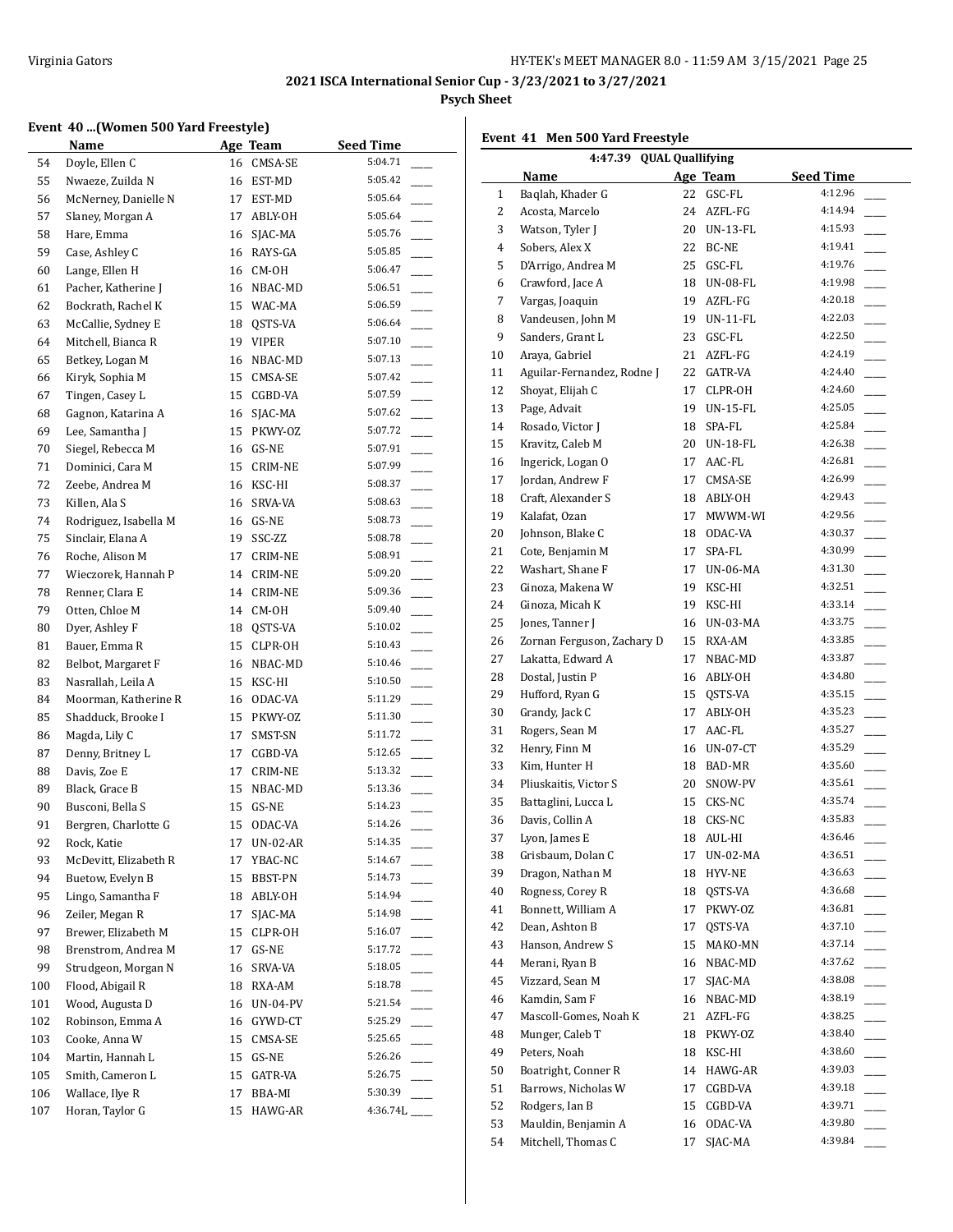## **Event 41 ...(Men 500 Yard Freestyle)**

|     | $11$ $$ $14$ $100$ $100$ $100$ $11$ $100$ $100$<br><b>Name</b> |    | Age Team        | <b>Seed Time</b> |                |
|-----|----------------------------------------------------------------|----|-----------------|------------------|----------------|
| 55  | Melsom, Robert G                                               | 15 | SPA-FL          | 4:39.91          |                |
| 56  | Bell, Nathan R                                                 | 16 | COM-WT          | 4:40.39          |                |
| 57  | Folger, Samuel J                                               | 18 | GS-NE           | 4:40.52          |                |
| 58  | Beaton, Briscoe K                                              | 16 | KSC-HI          | 4:40.60          |                |
| 59  | Rouzie, Bryce T                                                | 16 | CGBD-VA         | 4:40.66          |                |
| 60  | King, David W                                                  | 15 | GATR-VA         | 4:40.69          |                |
| 61  | Sterlitz, Parker J                                             | 16 | FAST-AM         | 4:40.70          |                |
| 62  | Thomas, Brandon W                                              | 17 | CLPR-OH         | 4:41.05          |                |
| 63  | Trout, Evan C                                                  | 18 | BBST-PN         | 4:41.33          |                |
| 64  | Veltrop, Jackson T                                             | 17 | CSC-MV          | 4:41.36          |                |
| 65  | Johnson, David B                                               | 18 | QSTS-VA         | 4:41.41          |                |
| 66  | Vasquez, Daniel A                                              | 18 | CRIM-NE         | 4:41.82          |                |
| 67  | Ransin, John C                                                 | 18 | PKWY-OZ         | 4:41.82          |                |
| 68  | Keller, Nathan D                                               | 20 | COM-WT          | 4:42.13          |                |
| 69  | Poole, Eli W                                                   | 18 | CMSA-SE         | 4:42.13          |                |
| 70  | Lapagesse, Joao N                                              | 15 | UN-02-FL        | 4:42.23          |                |
| 71  | Hu, Simon S                                                    | 17 | EST-MD          | 4:42.29          |                |
| 72  | Porter, Gabriel A                                              | 17 | PKWY-OZ         | 4:42.36          |                |
| 73  | Pillsbury, Jack M                                              | 17 | SEAL-ME         | 4:42.44          |                |
| 74  | Boyes, Ethan E                                                 | 16 | AGS-GU          | 4:42.45          |                |
| 75  | Jones, Samuel G                                                | 17 | CM-OH           | 4:43.08          |                |
| 76  | Oberley, Matthew P                                             | 16 | ODAC-VA         | 4:43.33          |                |
| 77  | Lanting, Nicholas J                                            | 17 | SMST-SN         | 4:43.34          |                |
| 78  | Demarco, John A                                                | 18 | <b>FVFY-IL</b>  | 4:43.60          |                |
| 79  | Wicklund, Aaron A                                              | 16 | HAWG-AR         | 4:43.76          |                |
| 80  | Glaser, Owen M                                                 | 17 | TS-MR           | 4:43.79          |                |
| 81  | Finster, Ryan T                                                | 16 | SPA-FL          | 4:43.90          |                |
| 82  | McClung, Max M                                                 | 16 | RA-MR           | 4:44.51          |                |
| 83  | Fitzsimmons, John M                                            | 17 | NBAC-MD         | 4:44.58          |                |
| 84  | Jones, Gavin H                                                 | 17 | BBST-PN         | 4:44.88          |                |
| 85  | Destrade, Armando K                                            | 16 | UN-01-FL        | 4:45.01          |                |
| 86  | Woodard, William J                                             | 18 | HAWG-AR         | 4:45.20          |                |
| 87  | Weizeorick, Michael P                                          | 16 | <b>FVFY-IL</b>  | 4:45.22          |                |
| 88  | Schrepfer, Brody W                                             | 16 | NBAC-MD         | 4:45.55          |                |
| 89  | Carlton, Wyatt G                                               | 16 | BBST-PN         | 4:45.57          |                |
| 90  | Davis, Benjamin J                                              | 15 | LSSC-LE         | 4:45.58          |                |
| 91  | Hall, Aiden M                                                  | 15 | QSTS-VA         | 4:45.68          |                |
| 92  | Windmiller, Gabriel F                                          |    | 16 UN-05-SN     | 4:45.70          |                |
| 93  | Bijleveld, Lukas A                                             | 16 | UN-02-CT        | 4:45.74          |                |
| 94  | Stelmokas, Matthew J                                           | 17 | HYV-NE          | 4:45.78          |                |
| 95  | Jee, Ryan M                                                    | 17 | GYWD-CT         | 4:45.85          |                |
| 96  | Lee, Elliot S                                                  | 14 | <b>UN-08-CT</b> | 4:45.88          |                |
| 97  | Szypula, Matthew                                               | 16 | TS-MR           | 4:45.89          |                |
| 98  | Eckert, Luca S                                                 | 15 | CM-OH           | 4:45.96          |                |
| 99  | Winkler, Kaii L                                                | 14 | EA-FG           | 4:46.05          |                |
| 100 | Ambrose, Jacob D                                               | 17 | ODAC-VA         | 4:46.07          |                |
| 101 | Hwang, Ryan                                                    | 14 | TS-MR           | 4:46.12          |                |
| 102 | Branon, Patrick R                                              | 15 | NBAC-MD         | 4:46.34          | $\overline{a}$ |
| 103 | Swain, Joseph A                                                | 16 | LSSC-LE         | 4:46.60          | ÷.             |
| 104 | Wood, Tyler J                                                  | 17 | GCAT-GA         | 4:46.70          |                |
| 105 | Johnson, William S                                             | 17 | RATS-FL         | 4:46.71          |                |
| 106 | Blumenfeld, Ryan N                                             | 18 | NBAC-MD         | 4:46.71          |                |
| 107 | Chopper, Samuel L                                              | 18 | EST-MD          | 4:46.72          |                |
| 108 | Fermayer, Max                                                  | 17 | AZFL-FG         | 4:47.08          |                |
| 109 | Schindler, Liam R                                              | 16 | AAC-FL          | 4:47.14          |                |
| 110 | Lee, Benjamin J                                                | 17 | CRIM-NE         | 4:47.29          |                |

| 111 | Zhang, Alan Y         | 16 | <b>CRIM-NE</b> | 4:47.38     |
|-----|-----------------------|----|----------------|-------------|
| 112 | Teer, Jacob A         | 17 | CGBD-VA        | 4:47.61     |
| 113 | Graham, Jack A        | 15 | CGBD-VA        | 4:47.69     |
| 114 | Koebel, John F        | 16 | NBAC-MD        | 4:48.48     |
| 115 | Cerny, Joshua G       | 16 | NBAC-MD        | 4:48.61     |
| 116 | Pierce, Alexandre H   | 16 | TIDE-IL        | 4:48.85     |
| 117 | Andrews, Nicholas G   | 15 | <b>CRIM-NE</b> | 4:49.34     |
| 118 | Jeffery, Andrew N     | 17 | AQSA-ST        | 4:49.34     |
| 119 | Johansen, Theodore A  | 16 | MAKO-MN        | 4:49.82     |
| 120 | Ryan, Jacob O         | 18 | BBA-MI         | 4:50.31     |
| 121 | Nye, Owen R           | 14 | YBAC-NC        | 4:51.15     |
| 122 | Mikesell, Lewis A     | 17 | ODAC-VA        | 4:51.58     |
| 123 | Vanderloo, Jameson P  | 15 | SNOW-PV        | 4:51.79     |
| 124 | Connelly, Liam D      | 16 | CLPR-OH        | 4:51.82     |
| 125 | Short, Nikolas C      | 17 | SJAC-MA        | 4:52.52     |
| 126 | Johnson, Carston      | 15 | AGS-GU         | 4:53.23     |
| 127 | Helmboldt, Richard T  | 17 | COM-WT         | 4:53.80     |
| 128 | Johnson, Gage A       | 14 | HAWG-AR        | 4:54.27     |
| 129 | Alexander, Jonathan D | 15 | <b>GATR-VA</b> | 4:56.37     |
| 130 | Caps, Thomas R        | 17 | AUL-HI         | 4:56.49     |
| 131 | Cakir, Noah           | 13 | TS-MR          | 4:57.04     |
| 132 | Herfel, Matthias V    | 16 | CLPR-OH        | 4:59.04     |
| 133 | Savinovich, Luke C    | 16 | SMST-SN        | 5:00.56     |
| 134 | Bamman, Magnus A      | 17 | GCAT-GA        | 5:10.86     |
| 135 | Groters, Patrick G    | 22 | GIANT-BD       | $4:14.53$ L |
| 136 | Peribonio, Tomas A    | 25 | GSC-FL         | 4:15.42L    |
|     |                       |    |                |             |

## **Event 42 Mixed 400 LC Meter Medley Relay**

|                | Team                | Relay | <b>Seed Time</b> |
|----------------|---------------------|-------|------------------|
| $\mathbf{1}$   | Mid Wisconsin Wa-WI | A     | 3:28.40          |
| $\overline{2}$ | Coast Guard Blue-VA | A     | 3:32.31          |
| 3              | Academy Aquatic-FL  | A     | 3:32.44          |
| $\overline{4}$ | Kamehameha Swim-HI  | A     | 3:33.83          |
| 5              | Eagle Swim Team-MD  | A     | 3:33.88          |
| 6              | Coast Guard Blue-VA | B     | 3:35.53          |
| 7              | Quest Swimming-VA   | A     | 3:36.20          |
| 8              | Atlantis Swimmin-MI | A     | 3:36.86          |
| 9              | Bellingham Bay S-PN | A     | 3:37.97          |
| 10             | Lake Shore Swim-LE  | A     | 3:38.48          |
| 11             | Fox Valley Park-IL  | A     | 3:39.00          |
| 12             | Kamehameha Swim-HI  | B     | 3:39.09          |
| 13             | Old Dominion Aqu-VA | A     | 3:39.17          |
| 14             | Hanover Aquatics-VA | A     | 3:39.38          |
| 15             | Eagle Swim Team-MD  | B     | 3:39.61          |
| 16             | Academy Aquatic-FL  | B     | 3:39.70          |
| 17             | Greenwood Swimmi-NE | A     | 3:41.52          |
| 18             | Bellingham Bay S-PN | B     | 3:43.33          |
| 19             | Fox Valley YMCA-IL  | A     | 3:44.59          |
| 20             | Razorback Aquati-AR | A     | 3:45.39          |
| 21             | Old Dominion Aqu-VA | B     | 3:45.42          |
| 22             | Lake Shore Swim-LE  | B     | 3:46.13          |
| 23             | Quest Swimming-VA   | B     | 3:46.29          |
| 24             | Columbia Swim Cl-MV | A     | 3:46.71          |
| 25             | Prince William S-VA | A     | 3:48.06          |
| 26             | Mid Wisconsin Wa-WI | B     | 3:48.86          |
| 27             | Columbia Swim Cl-MV | B     | 3:49.53          |
| 28             | South Jersey Aqu-MA | A     | 3:50.86          |
| 29             | Team Suffolk-MR     | A     | 3:53.17          |
|                |                     |       |                  |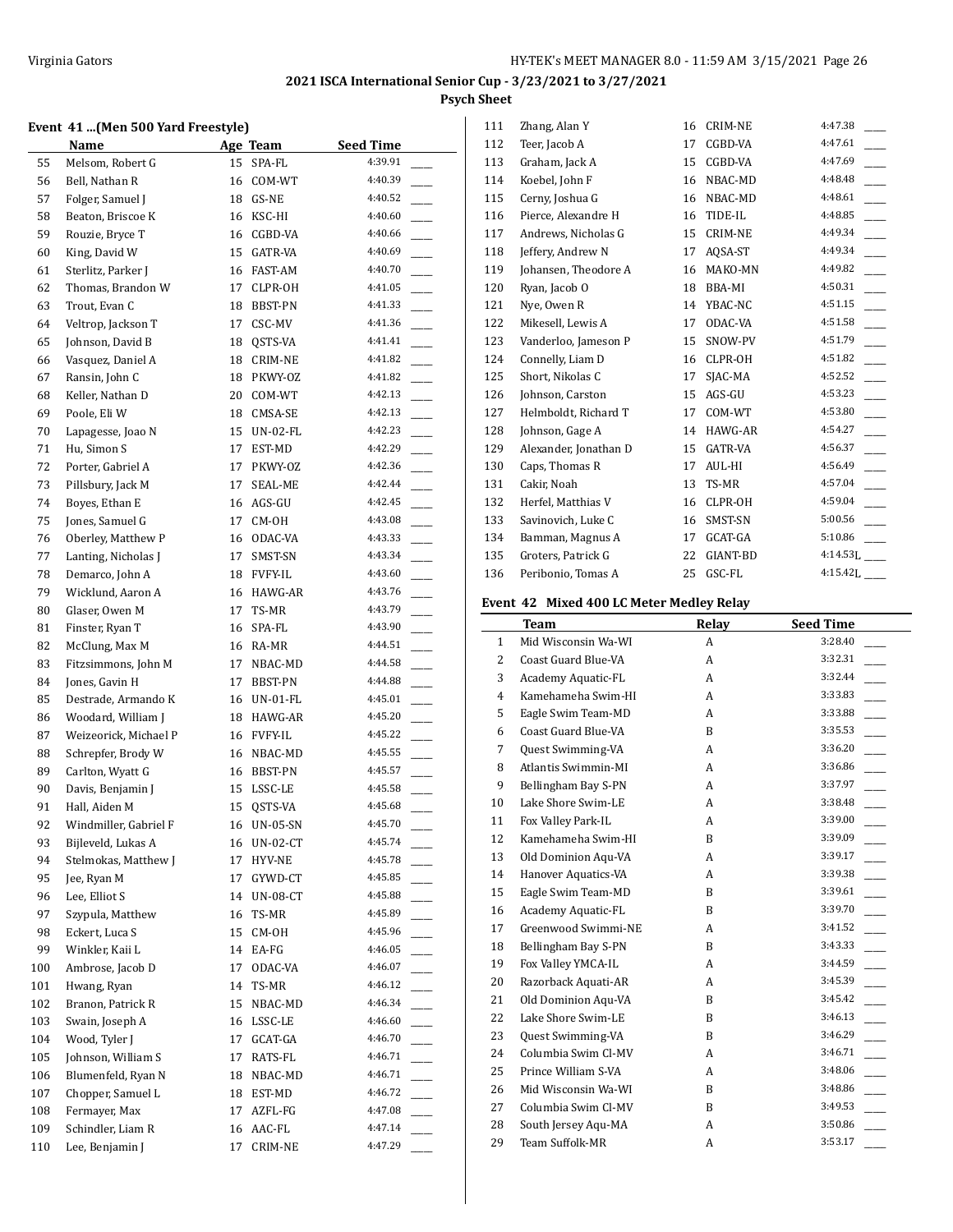#### **Event 42 ...(Mixed 400 LC Meter Medley Relay)**

|    | <b>Team</b>         | Relay | <b>Seed Time</b>           |
|----|---------------------|-------|----------------------------|
| 30 | Hanover Aquatics-VA | B     | 3:55.41                    |
| 31 | Aggie Swim Club-GU  | A     | 3:58.29                    |
| 32 | Radiant Aquatics-FL | A     | 4:00.78                    |
| 33 | Razorback Aquati-AR | B     | 4:03.64                    |
| 34 | EVO-NC              | A     | $3:45.00L$ <sub>---</sub>  |
| 35 | Sierra Marlins S-SN | A     | $4:00.01L$ <sub>---</sub>  |
| 36 | Agua Swift Aguat-ST | A     | $4:05.00L$ <sub>---</sub>  |
| 37 | North Baltimore-MD  | A     | $4:06.17L$ <sub>____</sub> |
| 38 | Sierra Marlins S-SN | B     | $4:07.81L$ <sub>---</sub>  |
| 39 | Cincinnati Marli-OH | A     | $4:08.10L$ <sub>---</sub>  |
| 40 | Aulea Swim Club-HI  | A     | $4:08.13L$ <sub>---</sub>  |
| 41 | Northern KY Clip-OH | A     | $4:13.01L$ <sub>---</sub>  |
| 42 | Eagle Aquatics-FG   | A     | $4:13.11L$ <sub>---</sub>  |
| 43 | Countryside YMCA-OH | A     | $4:14.30L$ <sub>---</sub>  |
| 44 | North Baltimore-MD  | B     | $4:14.79L$ <sub>---</sub>  |
| 45 | Cincinnati Marli-OH | B     | $4:16.51L$ <sub>___</sub>  |
| 46 | Parkway Swim Clu-OZ | A     | $4:17.37L$ <sub>____</sub> |
| 47 | Parkway Swim Clu-OZ | B     | $4:20.36L$ <sub>---</sub>  |
| 48 | Mako Aquatics-MN    | A     | $4:21.45L$ <sub>---</sub>  |
| 49 | Ace Aquatic Club-GA | A     | $4:21.77L$ <sub>---</sub>  |
| 50 | City Of Midland-WT  | A     | $4:24.61L$ <sub>---</sub>  |
| 51 | Stingrays-GA        | A     | $4:30.00$ L $\_\_$         |
| 52 | SwimRVA-VA          | B     | $4:30.88L$ <sub>---</sub>  |
| 53 | Northern KY Clip-OH | R     | $4:32.02L$ <sub>---</sub>  |
| 54 | SwimRVA-VA          | A     | $4:33.52$ [                |

## **Event 45 Women 400 Yard IM**

|              | <b>QUAL Quallifying</b><br>4:38.39   |    |                 |         |  |  |  |
|--------------|--------------------------------------|----|-----------------|---------|--|--|--|
|              | <b>Seed Time</b><br>Name<br>Age Team |    |                 |         |  |  |  |
| $\mathbf{1}$ | Gyorgy, Reka                         | 24 | <b>UN-09-VA</b> | 4:04.77 |  |  |  |
| 2            | Lynch, Meghan E                      | 17 | GYWD-CT         | 4:13.71 |  |  |  |
| 3            | Murphy, Elizabeth R                  | 16 | SMST-SN         | 4:15.99 |  |  |  |
| 4            | Hayes, Leah G                        | 15 | TIDE-IL         | 4:17.25 |  |  |  |
| 5            | Mullins, Lainey J                    | 15 | SSC-MA          | 4:19.74 |  |  |  |
| 6            | Foster, Payton A                     | 14 | GYWD-CT         | 4:19.80 |  |  |  |
| 7            | Skirboll, Zoe M                      | 16 | RXA-AM          | 4:20.22 |  |  |  |
| 8            | Phelan, Denise G                     | 16 | TS-MR           | 4:20.42 |  |  |  |
| 9            | Benda, Caroline F                    | 17 | NBAC-MD         | 4:20.44 |  |  |  |
| 10           | Prekop, Danielle                     | 19 | $UN-05-AR$      | 4:20.80 |  |  |  |
| 11           | King, Mary Grace                     | 15 | $UN-01-IL$      | 4:21.48 |  |  |  |
| 12           | Clark, Brooke-lynn F                 | 17 | CGBD-VA         | 4:22.01 |  |  |  |
| 13           | Lopez, Rylie A                       | 18 | BBST-PN         | 4:22.41 |  |  |  |
| 14           | Frank Rodriguez, Nicole              | 17 | AZFL-FG         | 4:22.76 |  |  |  |
| 15           | Jaffe, Erica J                       | 14 | SMST-SN         | 4:24.19 |  |  |  |
| 16           | Bridgman, Riley L                    | 16 | OSTS-VA         | 4:24.72 |  |  |  |
| 17           | Black, Grace B                       | 15 | NBAC-MD         | 4:24.79 |  |  |  |
| 18           | Sutter, Olivia C                     | 19 | UN-07-VA        | 4:25.11 |  |  |  |
| 19           | Stern, Alexandra R                   | 15 | RATS-FL         | 4:25.26 |  |  |  |
| 20           | Koff, Mabel A                        | 16 | NBAC-MD         | 4:25.92 |  |  |  |
| 21           | Palmer, Lydia M                      | 17 | $UN-04-MA$      | 4:26.04 |  |  |  |
| 22           | Szadorski, Abigail E                 | 18 | <b>FVFY-IL</b>  | 4:26.57 |  |  |  |
| 23           | Austin, Karen L                      | 16 | BBA-MI          | 4:26.63 |  |  |  |
| 24           | Sullivan, Kylee A                    | 16 | PKWY-OZ         | 4:27.35 |  |  |  |
| 25           | Macmullan, Kira E                    | 17 | EST-MD          | 4:27.55 |  |  |  |
| 26           | Phelps, Anna E                       | 15 | <b>UN-05-MA</b> | 4:27.59 |  |  |  |
| 27           | Agne, Kira W                         | 16 | WAC-MA          | 4:28.13 |  |  |  |

| 28 | Budde, Erin T                       | 16 | EST-MD             | 4:28.31 |
|----|-------------------------------------|----|--------------------|---------|
| 29 | Smyers, Molly E                     | 17 | RXA-AM             | 4:28.32 |
| 30 | Hurley, Caitlin M                   | 16 | NBAC-MD            | 4:28.64 |
| 31 | Zeebe, Andrea M                     | 16 | KSC-HI             | 4:28.79 |
| 32 | Dodd, Allison N                     | 16 | QSTS-VA            | 4:28.91 |
| 33 | Waslyn, Rylee E                     | 16 | WAC-MA             | 4:29.29 |
| 34 | Denny, Britney L                    | 17 | CGBD-VA            | 4:29.31 |
| 35 | Francis, Malia K                    | 17 | MWWM-WI            | 4:29.76 |
| 36 | Earley, Cristin M                   |    | 18 HMST-CT         | 4:30.89 |
| 37 | Bockrath, Rachel K                  | 15 | WAC-MA             | 4:31.32 |
| 38 | Brown, Olivia                       | 14 | TS-MR              | 4:31.39 |
| 39 | McKee, Gabrielle E                  | 18 | TOPS-MA            | 4:31.39 |
| 40 | Beede, Jessica B                    | 15 | AAC-FL             | 4:31.83 |
| 41 | Buirski, Kallyn S                   | 15 | CGBD-VA            | 4:32.08 |
| 42 | Kiryk, Sophia M                     | 15 | CMSA-SE            | 4:32.08 |
| 43 | Chandler, Mary Brooke B             | 15 | SMST-SN            | 4:32.13 |
| 44 | McCallie, Sydney E                  | 18 | QSTS-VA            | 4:32.18 |
| 45 | Ludwig, Mairin E                    | 16 | NBAC-MD            | 4:32.35 |
| 46 | Neitzel, Rhian M                    | 16 | MAKO-MN            | 4:32.61 |
| 47 | Shadduck, Brooke I                  | 15 | PKWY-OZ            | 4:32.67 |
| 48 | Cannella, Ashlin M                  | 15 | AAC-FL             | 4:32.71 |
| 49 | Honkamp, Anne E                     | 15 | RIP-IA             | 4:33.31 |
| 50 | Ivie, Molly A                       | 16 | HNVR-VA            | 4:33.53 |
| 51 | Roma, Isabella G                    | 17 | SJAC-MA            | 4:33.59 |
| 52 | Dopson, Mia B                       | 17 | EST-MD             | 4:33.72 |
| 53 | Ackerman-Vallala, Diya G            | 16 | CRIM-NE            | 4:33.74 |
| 54 | Otten, Chloe M                      | 14 | CM-OH              | 4:33.81 |
| 55 | Kim, Kelly Y                        | 17 | NBAC-MD            | 4:34.17 |
| 56 | Tingen, Casey L                     | 15 | CGBD-VA            | 4:34.21 |
| 57 | Verheyen, Isabel C                  | 18 | EST-MD             | 4:34.26 |
| 58 | Deykin, Kate S                      | 14 |                    | 4:34.69 |
| 59 | Henage, Alayna J                    | 15 | AQSA-ST<br>PKWY-OZ | 4:34.74 |
| 60 |                                     | 14 | GYWD-CT            | 4:34.80 |
|    | Lazar, Penelope A                   |    |                    | 4:35.30 |
| 61 | Killen, Ala S                       | 16 | SRVA-VA            | 4:35.63 |
| 62 | Neely, Cassidy E<br>Welsch, Layla M |    | 18 AAC-FL          | 4:35.86 |
| 63 |                                     | 14 | GATR-VA            | 4:35.88 |
| 64 | Bagnall, Morgan P                   | 17 | UN-01-CT           | 4:35.89 |
| 65 | Dominici, Cara M                    | 15 | CRIM-NE            | 4:35.92 |
| 66 | Mayo, Phoebe K                      | 14 | CGBD-VA            | 4:36.04 |
| 67 | Sierra, Micaela                     | 16 | AZFL-FG            |         |
| 68 | Davis, Zoe E                        | 17 | CRIM-NE            | 4:36.19 |
| 69 | Masters, Lauren K                   | 16 | WST-VA             | 4:36.25 |
| 70 | Acker, Savannah J                   | 15 | OCSC-WI            | 4:36.30 |
| 71 | O'Brien, Makenna B                  | 15 | TS-MR              | 4:36.38 |
| 72 | Allen, Aisling N                    | 17 | HAWG-AR            | 4:36.40 |
| 73 | Day, Peyton J                       | 17 | COM-WT             | 4:36.65 |
| 74 | Wicklund, Addison J                 | 14 | HAWG-AR            | 4:36.73 |
| 75 | Claus-Udarbe, Amalie M              | 15 | SMST-SN            | 4:36.95 |
| 76 | Bilger, Skye L                      | 15 | NBAC-MD            | 4:36.99 |
| 77 | Fusco, Casey M                      | 17 | CGBD-VA            | 4:37.30 |
| 78 | Herndon, Sallie J                   | 15 | CMSA-SE            | 4:37.75 |
| 79 | Horning, Caitlin L                  | 15 | UN-01-MA           | 4:37.93 |
| 80 | Nwaeze, Zuilda N                    | 16 | EST-MD             | 4:38.09 |
| 81 | Lange, Ellen H                      | 16 | CM-OH              | 4:38.20 |
| 82 | Lee, Samantha J                     | 15 | PKWY-OZ            | 4:38.97 |
| 83 | Lynch, Katherine H                  | 15 | RA-MR              | 4:39.52 |
| 84 | Villani, Savina                     | 16 | GS-NE              | 4:40.26 |
| 85 | Lord, Isabella S                    | 16 | CMSA-SE            | 4:40.64 |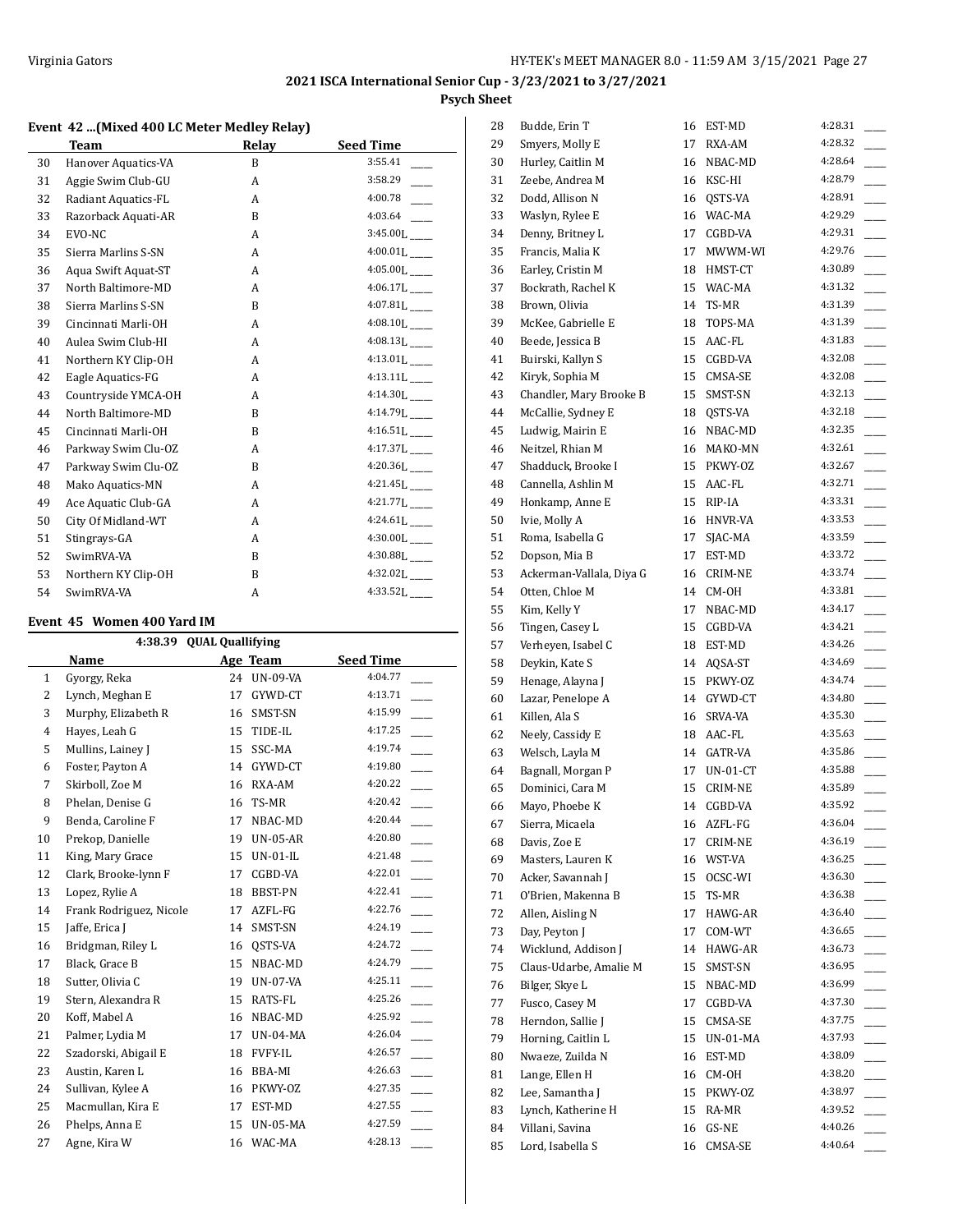## **Event 45 ...(Women 400 Yard IM)**

|    | Name                |    | Age Team       | <b>Seed Time</b> |
|----|---------------------|----|----------------|------------------|
| 86 | Renner, Clara E     | 14 | <b>CRIM-NE</b> | 4:40.85          |
| 87 | Jelic, Julijana     | 14 | BBA-MI         | 4:42.25          |
| 88 | Brown, Rachael L    | 16 | OSTS-VA        | 4:42.25          |
| 89 | Lingo, Samantha F   | 18 | ABLY-OH        | 4:42.36          |
| 90 | Sutphin, Ava C      | 15 | ABLY-OH        | 4:43.22          |
| 91 | Fekete, Emily R     | 15 | SJAC-MA        | 4:43.91          |
| 92 | Foreman, Addyson A  | 18 | COM-WT         | 4:44.05          |
| 93 | Lebl, Ilektra       | 22 | UN-IL-IL       | 4:49.49          |
| 94 | Mitchell, Lily M    | 14 | ABLY-OH        | 4:49.94          |
| 95 | Garrett, Campbell P | 17 | OSTS-VA        | 4:51.63          |
| 96 | Benda, Meghan E     | 16 | NBAC-MD        | $5:20.23$ .      |
| 97 | Bragg, Alison R     | 16 | PPSC-ME        | 5:17.845         |
| 98 | Delmonte, Maria N   | 15 | PPSC-ME        | 5:17.85S         |

#### **Event 46 Men 400 Yard IM**

|              | 4:18.09 QUAL Quallifying |    |                 |                                     |  |  |
|--------------|--------------------------|----|-----------------|-------------------------------------|--|--|
|              | Name                     |    | Age Team        | <b>Seed Time</b>                    |  |  |
| $\mathbf{1}$ | Sanders, Grant L         |    | 23 GSC-FL       | 3:40.20                             |  |  |
| 2            | Cancel, Miguel A         | 21 | <b>UN-12-FL</b> | 3:42.74                             |  |  |
| 3            | Lebed, Alexander M       | 24 | UN-02-VA        | 3:44.93                             |  |  |
| 4            | Watson, Tyler J          | 20 | UN-13-FL        | 3:45.29                             |  |  |
| 5            | Vandeusen, John M        | 19 | UN-11-FL        | 3:47.91                             |  |  |
| 6            | Dressel, Caeleb R        | 24 | GSC-FL          | 3:48.84                             |  |  |
| 7            | Peribonio, Tomas A       | 25 | GSC-FL          | 3:50.26                             |  |  |
| 8            | Merani, Ryan B           | 16 | NBAC-MD         | 3:50.72<br>$\overline{\phantom{a}}$ |  |  |
| 9            | Morales, Yeziel D        | 25 | AZFL-FG         | 3:51.45                             |  |  |
| 10           | Lakatta, Edward A        | 17 | NBAC-MD         | 3:51.93                             |  |  |
| 11           | Crisci, Aidan R          | 18 | CGBD-VA         | 3:53.21                             |  |  |
| 12           | Sukeena, Nathan G        | 17 | EST-MD          | 3:54.47                             |  |  |
| 13           | Swift, Sean S            | 18 | SMST-SN         | 3:54.82                             |  |  |
| 14           | Bitz, Colin A            | 18 | EST-MD          | 3:55.45<br>$\overline{\phantom{0}}$ |  |  |
| 15           | Dubas, Mateusz           | 20 | UN-10-FL        | 3:55.59                             |  |  |
| 16           | Cote, Benjamin M         | 17 | SPA-FL          | 3:56.03                             |  |  |
| 17           | Taylor, Andrew G         | 16 | TBAC-FL         | 3:56.22                             |  |  |
| 18           | Whetstine, Clayton C     | 17 | CGBD-VA         | 3:57.93                             |  |  |
| 19           | Page, Advait             | 19 | UN-15-FL        | 3:58.41<br>$\overline{\phantom{a}}$ |  |  |
| 20           | Kim, Hunter H            | 18 | BAD-MR          | 3:58.48                             |  |  |
| 21           | Kravitz, Caleb M         | 20 | UN-18-FL        | 4:00.08                             |  |  |
| 22           | Tybur, Jonathan C        | 24 | GSC-FL          | 4:01.13                             |  |  |
| 23           | Ginoza, Makena W         | 19 | KSC-HI          | 4:01.56                             |  |  |
| 24           | Bonnett, William A       | 17 | PKWY-OZ         | 4:02.82                             |  |  |
| 25           | Fuchs, William P         | 17 | AZFL-FG         | 4:03.44                             |  |  |
| 26           | Kalafat, Ozan            | 17 | MWWM-WI         | 4:04.19                             |  |  |
| 27           | Thomas, Brandon W        | 17 | CLPR-OH         | 4:04.31                             |  |  |
| 28           | Shaffer, Nicholas A      | 18 | AAC-FL          | 4:04.49                             |  |  |
| 29           | Rouzie, Bryce T          | 16 | CGBD-VA         | 4:04.97                             |  |  |
| 30           | San Juan, Roman A        | 17 | UN-03-AR        | 4:05.00                             |  |  |
| 31           | Jones, Gavin H           | 17 | BBST-PN         | 4:05.26                             |  |  |
| 32           | Washart, Shane F         | 17 | UN-06-MA        | 4:05.51                             |  |  |
| 33           | Zhang, Alan Y            | 16 | CRIM-NE         | 4:05.72                             |  |  |
| 34           | Grisbaum, Dolan C        | 17 | UN-02-MA        | 4:06.14                             |  |  |
| 35           | Lee, Elliot S            | 14 | UN-08-CT        | 4:06.31<br>$\overline{\phantom{a}}$ |  |  |
| 36           | Rodgers, Ian B           | 15 | CGBD-VA         | 4:06.49                             |  |  |
| 37           | Glennon, Kevin C         | 16 | CY-OH           | 4:06.86                             |  |  |
| 38           | Herring, Jonah Q         | 17 | BBST-PN         | 4:06.86                             |  |  |
| 39           | Ioselevich, Arie         | 15 | TRI-MR          | 4:06.92                             |  |  |

| 40       | Johnson, Blake C                         | 18       | ODAC-VA               | 4:07.41 |
|----------|------------------------------------------|----------|-----------------------|---------|
| 41       | Boyes, Ethan E                           | 16       | AGS-GU                | 4:07.41 |
| 42       | Caputo, Quinn J                          | 14       | CRIM-NE               | 4:07.70 |
| 43       | Jang, Michael                            | 16       | TS-MR                 | 4:08.27 |
| 44       | Vasquez, Daniel A                        | 18       | CRIM-NE               | 4:08.30 |
| 45       | Wilson, Max                              | 16       | <b>STSA</b>           | 4:08.55 |
| 46       | Glaser, Owen M                           | 17       | TS-MR                 | 4:08.80 |
| 47       | Melsom, Robert G                         | 15       | SPA-FL                | 4:09.24 |
| 48       | Schrepfer, Brody W                       |          | 16 NBAC-MD            | 4:09.36 |
| 49       | Porter, Gabriel A                        | 17       | PKWY-0Z               | 4:09.59 |
| 50       | Craft, Alexander S                       |          | 18 ABLY-OH            | 4:09.79 |
| 51       | Jankowski, Legend J                      | 18       | COM-WT                | 4:10.39 |
| 52       | Schindler, Liam R                        | 16       | AAC-FL                | 4:10.74 |
| 53       | Kostov, Victor N                         | 17       | MWWM-WI               | 4:11.19 |
| 54       | Warnagiris, Paul D                       | 15       | WST-VA                | 4:11.22 |
| 55       | Ayinon, William D                        | 17       | CRIM-NE               | 4:11.51 |
| 56       | Zhu, Stuart                              | 16       | EST-MD                | 4:11.76 |
| 57       | Spragg, Benjamin G                       | 17       | EST-MD                | 4:11.80 |
| 58       | Zimmer, Johnathan T                      | 16       | QSTS-VA               | 4:11.88 |
| 59       | Graham, Jack A                           | 15       | CGBD-VA               | 4:11.99 |
| 60       | Davis, Benjamin J                        | 15       | LSSC-LE               | 4:12.38 |
| 61       | Kaleta, John S                           |          | 16 CY-0H              | 4:12.53 |
| 62       | Lara, Austin F                           | 16       | <b>UN-08-VA</b>       | 4:12.61 |
| 63       | Hu, Simon S                              | 17       | EST-MD                | 4:12.70 |
| 64       | Oberley, Matthew P                       | 16       | ODAC-VA               | 4:12.73 |
| 65       | Calkins, Brady C                         | 14       | SMST-SN               | 4:12.92 |
| 66       | Hwang, Ryan                              | 14       | TS-MR                 | 4:12.93 |
| 67       | Blumenfeld, Ryan N                       | 18       | NBAC-MD               | 4:12.95 |
| 68       | Pillsbury, Jack M                        | 17       | SEAL-ME               | 4:12.96 |
| 69       | Cakir, Noah                              | 13       | TS-MR                 | 4:13.15 |
| 70       | Lester, William P                        | 18       |                       | 4:13.45 |
|          |                                          |          | CLPR-OH               | 4:13.55 |
| 71       | Szypula, Matthew                         | 16<br>17 | TS-MR                 | 4:13.58 |
| 72<br>73 | Johnson, William S<br>Woodard, William J |          | RATS-FL<br>18 HAWG-AR | 4:13.64 |
|          |                                          |          |                       | 4:13.66 |
| 74       | Sere, Justin M                           | 15       | CGBD-VA               | 4:13.72 |
| 75       | Vizzard, Sean M                          | 17       | SJAC-MA               | 4:13.88 |
| 76       | Bunker, Aiden L                          | 15       | FAST-AM               |         |
| 77       | Doerwaldt, Alex T                        | 16       | $UN-04-CT$            | 4:13.93 |
| 78       | Pierce, Alexandre H                      | 16       | TIDE-IL               | 4:14.10 |
| 79       | Herfel, Matthias V                       | 16       | CLPR-OH               | 4:14.17 |
| 80       | Boatright, Conner R                      | 14       | HAWG-AR               | 4:14.28 |
| 81       | Jameson, William E                       | 17       | CMSA-SE               | 4:14.74 |
| 82       | Connelly, Liam D                         | 16       | CLPR-OH               | 4:14.87 |
| 83       | Granot, Nadav                            | 18       | CRIM-NE               | 4:14.93 |
| 84       | Batt, Jiro F                             | 18       | $CRIM-NE$             | 4:14.97 |
| 85       | Demarco, John A                          | 18       | <b>FVFY-IL</b>        | 4:15.77 |
| 86       | Poole, Eli W                             | 18       | CMSA-SE               | 4:15.85 |
| 87       | Teer, Jacob A                            | 17       | CGBD-VA               | 4:16.03 |
| 88       | Fitzsimmons, John M                      | 17       | NBAC-MD               | 4:16.19 |
| 89       | Hall, Aiden M                            | 15       | QSTS-VA               | 4:16.39 |
| 90       | Watson, Eric A                           | 17       | QSTS-VA               | 4:16.52 |
| 91       | Veltrop, Jackson T                       | 17       | CSC-MV                | 4:16.54 |
| 92       | Clervi, Nicholas E                       | 17       | CSC-MV                | 4:16.93 |
| 93       | Vanderloo, Jameson P                     | 15       | SNOW-PV               | 4:17.06 |
| 94       | Finster, Ryan T                          | 16       | SPA-FL                | 4:17.82 |
| 95       | Hoppman, Garrett R                       | 17       | COM-WT                | 4:19.83 |
| 96       | Munger, Caleb T                          | 18       | PKWY-OZ               | 4:20.71 |
| 97       | Kwan, William V                          | 16       | FREE-MR               | 4:20.77 |
|          |                                          |          |                       |         |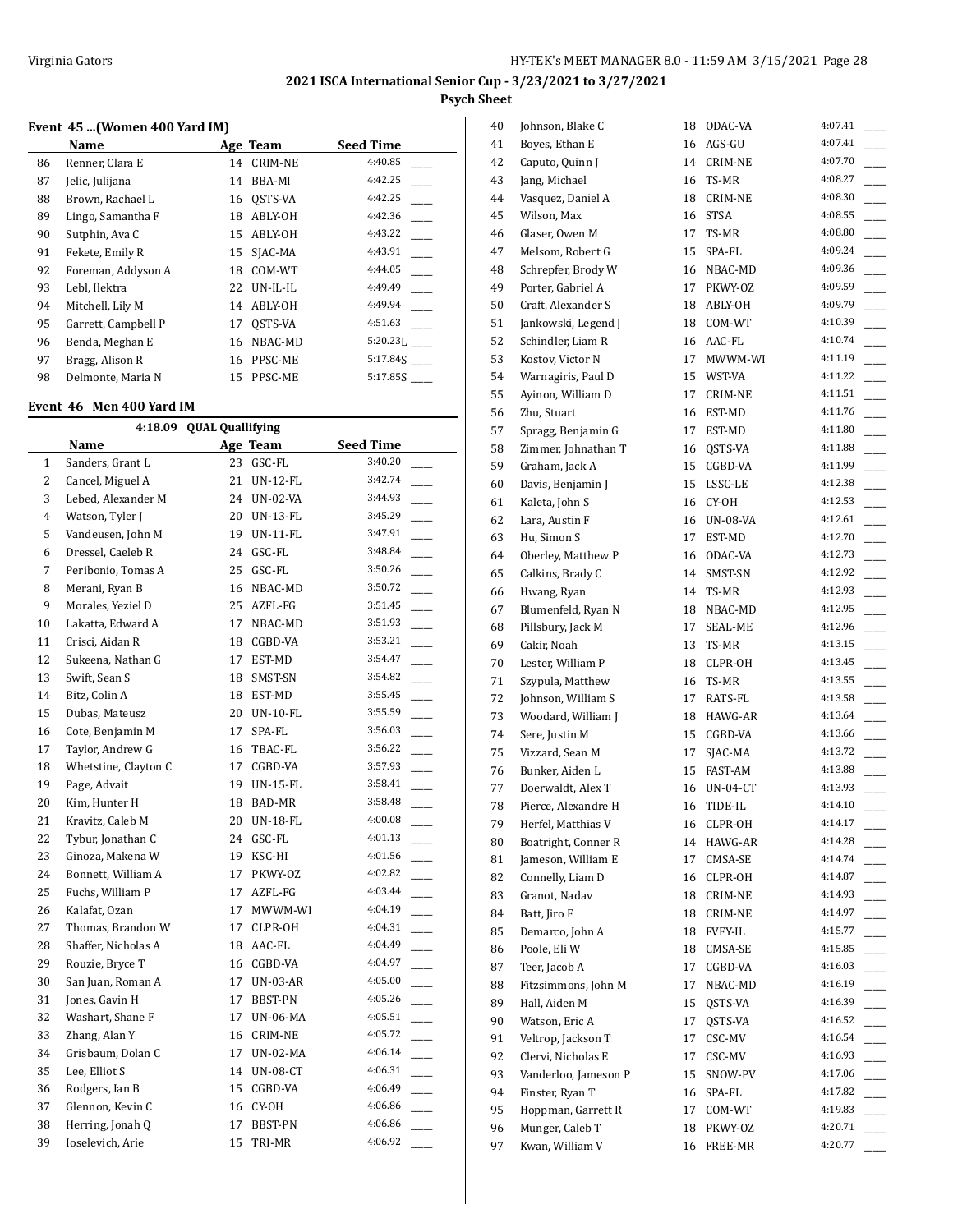$\overline{a}$ 

## **2021 ISCA International Senior Cup - 3/23/2021 to 3/27/2021 Psych Sheet**

## **Event 46 ...(Men 400 Yard IM)**

|     | Name                  |    | Age Team | <b>Seed Time</b> |
|-----|-----------------------|----|----------|------------------|
| 98  | Beaton, Briscoe K     | 16 | KSC-HI   | 4:22.55          |
| 99  | Helmboldt, Richard T  | 17 | COM-WT   | 4:22.92          |
| 100 | Martinez, Raymond G   | 15 | COM-WT   | 4:23.09          |
| 101 | Rinchack, Caleb M     | 16 | RATS-FL  | 4:23.21          |
| 102 | Ambrose, Jacob D      | 17 | ODAC-VA  | 4:24.33          |
| 103 | Eikenbary, Erik W     | 18 | COM-WT   | 4:27.69          |
| 104 | Nye, Owen R           | 14 | YBAC-NC  | 4:31.85          |
| 105 | Lochte, Ryan S        | 36 | GSC-FL   | $4:18.95$ .      |
| 106 | Pliuskaitis, Victor S | 20 | SNOW-PV  | 4:41.61L         |
| 107 | Groters, Patrick G    | 22 | GIANT-BD | $4:43.19$ .      |
| 108 | Jeffery, Andrew N     | 17 | AOSA-ST  | 4:58.85S         |

## **Event 49 Women 100 Yard Butterfly**

|                | 58.59                  | <b>QUAL Quallifying</b> |                 |                  |
|----------------|------------------------|-------------------------|-----------------|------------------|
|                | Name                   |                         | Age Team        | <b>Seed Time</b> |
| $\mathbf{1}$   | Dressel, Sherridon L   | 22                      | <b>UN-04-FL</b> | 51.20            |
| $\overline{2}$ | Molnar, Flora          | 23                      | <b>UN-19-FL</b> | 51.80            |
| 3              | Dahlke, Mikaela S      | 23                      | MACH-PV         | 51.88            |
| $\overline{4}$ | Osman, Farida H        | 26                      | UN-04-VA        | 52.71            |
| 5              | Belbot, Margaret F     | 16                      | NBAC-MD         | 53.36            |
| 6              | Pelaez, Erika          | 14                      | EA-FG           | 53.44            |
| 7              | Tankard, Kyleigh A     | 17                      | CGBD-VA         | 53.67            |
| 8              | Van Brunt, Gabrielle M | 15                      | GCAT-GA         | 53.72            |
| 9              | Bullock, Adaline R     | 19                      | RAYS-GA         | 53.78            |
| 10             | Monahan, Grace M       | 17                      | KSC-HI          | 53.79            |
| 11             | Marquez, Celina        | 21                      | AZFL-FG         | 54.08            |
| 12             | Fields, Zhada L        | 23                      | CKS-NC          | 54.19            |
| 13             | Cardwell, Summer S     | 16                      | TBAC-FL         | 54.24            |
| 14             | Smithwick, Heidi I     | 17                      | JDST-FG         | 54.30            |
| 15             | Bishop, Mabry T        | 16                      | AAC-FL          | 54.47            |
| 16             | Avila, Julimar C       | 24                      | AZFL-FG         | 54.52            |
| 17             | Gore, Morgan A         | 17                      | SMST-SN         | 54.59            |
| 18             | Chavez, Ava R          | 15                      | SMST-SN         | 54.60            |
| 19             | Skirboll, Zoe M        | 16                      | RXA-AM          | 54.71            |
| 20             | Ghine, Danielle I      | 18                      | EST-MD          | 54.94            |
| 21             | Smith, Amber M         | 16                      | NBAC-MD         | 54.95            |
| 22             | Murphy, Elizabeth R    | 16                      | SMST-SN         | 55.00            |
| 23             | Sullivan, Kylee A      | 16                      | PKWY-OZ         | 55.07            |
| 24             | Phelan, Denise G       | 16                      | TS-MR           | 55.13            |
| 25             | Mau, Jasmine K         | 25                      | KSC-HI          | 55.13            |
| 26             | Lara, Krystal D        | 23                      | PRVT-VA         | 55.20            |
| 27             | Rucker, Victoria H     | 19                      | GCAT-GA         | 55.21            |
| 28             | Gidley, Greta K        | 17                      | BBA-MI          | 55.24            |
| 29             | O'Neill, Lucy E        | 17                      | CMSA-SE         | 55.27            |
| 30             | Mullins, Lainey J      | 15                      | SSC-MA          | 55.38            |
| 31             | Myers, Amber N         | 17                      | SMST-SN         | 55.48            |
| 32             | Marstellar, Isabel A   | 16                      | CGBD-VA         | 55.49            |
| 33             | McKenna, Kacey S       | 17                      | NBAC-MD         | 55.63            |
| 34             | Trojbom, Olivia G      | 18                      | VAS-NE          | 55.75            |
| 35             | Elwell, Kensington L   | 16                      | SMST-SN         | 55.79            |
| 36             | Kruger, Lainy A        | 15                      | CLPR-OH         | 55.80            |
| 37             | Bergin, Katelyn E      | 19                      | SSC-ZZ          | 55.82            |
| 38             | Elwell, Sydney L       | 16                      | SMST-SN         | 55.84            |
| 39             | Song, Chloe J          | 17                      | GS-NE           | 55.88            |
| 40             | Tucker, Mackenzie M    | 17                      | CLPR-OH         | 55.88            |
| 41             | Evans, Sarah E         | 16                      | RATS-FL         | 55.91            |

| 42 | Wood, Evelyn R           | 16 | MAKO-MN    | 55.92 |
|----|--------------------------|----|------------|-------|
| 43 | Francis, Malia K         | 17 | MWWM-WI    | 55.94 |
| 44 | Ottem, Ellery A          | 15 | MAKO-MN    | 55.95 |
| 45 | Witkus, Amanda E         | 16 | GS-NE      | 56.01 |
| 46 | Tanizaki-Hudson, Kiana S | 17 | UN-01-HI   | 56.15 |
| 47 | Schere, Fiona D          | 17 | NBAC-MD    | 56.22 |
| 48 | Macmullan, Kira E        | 17 | EST-MD     | 56.24 |
| 49 | Gaffney, Laura M         | 17 | CGBD-VA    | 56.25 |
| 50 | Betkey, Logan M          | 16 | NBAC-MD    | 56.34 |
| 51 | Martin, Michaela E       |    | 18 USC-NE  | 56.40 |
| 52 | Haskell, Olivia J        | 17 | COM-WT     | 56.48 |
| 53 | McDevitt, Elizabeth R    | 17 | YBAC-NC    | 56.50 |
| 54 | Koff, Mabel A            | 16 | NBAC-MD    | 56.52 |
| 55 | Bennett, Zody A          |    | 16 AGS-GU  | 56.57 |
| 56 | Warnagiris, Kimberly E   | 17 | WST-VA     | 56.65 |
| 57 | Waslyn, Rylee E          |    | 16 WAC-MA  | 56.75 |
| 58 | Piersma, Ella J          | 16 | CM-OH      | 56.75 |
| 59 | Cooley, Emily L          | 18 | SMST-SN    | 56.80 |
|    |                          |    |            | 56.83 |
| 60 | Szadorski, Alexa N       |    | 18 FVFY-IL | 56.85 |
| 61 | Korbly, Isabella A       | 17 | USC-NE     |       |
| 62 | Cannella, Ashlin M       | 15 | AAC-FL     | 56.85 |
| 63 | Smyers, Molly E          | 17 | RXA-AM     | 56.86 |
| 64 | Pacher, Katherine J      |    | 16 NBAC-MD | 56.88 |
| 65 | Diaz, Samantha G         | 17 | BBA-MI     | 56.89 |
| 66 | Zane, Abigail            | 16 | SJAC-MA    | 56.90 |
| 67 | Murdock, Justine E       | 17 | BBA-MI     | 56.97 |
| 68 | Jaffe, Erica J           | 14 | SMST-SN    | 56.99 |
| 69 | Kong, Tehani L           | 16 | AUL-HI     | 57.01 |
| 70 | Horning, Caitlin L       | 15 | UN-01-MA   | 57.02 |
| 71 | Juhlin, Lindsay E        |    | 16 PWSC-VA | 57.06 |
| 72 | McHale, Alyssa G         | 16 | SJAC-MA    | 57.10 |
| 73 | Schield, Morgan C        |    | 18 AQSA-ST | 57.10 |
| 74 | Downing, Alexandra G     | 15 | LSSC-LE    | 57.12 |
| 75 | Herndon, Sallie J        | 15 | CMSA-SE    | 57.15 |
| 76 | Wham, Caitlin S          | 15 | SMST-SN    | 57.21 |
| 77 | Stanley, Katherine L     |    | 16 BBA-MI  | 57.22 |
| 78 | Barthel, Alanakealoha R  |    | 18 AUL-HI  | 57.35 |
| 79 | Hall, Hannah G           | 17 | UN-07-AR   | 57.39 |
| 80 | Lazar, Penelope A        | 14 | GYWD-CT    | 57.40 |
| 81 | Brown, Olivia            | 14 | TS-MR      | 57.44 |
| 82 | Latham, Laura F          | 18 | USC-NE     | 57.46 |
| 83 | Palacios, Lauren K       | 15 | SMST-SN    | 57.57 |
| 84 | Thomas, Morgan O         | 15 | GATR-VA    | 57.57 |
| 85 | Cabral, Katelyn H        | 17 | PAQ-FG     | 57.65 |
| 86 | Clifford, Emma F         | 18 | MWWM-WI    | 57.66 |
| 87 | Robbins, Maggie E        | 17 | SSA-SE     | 57.67 |
| 88 | Denny, Britney L         | 17 | CGBD-VA    | 57.69 |
| 89 | Bodrock, Grace D         | 16 | RYD-LE     | 57.69 |
| 90 | Chandler, Mary Brooke B  | 15 | SMST-SN    | 57.71 |
|    | Fisher. Katherine A      |    |            | 57.81 |
| 91 |                          | 16 | CY-OH      | 57.84 |
| 92 | Volk, Alexandra E        | 17 | EST-MD     |       |
| 93 | Edison, Kathleen R       | 17 | USC-NE     | 57.87 |
| 94 | Figueroa, Marcella M     | 17 | UN-06-AR   | 57.89 |
| 95 | Son, Erin                | 16 | UN-04-AR   | 57.93 |
| 96 | Nwaeze, Zuilda N         | 16 | EST-MD     | 57.96 |
| 97 | Cox, Delaney R           | 16 | CGBD-VA    | 57.99 |
| 98 | Cratsenberg, Isabella G  | 18 | BBST-PN    | 57.99 |
| 99 | Budde, Erin T            | 16 | EST-MD     | 58.00 |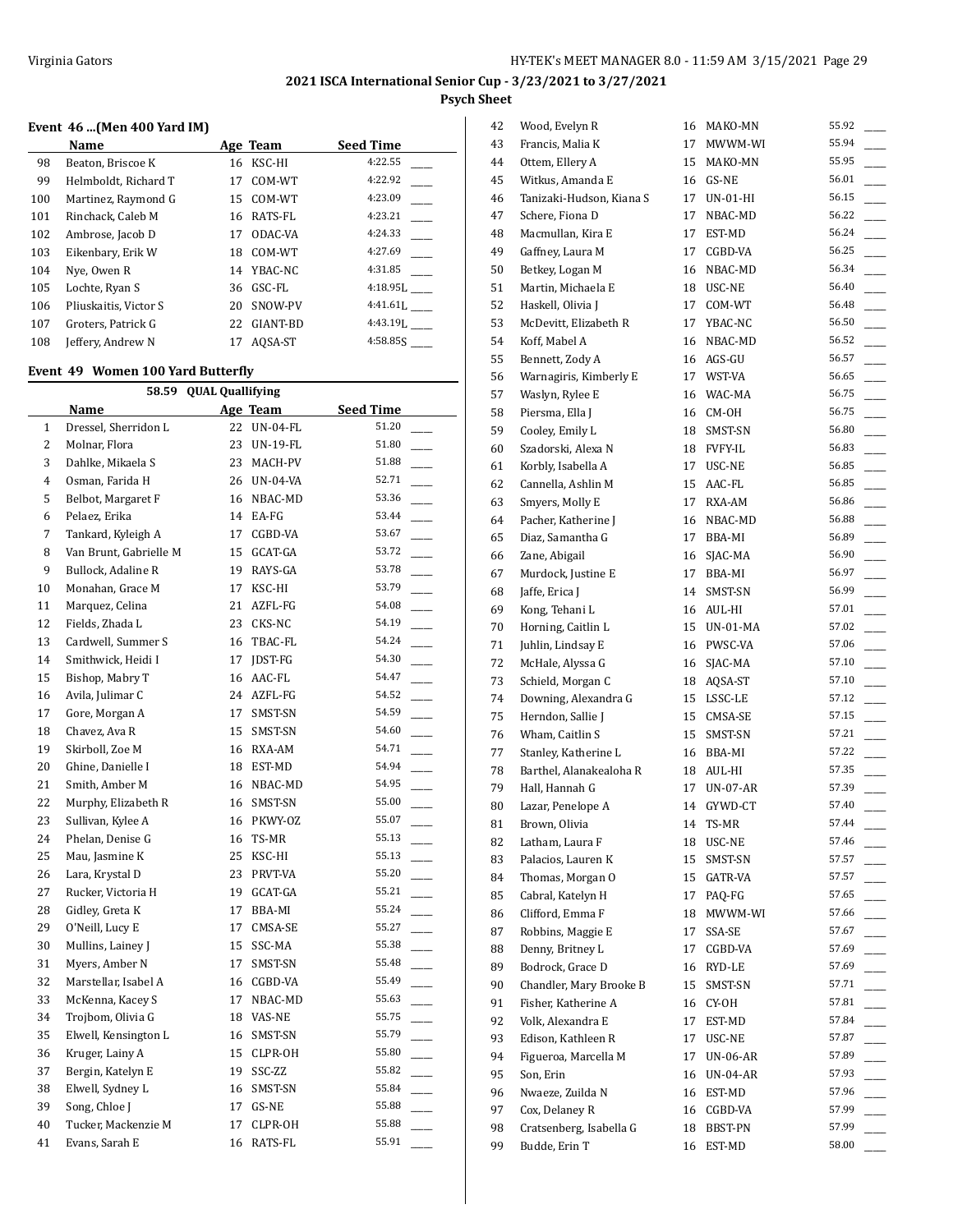#### **Event 49 ...(Women 100 Yard Butterfly)**

|     | Name                   |    | Age Team  | <b>Seed Time</b> |                          |
|-----|------------------------|----|-----------|------------------|--------------------------|
| 100 | Neitzel, Rhian M       | 16 | MAKO-MN   | 58.02            |                          |
| 101 | Griffith, Kailin M     | 17 | CGBD-VA   | 58.04            |                          |
| 102 | Xayaveth, Hope J       | 16 | CRIM-NE   | 58.08            |                          |
| 103 | Nasrallah, Leila A     | 15 | KSC-HI    | 58.11            |                          |
| 104 | Buetow, Evelyn B       | 15 | BBST-PN   | 58.12            |                          |
| 105 | Hensler, Madelyn G     | 17 | CM-OH     | 58.15            |                          |
| 106 | Johnson, Alexandra F   | 15 | ABLY-OH   | 58.16            |                          |
| 107 | Wu, Kaylee M           | 15 | UN-01-ST  | 58.16            |                          |
| 108 | Bellile, Bryanna J     | 16 | MWWM-WI   | 58.21            |                          |
| 109 | Ferguson, Mackenzie K  | 16 | SRVA-VA   | 58.24            |                          |
| 110 | Ellington, Ann C       | 17 | CGBD-VA   | 58.28            |                          |
| 111 | Ludbrook, Adelaide E   | 15 | PKWY-OZ   | 58.29            |                          |
| 112 | Wilson, Taylor M       |    | 16 EST-MD | 58.32            |                          |
| 113 | Claus-Udarbe, Amalie M | 15 | SMST-SN   | 58.36            |                          |
| 114 | Clark, Brooke-lynn F   | 17 | CGBD-VA   | 58.42            |                          |
| 115 | Brehmer, Peyton M      | 16 | AQSA-ST   | 58.42            |                          |
| 116 | Frederiksen, Makenna L | 14 | SMST-SN   | 58.48            |                          |
| 117 | Hanson, Wyllo C        | 16 | CGBD-VA   | 58.52            |                          |
| 118 | Wicklund, Addison J    | 14 | HAWG-AR   | 58.53            |                          |
| 119 | Russell, Ella K        | 16 | LSSC-LE   | 58.57            |                          |
| 120 | O'Brien, Makenna B     | 15 | TS-MR     | 58.58            |                          |
| 121 | Pelshaw, Anya A        | 18 | BBA-MI    | 58.59            |                          |
| 122 | Kim, Gabrielle M       | 16 | NBAC-MD   | 58.59            |                          |
| 123 | Donfield, Grace A      | 17 | GS-NE     | 58.59            |                          |
| 124 | Kim, Kelly Y           | 17 | NBAC-MD   | 58.66            |                          |
| 125 | Fink, Laurel A         | 22 | TOPS-MA   | 58.78            |                          |
| 126 | Ivie, Molly A          | 16 | HNVR-VA   | 58.80            |                          |
| 127 | Stockard, Taylor L     |    | 16 RYD-LE | 58.91            |                          |
| 128 | Otten, Chloe M         | 14 | CM-OH     | 58.98            |                          |
| 129 | Ivie, Margaret M       | 17 | HNVR-VA   | 59.08            |                          |
| 130 | Maust, Emma G          | 17 | GCAT-GA   | 59.21            |                          |
| 131 | Strudgeon, Morgan N    | 16 | SRVA-VA   | 59.26            |                          |
| 132 | Alaish, Gabriella G    | 16 | NBAC-MD   | 59.32            |                          |
| 133 | Morie, Erin E          | 17 | PKWY-OZ   | 59.43            |                          |
| 134 | Rock, Katie            | 17 | UN-02-AR  | 59.45            |                          |
| 135 | Armstrong, Meghan R    |    | 18 ACE-GA | 59.53            |                          |
| 136 | Tunggal, Alyssa T      | 16 | TIDE-IL   | 59.55            |                          |
| 137 | Wallace, Ilye R        | 17 | BBA-MI    | 59.65            |                          |
| 138 | Pope, Alex P           | 15 | SPA-FL    | 59.66            |                          |
| 139 | Schweikert, Melanie G  | 15 | CY-OH     | 59.67            |                          |
| 140 | Wieczorek, Hannah P    | 14 | CRIM-NE   | 59.75            |                          |
| 141 | Ryan, Lenya H          | 16 | WAC-MA    | 59.76            |                          |
| 142 | Cummings, Kassidy E    | 15 | EVO-NC    | 59.78            |                          |
| 143 | Hervey, Lindsey        | 15 | CSC-MV    | 59.92            |                          |
| 144 | McKeown, Courtney R    | 15 | CM-OH     | 59.92            |                          |
| 145 | Swartwood, Belise A    | 14 | KSC-HI    | 59.93            |                          |
| 146 | Lo, Florence B         | 16 | BBST-PN   | 1:00.23          |                          |
| 147 | Ricken, Elizabeth H    | 16 | TIDE-IL   | 1:00.24          |                          |
| 148 | Harner, Alexandra R    | 16 | NBAC-MD   | 1:00.31          | $\overline{\phantom{a}}$ |
| 149 | Yauger, Reese M        | 13 | CLPR-OH   | 1:00.36          |                          |
| 150 | Robinson, Emma A       | 16 | GYWD-CT   | 1:00.37          |                          |
| 151 | Amato, Dorothy R       | 15 | TS-MR     | 1:00.41          |                          |
| 152 | Buirski, Kallyn S      | 15 | CGBD-VA   | 1:00.41          |                          |
| 153 | Siegel, Rebecca M      | 16 | GS-NE     | 1:00.45          |                          |
| 154 | Will, Taryn K          | 15 | PKWY-OZ   | 1:00.49          |                          |
| 155 | Lang, Skyla A          | 15 | SMST-SN   | 1:00.53          |                          |
|     |                        |    |           |                  |                          |

| 156 | Deegan, Ava E          | 14 | CLPR-OH         | 1:00.59                    |
|-----|------------------------|----|-----------------|----------------------------|
| 157 | Cooke, Anna W          | 15 | CMSA-SE         | 1:00.66                    |
| 158 | Magda, Lily C          | 17 | SMST-SN         | 1:00.72                    |
| 159 | Allen, Aisling N       | 17 | HAWG-AR         | 1:00.73                    |
| 160 | Li, Mia                | 17 | EST-MD          | 1:00.77                    |
| 161 | Moorman, Katherine R   | 16 | ODAC-VA         | 1:00.97                    |
| 162 | Yasumi, Sala           | 14 | KSC-HI          | 1:01.07                    |
| 163 | Caballero, Isabella L  | 17 | PWSC-VA         | 1:01.15                    |
| 164 | Larosa, Nina V         | 15 | LSSC-LE         | 1:01.26                    |
| 165 | Gockerman, Natalie C   | 15 | CM-OH           | 1:01.29                    |
| 166 | Clements, Caitlyn R    | 17 | CM-OH           | 1:01.34                    |
| 167 | Foreman, Addyson A     | 18 | COM-WT          | 1:01.39                    |
| 168 | Huntley, Megan D       | 16 | CRIM-NE         | 1:01.57                    |
| 169 | Horne, Rachael A       |    | 18 RAYS-GA      | 1:01.74                    |
| 170 | Susi, Katie M          | 16 | RYD-LE          | 1:01.74                    |
| 171 | Zeiler, Megan R        | 17 | SJAC-MA         | 1:01.76                    |
| 172 | Price, Piper M         | 13 | SRVA-VA         | 1:01.76                    |
| 173 | Schellin, Heidi J      | 22 | <b>UN-02-NC</b> | 1:01.81                    |
| 174 | Dator, Kelsa C         | 17 | <b>CRIM-NE</b>  | 1:01.87                    |
| 175 | Verwoest, Mia P        | 15 | <b>UN-04-SN</b> | 1:01.89                    |
| 176 | Croll, Lauren K        | 17 | KSC-HI          | 1:02.04                    |
| 177 | Jee, Sydney            |    | 14 GYWD-CT      | 1:02.23                    |
| 178 | Costantini, Caroline G | 15 | HAWG-AR         | 1:02.36                    |
| 179 | Conzemius, Ethena R    | 17 | RXA-AM          | 1:02.66                    |
| 180 | Kramer, Addison P      | 16 | CGBD-VA         | 1:03.16                    |
| 181 | Crampton, Catherine A  | 18 | <b>CCFF-NE</b>  | 1:03.18                    |
| 182 | Jelic, Julijana        | 14 | BBA-MI          | 1:03.25                    |
| 183 | Elliott, Katherine M   | 15 | CGBD-VA         | 1:03.33                    |
| 184 | McLean, Harper E       | 15 | CMSA-SE         | 1:03.49                    |
| 185 | Welsch, Layla M        | 14 | GATR-VA         | 1:03.61                    |
| 186 | Miller, Gianna M       | 15 | LSSC-LE         | 1:04.01                    |
| 187 | Bleil, Abigayle L      | 15 | GYWD-CT         | 1:04.12                    |
| 188 | Nepple, Rylee M        | 18 | ACE-GA          | 1:04.20                    |
| 189 | Quinn, Riley E         | 15 | CLPR-OH         | 1:04.22                    |
| 190 | Rodriguez, Isabella M  | 16 | GS-NE           | 1:05.69                    |
| 191 | Keller, Kamryn J       | 16 | COM-WT          | 1:05.93                    |
| 192 | Fomuso, Jane Y         | 17 | ODAC-VA         | 1:05.95                    |
| 193 | Hogan, Maeve J         | 16 | <b>CRIM-NE</b>  | 1:06.35                    |
| 194 | Meneses Kovacs, Athena |    | 16 EA-FG        | $1:00.55L$ <sub>---</sub>  |
| 195 | Spadoni, Marina K      | 27 | UN-21-FL        | $1:01.38L$ <sub>---</sub>  |
| 196 | Case, Ashley C         | 16 | RAYS-GA         | $1:06.15L$ <sub>---</sub>  |
| 197 | Flood, Abigail R       | 18 | RXA-AM          | $1:06.24L$ <sub>____</sub> |
| 198 | Sorensen, Grace M      | 13 | <b>BBST-PN</b>  | $1:17.31S$ <sub>____</sub> |

## **Event 50 Men 100 Yard Butterfly**

|    | <b>OUAL Quallifying</b><br>53.29 |    |                 |                  |  |  |
|----|----------------------------------|----|-----------------|------------------|--|--|
|    | Name                             |    | Age Team        | <b>Seed Time</b> |  |  |
| 1  | Conger, John P                   | 26 | UN-01-VA        | 44.35            |  |  |
| 2  | Kaleoaloha, Kanoa K              | 24 | KSC-HI          | 44.93            |  |  |
| 3  | Schooling, Joseph I              | 25 | <b>UN-06-VA</b> | 46.01            |  |  |
| 4  | Davis, William I                 | 21 | <b>UN-09-FL</b> | 46.37            |  |  |
| 5  | Ayar, Kaan T                     | 26 | DM-NT           | 47.18            |  |  |
| 6  | Ledford, Mitchell P              | 16 | TCSC-FL         | 47.22            |  |  |
| 7  | Aimable, Steven                  | 22 | AZFL-FG         | 47.23            |  |  |
| 8  | Hayon, William R                 | 16 | MWWM-WI         | 47.28            |  |  |
| 9  | Dusa, Matej                      | 20 | QU-NC           | 47.36            |  |  |
| 10 | Bustos, Arsenio                  | 18 | WAC-CT          | 47.57            |  |  |
| 11 | Branon, Ryan M                   | 17 | NBAC-MD         | 47.61            |  |  |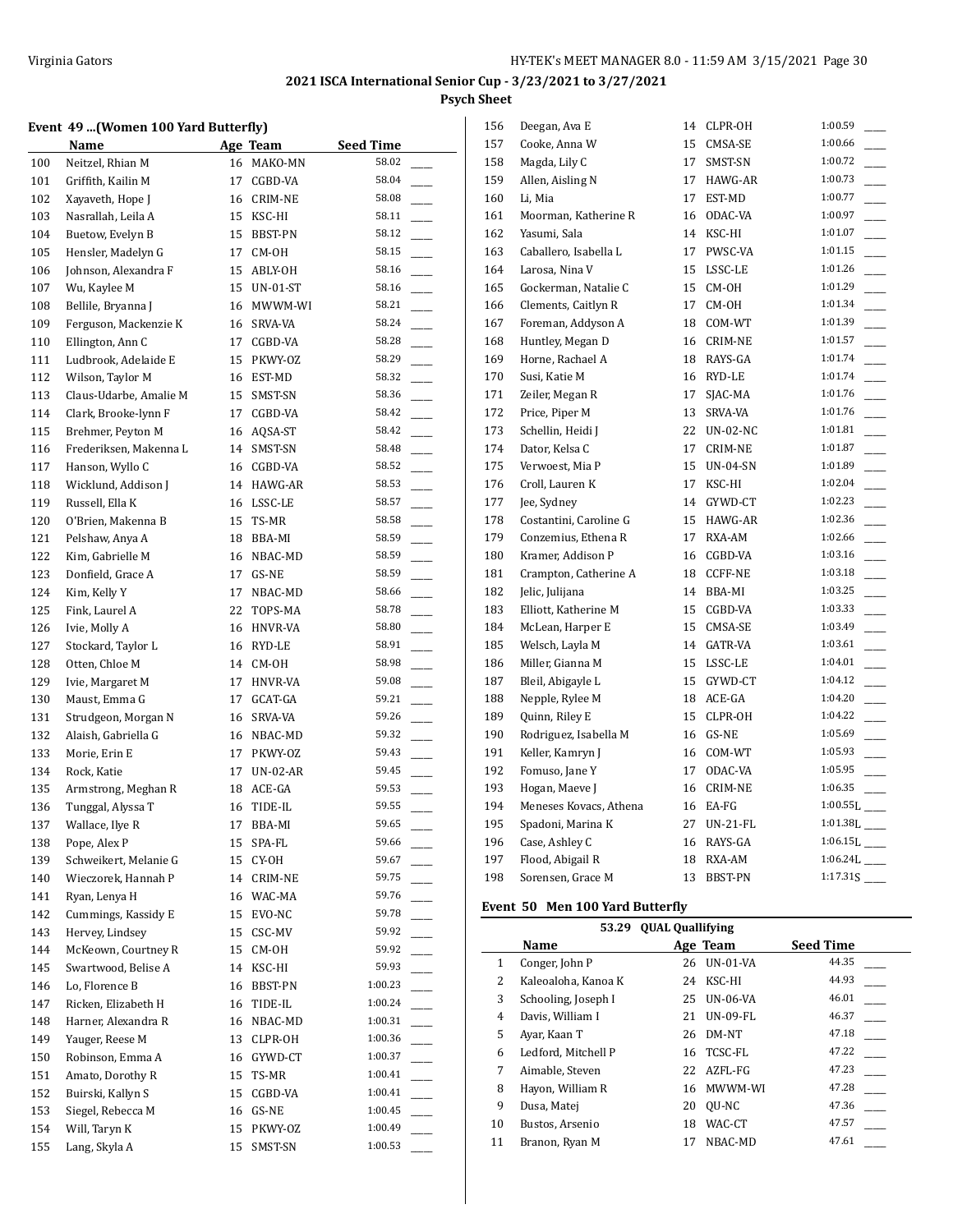## **Event 50 ...(Men 100 Yard Butterfly)**

|    | $\alpha$ (we not also better that |          |                    |                  |  |
|----|-----------------------------------|----------|--------------------|------------------|--|
|    | Name                              |          | Age Team           | <b>Seed Time</b> |  |
| 12 | Lochte, Ryan S                    | 36       | GSC-FL             | 47.92            |  |
| 13 | Glennon, Kevin C                  | 16       | CY-OH              | 48.16            |  |
| 14 | Mahler, Adam P                    | 20       | UN-07-MA           | 48.39            |  |
| 15 | Hover, Hans D                     | 21       | <b>BLA-MN</b>      | 48.40            |  |
| 16 | Bork, Samuel R                    | 17       | MWWM-WI            | 48.43            |  |
| 17 | Tibazi, Yusuf                     | 25       | GSC-FL             | 48.56            |  |
| 18 | Hazlett, Alexander S              | 17       | GYWD-CT            | 48.56            |  |
| 19 | Crawford, Jace A                  | 18       | UN-08-FL           | 48.70            |  |
| 20 | Crews, Kaikea B                   | 18       | SMST-SN            | 48.75            |  |
| 21 | Franklin, Alexander J             | 18       | CGBD-VA            | 48.82            |  |
| 22 | Ingerick, Logan O                 | 17       | AAC-FL             | 48.85            |  |
| 23 | Araya, Gabriel                    | 21       | AZFL-FG            | 48.89            |  |
|    |                                   |          |                    | 48.94            |  |
| 24 | Phung, Bertrand H                 | 21       | KSC-HI             | 48.98            |  |
| 25 | Vincent, Davidson                 | 19       | AZFL-FG            |                  |  |
| 26 | Battaglini, Lucca L               | 15       | CKS-NC             | 49.02            |  |
| 27 | Rogers, Sean M                    | 17       | AAC-FL             | 49.13            |  |
| 28 | Best, Oscar W                     |          | 16 UN-01-WI        | 49.44            |  |
| 29 | Sagdullaev, Murat                 | 21       | UN-02-OH           | 49.46            |  |
| 30 | Fink, Dalton C                    | 18       | TOPS-MA            | 49.48            |  |
| 31 | Wells, James M                    |          | 29 LRSC-ME         | 49.58            |  |
| 32 | Odlum-Smith, Jayhan               |          | 19 AZFL-FG         | 49.63            |  |
| 33 | Bitz, Colin A                     |          | 18 EST-MD          | 49.68            |  |
| 34 | Jee, Ryan M                       | 17       | GYWD-CT            | 49.75            |  |
| 35 | Rosado, Victor J                  | 18       | SPA-FL             | 49.75            |  |
| 36 | Benton, Taj K                     |          | 16 EST-MD          | 49.76            |  |
| 37 | Zhang, Alan Y                     | 16       | CRIM-NE            | 49.78            |  |
| 38 | Gutierrez, Gustavo G              | 22       | PRVT-VA            | 49.93            |  |
| 39 | Folger, Samuel J                  | 18       | GS-NE              | 49.96            |  |
| 40 | Kostov, Victor N                  | 17       | MWWM-WI            | 49.98            |  |
| 41 | Davis, Collin A                   | 18       | CKS-NC             | 50.01            |  |
| 42 | Metzner, John P                   | 18       | CLPR-OH            | 50.07            |  |
| 43 | Perez, Jhonny J                   | 23       | AZFL-FG            | 50.08            |  |
| 44 | Lyon, James E                     |          | 18 AUL-HI          | 50.11            |  |
| 45 | Seymour, Aaron D                  | 17       | GCAT-GA            | 50.13            |  |
| 46 | Morales, Josiah N                 |          | 26 PAQ-FG          | 50.13            |  |
| 47 | Dillard, Ben D                    | 19       | SMST-SN            | 50.24            |  |
| 48 | Rikic, Aidan T                    |          | 16 FREE-MR         | 50.24            |  |
| 49 | Wang, Gary Q                      |          | 16 UN-09-MA        | 50.34            |  |
| 50 | Carlton, Wyatt G                  | 16       | BBST-PN            | 50.36            |  |
| 51 | Congiusta, Matthew P              | 17       | CKS-NC             | 50.55            |  |
| 52 | Ninke, Jager A                    | 15       | LSSC-LE            | 50.56            |  |
| 53 | Dean, Ashton B                    | 17       | QSTS-VA            | 50.57            |  |
| 54 | Dostal, Justin P                  | 16       | ABLY-OH            | 50.58            |  |
| 55 | Knollman, Parker J                | 17       | CLPR-OH            | 50.59            |  |
| 56 | Jalbert, Drew W                   | 17       | CAC-CT             | 50.59            |  |
| 57 | Clark, Nicholas M                 | 17       | UN-11-MA           | 50.62            |  |
| 58 | Oberley, Matthew P                | 16       | ODAC-VA            | 50.65            |  |
| 59 | Dols, Keanan M                    | 22       | GSC-FL             | 50.74            |  |
| 60 | Decarlo, Joseph D                 | 18       | RAYS-GA            | 50.82            |  |
| 61 | Banks, John D                     | 18       | CLPR-OH            | 50.84            |  |
| 62 | Leamer, Aiden J                   | 16       | CY-OH              | 50.88            |  |
| 63 | Porter, Gabriel A                 | 17       | PKWY-OZ            | 50.88            |  |
| 64 | Muench, Cooper D                  | 17       | CGBD-VA            | 50.89            |  |
| 65 | Cratsenberg, Miles D              | 15       | BBST-PN            | 50.89            |  |
| 66 | Minassian, Nareg                  |          |                    | 50.90            |  |
| 67 | Jordan, Andrew F                  | 16<br>17 | CRIM-NE<br>CMSA-SE | 50.91            |  |
|    |                                   |          |                    |                  |  |

| 68  | Winkler, Kaii L             | 14 | EA-FG          | 50.92 |
|-----|-----------------------------|----|----------------|-------|
| 69  | Scripp, Michael P           | 18 | MWWM-WI        | 50.94 |
| 70  | Tunggal, Nathaniel G        | 17 | TIDE-IL        | 50.96 |
| 71  | Baglah, Khader G            | 22 | GSC-FL         | 51.02 |
| 72  | Calderon, Lucas S           | 18 | NBAC-MD        | 51.03 |
| 73  | Johnson, Drew C             | 17 | RAD-FL         | 51.09 |
| 74  | Parsons, Samuel W           | 17 | CGBD-VA        | 51.13 |
| 75  | Wehrmann, Maxwell D         | 17 | PKWY-OZ        | 51.14 |
| 76  | Taylor, Noah N              | 17 | MVN-CA         | 51.19 |
| 77  | Roberts, Zane C             |    | 18 ODAC-VA     | 51.23 |
| 78  | Bregoff, Zachary S          | 17 | TCSC-FL        | 51.31 |
| 79  | Lanting, Nicholas J         | 17 | SMST-SN        | 51.33 |
| 80  | Simon, Miles A              | 19 | $UN-01-GA$     | 51.33 |
| 81  | Shoyat, Elijah C            | 17 | CLPR-OH        | 51.39 |
| 82  | Guiliano, Christopher R     | 17 | TOPS-MA        | 51.40 |
| 83  | Aldewereld, Luca J          |    | 18 RYD-LE      | 51.40 |
| 84  | Goncharuk, Samuel G         | 17 | FREE-MR        | 51.41 |
| 85  | Hoppman, Garrett R          | 17 | COM-WT         | 51.52 |
| 86  | Parker, Samuel E            |    | 18 GCAT-GA     | 51.55 |
| 87  | McMullan, Thackston J       |    | 14 CM-OH       | 51.55 |
| 88  | Deal, Logan T               | 17 | HNVR-VA        | 51.64 |
| 89  | Rosales Olivas, Sebastian S | 17 | GCAT-GA        | 51.69 |
| 90  | Watson, Eric A              | 17 | QSTS-VA        | 51.69 |
| 91  | Bowers, Caiden E            | 15 | EST-MD         | 51.73 |
| 92  | Konviser, Eric L            |    | 16 FREE-MR     | 51.77 |
| 93  | Witt, Benjamin D            | 16 | OCSC-WI        | 51.80 |
| 94  | Caps, Thomas R              | 17 | AUL-HI         | 51.81 |
| 95  | Enser, Jared M              | 17 | HAST-NI        | 51.83 |
| 96  | Williams, Ryan R            | 16 | SMST-SN        | 51.90 |
| 97  | Reason, Brett D             |    | 18 RAYS-GA     | 51.90 |
| 98  | Judkins, Matthew J          |    | 15 PKWY-OZ     | 51.91 |
| 99  | Ioselevich, Arie            |    | 15 TRI-MR      | 51.96 |
| 100 | West, Zachary               | 17 | AUL-HI         | 51.98 |
| 101 | Carden, Michael C           |    | 16 RAYS-GA     | 52.07 |
| 102 | Prince, Toby B              | 17 | SST-GU         | 52.22 |
| 103 | Wang, Jake                  |    | 15 UN-10-MA    | 52.23 |
| 104 | Prevost, Noah A             |    | 18 CMSA-SE     | 52.27 |
| 105 | Ramsbottom, Dean W          | 18 | <b>FVFY-IL</b> | 52.46 |
| 106 | Ross, Gabe L                | 18 | AQSA-ST        | 52.48 |
| 107 | Johnson, David B            | 18 | QSTS-VA        | 52.48 |
| 108 | Bartlett, Thomas C          | 17 | RAYS-GA        | 52.50 |
| 109 | Duren, Matthew R            | 17 | QSTS-VA        | 52.50 |
| 110 | Dou, Andrew Y               | 17 | CRIM-NE        | 52.51 |
| 111 | Bergerson, Liam M           | 20 | BLA-MN         | 52.51 |
| 112 | Peters, Noah                | 18 | KSC-HI         | 52.52 |
| 113 | Protano, John               | 19 | $UN-01-MR$     | 52.56 |
| 114 | Boyes, Ethan E              | 16 | AGS-GU         | 52.61 |
| 115 | McQueary, Tommie            | 17 | ABLY-OH        | 52.62 |
| 116 | Davin, Cole A               | 17 | SEAL-ME        | 52.62 |
| 117 | Greene, Andrew E            | 15 | EST-MD         | 52.63 |
| 118 | Almassri, Rami S            | 18 | RYD-LE         | 52.63 |
| 119 | Haines, Jacob R             | 20 | SJAC-MA        | 52.65 |
| 120 | Bamman, Magnus A            | 17 | GCAT-GA        | 52.69 |
| 121 | Smith, Christopher W        | 17 | CRIM-NE        | 52.74 |
| 122 | Ross, Matthew R             | 17 | TBAC-FL        | 52.74 |
| 123 | Pittroff, Nathan N          | 16 | EST-MD         | 52.76 |
| 124 | Swain, Joseph A             | 16 | LSSC-LE        | 52.77 |
| 125 | Duarte, Nicholas R          | 17 | <b>CCFF-NE</b> | 52.79 |
|     |                             |    |                |       |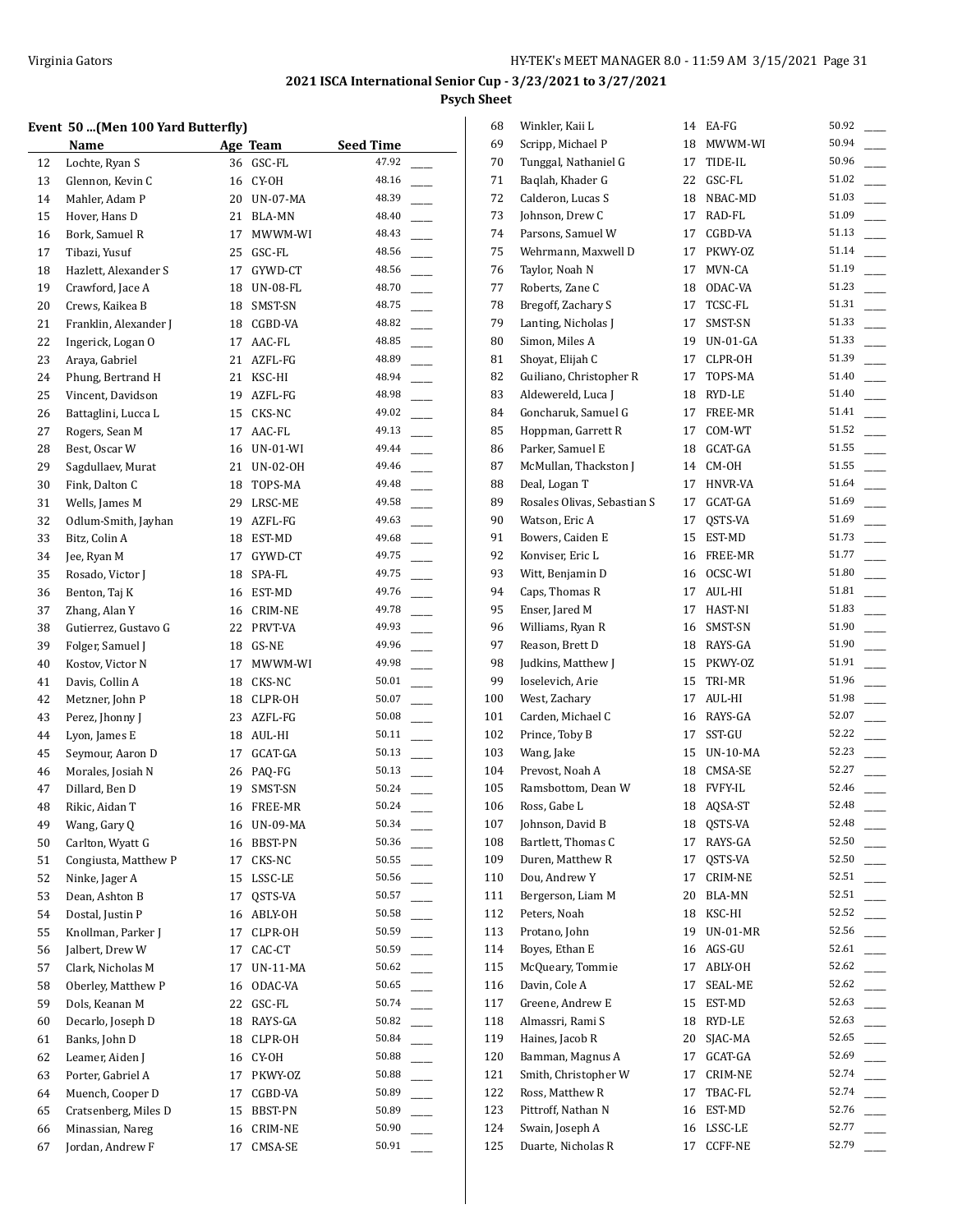## **Event 50 ...(Men 100 Yard Butterfly)**

|            | Event 50  (Men 100 Tara Butterny)<br>Name |    |                 | <b>Seed Time</b> |
|------------|-------------------------------------------|----|-----------------|------------------|
|            |                                           | 17 | Age Team        | 52.82            |
| 126<br>127 | London, Charles L<br>Ayinon, William D    | 17 | CRIM-NE         | 52.83            |
|            |                                           |    | CRIM-NE         | 52.86            |
| 128        | Zornan Ferguson, Zachary D                | 15 | RXA-AM          |                  |
| 129        | Johansen, Theodore A                      | 16 | MAKO-MN         | 52.89            |
| 130        | Almariento, Larry J                       |    | 16 ODAC-VA      | 52.93            |
| 131        | Walden, Johnathan J                       | 18 | PWSC-VA         | 52.95            |
| 132        | Caputo, Quinn J                           |    | 14 CRIM-NE      | 52.96            |
| 133        | McClung, Max M                            | 16 | RA-MR           | 53.01            |
| 134        | Wilson, Brandon E                         | 18 | EST-MD          | 53.03            |
| 135        | Blumenfeld, Ryan N                        | 18 | NBAC-MD         | 53.03            |
| 136        | Jankowski, Legend J                       |    | 18 COM-WT       | 53.08            |
| 137        | Franklin, Patrick J                       | 16 | CGBD-VA         | 53.09            |
| 138        | McManus, Matthew G                        | 15 | TS-MR           | 53.14            |
| 139        | Jackson, Jair D                           | 17 | PAC-PV          | 53.15            |
| 140        | Glazebnik, Benjamin                       | 17 | TS-MR           | 53.17            |
| 141        | Kalafat, Ozan                             | 17 | MWWM-WI         | 53.17            |
| 142        | Herring, Jonah Q                          | 17 | BBST-PN         | 53.17            |
| 143        | Hufford, Ryan G                           | 15 | QSTS-VA         | 53.17            |
| 144        | Dambra, Nicholas W                        | 18 | HAST-NI         | 53.18            |
| 145        | Rogness, Corey R                          | 18 | QSTS-VA         | 53.19            |
| 146        | Kaminski, Tyler R                         | 15 | ODAC-VA         | 53.23            |
| 147        | Lin, Tyson C                              | 17 | KSC-HI          | 53.27            |
| 148        | Runyon, Jacob R                           | 15 | HAST-NI         | 53.29            |
| 149        | Caruso, Nicholas J                        | 17 | GSC-FL          | 53.29            |
| 150        | Schulte, Gavin B                          | 18 | CSC-MV          | 53.34            |
| 151        | Hronek, Russell E                         | 18 | ODAC-VA         | 53.36            |
| 152        | Gerloff, Joshua C                         | 15 | ODAC-VA         | 53.36            |
| 153        | Chen, Nathan Z                            | 17 | BBST-PN         | 53.40            |
| 154        | Heberle, Luke D                           | 18 | RYD-LE          | 53.50            |
| 155        | Andrews, Timothy C                        | 15 | CRIM-NE         | 53.51            |
| 156        | Jones, Samuel G                           | 17 | CM-OH           | 53.54            |
| 157        | Gavin, Cooper J                           | 17 | ODAC-VA         | 53.55            |
| 158        | Mauldin, Benjamin A                       | 16 | ODAC-VA         | 53.58            |
|            | Ochoa, Aidan M                            |    | 16 RXA-AM       | 53.60            |
| 159        | Florio, Aidan C                           |    |                 | 53.62            |
| 160        | Bergerson, Aidan C                        | 16 | RYD-LE          | 53.70            |
| 161        |                                           | 17 | <b>BLA-MN</b>   | 53.84            |
| 162        | Griffith, William R                       | 18 | CM-OH           |                  |
| 163        | McCarthy, John M                          |    | 16 QSTS-VA      | 53.87            |
| 164        | Brinson, Zachary R                        | 17 | ODAC-VA         | 53.88            |
| 165        | Romero, Richard E                         | 18 | <b>UN-02-PV</b> | 53.89            |
| 166        | Hanson, Andrew S                          | 15 | MAKO-MN         | 54.08            |
| 167        | Dines, Thomas K                           | 16 | CGBD-VA         | 54.20            |
| 168        | Bunker, Aiden L                           | 15 | FAST-AM         | 54.22            |
| 169        | Seicean, Erik I                           | 16 | LSSC-LE         | 54.24            |
| 170        | Mitchell, Jackson B                       | 18 | CMSA-SE         | 54.25            |
| 171        | Fournier, Nick A                          | 17 | GS-NE           | 54.26            |
| 172        | Weddington, Langston D                    | 19 | <b>UN-02-GA</b> | 54.28            |
| 173        | Yeomans, Josiah T                         | 16 | QSTS-VA         | 54.28            |
| 174        | Rosenthal, Ben F                          | 16 | BBA-MI          | 54.29            |
| 175        | Forsey, Chris J                           | 17 | EVO-NC          | 54.33            |
| 176        | Lara, Austin F                            | 16 | UN-08-VA        | 54.37            |
| 177        | Cleveland, Connor P                       | 18 | MWWM-WI         | 54.38            |
| 178        | Bitz, Kyle M                              | 16 | EST-MD          | 54.39            |
| 179        | Helms, Andrew G                           | 17 | LSSC-LE         | 54.44            |
| 180        | Schwabauer, Daniel T                      | 15 | GCAT-GA         | 54.46            |
| 181        | Russell, Michael C                        | 18 | CM-OH           | 54.47            |
|            |                                           |    |                 |                  |

| 182 | Crisci, Aidan R         | 18 | CGBD-VA         | 54.60                   |
|-----|-------------------------|----|-----------------|-------------------------|
| 183 | Burkey, William J       | 17 | OSTS-VA         | 54.61                   |
| 184 | Moon, Jackson P         | 17 | EVO-NC          | 54.61                   |
| 185 | Mendoza, Roland James H | 17 | PWSC-VA         | 54.63                   |
| 186 | Hakimian, Nic V         | 18 | RYD-LE          | 54.70                   |
| 187 | Conklin, Finnley J      | 14 | OCSC-WI         | 54.71                   |
| 188 | Poole, Eli W            | 18 | CMSA-SE         | 54.82                   |
| 189 | Solvason, Connor C      | 15 | EVO-NC          | 54.90                   |
| 190 | Oey, Daevin             |    | 16 UN-01-PV     | 55.00                   |
| 191 | Enser, Justin M         | 15 | HAST-NI         | 55.04                   |
| 192 | Brown, Connor K         | 15 | TS-MR           | 55.06                   |
| 193 | Koller, Joseph K        | 20 | BLA-MN          | 55.17                   |
| 194 | Erb, Zachary J          | 16 | GATR-VA         | 55.22                   |
| 195 | Brunetti, Joseph P      | 17 | SRVA-VA         | 55.43                   |
| 196 | Ortiz, Marcos R         | 20 | UN-09-CT        | 55.51                   |
| 197 | Heinz, Evan M           | 16 | CGBD-VA         | 55.52                   |
| 198 | O'Connor, Patrick J     | 17 | CRIM-NE         | 55.79                   |
| 199 | Bried, Gustavo J        |    | 15 ACE-GA       | 55.80                   |
| 200 | McCarran, Jacob R       | 17 | RXA-AM          | 55.89                   |
| 201 | Holt, Bret R            |    | 18 CLPR-OH      | 55.92                   |
| 202 | Venit, Michael          |    | 16 PAC-PV       | 55.99                   |
| 203 | Puzon, Patrick L        | 14 | SRVA-VA         | 56.19                   |
| 204 | Shea, Carrick W         |    | 15 CRIM-NE      | 56.24                   |
| 205 | Ix, Douglas E           |    | 16 QSTS-VA      | 56.30                   |
| 206 | Rivard, James D         | 17 | BBA-MI          | 56.40                   |
| 207 | Batt, Jiro F            | 18 | CRIM-NE         | 56.44                   |
| 208 | Rempe, Brockman M       | 17 | HNVR-VA         | 56.63                   |
| 209 | Swartwood, Blaise A     | 17 | KSC-HI          | 56.71                   |
| 210 | Cheung, Luke K          | 17 | KSC-HI          | 56.92                   |
| 211 | Song, Andrew J          |    | 14 CRIM-NE      | 56.94                   |
| 212 | Hyacinthe, Justin T     |    | 16 FREE-MR      | 57.06                   |
| 213 | Saadeddin, Saadeddin    | 15 | TRI-MR          | 57.50                   |
| 214 | Tonk, Lucas             |    | 16 CGBD-VA      | 57.58                   |
| 215 | Porter, William J       | 15 | SEAL-ME         | 57.64                   |
| 216 | McQuaid, Keith E        | 15 | NBAC-MD         | 57.67                   |
| 217 | Reiter, Jonathan T      | 18 | AUL-HI          | 57.76                   |
| 218 | Del Rosario, Caleb T    | 15 | CRIM-NE         | 57.77                   |
| 219 | Nava, Landon M          | 15 | UN-02-SN        | 58.25                   |
| 220 | Olson, Tyler B          | 17 | HAWG-AR         | 58.71                   |
| 221 | Gluzman, Joshua I       | 15 | TRI-MR          | 58.81                   |
| 222 | Hewko, Mason A          | 19 | LSSC-LE         | 59.65                   |
| 223 | Liang, Daniel           | 16 | CGBD-VA         | 59.66                   |
| 224 | Stluka, Spencer D       | 15 | OCSC-WI         | 59.79                   |
| 225 | Elgin, William P        | 17 | UN-05-PV        | 1:00.57                 |
| 226 | Cucu, Alexandru         | 15 | RYD-LE          | 1:02.01                 |
| 227 | Cucu, Michael           | 16 | RYD-LE          | 1:03.23                 |
| 228 | Romero, Elioenai R      | 15 | <b>UN-03-PV</b> | 1:05.76                 |
| 229 | Dressel, Caeleb R       | 24 | GSC-FL          |                         |
| 230 | Josa, Matthew A         | 25 | <b>UN-01-NC</b> | 52.22L                  |
| 231 | Lov, Andrew D           | 23 | GSC-FL          |                         |
| 232 | Blanco Guido, Santiago  |    |                 | 55.71L                  |
|     | Peribonio, Tomas A      | 18 | $UN-11-CT$      | 55.89L                  |
| 233 |                         | 25 | GSC-FL          | $56.01L$ <sub>---</sub> |
| 234 | Vasquez, Carlos M       | 20 | UN-03-FG        |                         |
| 235 | Mitchell, Stefano       | 21 | AZFL-FG         |                         |
| 236 | Gorsuch, Nathaniel C    | 15 | PPSC-ME         |                         |
| 237 | Menninger, Jason A      | 18 | QSTS-VA         |                         |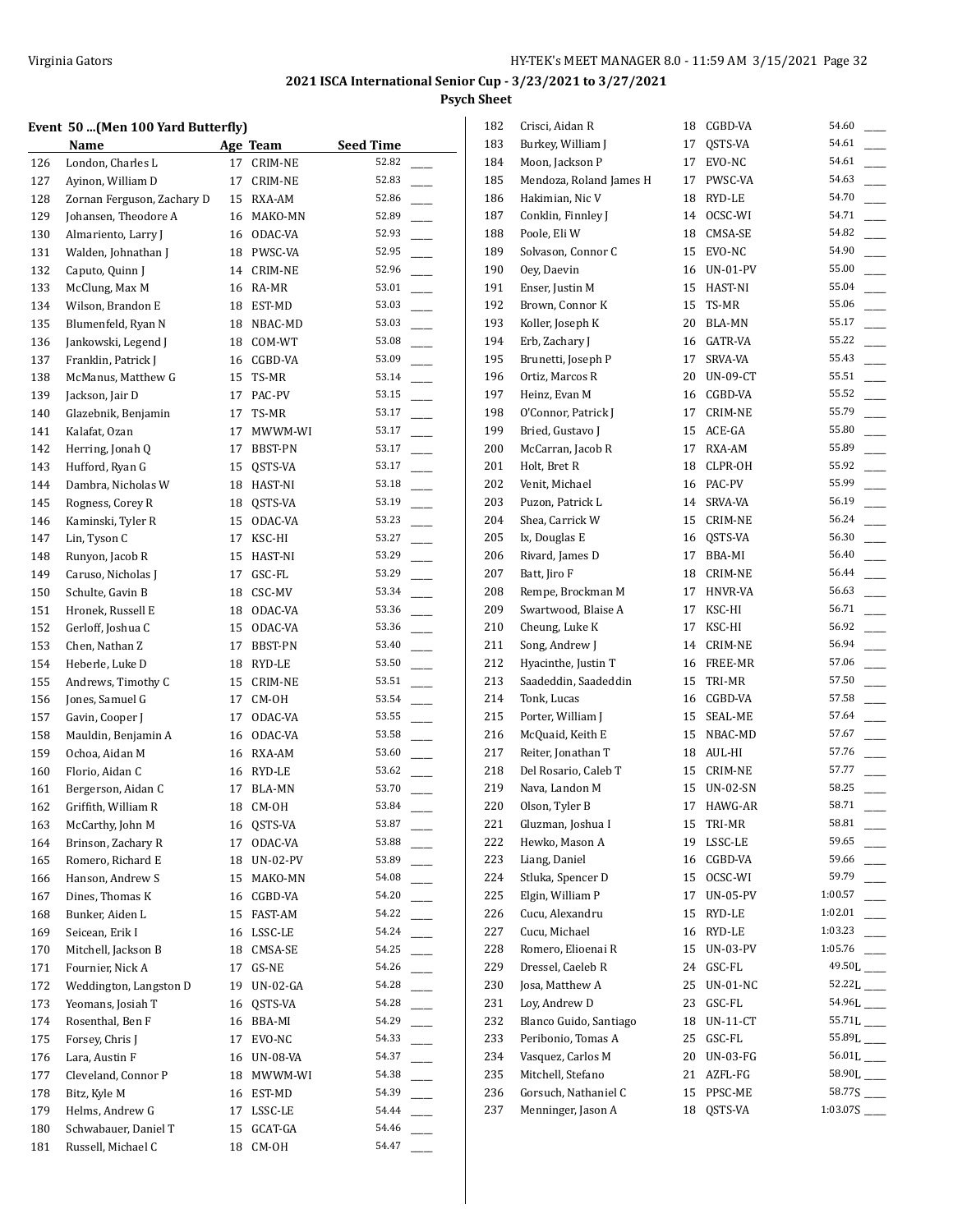## **Event 53 Women 50 Yard Backstroke**

| 59.29 QUAL Quallifying |                         |    |                 |                  |  |
|------------------------|-------------------------|----|-----------------|------------------|--|
|                        | Name                    |    | Age Team        | <b>Seed Time</b> |  |
| 1                      | Liberman, Michal S      | 25 | EVO-NC          | 25.50            |  |
| 2                      | Solvason, Anna C        | 15 | EVO-NC          | 27.50            |  |
| 3                      | Dressel, Sherridon L    | 22 | UN-04-FL        | 50.64            |  |
| 4                      | Marquez, Celina         | 21 | AZFL-FG         | 52.36            |  |
| 5                      | Bullock, Adaline R      |    | 19 RAYS-GA      | 53.55            |  |
| 6                      | Van Brunt, Gabrielle M  | 15 | GCAT-GA         | 53.91            |  |
| 7                      | Francis, Malia K        | 17 | MWWM-WI         | 54.01            |  |
| 8                      | Moore, Madelyn E        | 20 | $UN-05-FL$      | 54.10            |  |
| 9                      | Murphy, Elizabeth R     | 16 | SMST-SN         | 54.19            |  |
| 10                     | Murdock, Justine E      | 17 | BBA-MI          | 54.36            |  |
| 11                     | Kuchkarova, Yulduz      | 27 | UN-01-0H        | 54.63            |  |
| 12                     | Korbly, Isabella A      | 17 | USC-NE          | 54.79            |  |
| 13                     | Myers, Amber N          | 17 | SMST-SN         | 54.83            |  |
| 14                     | Ghine, Danielle I       | 18 | EST-MD          | 54.96            |  |
|                        | Manion, Mara J          | 17 |                 | 55.04            |  |
| 15                     |                         |    | CSC-MV          | 55.24            |  |
| 16                     | Barthel, Alanakealoha R | 18 | AUL-HI          |                  |  |
| 17                     | Trojbom, Olivia G       |    | 18 VAS-NE       | 55.27            |  |
| 18                     | Black, Grace B          | 15 | NBAC-MD         | 55.71            |  |
| 19                     | Cox, Delaney R          | 16 | CGBD-VA         | 55.86            |  |
| 20                     | Hensler, Madelyn G      | 17 | CM-OH           | 56.10            |  |
| 21                     | Boszormenyi, Bettina    | 23 | $UN-17-FL$      | 56.15            |  |
| 22                     | Olivo, Annabel N        |    | 16 TIDE-IL      | 56.35            |  |
| 23                     | Downing, Alexandra G    | 15 | LSSC-LE         | 56.41            |  |
| 24                     | Bergin, Katelyn E       | 19 | SSC-ZZ          | 56.48            |  |
| 25                     | Smith, Amber M          |    | 16 NBAC-MD      | 56.58            |  |
| 26                     | Earley, Cristin M       |    | 18 HMST-CT      | 56.59            |  |
| 27                     | Bennett, Zody A         |    | 16 AGS-GU       | 56.65            |  |
| 28                     | Horning, Caitlin L      | 15 | UN-01-MA        | 56.66            |  |
| 29                     | Schield, Morgan C       | 18 | AQSA-ST         | 56.66            |  |
| 30                     | Tankard, Kyleigh A      | 17 | CGBD-VA         | 56.69            |  |
| 31                     | Ferguson, Mackenzie K   | 16 | SRVA-VA         | 56.82            |  |
| 32                     | Song, Chloe J           | 17 | GS-NE           | 56.88            |  |
| 33                     | Rudowski, Faith E       | 15 | CY-OH           | 56.93            |  |
| 34                     | Elwell, Kensington L    |    | 16 SMST-SN      | 56.99            |  |
| 35                     | Robbins, Maggie E       | 17 | SSA-SE          | 57.05            |  |
| 36                     | Elwell, Sydney L        | 16 | SMST-SN         | 57.18            |  |
| 37                     | White, Alden E          | 15 | CRIM-NE         | 57.35            |  |
| 38                     | Hall, Hannah G          | 17 | <b>UN-07-AR</b> | 57.36            |  |
| 39                     | Wood, Evelyn R          | 16 | MAKO-MN         | 57.38            |  |
| 40                     | Marstellar, Isabel A    | 16 | CGBD-VA         | 57.43            |  |
| 41                     | Dopson, Mia B           | 17 | EST-MD          | 57.55            |  |
| 42                     | Ivie, Margaret M        | 17 | HNVR-VA         | 57.65            |  |
| 43                     | Kim, Kelly Y            | 17 | NBAC-MD         | 57.68            |  |
|                        |                         |    |                 |                  |  |
| 44                     | Mayo, Phoebe K          | 14 | CGBD-VA         | 57.80            |  |
| 45                     | Foster, Payton A        | 14 | GYWD-CT         | 57.84            |  |
| 46                     | Scheneman, Jacqueline B | 17 | ODAC-VA         | 57.94            |  |
| 47                     | Khan, Asma N            | 15 | RYD-LE          | 57.94            |  |
| 48                     | Furgeson, Colleen R     | 22 | AZFL-FG         | 57.95            |  |
| 49                     | Nepple, Rylee M         | 18 | ACE-GA          | 57.98            |  |
| 50                     | Johnson, Alexandra F    | 15 | ABLY-OH         | 58.00            |  |
| 51                     | Gore, Morgan A          | 17 | SMST-SN         | 58.06            |  |
| 52                     | Detta, Teigen M         | 17 | BBST-PN         | 58.19            |  |
| 53                     | Bockrath, Rachel K      | 15 | WAC-MA          | 58.25            |  |
| 54                     | Rucker, Victoria H      | 19 | GCAT-GA         | 58.25            |  |

| 55  | Warnagiris, Kimberly E   | 17 | WST-VA          | 58.38    |
|-----|--------------------------|----|-----------------|----------|
| 56  | Haskell, Olivia J        | 17 | COM-WT          | 58.39    |
| 57  | Younger, Delaney L       | 17 | CGBD-VA         | 58.52    |
| 58  | Schweikert, Melanie G    | 15 | CY-OH           | 58.54    |
| 59  | Zane, Abigail            | 16 | SJAC-MA         | 58.56    |
| 60  | Mangum, Sarah M          | 18 | CMSA-SE         | 58.58    |
| 61  | Schrader, Ella R         | 16 | TIDE-IL         | 58.65    |
| 62  | Kissinger, Calissa K     | 14 | SMST-SN         | 58.66    |
| 63  | Michael, Sarah E         | 16 | TIDE-IL         | 58.66    |
| 64  | Li, Mia                  | 17 | EST-MD          | 58.67    |
| 65  | Sullivan, Kylee A        | 16 | PKWY-OZ         | 58.70    |
| 66  | Ricken, Elizabeth H      | 16 | TIDE-IL         | 58.72    |
| 67  | Armstrong, Meghan R      | 18 | ACE-GA          | 58.74    |
| 68  | Clifford, Emma F         | 18 | MWWM-WI         | 58.87    |
| 69  | Yoder, Phoebe R          | 14 | SMST-SN         | 58.88    |
| 70  | Kim, Gabrielle M         | 16 | NBAC-MD         | 58.88    |
| 71  | Wilson, Taylor M         | 16 | EST-MD          | 58.94    |
| 72  | Verwoest, Mia P          | 15 | UN-04-SN        | 58.96    |
| 73  | Bauer, Isabelle R        | 19 | HNVR-VA         | 58.96    |
| 74  | Acker, Savannah J        | 15 | OCSC-WI         | 59.00    |
| 75  | Reiter, Jennifer L       | 16 | AUL-HI          | 59.00    |
| 76  | Tingen, Casey L          | 15 | CGBD-VA         | 59.03    |
| 77  | Nasrallah, Leila A       | 15 | KSC-HI          | 59.07    |
| 78  | Wright, Gisella A        | 15 | TBAC-FL         | 59.10    |
| 79  | McHale, Alyssa G         | 16 | SJAC-MA         | 59.11    |
| 80  | Delmonte, Maria N        | 15 | PPSC-ME         | 59.14    |
| 81  | Bodrock, Grace D         | 16 | RYD-LE          | 59.18    |
| 82  | Dudkina, Elena V         | 15 | CRIM-NE         | 59.22    |
| 83  | Bilger, Skye L           | 15 | NBAC-MD         | 59.23    |
| 84  | Fusco, Casey M           | 17 | CGBD-VA         | 59.24    |
| 85  | Sinkiewicz, Mia E        | 18 | GCAT-GA         | 59.47    |
| 86  | Juhlin, Lindsay E        | 16 | PWSC-VA         | 59.50    |
| 87  | Herr, Sydney M           | 15 | CM-OH           | 59.58    |
| 88  | Sarcone, Willa D         | 17 | GYWD-CT         | 59.63    |
| 89  | McKeown, Courtney R      | 15 | CM-OH           | 59.88    |
| 90  | Tanizaki-Hudson, Kiana S | 17 | UN-01-HI        | 59.90    |
| 91  | Scott, Alivia M          | 15 | CM-OH           | 1:00.03  |
| 92  | Alaish, Gabriella G      | 16 | NBAC-MD         | 1:00.10  |
| 93  | Caballero, Isabella L    | 17 | PWSC-VA         | 1:00.12  |
| 94  | Cabral, Katelyn H        | 17 | PAQ-FG          | 1:00.25  |
| 95  | Rasmussen, Katherine     | 14 | AGS-GU          | 1:00.67  |
| 96  | McLean, Harper E         | 15 | CMSA-SE         | 1:00.71  |
| 97  | Porter, Morgan A         | 18 | PPSC-ME         | 1:00.72  |
| 98  | Szadorski, Abigail E     | 18 | <b>FVFY-IL</b>  | 1:01.37  |
| 99  | Draves, Teresa J         | 20 | TOPS-MA         | 1:01.99  |
| 100 | Szadorski, Alexa N       | 18 | <b>FVFY-IL</b>  | 1:04.46  |
| 101 | Wood, Augusta D          | 16 | <b>UN-04-PV</b> | 1:06.58  |
| 102 | Yoder, Carson M          | 17 | ODAC-VA         | 1:09.92  |
| 103 | Sichtnik, Sophia         | 17 | GYWD-CT         | 1:16.96S |

#### **Event 54 Men 50 Yard Backstroke**

 $\frac{1}{2}$ 

|   | 54.49 OUAL Quallifying |    |            |                  |  |  |
|---|------------------------|----|------------|------------------|--|--|
|   | Name                   |    | Age Team   | <b>Seed Time</b> |  |  |
|   | Wilson, Max            |    | 16 STSA    | 24.28            |  |  |
|   | Prince, Toby B         | 17 | SST-GU     | 27.16            |  |  |
| 3 | Morales, Yeziel D      |    | 25 AZFL-FG | 47.71            |  |  |
| 4 | McGovern, Trevor Q     | 19 | $UN-14-FL$ | 47.95            |  |  |
|   | Crews, Kaikea B        | 18 | SMST-SN    | 48.10            |  |  |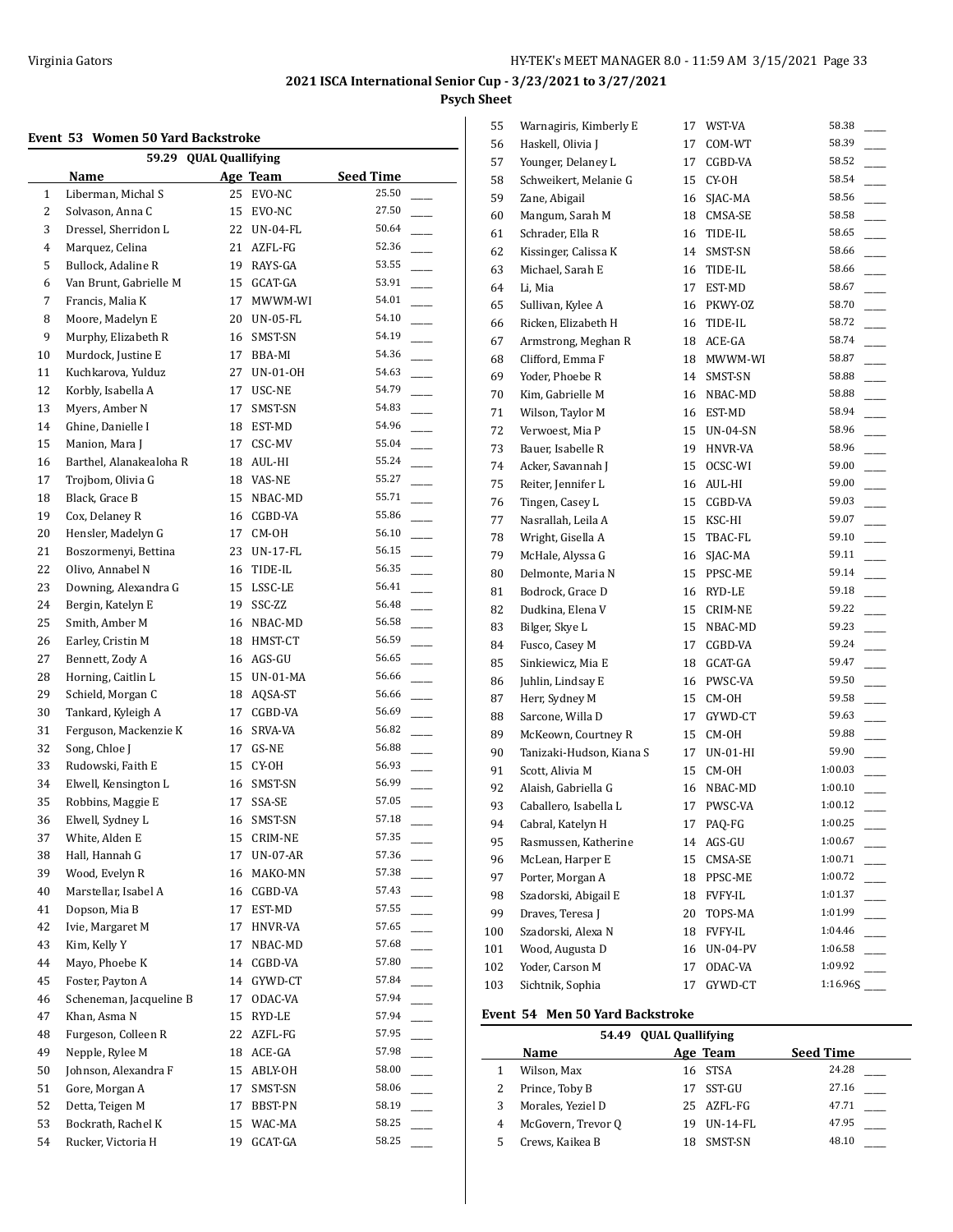#### **Event 54 ...(Men 50 Yard Backstroke)**

|    | Name                                       |    | Age Team    | <b>Seed Time</b> |  |
|----|--------------------------------------------|----|-------------|------------------|--|
| 6  | Hayon, William R                           |    | 16 MWWM-WI  | 48.10            |  |
| 7  | Rogers, Sean M                             | 17 | AAC-FL      | 48.82            |  |
| 8  | Williams, Sidney F                         | 22 | PRVT-VA     | 48.86            |  |
| 9  | Guiliano, Christopher R                    | 17 | TOPS-MA     | 49.08            |  |
| 10 | Seymour, Aaron D                           | 17 | GCAT-GA     | 49.14            |  |
| 11 | Aimable, Steven                            | 22 | AZFL-FG     | 49.34            |  |
| 12 | Duren, Matthew R                           | 17 | QSTS-VA     | 49.44            |  |
| 13 | Whetstine, Clayton C                       | 17 | CGBD-VA     | 49.45            |  |
| 14 | Parker, Samuel E                           | 18 | GCAT-GA     | 49.77            |  |
| 15 | Franklin, Alexander J                      | 18 | CGBD-VA     | 49.95            |  |
| 16 | Lakatta, Edward A                          | 17 | NBAC-MD     | 49.95            |  |
| 17 | Simon, Miles A                             | 19 | $UN-01-GA$  | 49.97            |  |
| 18 | Congiusta, Matthew P                       | 17 | CKS-NC      | 50.03            |  |
| 19 | Bork, Samuel R                             | 17 | MWWM-WI     | 50.09            |  |
| 20 | Fink, Dalton C                             | 18 | TOPS-MA     | 50.11            |  |
| 21 | Meyers, Will J                             |    | 16 ABLY-OH  | 50.42            |  |
| 22 | Shaffer, Nicholas A                        |    | 18 AAC-FL   | 50.58            |  |
| 23 | San Juan, Roman A                          | 17 | UN-03-AR    | 50.61            |  |
| 24 | Englehart, William D                       | 19 | PRVT-VA     | 50.96            |  |
| 25 | Phung, Bertrand H                          | 21 | KSC-HI      | 51.02            |  |
| 26 | Burns, Joseph P                            | 18 | TBAC-FL     | 51.05            |  |
| 27 | Kostov, Victor N                           | 17 | MWWM-WI     | 51.15            |  |
| 28 | Conners, Brendan C                         | 15 | UN-03-CT    | 51.24            |  |
| 29 | West, Zachary                              | 17 | AUL-HI      | 51.40            |  |
| 30 | Hufford, Ryan G                            | 15 | QSTS-VA     | 51.44            |  |
| 31 | Kamdin, Sam F                              | 16 | NBAC-MD     | 51.49            |  |
| 32 | Wilson, Brandon E                          | 18 | EST-MD      | 51.58            |  |
| 33 | Best, Oscar W                              |    | 16 UN-01-WI | 51.63            |  |
| 34 | Gerloff, Joshua C                          | 15 | ODAC-VA     | 51.65            |  |
| 35 | Thomas, Caleb M                            | 17 | QSTS-VA     | 51.73            |  |
| 36 | Mitchell, Jackson B                        | 18 | CMSA-SE     | 51.75            |  |
| 37 | Carden, Michael C                          | 16 | RAYS-GA     | 51.85            |  |
| 38 | Zapata, Bryan                              | 16 | UN-01-NE    | 52.05            |  |
| 39 | Johnson, Gage A                            | 14 | HAWG-AR     | 52.05            |  |
| 40 | Seicean, Erik I                            |    | 16 LSSC-LE  | 52.12            |  |
| 41 | Sims, Joseph S                             | 17 | CGBD-VA     | 52.24            |  |
| 42 | Fuchs, William P                           | 17 | AZFL-FG     | 52.29            |  |
| 43 | McGowan, Aidan K                           | 15 | CGBD-VA     | 52.32            |  |
| 44 | Vera, Korbin R                             | 17 | BBST-PN     | 52.43            |  |
| 45 | Weddington, Langston D                     | 19 | UN-02-GA    | 52.49            |  |
| 46 | Calkins, Brady C                           | 14 | SMST-SN     | 52.54            |  |
| 47 | Herring, Jonah Q                           | 17 | BBST-PN     | 52.54            |  |
| 48 | Bell, Jacob D                              | 16 | COM-WT      | 52.80            |  |
| 49 | Dean, Steven J                             | 18 | HAWG-AR     | 52.85            |  |
| 50 | Gorsuch, Nathaniel C                       | 15 | PPSC-ME     | 52.88            |  |
| 51 | Caputo, Quinn J                            | 14 | CRIM-NE     | 52.90            |  |
| 52 | Clervi, Nicholas E                         | 17 | CSC-MV      | 52.91            |  |
| 53 | Koller, Joseph K                           | 20 | BLA-MN      | 52.97            |  |
| 54 | Caten, Tyler J                             | 16 | SRVA-VA     | 53.05            |  |
| 55 | Williams, Ryan R                           | 16 | SMST-SN     | 53.10            |  |
| 56 | Odlum-Smith, Jayhan                        | 19 | AZFL-FG     | 53.18<br>53.36   |  |
| 57 | Swain, Joseph A                            | 16 | LSSC-LE     | 53.43            |  |
| 58 | Jalbert, Drew W<br>Brinson, Zachary R      | 17 | CAC-CT      | 53.44            |  |
| 59 |                                            | 17 | ODAC-VA     | 53.48            |  |
| 60 | Walden, Johnathan J<br>Mauldin, Benjamin A | 18 | PWSC-VA     | 53.56            |  |
| 61 |                                            | 16 | ODAC-VA     |                  |  |

| 62 | Winkler, Finn M       | 16 | EA-FG           | 53.65       |
|----|-----------------------|----|-----------------|-------------|
| 63 | Ix, Douglas E         | 16 | OSTS-VA         | 53.67       |
| 64 | Venit, Michael        | 16 | PAC-PV          | 53.77       |
| 65 | Rosenthal, Ben F      | 16 | BBA-MI          | 53.83       |
| 66 | Spragg, Benjamin G    | 17 | EST-MD          | 53.85       |
| 67 | Decarlo, Joseph D     | 18 | RAYS-GA         | 53.90       |
| 68 | Cucu, Alexandru       | 15 | RYD-LE          | 54.28       |
| 69 | Porter, William J     | 15 | SEAL-ME         | 54.28       |
| 70 | Helms, Andrew G       | 17 | LSSC-LE         | 54.29       |
| 71 | Ochoa, Aidan M        | 16 | RXA-AM          | 54.31       |
| 72 | Florio, Aidan C       | 16 | RYD-LE          | 54.34       |
| 73 | Olson, Tyler B        | 17 | HAWG-AR         | 54.35       |
| 74 | Burkey, William J     | 17 | QSTS-VA         | 54.45       |
| 75 | Castle, Samuel G      | 16 | <b>HNVR-VA</b>  | 54.45       |
| 76 | Whetstine, Carter R   | 15 | CGBD-VA         | 54.78       |
| 77 | Warnagiris, Paul D    | 15 | WST-VA          | 54.89       |
| 78 | Eckert, Luca S        | 15 | CM-OH           | 54.99       |
| 79 | Hansen, Trevor J      | 16 | PKWY-OZ         | 54.99       |
| 80 | Wilhelm, Cory M       | 19 | RAD-FL          | 55.02       |
| 81 | Weizeorick, Michael P | 16 | <b>FVFY-IL</b>  | 55.14       |
| 82 | Mulgrew, William K    | 14 | CRIM-NE         | 55.84       |
| 83 | Ross, Gabe L          | 18 | AQSA-ST         | 56.25       |
| 84 | Hollinger, Jace C     | 15 | SRVA-VA         | 57.11       |
| 85 | Vaught, Benjamin A    | 16 | CLPR-OH         | 57.94       |
| 86 | Seaton, Leon          | 16 | AZFL-FG         | 58.59       |
| 87 | Ragsdell, Samuel K    | 17 | CSC-MV          | 58.85       |
| 88 | McCarthy, John M      | 16 | QSTS-VA         | 59.00       |
| 89 | Oey, Daevin           | 16 | <b>UN-01-PV</b> | 59.18       |
| 90 | Kendrick, William E   | 17 | PAC-PV          | 59.63       |
| 91 | Romero, Elioenai R    | 15 | UN-03-PV        | 1:15.47     |
| 92 | Keaveney, Mark S      | 25 | RAYS-GA         | $1:00.74$ . |
| 93 | Sbrolla, James D      | 16 | SPA-FL          | 1:02.44L    |
|    |                       |    |                 |             |

## **Event 57 Women 200 Yard Freestyle**

| 1:55.19 QUAL Quallifying |                      |    |                 |                  |  |
|--------------------------|----------------------|----|-----------------|------------------|--|
|                          | Name                 |    | Age Team        | <b>Seed Time</b> |  |
| $\mathbf{1}$             | Murphy, Emily R      | 17 | GS-NE           | 1.58             |  |
| 2                        | Dahlke, Mikaela S    | 23 | MACH-PV         | 1:43.78          |  |
| 3                        | Fields, Zhada L      | 23 | CKS-NC          | 1:46.38          |  |
| 4                        | Hayes, Leah G        | 15 | TIDE-IL         | 1:47.00          |  |
| 5                        | Lopez, Rylie A       | 18 | <b>BBST-PN</b>  | 1:47.44          |  |
| 6                        | Kruger, Lainy A      | 15 | CLPR-OH         | 1:47.45          |  |
| 7                        | Gyorgy, Reka         | 24 | <b>UN-09-VA</b> | 1:47.57          |  |
| 8                        | Lynch, Meghan E      | 17 | GYWD-CT         | 1:47.83          |  |
| 9                        | Skirboll, Zoe M      | 16 | RXA-AM          | 1:48.13          |  |
| 10                       | Wigham, Jessica M    | 16 | RIP-IA          | 1:48.14          |  |
| 11                       | Belbot, Margaret F   | 16 | NBAC-MD         | 1:48.30          |  |
| 12                       | Mullins, Lainey J    | 15 | SSC-MA          | 1:48.32          |  |
| 13                       | Cardwell, Summer S   | 16 | TBAC-FL         | 1:48.40          |  |
| 14                       | Pelaez, Erika        | 14 | EA-FG           | 1:48.53          |  |
| 15                       | Ottem, Ellery A      | 15 | MAKO-MN         | 1:48.62          |  |
| 16                       | Gidley, Greta K      | 17 | BBA-MI          | 1:48.69          |  |
| 17                       | Chavez, Ava R        | 15 | SMST-SN         | 1:48.70          |  |
| 18                       | Dressel, Sherridon L | 22 | $UN-04-FL$      | 1:48.82          |  |
| 19                       | Boszormenyi, Bettina | 23 | <b>UN-17-FL</b> | 1:48.83          |  |
| 20                       | Ghine, Danielle I    | 18 | EST-MD          | 1:49.06          |  |
| 21                       | Piersma, Ella J      | 16 | CM-OH           | 1:49.16          |  |
| 22                       | Lankford, Sarah E    | 16 | SPA-FL          | 1:49.21          |  |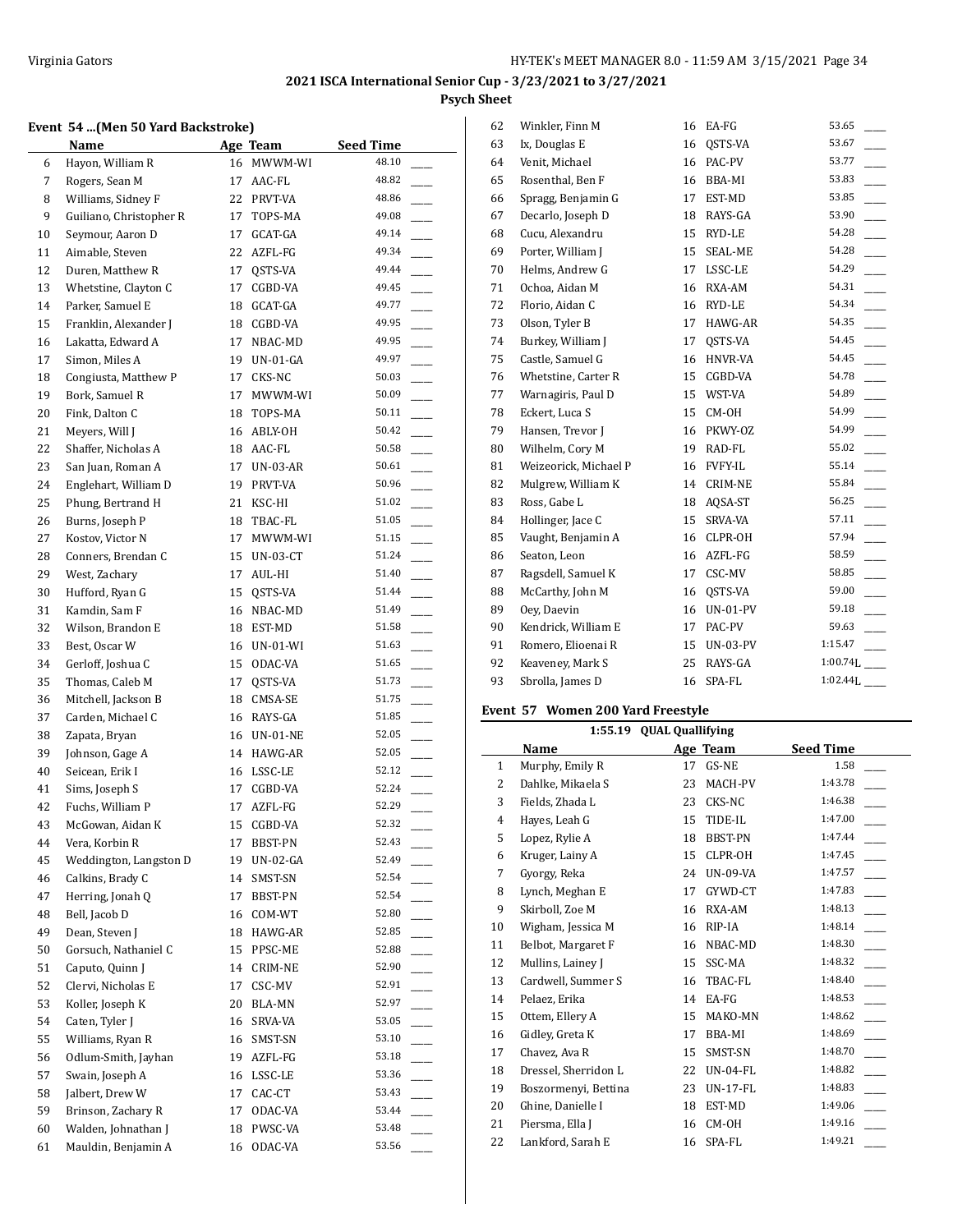## **Event 57 ...(Women 200 Yard Freestyle)**

|    | $\mu$ , women 200 taru ricestyle |    |                 |                  |
|----|----------------------------------|----|-----------------|------------------|
|    | Name                             |    | Age Team        | <b>Seed Time</b> |
| 23 | Franks, Ava L                    | 18 | EAST-MR         | 1:49.59          |
| 24 | Hanson, Wyllo C                  | 16 | CGBD-VA         | 1:49.83          |
| 25 | Cornish, Kristin A               | 17 | BAD-MR          | 1:49.84          |
| 26 | Monahan, Grace M                 | 17 | KSC-HI          | 1:49.85          |
| 27 | Myers, Amber N                   | 17 | SMST-SN         | 1:49.89          |
| 28 | Thomas, Morgan O                 | 15 | GATR-VA         | 1:50.01          |
| 29 | Palmer, Lydia M                  | 17 | UN-04-MA        | 1:50.05          |
| 30 | O'Neill, Lucy E                  | 17 | CMSA-SE         | 1:50.36          |
| 31 | Smyers, Molly E                  | 17 | RXA-AM          | 1:50.62          |
| 32 | Pacher, Katherine J              | 16 | NBAC-MD         | 1:50.64          |
| 33 | Bagnall, Morgan P                | 17 | $UN-01-CT$      | 1:50.82          |
| 34 | Bishop, Mabry T                  | 16 | AAC-FL          | 1:51.07          |
| 35 | Olivo, Annabel N                 | 16 | TIDE-IL         | 1:51.10          |
| 36 | Bellile, Bryanna J               | 16 | MWWM-WI         | 1:51.12          |
| 37 | Foster, Payton A                 | 14 | GYWD-CT         | 1:51.13          |
| 38 | McKenna, Kacey S                 | 17 | NBAC-MD         | 1:51.20          |
| 39 | Beede, Jessica B                 | 15 | AAC-FL          | 1:51.24          |
| 40 | Wu, Kaylee M                     | 15 | <b>UN-01-ST</b> | 1:51.41          |
| 41 | Witkus, Amanda E                 | 16 | GS-NE           | 1:51.63          |
| 42 | Jaffe, Erica J                   | 14 | SMST-SN         | 1:51.69          |
| 43 | Frank Rodriguez, Nicole          | 17 | AZFL-FG         | 1:51.69          |
| 44 | Gualtieri, Lauren G              | 15 | TBAC-FL         | 1:51.82          |
| 45 | Schere, Fiona D                  | 17 | NBAC-MD         | 1:51.96          |
| 46 | Avila, Julimar C                 | 24 | AZFL-FG         | 1:52.00          |
|    | Hurley, Caitlin M                |    |                 | 1:52.00          |
| 47 |                                  | 16 | NBAC-MD         | 1:52.06          |
| 48 | Benda, Caroline F                | 17 | NBAC-MD         |                  |
| 49 | Macmullan, Kira E                | 17 | EST-MD          | 1:52.13          |
| 50 | Fink, Laurel A                   | 22 | TOPS-MA         | 1:52.17          |
| 51 | Smith, Amber M                   | 16 | NBAC-MD         | 1:52.19          |
| 52 | Black, Grace B                   | 15 | NBAC-MD         | 1:52.37          |
| 53 | Harner, Alexandra R              | 16 | NBAC-MD         | 1:52.38          |
| 54 | Betkey, Logan M                  | 16 | NBAC-MD         | 1:52.41          |
| 55 | Rabess, Kyra                     | 16 | SSC-ZZ          | 1:52.43          |
| 56 | Case, Ashley C                   |    | 16 RAYS-GA      | 1:52.48          |
| 57 | Gaffney, Laura M                 | 17 | CGBD-VA         | 1:52.52          |
| 58 | Hamblett, Ava S                  | 16 | <b>UN-06-CT</b> | 1:52.53          |
| 59 | Jackson, Alison                  | 18 | SSC-ZZ          | 1:52.53          |
| 60 | Verwoest, Mia P                  | 15 | UN-04-SN        | 1:52.66          |
| 61 | Bockrath, Rachel K               | 15 | WAC-MA          | 1:52.69          |
| 62 | Elwell, Sydney L                 | 16 | SMST-SN         | 1:52.75          |
| 63 | Cratsenberg, Isabella G          | 18 | BBST-PN         | 1:52.79          |
| 64 | Barthel, Alanakealoha R          | 18 | AUL-HI          | 1:52.88          |
| 65 | Stern, Alexandra R               | 15 | RATS-FL         | 1:52.92          |
| 66 | McNerney, Danielle N             | 17 | EST-MD          | 1:52.94          |
| 67 | Waslyn, Rylee E                  | 16 | WAC-MA          | 1:53.23          |
| 68 | Dopson, Mia B                    | 17 | EST-MD          | 1:53.27          |
| 69 | Volk, Alexandra E                | 17 | EST-MD          | 1:53.37          |
| 70 | Hervey, Lindsey                  | 15 | CSC-MV          | 1:53.39          |
| 71 | Hensler, Madelyn G               | 17 | CM-OH           | 1:53.39          |
| 72 | Murdock, Justine E               | 17 | BBA-MI          | 1:53.42          |
| 73 | Embury-Brown, Raya               | 16 | SSC-ZZ          | 1:53.46          |
| 74 | King, Mary Grace                 | 15 | UN-01-IL        | 1:53.47          |
| 75 | Manion, Mara J                   | 17 | CSC-MV          | 1:53.57          |
| 76 | Rome, Norah K                    | 17 | $UN-10-CT$      | 1:53.66          |
| 77 | Gockerman, Natalie C             | 15 | CM-OH           | 1:53.66          |
| 78 | Hervey, Lauren K                 | 18 | CSC-MV          | 1:53.73          |
|    |                                  |    |                 |                  |

| 79       | Church, Eleanor J       | 18 | USC-NE      | 1:53.79 |
|----------|-------------------------|----|-------------|---------|
| 80       | Dodd, Allison N         | 16 | OSTS-VA     | 1:53.80 |
| 81       | Agne, Kira W            | 16 | WAC-MA      | 1:53.82 |
| 82       | Austin, Karen L         |    | 16 BBA-MI   | 1:53.85 |
| 83       | Mitchell, Bianca R      |    | 19 VIPER    | 1:53.87 |
| 84       | Wieczorek, Hannah P     |    | 14 CRIM-NE  | 1:53.91 |
| 85       | McDevitt, Elizabeth R   |    | 17 YBAC-NC  | 1:53.91 |
| 86       | Lazar, Penelope A       |    | 14 GYWD-CT  | 1:53.96 |
| 87       | Sutphin, Ava C          |    | 15 ABLY-OH  | 1:54.13 |
| 88       | Downing, Alexandra G    |    | 15 LSSC-LE  | 1:54.16 |
| 89       | Doyle, Ellen C          |    | 16 CMSA-SE  | 1:54.20 |
| 90       | Claus-Udarbe, Amalie M  | 15 | SMST-SN     | 1:54.21 |
| 91       | Cooley, Emily L         | 18 | SMST-SN     | 1:54.21 |
| 92       | Maust, Emma G           | 17 | GCAT-GA     | 1:54.23 |
| 93       | Nwaeze, Zuilda N        | 16 | EST-MD      | 1:54.26 |
| 94       | Lee, Susie              | 15 | UN-01-AR    | 1:54.29 |
| 95       | Francis, Malia K        | 17 | MWWM-WI     | 1:54.31 |
| 96       | McKee, Gabrielle E      | 18 | TOPS-MA     | 1:54.34 |
| 97       | Martin, Michaela E      |    | 18 USC-NE   | 1:54.53 |
|          |                         |    | 16 UN-04-AR | 1:54.56 |
| 98<br>99 | Son, Erin               | 17 |             | 1:54.62 |
|          | Detta, Teigen M         |    | BBST-PN     | 1:54.74 |
| 100      | Horan, Taylor G         | 15 | HAWG-AR     | 1:54.78 |
| 101      | Griffith, Kailin M      | 17 | CGBD-VA     |         |
| 102      | Chandler, Mary Brooke B | 15 | SMST-SN     | 1:54.81 |
| 103      | Edison, Kathleen R      | 17 | USC-NE      | 1:54.93 |
| 104      | Ludwig, Mairin E        | 16 | NBAC-MD     | 1:54.93 |
| 105      | Moorman, Katherine R    | 16 | ODAC-VA     | 1:54.95 |
| 106      | Henderson, Olivia B     |    | 18 CSC-MV   | 1:54.98 |
| 107      | Winnicki, Abishea E     | 14 | MWWM-WI     | 1:54.99 |
| 108      | Solvason, Anna C        |    | 15 EVO-NC   | 1:55.12 |
| 109      | Brenstrom, Andrea M     | 17 | GS-NE       | 1:55.13 |
| 110      | Murphy, Elizabeth R     | 16 | SMST-SN     | 1:55.16 |
| 111      | Fisher, Katherine A     |    | 16 CY-0H    | 1:55.25 |
| 112      | Hare, Emma              |    | 16 SJAC-MA  | 1:55.27 |
| 113      | Morgan, Grace R         |    | 15 WST-VA   | 1:55.39 |
| 114      | Kiryk, Sophia M         |    | 15 CMSA-SE  | 1:55.45 |
| 115      | Helminiak, Katherine E  |    | 18 NBAC-MD  | 1:55.57 |
| 116      | Zeebe, Andrea M         | 16 | KSC-HI      | 1:55.72 |
| 117      | Kieser, Corinne G       | 17 | CM-OH       | 1:55.74 |
| 118      | Benda, Meghan E         | 16 | NBAC-MD     | 1:55.74 |
| 119      | Mangum, Sarah M         | 18 | CMSA-SE     | 1:55.89 |
| 120      | Palacios, Lauren K      | 15 | SMST-SN     | 1:55.90 |
| 121      | Li, Mia                 | 17 | EST-MD      | 1:55.93 |
| 122      | Huntley, Megan D        | 16 | CRIM-NE     | 1:55.95 |
| 123      | Dyer, Ashley F          | 18 | QSTS-VA     | 1:56.06 |
| 124      | Roche, Alison M         | 17 | CRIM-NE     | 1:56.17 |
| 125      | Henderson, Elise M      | 18 | CSC-MV      | 1:56.19 |
| 126      | Lange, Ellen H          | 16 | CM-OH       | 1:56.19 |
| 127      | Tucker, Mackenzie M     | 17 | CLPR-OH     | 1:56.20 |
| 128      | Figueroa, Marcella M    | 17 | UN-06-AR    | 1:56.32 |
| 129      | Gagnon, Katarina A      | 16 | SJAC-MA     | 1:56.41 |
| 130      | Sinclair, Elana A       | 19 | SSC-ZZ      | 1:56.50 |
| 131      | Elwell, Kensington L    | 16 | SMST-SN     | 1:56.59 |
| 132      | Rodriguez, Isabella M   | 16 | GS-NE       | 1:56.76 |
| 133      | Johnson, Maggie K       | 15 | SPA-FL      | 1:56.77 |
| 134      | Masters, Lauren K       | 16 | WST-VA      | 1:56.82 |
| 135      | Lee, Samantha J         | 15 | PKWY-OZ     | 1:56.92 |
| 136      | Yoder, Phoebe R         | 14 | SMST-SN     | 1:57.00 |
|          |                         |    |             |         |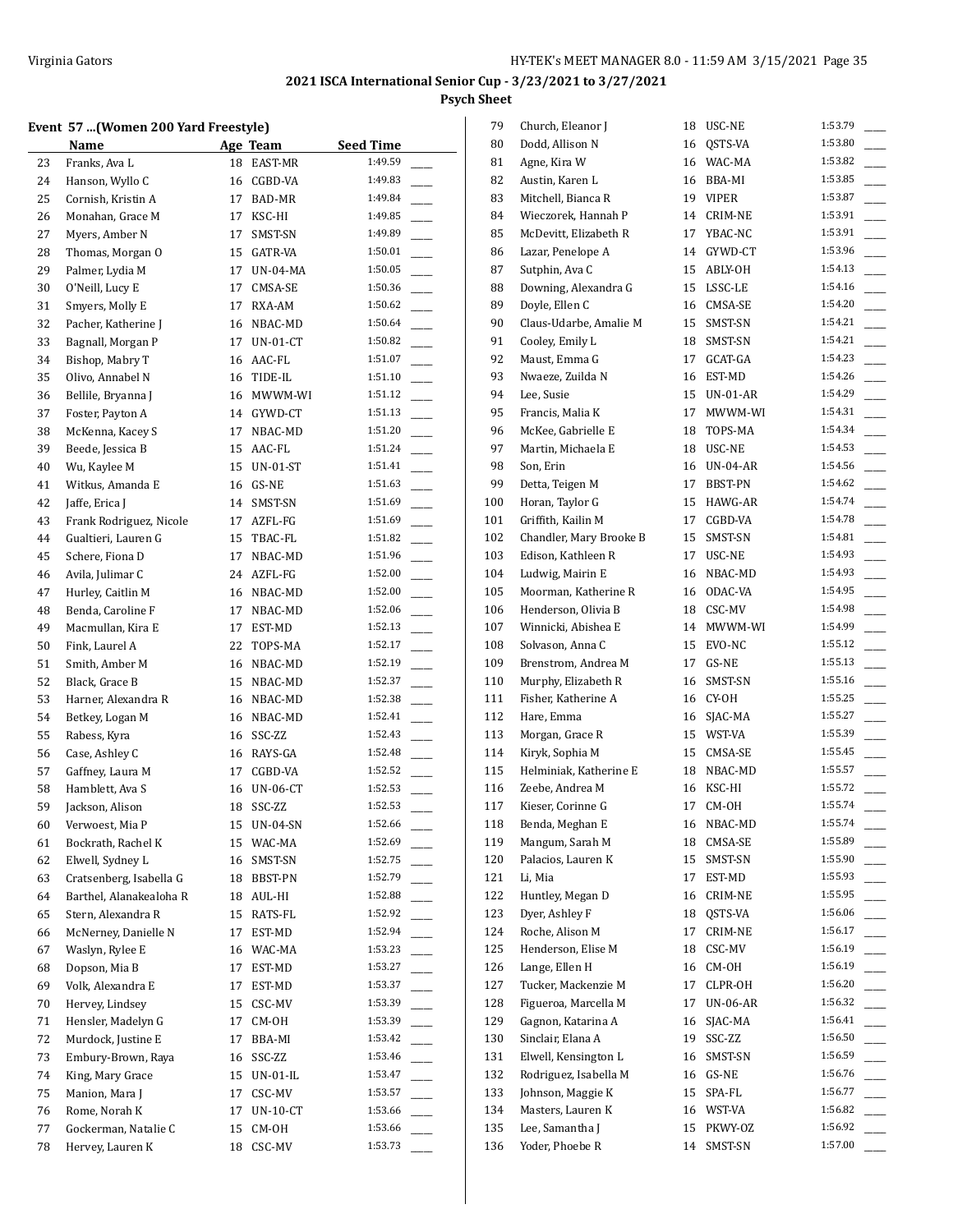## **Event 57 ...(Women 200 Yard Freestyle)**

|            | <b>Name</b>                         | Age Team |                   | <b>Seed Time</b>   |
|------------|-------------------------------------|----------|-------------------|--------------------|
| 137        | Schrader, Ella R                    | 16       | TIDE-IL           | 1:57.04            |
| 138        | White, Alden E                      | 15       | CRIM-NE           | 1:57.07            |
| 139        | Fekete, Emily R                     | 15       | SJAC-MA           | 1:57.30            |
| 140        | Derkevorkian, Sydney H              | 15       | BBA-MI            | 1:57.33            |
| 141        | Killen, Ala S                       | 16       | SRVA-VA           | 1:57.41            |
| 142        | Geiger, Olivia M                    | 17       | ABLY-OH           | 1:57.65            |
| 143        | Weber, Bethany S                    | 16       | CLPR-OH           | 1:57.70            |
| 144        | Neilly, Claire E                    | 15       | CRIM-NE           | 1:57.73            |
| 145        | Ristic, Anamaria M                  | 15       | UN-03-SN          | 1:57.94            |
| 146        | Rock, Katie                         | 17       | UN-02-AR          | 1:57.98            |
| 147        | Simko, Paige E                      | 17       | WST-VA            | 1:58.07            |
| 148        | Basa, Madeline M                    | 16       | BBA-MI            | 1:58.11            |
| 149        | Pope, Alex P                        | 15       | SPA-FL            | 1:58.11            |
| 150        | Verheyen, Isabel C                  |          | 18 EST-MD         | 1:58.14            |
| 151        | Tunggal, Alyssa T                   | 16       | TIDE-IL           | 1:58.18            |
| 152        | Wayner, Alexandra R                 | 16       | GCAT-GA           | 1:58.22            |
| 153        | Smeitzer, Lizzie                    | 18       | $UN-01-AM$        | 1:58.23            |
| 154        | White, Quinn K                      | 13       | CRIM-NE           | 1:58.23            |
| 155        | Miller, Gianna M                    | 15       | LSSC-LE           | 1:58.31            |
| 156        | Siegel, Rebecca M                   | 16       | GS-NE             | 1:58.39            |
| 157        | Scheneman, Jacqueline B             | 17       | ODAC-VA           | 1:58.39            |
| 158        | Brown, Sadie B                      | 16       | CRIM-NE           | 1:58.59            |
| 159        | Ackerman-Vallala, Diya G            | 16       | CRIM-NE           | 1:58.60            |
| 160        | Riordan, Caitlyn E                  | 15       | TS-MR             | 1:58.61            |
| 161        | Smith, Cameron L                    | 15       | GATR-VA           | 1:58.67            |
| 162        | Slaney, Morgan A                    | 17       | ABLY-OH           | 1:58.69            |
| 163        | Smith, Isabella C                   | 17       | CRIM-NE           | 1:58.73            |
| 164        | McClintock, Samantha B              | 15       | CRIM-NE           | 1:58.89            |
| 165        | Zeiler, Megan R                     | 17       | SJAC-MA           | 1:58.97            |
| 166        | Robinson, Emma A                    | 16       | GYWD-CT           | 1:59.10            |
| 167        | Cook, Paige E                       | 16       | ACE-GA            | 1:59.11            |
| 168        | Russell, Ella K                     |          | 16 LSSC-LE        | 1:59.13            |
| 169        | Bauer, Emma R                       | 15       | CLPR-OH           | 1:59.25            |
| 170        | Reiter, Jennifer L                  |          | 16 AUL-HI         | 1:59.44            |
| 171        | Buetow, Evelyn B                    | 15       | BBST-PN           | 1:59.50            |
| 172        | Bergren, Charlotte G                | 15       | ODAC-VA           | 1:59.51            |
| 173        | Sorensen, Grace M                   | 13       | <b>BBST-PN</b>    | 1:59.60            |
| 174        | Scott, Alivia M                     | 15       | CM-OH             | 1:59.72            |
| 175        | Bauer, Isabelle R                   | 19       | HNVR-VA           | 1:59.88            |
| 176        | Henage, Alayna J                    | 15       | PKWY-OZ           | 1:59.98            |
| 177        | Henry, Emma L                       | 16       | ODAC-VA           | 2:00.09            |
| 178        | Stallmeyer, Ava M                   | 16       | CM-OH             | 2:00.10            |
| 179        | Faulkner, Breanna R                 | 15       | ODAC-VA           | 2:00.23            |
| 180        | Brewer, Elizabeth M                 | 15       | CLPR-OH           | 2:00.40            |
| 181        | Busconi, Bella S                    | 15       | GS-NE             | 2:00.49            |
| 182        | Cooke, Anna W                       | 15       | CMSA-SE           | 2:00.50            |
| 183        | Helminiak, Lauren M                 | 15       | NBAC-MD           | 2:00.54            |
| 184        | Honkamp, Anne E                     | 15       | RIP-IA            | 2:00.85            |
| 185        | Maher, Anna C                       | 17       | ODAC-VA           | 2:01.29            |
| 186        | Diaz, Samantha G                    | 17       | BBA-MI            | 2:01.50            |
| 187        | Yeagle, Carly E                     | 16       | EST-MD            | 2:01.71            |
| 188        | Lord, Isabella S                    | 16       | CMSA-SE           | 2:01.97            |
| 189        | Schorr, Sophia R                    | 16       | QSTS-VA           | 2:02.33<br>2:02.70 |
| 190        | Wood, Augusta D<br>McLean, Harper E | 16       | <b>UN-04-PV</b>   | 2:02.71            |
| 191<br>192 | Conzemius, Ethena R                 | 15<br>17 | CMSA-SE<br>RXA-AM | 2:03.33            |
|            |                                     |          |                   |                    |

| 193 | Sarcone, Willa D       | 17 | GYWD-CT         | 2:03.76      |
|-----|------------------------|----|-----------------|--------------|
| 194 | Cummings, Kassidy E    | 15 | EVO-NC          | 2:03.76      |
| 195 | Higgins, Amylia R      | 15 | BBA-MI          | 2:03.93      |
| 196 | Gutshall, Ashley N     | 16 | PVAC-MA         | 2:04.23      |
| 197 | Dudkina, Elena V       | 15 | CRIM-NE         | 2:05.10      |
| 198 | Wilson, Saylor S       | 17 | HAWG-AR         | 2:07.86      |
| 199 | Martin, Hannah L       | 15 | $GS-NE$         | 5:27.27      |
| 200 | Meneses Kovacs, Athena | 16 | EA-FG           | $2:04.56$ L  |
| 201 | Phelps, Anna E         | 15 | <b>UN-05-MA</b> | $2:09.281$ . |
| 202 | Delmonte, Maria N      | 15 | PPSC-ME         | 2:15.785     |
| 203 | Porter, Morgan A       | 18 | PPSC-ME         | 2:17.705     |
|     |                        |    |                 |              |

## **Event 58 Men 200 Yard Freestyle**

|    | 1:46.29 QUAL Quallifying   |    |                 |                                     |  |  |
|----|----------------------------|----|-----------------|-------------------------------------|--|--|
|    | Name                       |    | Age Team        | <b>Seed Time</b>                    |  |  |
| 1  | Conger, John P             |    | 26 UN-01-VA     | 1:31.54                             |  |  |
| 2  | Loy, Andrew D              |    | 23 GSC-FL       | 1:31.88                             |  |  |
| 3  | Baqlah, Khader G           |    | 22 GSC-FL       | 1:32.05                             |  |  |
| 4  | Sobers, Alex X             |    | 22 BC-NE        | 1:34.47                             |  |  |
| 5  | Szabo, Norbert             |    | 25 UN-02-FG     | 1:34.80                             |  |  |
| 6  | Acosta, Marcelo            |    | 24 AZFL-FG      | 1:35.56<br>$\frac{1}{2}$            |  |  |
| 7  | Lochte, Ryan S             |    | 36 GSC-FL       | 1:36.21                             |  |  |
| 8  | Vargas, Joaquin            |    | 19 AZFL-FG      | 1:36.42                             |  |  |
| 9  | Araya, Gabriel             |    | 21 AZFL-FG      | 1:36.42                             |  |  |
| 10 | Beach, Ethan S             | 21 | UN-07-FL        | 1:36.49                             |  |  |
| 11 | Aguilar-Fernandez, Rodne J |    | 22 GATR-VA      | 1:36.49                             |  |  |
| 12 | Cecil, Robert S            |    | 21 AAC-FL       | 1:36.60<br>$\sim$                   |  |  |
| 13 | Sanders, Grant L           |    | 23 GSC-FL       | 1:36.73                             |  |  |
| 14 | Crawford, Jace A           |    | 18 UN-08-FL     | 1:36.79<br>$\overline{\phantom{a}}$ |  |  |
| 15 | Depassier, Jorge A         | 21 | <b>UN-16-FL</b> | 1:36.79                             |  |  |
| 16 | Rutter, Jonathan D         |    | 24 UN-05-VA     | 1:37.03                             |  |  |
| 17 | Dillard, Ben D             |    | 19 SMST-SN      | 1:37.22                             |  |  |
| 18 | Jordan, Andrew F           | 17 | CMSA-SE         | 1:37.47                             |  |  |
| 19 | Ingerick, Logan O          | 17 | AAC-FL          | 1:37.70                             |  |  |
| 20 | Cote, Lukas A              |    | 19 SPA-FL       | 1:37.90<br>$\overline{\phantom{a}}$ |  |  |
| 21 | Kalafat, Ozan              |    | 17 MWWM-WI      | 1:38.16                             |  |  |
| 22 | Hayon, William R           |    | 16 MWWM-WI      | 1:38.43                             |  |  |
| 23 | Vandeusen, John M          |    | 19 UN-11-FL     | 1:38.82                             |  |  |
| 24 | Battaglini, Lucca L        |    | 15 CKS-NC       | 1:38.99                             |  |  |
| 25 | Bustos, Arsenio            |    | 18 WAC-CT       | 1:39.08                             |  |  |
| 26 | Kim, Hunter H              |    | 18 BAD-MR       | 1:39.17                             |  |  |
| 27 | Rosado, Victor J           |    | 18 SPA-FL       | 1:39.30                             |  |  |
| 28 | Hazlett, Alexander S       | 17 | GYWD-CT         | 1:39.39                             |  |  |
| 29 | Craft, Alexander S         |    | 18 ABLY-OH      | 1:39.58                             |  |  |
| 30 | Caruso, Nicholas J         |    | 17 GSC-FL       | 1:39.63                             |  |  |
| 31 | Johnson, Blake C           |    | 18 ODAC-VA      | 1:39.66                             |  |  |
| 32 | Parker, Samuel E           |    | 18 GCAT-GA      | 1:39.84                             |  |  |
| 33 | Shoyat, Elijah C           |    | 17 CLPR-OH      | 1:40.09                             |  |  |
| 34 | Peters, Noah               |    | 18 KSC-HI       | 1:40.26                             |  |  |
| 35 | Rogness, Corey R           |    | 18 QSTS-VA      | 1:40.53                             |  |  |
| 36 | Ledford, Mitchell P        | 16 | TCSC-FL         | 1:40.54                             |  |  |
| 37 | Davis, Collin A            |    | 18 CKS-NC       | 1:40.61                             |  |  |
| 38 | Mascoll-Gomes, Noah K      |    | 21 AZFL-FG      | 1:40.63                             |  |  |
| 39 | Lyon, James E              |    | 18 AUL-HI       | 1:40.67                             |  |  |
| 40 | Bergerson, Liam M          | 20 | BLA-MN          | 1:40.99                             |  |  |
| 41 | Burns, Joseph P            | 18 | TBAC-FL         | 1:41.06<br>$\sim$                   |  |  |
| 42 | D'Arrigo, Andrea M         |    | 25 GSC-FL       | 1:41.06                             |  |  |
| 43 | Glennon, Kevin C           |    | 16 CY-OH        | 1:41.24                             |  |  |
|    |                            |    |                 |                                     |  |  |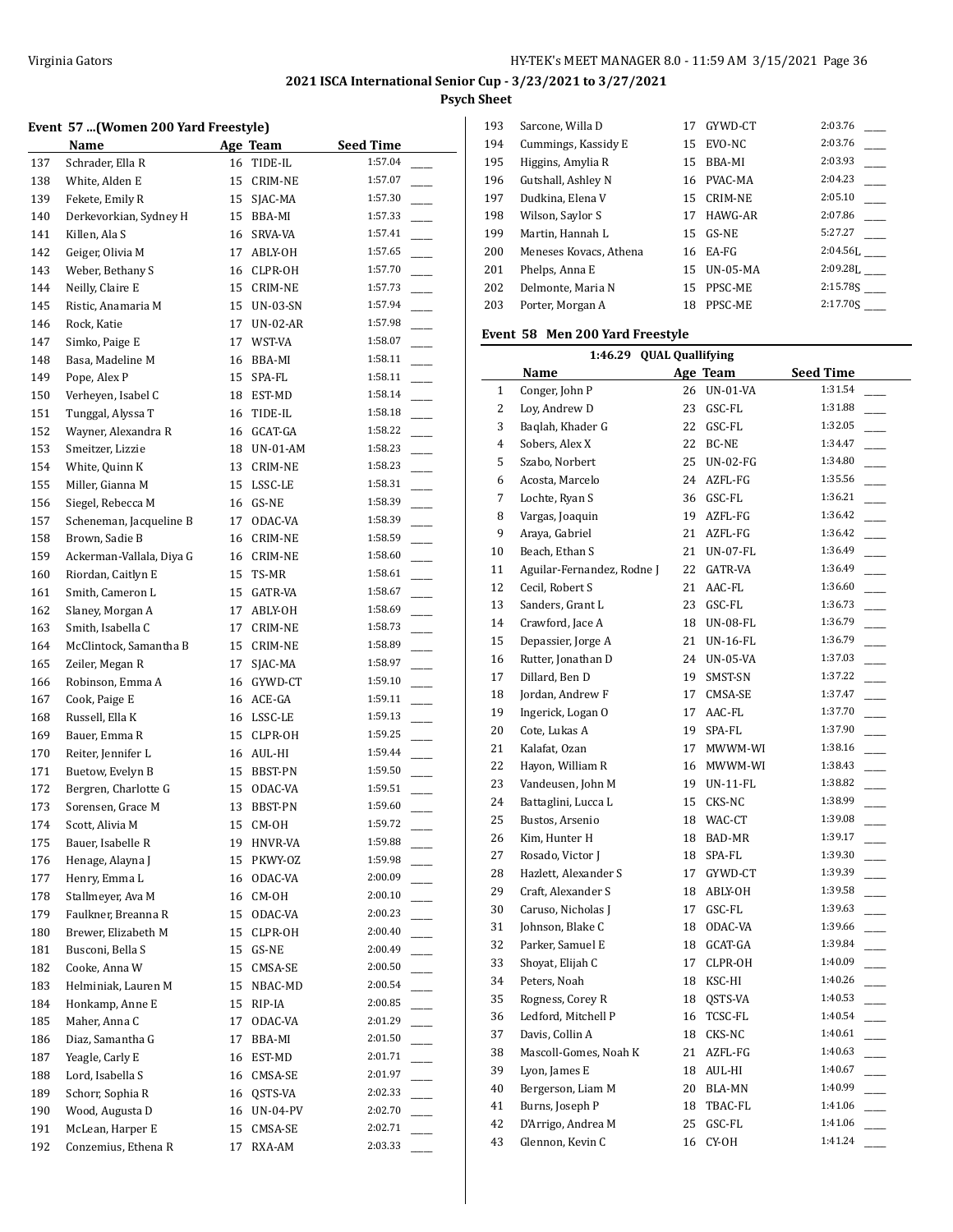# **Event 58 ...(Men 200 Yard Freestyle)**

| vent 58 (Men 200 Yard Freestyle) |                                         |    |                            |                                     |  |
|----------------------------------|-----------------------------------------|----|----------------------------|-------------------------------------|--|
|                                  | Name                                    |    | Age Team                   | <b>Seed Time</b>                    |  |
| 44                               | Bonnett, William A                      | 17 | PKWY-0Z                    | 1:41.33                             |  |
| 45                               | Hufford, Ryan G                         | 15 | QSTS-VA                    | 1:41.34                             |  |
| 46                               | Mahler, Adam P                          | 20 | <b>UN-07-MA</b>            | 1:41.38                             |  |
| 47                               | Reason. Brett D                         | 18 | RAYS-GA                    | 1:41.46                             |  |
| 48                               | Folger, Samuel J                        | 18 | GS-NE                      | 1:41.72                             |  |
| 49                               | Henry, Finn M                           | 16 | <b>UN-07-CT</b>            | 1:41.76                             |  |
| 50                               | Winkler. Kaii L                         | 14 | EA-FG                      | 1:41.78                             |  |
| 51                               | Ross, Gabe L                            | 18 | AQSA-ST                    | 1:41.93                             |  |
| 52                               | Ross, Matthew R                         | 17 | TBAC-FL                    | 1:42.02                             |  |
| 53                               | Hover, Hans D                           | 21 | BLA-MN                     | 1:42.05                             |  |
| 54                               | Minassian, Nareg                        | 16 | CRIM-NE                    | 1:42.11                             |  |
| 55                               | Keller, Nathan D                        | 20 | COM-WT                     | 1:42.12                             |  |
| 56                               | Lakatta, Edward A                       | 17 | NBAC-MD                    | 1:42.13                             |  |
| 57                               | Duren, Matthew R                        | 17 | QSTS-VA                    | 1:42.13                             |  |
| 58                               | Tybur, Jonathan C                       | 24 | GSC-FL                     | 1:42.18                             |  |
| 59                               | Crisci, Aidan R                         | 18 | CGBD-VA                    | 1:42.24                             |  |
|                                  |                                         | 16 |                            | 1:42.30                             |  |
| 60                               | Rikic, Aidan T                          |    | FREE-MR                    | 1:42.31                             |  |
| 61                               | Lanting, Nicholas J                     | 17 | SMST-SN                    | 1:42.32                             |  |
| 62                               | Wehrmann, Maxwell D<br>Washart, Shane F | 17 | PKWY-OZ<br><b>UN-06-MA</b> | 1:42.36                             |  |
| 63                               |                                         | 17 |                            |                                     |  |
| 64                               | Hanson, Andrew S                        | 15 | MAKO-MN                    | 1:42.44                             |  |
| 65                               | Pliuskaitis, Victor S                   | 20 | SNOW-PV                    | 1:42.48                             |  |
| 66                               | Roberts, Zane C                         | 18 | ODAC-VA                    | 1:42.52                             |  |
| 67                               | Ginoza, Makena W                        | 19 | KSC-HI                     | 1:42.52                             |  |
| 68                               | Vincent, Davidson                       | 19 | AZFL-FG                    | 1:42.70                             |  |
| 69                               | Glazebnik, Benjamin                     | 17 | TS-MR                      | 1:42.74                             |  |
| 70                               | Cratsenberg, Miles D                    | 15 | BBST-PN                    | 1:42.83                             |  |
| 71                               | Dostal, Justin P                        | 16 | ABLY-OH                    | 1:42.95                             |  |
| 72                               | Lebed, Alexander M                      | 24 | UN-02-VA                   | 1:43.00                             |  |
| 73                               | Martinez Scarpe, Enzo M                 | 26 | GSC-FL                     | 1:43.04                             |  |
| 74                               | Bell, Nathan R                          | 16 | COM-WT                     | 1:43.06                             |  |
| 75                               | Dean, Ashton B                          | 17 | QSTS-VA                    | 1:43.09                             |  |
| 76                               | Wilson, Brandon E                       | 18 | EST-MD                     | 1:43.16                             |  |
| 77                               | Kamdin, Sam F                           | 16 | NBAC-MD                    | 1:43.25                             |  |
| 78                               | Conners, Brendan C                      | 15 | UN-03-CT                   | 1:43.27                             |  |
| 79                               | Eckert, Luca S                          | 15 | CM-OH                      | 1:43.28                             |  |
| 80                               | Hu, Simon S                             |    | 17 EST-MD                  | 1:43.29                             |  |
| 81                               | Cherches, Alan F                        | 16 | EST-MD                     | 1:43.34                             |  |
| 82                               | Wilson, Max                             | 16 | STSA                       | 1:43.38                             |  |
| 83                               | Kerr, Kohen K                           | 24 | AZFL-FG                    | 1:43.44                             |  |
| 84                               | Mitchell, Thomas C                      | 17 | SJAC-MA                    | 1:43.48                             |  |
| 85                               | McMullan, Thackston J                   | 14 | CM-OH                      | 1:43.48                             |  |
| 86                               | Ginoza, Micah K                         | 19 | KSC-HI                     | 1:43.52                             |  |
| 87                               | Munger, Caleb T                         | 18 | PKWY-OZ                    | 1:43.56                             |  |
| 88                               | Parsons, Samuel W                       | 17 | CGBD-VA                    | 1:43.58                             |  |
| 89                               | Fuchs, William P                        | 17 | AZFL-FG                    | 1:43.60                             |  |
| 90                               | Dragon, Nathan M                        | 18 | HYV-NE                     | 1:43.60                             |  |
| 91                               | Lloyd, Bryce N                          | 17 | NBAC-MD                    | 1:43.68<br>$\overline{\phantom{a}}$ |  |
| 92                               | Jee, Ryan M                             | 17 | GYWD-CT                    | 1:43.71                             |  |
| 93                               | Mitchell, Stefano                       | 21 | AZFL-FG                    | 1:43.76                             |  |
| 94                               | Jones, Tanner J                         |    | UN-03-MA                   | 1:43.76                             |  |
|                                  | Fermayer, Max                           | 16 |                            | 1:43.84                             |  |
| 95                               |                                         | 17 | AZFL-FG                    |                                     |  |
| 96                               | Prevost, Noah A                         | 18 | CMSA-SE                    | 1:43.85                             |  |
| 97                               | Swain, Joseph A                         | 16 | LSSC-LE                    | 1:43.88                             |  |
| 98                               | Taylor, Noah N                          | 17 | MVN-CA                     | 1:44.02                             |  |
| 99                               | Ransin, John C                          | 18 | PKWY-OZ                    | 1:44.05                             |  |

| 100 | Sere, Justin M             | 15 | CGBD-VA        | 1:44.17 |
|-----|----------------------------|----|----------------|---------|
| 101 | Hwang, Ryan                | 14 | TS-MR          | 1:44.27 |
| 102 | Best, Oscar W              | 16 | UN-01-WI       | 1:44.42 |
| 103 | McClung, Max M             | 16 | RA-MR          | 1:44.42 |
| 104 | Erb, Zachary J             | 16 | GATR-VA        | 1:44.44 |
| 105 | Seymour, Aaron D           | 17 | GCAT-GA        | 1:44.53 |
| 106 | Zhang, Alan Y              | 16 | CRIM-NE        | 1:44.62 |
| 107 | Beaton, Briscoe K          | 16 | KSC-HI         | 1:44.62 |
| 108 | Cratsenberg, Nathan C      | 16 | BBST-PN        | 1:44.69 |
| 109 | Zhu, Stuart                | 16 | EST-MD         | 1:44.74 |
| 110 | Zornan Ferguson, Zachary D | 15 | RXA-AM         | 1:44.84 |
| 111 | Poole, Eli W               | 18 | CMSA-SE        | 1:44.84 |
| 112 | Greene, Andrew E           | 15 | EST-MD         | 1:44.86 |
| 113 | Jalbert, Drew W            | 17 | CAC-CT         | 1:44.86 |
| 114 | Boatright, Conner R        | 14 | HAWG-AR        | 1:44.87 |
| 115 | Jones, Samuel G            | 17 | CM-OH          | 1:44.88 |
| 116 | Tunggal, Nathaniel G       | 17 | TIDE-IL        | 1:44.89 |
| 117 | Veltrop, Jackson T         | 17 | CSC-MV         | 1:44.90 |
| 118 | Grisbaum, Dolan C          | 17 | UN-02-MA       | 1:44.92 |
| 119 | King, David W              | 15 | GATR-VA        | 1:44.97 |
| 120 | Mitchell, Jackson B        | 18 | CMSA-SE        | 1:44.97 |
| 121 | Short, Nikolas C           | 17 | SJAC-MA        | 1:44.98 |
| 122 | Lee, Benjamin J            | 17 | CRIM-NE        | 1:44.98 |
| 123 | Vannatter, Nathan W        | 17 | TOPS-MA        | 1:45.01 |
| 124 | Scripp, Michael P          | 18 | MWWM-WI        | 1:45.02 |
| 125 | Schindler, Liam R          | 16 | AAC-FL         | 1:45.05 |
| 126 | Mauldin, Benjamin A        | 16 | ODAC-VA        | 1:45.06 |
| 127 | Dols, Keanan M             | 22 | GSC-FL         | 1:45.07 |
| 128 | Dambra, Nicholas W         | 18 | HAST-NI        | 1:45.17 |
| 129 | Enser, Jared M             | 17 | HAST-NI        | 1:45.19 |
| 130 | Rouzie, Bryce T            | 16 | CGBD-VA        | 1:45.23 |
| 131 | Bijleveld, Lukas A         | 16 | UN-02-CT       | 1:45.24 |
| 132 | Sterlitz, Parker J         | 16 | FAST-AM        | 1:45.27 |
| 133 | Calderon, Lucas S          | 18 | NBAC-MD        | 1:45.36 |
| 134 | Wang, Jake                 | 15 | UN-10-MA       | 1:45.36 |
| 135 | Teer, Jacob A              | 17 | CGBD-VA        | 1:45.38 |
| 136 | Schwabauer, Daniel T       | 15 | GCAT-GA        | 1:45.40 |
| 137 | Benton, Taj K              | 16 | EST-MD         | 1:45.50 |
| 138 | Jones, Gavin H             | 17 | <b>BBST-PN</b> | 1:45.53 |
| 139 | Davis, Benjamin J          | 15 | LSSC-LE        | 1:45.62 |
| 140 | Arena, Antonio H           | 17 | CRIM-NE        | 1:45.64 |
| 141 | Grandy, Jack C             | 17 | ABLY-OH        | 1:45.64 |
| 142 | Schroeder, Evan T          | 17 | BLA-MN         | 1:45.72 |
| 143 | Graham, Jack A             | 15 | CGBD-VA        | 1:45.73 |
| 144 | Rodgers, Ian B             | 15 | CGBD-VA        | 1:45.75 |
| 145 | Fitzsimmons, John M        | 17 | NBAC-MD        | 1:45.79 |
| 146 | Vizzard, Sean M            | 17 | SJAC-MA        | 1:45.81 |
| 147 | Schrepfer, Brody W         | 16 | NBAC-MD        | 1:45.81 |
| 148 | Cleveland, Connor P        | 18 | MWWM-WI        | 1:45.82 |
| 149 | Andrews, Nicholas G        | 15 | <b>CRIM-NE</b> | 1:45.85 |
| 150 | Svetlov, Russel            | 17 | AZFL-FG        | 1:45.86 |
| 151 | Thomas, Caleb M            | 17 | QSTS-VA        | 1:45.88 |
| 152 | Johansen, Theodore A       | 16 | MAKO-MN        | 1:45.92 |
| 153 | Sims, Joseph S             | 17 | CGBD-VA        | 1:45.96 |
| 154 | Heberle, Luke D            | 18 | RYD-LE         | 1:45.97 |
| 155 | Aldewereld, Luca J         | 18 | RYD-LE         | 1:45.99 |
| 156 | Stelmokas, Matthew J       | 17 | HYV-NE         | 1:46.02 |
| 157 | Ambrose, Jacob D           | 17 | ODAC-VA        | 1:46.02 |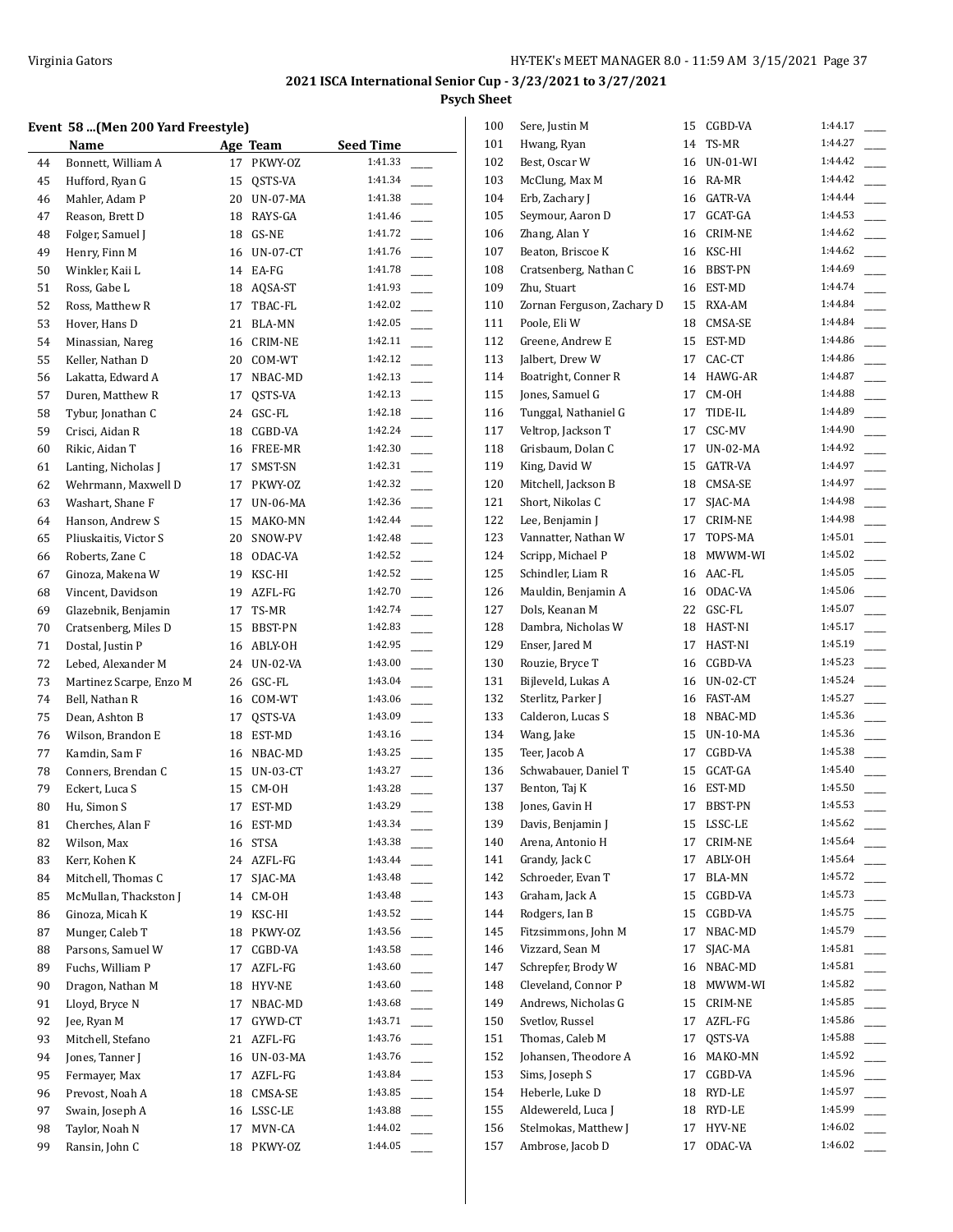#### **Event 58 ...(Men 200 Yard Freestyle)**

| <u>Name</u> |                       |          | Age Team        | <b>Seed Time</b> |
|-------------|-----------------------|----------|-----------------|------------------|
| 158         | Hall, Aiden M         | 15       | QSTS-VA         | 1:46.02          |
| 159         | Lee, Elliot S         | 14       | UN-08-CT        | 1:46.03          |
| 160         | Ramsbottom, Dean W    | 18       | <b>FVFY-IL</b>  | 1:46.13          |
| 161         | Carlton, Wyatt G      | 16       | BBST-PN         | 1:46.19          |
| 162         | Thomas, Brandon W     | 17       | CLPR-OH         | 1:46.21          |
| 163         | Runyon, Jacob R       | 15       | HAST-NI         | 1:46.29          |
| 164         | Wham, Collin J        | 17       | SMST-SN         | 1:46.31          |
| 165         | Granot, Nadav         | 18       | CRIM-NE         | 1:46.36          |
| 166         | Pierce, Alexandre H   | 16       | TIDE-IL         | 1:46.37          |
| 167         | Vera, Korbin R        | 17       | BBST-PN         | 1:46.40          |
| 168         | Bucaria, Aiden        | 15       | GYWD-CT         | 1:46.47          |
| 169         | Trout, Evan C         | 18       | BBST-PN         | 1:46.51          |
| 170         | Oberley, Matthew P    | 16       | ODAC-VA         | 1:46.55          |
| 171         | Menninger, Jason A    | 18       | QSTS-VA         | 1:46.62          |
| 172         | Davin, Cole A         | 17       | SEAL-ME         | 1:46.65          |
| 173         | Solvason, Connor C    | 15       | EVO-NC          | 1:46.78          |
| 174         | Deal, Logan T         | 17       | HNVR-VA         | 1:46.81          |
| 175         | Pillsbury, Jack M     | 17       | SEAL-ME         | 1:46.82          |
| 176         | Conklin, Finnley J    | 14       | OCSC-WI         | 1:46.84          |
| 177         | Ryan, Jacob O         | 18       | BBA-MI          | 1:47.01          |
| 178         | Cerny, Joshua G       | 16       | NBAC-MD         | 1:47.16          |
| 179         | Russell, Michael C    | 18       | CM-OH           | 1:47.17          |
| 180         | Johnson, David B      | 18       | QSTS-VA         | 1:47.25          |
| 181         | Almariento, Larry J   | 16       | ODAC-VA         | 1:47.34          |
| 182         | Griffith, William R   | 18       | CM-OH           | 1:47.34          |
| 183         | Koebel, John F        | 16       | NBAC-MD         | 1:47.42          |
| 184         | Maconochie, Ethan Z   | 17       | CRIM-NE         | 1:47.43          |
| 185         | Witt, Benjamin D      | 16       | OCSC-WI         | 1:47.48          |
| 186         | Zimmer, Johnathan T   | 16       | QSTS-VA         | 1:47.70          |
| 187         | Wicklund, Aaron A     | 16       | HAWG-AR         | 1:47.83          |
| 188         | Jang, Michael         | 16       | TS-MR           | 1:47.84          |
| 189         | Strickland, Cash W    | 14       | LSSC-LE         | 1:47.86          |
| 190         | Calkins, Brady C      | 14       | SMST-SN         | 1:47.99          |
| 191         | McQueary, Ian T       | 17       | ABLY-OH         | 1:48.08          |
| 192         | Miller, Stone R       | 16       | KSC-HI          | 1:48.15          |
| 193         | Moudry, Aidan J       | 17       | QSTS-VA         | 1:48.19          |
| 194         | Herrera, Sebastian    | 16       | SMST-SN         | 1:48.21          |
| 195         | Caten, Tyler J        | 16       | SRVA-VA         | 1:48.39          |
| 196         | Barrows, Nicholas W   | 17       | CGBD-VA         | 1:48.54          |
| 197         | Bregoff, Zachary S    | 17       | TCSC-FL         | 1:48.57          |
| 198         | Woodard, William J    | 18       | HAWG-AR         | 1:48.59          |
| 199         | Dines, Thomas K       | 16       | CGBD-VA         | 1:48.63          |
| 200         | Caps, Thomas R        | 17       | AUL-HI          | 1:48.66          |
| 201         | Doerwaldt, Alex T     | 16       | <b>UN-04-CT</b> | 1:48.72          |
| 202         | Alexander, Jonathan D | 15       | GATR-VA         | 1:48.72          |
| 203         | Szypula, Matthew      | 16       | TS-MR           | 1:48.91          |
| 204         | Hollinger, Jace C     | 15       | SRVA-VA         | 1:48.94          |
| 205         | Stluka, Spencer D     | 15       | OCSC-WI         | 1:48.96          |
| 206         | Mikesell, Lewis A     | 17       | ODAC-VA         | 1:48.99          |
| 207         | Kimmelshue, Jackson M | 16       | <b>UN-01-SN</b> | 1:49.04          |
| 208         | Mortimer, Bryce R     |          | SRVA-VA         | 1:49.17          |
| 209         | Franck, James T       | 16<br>17 | ACE-GA          | 1:49.19          |
|             | Oey, Daevin           | 16       | <b>UN-01-PV</b> | 1:49.26          |
| 210<br>211  | Moon, Jackson P       | 17       | EVO-NC          | 1:49.32          |
|             | Seaton, Leon          |          |                 | 1:49.42          |
| 212         |                       | 16       | AZFL-FG         | 1:49.45          |
| 213         | Leamer, Aiden J       | 16       | CY-OH           |                  |

| 214 | Johnson, Gage A             | 14 | HAWG-AR         | 1:49.48                    |
|-----|-----------------------------|----|-----------------|----------------------------|
| 215 | Shoemaker, Harrison J       | 16 | CMSA-SE         | 1:49.73                    |
| 216 | Rosales Olivas, Sebastian S | 17 | GCAT-GA         | 1:49.78                    |
| 217 | Windmiller, Gabriel F       | 16 | <b>UN-05-SN</b> | 1:50.00                    |
| 218 | Johnson, Carston            | 15 | AGS-GU          | 1:50.20                    |
| 219 | Bubonovich, Zachary J       | 16 | <b>CRIM-NE</b>  | 1:50.27                    |
| 220 | Andrews, Timothy C          | 15 | <b>CRIM-NE</b>  | 1:50.43                    |
| 221 | Hokanson, Jake R            | 16 | <b>CRIM-NE</b>  | 1:50.45                    |
| 222 | Ware, David I               | 15 | ACE-GA          | 1:50.77                    |
| 223 | Rempe, Brockman M           | 17 | HNVR-VA         | 1:50.98                    |
| 224 | Lin, Tyson C                | 17 | KSC-HI          | 1:51.17                    |
| 225 | Smith, Christopher W        | 17 | <b>CRIM-NE</b>  | 1:51.18                    |
| 226 | Fournier, Nick A            | 17 | GS-NE           | 1:51.19                    |
| 227 | Matter, Taylor O            | 15 | MAKO-MN         | 1:51.48                    |
| 228 | McGowan, Aidan K            | 15 | CGBD-VA         | 1:51.87                    |
| 229 | Nye, Owen R                 | 14 | YBAC-NC         | 1:52.04                    |
| 230 | Morreale, Alexander H       | 17 | HAST-NI         | 1:52.51                    |
| 231 | Savinovich, Luke C          | 16 | SMST-SN         | 1:52.65                    |
| 232 | Hronek, Russell E           | 18 | ODAC-VA         | 1:52.96                    |
| 233 | Mendoza, Roland James H     | 17 | PWSC-VA         | 1:53.08                    |
| 234 | Pittroff, Nathan N          | 16 | EST-MD          | 1:53.14                    |
| 235 | Johnson, Drew C             | 17 | RAD-FL          | 1:53.35                    |
| 236 | Lara, Austin F              | 16 | <b>UN-08-VA</b> | 1:54.00                    |
| 237 | Bamman, Magnus A            | 17 | GCAT-GA         | 1:54.36                    |
| 238 | Budde, Eli T                | 18 | EST-MD          | 1:55.57                    |
| 239 | Mulgrew, William K          | 14 | CRIM-NE         | 1:55.63                    |
| 240 | Elgin, William P            | 17 | <b>UN-05-PV</b> | 1:56.77                    |
| 241 | Horgan, Brady W             | 18 | ABLY-OH         | 2:03.09                    |
| 242 | Dressel, Caeleb R           | 24 | GSC-FL          | $1:47.31L$ <sub>____</sub> |
| 243 | Blanco Guido, Santiago      | 18 | $UN-11-CT$      | $1:56.33L$ <sub>---</sub>  |
| 244 | Swift, Sean S               | 18 | SMST-SN         | $1:57.24L$ <sub>____</sub> |
| 245 | Groters, Patrick G          | 22 | GIANT-BD        | $1:58.37L$ <sub>____</sub> |
| 246 | Kaleoaloha, Kanoa K         | 24 | KSC-HI          | $2:04.75L$ <sub>----</sub> |
| 247 | Chopper, Samuel L           | 18 | EST-MD          |                            |
| 248 | Mason, Aleksei T            | 17 | AQSA-ST         | 2:14.56S                   |

## **Event 59 Women 16 & Under 800 Yard Freestyle**

| Name                 | Age Team  | <b>Seed Time</b> |
|----------------------|-----------|------------------|
| 1 Embury-Brown, Raya | 16 SSC-ZZ | 10:26.76         |

## **Event 61 Women 800 LC Meter Freestyle**

|              | Name                      |    | Age Team        | <b>Seed Time</b> |
|--------------|---------------------------|----|-----------------|------------------|
| $\mathbf{1}$ | Cornish, Kristin A        | 17 | <b>BAD-MR</b>   | 9:50.37          |
| 2            | Ruppert-Gomez, Marcella R | 21 | GSC-FL          | 9:52.05          |
| 3            | Wigham, Jessica M         | 16 | RIP-IA          | 9:57.40          |
| 4            | Lopez, Rylie A            | 18 | <b>BBST-PN</b>  | 10:00.63         |
| 5            | Lynch, Meghan E           | 17 | GYWD-CT         | 10:02.40         |
| 6            | Benda, Caroline F         | 17 | NBAC-MD         | 10:02.83         |
| 7            | Gualtieri, Lauren G       | 15 | TBAC-FL         | 10:05.78         |
| 8            | Bagnall, Morgan P         | 17 | $UN-01-CT$      | 10:07.97         |
| 9            | Palmer, Lydia M           | 17 | <b>UN-04-MA</b> | 10:08.05         |
| 10           | Harner, Alexandra R       | 16 | NBAC-MD         | 10:10.56         |
| 11           | Foster, Payton A          | 14 | GYWD-CT         | 10:10.99         |
| 12           | Lankford, Sarah E         | 16 | SPA-FL          | 10:11.21         |
| 13           | Son, Erin                 | 16 | $UN-04-AR$      | 10:11.37         |
| 14           | Ottem, Ellery A           | 15 | MAKO-MN         | 10:11.54         |
| 15           | Hare, Emma                | 16 | SJAC-MA         | 10:17.73         |
| 16           | Lazar, Penelope A         | 14 | GYWD-CT         | 10:18.64         |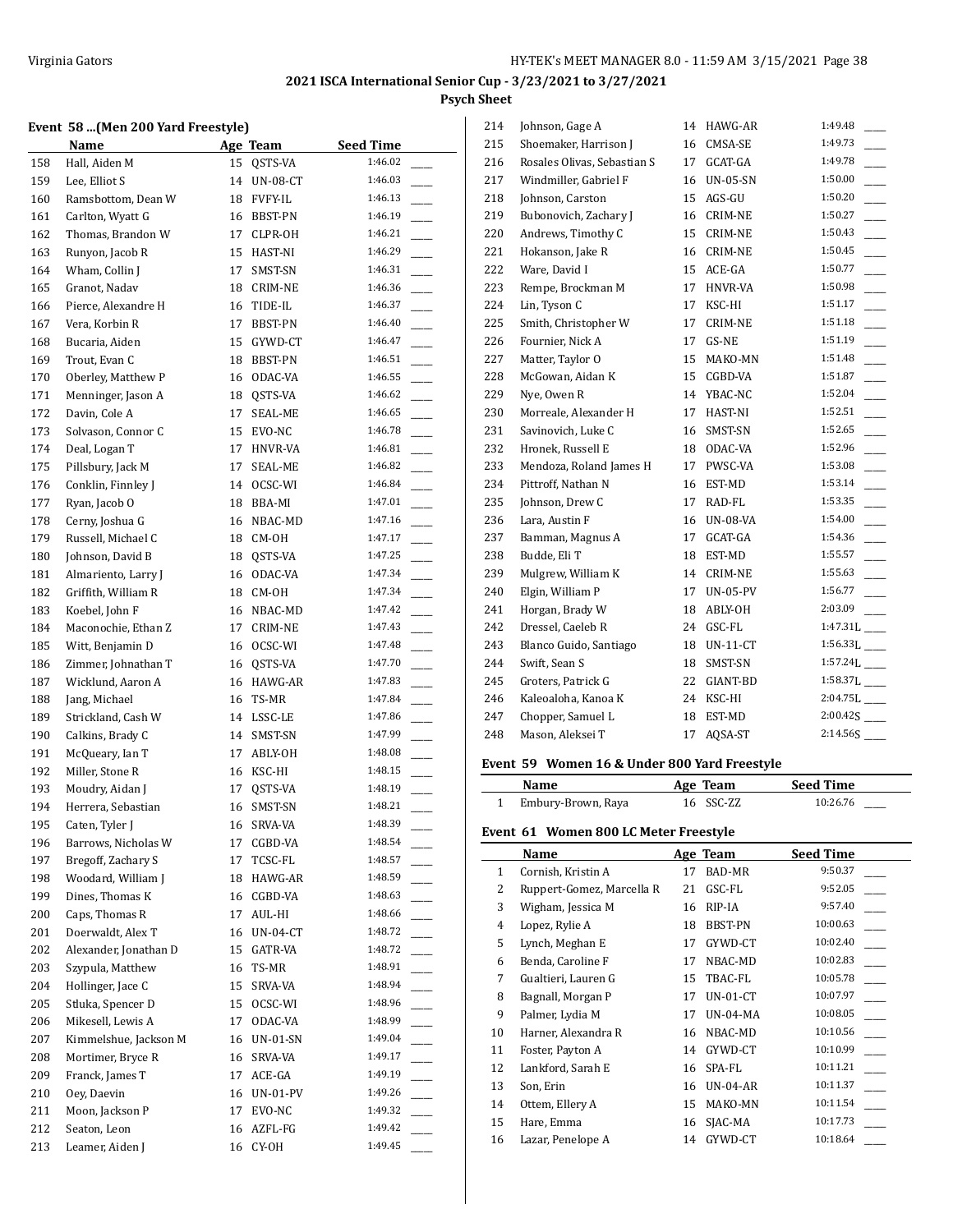#### **Event 61 ...(Women 800 LC Meter Freestyle)**

|    | Name                    |    | Age Team        | <b>Seed Time</b> |
|----|-------------------------|----|-----------------|------------------|
| 17 | King, Mary Grace        | 15 | <b>UN-01-IL</b> | 10:19.08         |
| 18 | Lee, Susie              | 15 | <b>UN-01-AR</b> | 10:19.46         |
| 19 | Hurley, Caitlin M       | 16 | NBAC-MD         | 10:20.43         |
| 20 | Frank Rodriguez, Nicole | 17 | AZFL-FG         | 10:22.28         |
| 21 | Morgan, Grace R         | 15 | WST-VA          | 10:22.60         |
| 22 | Sutphin, Ava C          | 15 | ABLY-OH         | 10:23.09         |
| 23 | Agne, Kira W            | 16 | WAC-MA          | 10:24.95         |
| 24 | Rome, Norah K           | 17 | $UN-10-CT$      | 10:25.06         |
| 25 | Hamblett, Ava S         | 16 | <b>UN-06-CT</b> | 10:25.20         |
| 26 | Budde, Erin T           | 16 | EST-MD          | 10:26.11         |
| 27 | Hervey, Lauren K        | 18 | CSC-MV          | 10:26.71         |
| 28 | Renner, Clara E         | 14 | CRIM-NE         | 10:27.68         |
| 29 | McCallie, Sydney E      | 18 | QSTS-VA         | 10:28.72         |
| 30 | Austin, Karen L         | 16 | BBA-MI          | 10:29.11         |
| 31 | Magda, Lily C           | 17 | SMST-SN         | 10:29.98         |
| 32 | Nwaeze, Zuilda N        | 16 | EST-MD          | 10:30.25         |
| 33 | Gagnon, Katarina A      | 16 | SJAC-MA         | 10:31.15         |
| 34 | Sinclair, Elana A       | 19 | SSC-ZZ          | 10:33.47         |
| 35 | Siegel, Rebecca M       | 16 | GS-NE           | 10:33.49         |
| 36 | Allen, Aisling N        | 17 | HAWG-AR         | 10:33.63         |
| 37 | Davis, Zoe E            | 17 | CRIM-NE         | 10:33.99         |
| 38 | Kiryk, Sophia M         | 15 | CMSA-SE         | 10:36.93         |
| 39 | Doyle, Ellen C          | 16 | CMSA-SE         | 10:37.38         |
| 40 | Henderson, Elise M      | 18 | CSC-MV          | 10:37.43         |
| 41 | Tingen, Casey L         | 15 | CGBD-VA         | 10:37.62         |
| 42 | Dyer, Ashley F          | 18 | QSTS-VA         | 10:37.65         |
| 43 | Roche, Alison M         | 17 | CRIM-NE         | 10:37.66         |
| 44 | Bergren, Charlotte G    | 15 | ODAC-VA         | 10:38.13         |
| 45 | Baker, Mya K            | 18 | SPA-FL          | 10:38.95         |
| 46 | Lee, Samantha J         | 15 | PKWY-OZ         | 10:46.56         |
| 47 | Wood, Augusta D         | 16 | <b>UN-04-PV</b> | 10:54.17         |
| 48 | Bauer, Emma R           | 15 | CLPR-OH         | 10:54.88         |
| 49 | Brewer, Elizabeth M     | 15 | CLPR-OH         | 10:55.47         |
| 50 | Deykin, Kate S          | 14 | AQSA-ST         | 11:03.20         |
| 51 | Lange, Ellen H          | 16 | CM-OH           | 11:20.39         |
| 52 | Shadduck, Brooke I      | 15 | PKWY-OZ         | 12:27.06         |
| 53 | Hervey, Lindsey         | 15 | CSC-MV          | 9:24.46L         |
| 54 | Busconi, Bella S        | 15 | GS-NE           | 9:34.22L         |

#### **Event 62 Men 1500 LC Meter Freestyle**

|    | Name              |    | Age Team        | <b>Seed Time</b> |
|----|-------------------|----|-----------------|------------------|
| 1  | Acosta, Marcelo   | 24 | AZFL-FG         | 14:38.92         |
| 2  | Page, Advait      | 19 | $UN-15-FL$      | 15:04.27         |
| 3  | Vandeusen, John M | 19 | <b>UN-11-FL</b> | 15:08.66         |
| 4  | Shovat, Elijah C  | 17 | CLPR-OH         | 15:17.63         |
| 5  | Taylor, Andrew G  | 16 | TBAC-FL         | 15:18.19         |
| 6  | Watson, Tyler J   | 20 | $UN-13-FL$      | 15:24.39         |
| 7  | Kravitz, Caleb M  | 20 | $UN-18-FL$      | 15:24.43         |
| 8  | Cote, Benjamin M  | 17 | SPA-FL          | 15:31.99         |
| 9  | Vargas, Joaquin   | 19 | AZFL-FG         | 15:32.73         |
| 10 | Jones, Tanner J   | 16 | <b>UN-03-MA</b> | 15:34.40         |
| 11 | Washart, Shane F  | 17 | UN-06-MA        | 15:35.00         |
| 12 | Jordan, Andrew F  | 17 | CMSA-SE         | 15:36.24         |
| 13 | Vizzard, Sean M   | 17 | SJAC-MA         | 15:36.47         |
| 14 | Ginoza, Micah K   | 19 | KSC-HI          | 15:41.68         |
| 15 | Lakatta, Edward A | 17 | NBAC-MD         | 15:46.23         |

| 16 | Craft, Alexander S    | 18 | ABLY-OH         | 15:51.32  |
|----|-----------------------|----|-----------------|-----------|
| 17 | Davis, Collin A       | 18 | CKS-NC          | 15:53.70  |
| 18 | Caruso, Nicholas J    | 17 | GSC-FL          | 15:55.27  |
| 19 | Grisbaum, Dolan C     | 17 | UN-02-MA        | 15:55.49  |
| 20 | Henry, Finn M         | 16 | $UN-07-CT$      | 15:55.89  |
| 21 | Mitchell, Thomas C    | 17 | SJAC-MA         | 15:59.11  |
| 22 | Beaton, Briscoe K     | 16 | KSC-HI          | 15:59.79  |
| 23 | Dean, Ashton B        | 17 | QSTS-VA         | 16:02.36  |
| 24 | Boatright, Conner R   | 14 | HAWG-AR         | 16:05.59  |
| 25 | Ginoza, Makena W      | 19 | KSC-HI          | 16:08.56  |
| 26 | Melsom, Robert G      | 15 | SPA-FL          | 16:09.05  |
| 27 | Dostal, Justin P      | 16 | ABLY-OH         | 16:09.10  |
| 28 | King, David W         | 15 | GATR-VA         | 16:13.59  |
| 29 | Ransin, John C        | 18 | PKWY-OZ         | 16:14.79  |
| 30 | Veltrop, Jackson T    | 17 | CSC-MV          | 16:19.92  |
| 31 | Johnson, David B      | 18 | QSTS-VA         | 16:22.43  |
| 32 | Thomas, Brandon W     | 17 | CLPR-OH         | 16:23.05  |
| 33 | Blumenfeld, Ryan N    | 18 | NBAC-MD         | 16:23.48  |
| 34 | Pliuskaitis, Victor S | 20 | SNOW-PV         | 16:25.05  |
| 35 | Fitzsimmons, John M   | 17 | NBAC-MD         | 16:25.61  |
| 36 | Vasquez, Daniel A     | 18 | CRIM-NE         | 16:25.94  |
| 37 | Hanson, Andrew S      | 15 | MAKO-MN         | 16:26.21  |
| 38 | Branon, Patrick R     | 15 | NBAC-MD         | 16:26.80  |
| 39 | Poole, Eli W          | 18 | CMSA-SE         | 16:28.76  |
| 40 | Helmboldt, Richard T  | 17 | COM-WT          | 16:30.37  |
| 41 | Koebel, John F        | 16 | NBAC-MD         | 16:31.60  |
| 42 | Cerny, Joshua G       | 16 | NBAC-MD         | 16:32.14  |
| 43 | Sterlitz, Parker J    | 16 | FAST-AM         | 16:33.65  |
| 44 | Lapagesse, Joao N     | 15 | UN-02-FL        | 16:36.33  |
| 45 | Trout, Evan C         | 18 | BBST-PN         | 16:37.70  |
| 46 | Sims, Joseph S        | 17 | CGBD-VA         | 16:37.88  |
| 47 | Davis, Benjamin J     | 15 | LSSC-LE         | 16:38.49  |
| 48 | Nye, Owen R           | 14 | YBAC-NC         | 16:38.83  |
| 49 | Wood, Tyler J         | 17 | GCAT-GA         | 16:39.30  |
| 50 | Chopper, Samuel L     | 18 | EST-MD          | 16:39.80  |
| 51 | Miller, Stone R       | 16 | KSC-HI          | 16:40.15  |
| 52 | Windmiller, Gabriel F | 16 | UN-05-SN        | 16:42.02  |
| 53 | Hall, Aiden M         | 15 | QSTS-VA         | 16:42.74  |
| 54 | Demarco, John A       | 18 | FVFY-IL         | 16:42.92  |
| 55 | Johnson, Carston      | 15 | AGS-GU          | 16:46.65  |
| 56 | Mikesell, Lewis A     | 17 | ODAC-VA         | 16:54.27  |
| 57 | Connelly, Liam D      | 16 | CLPR-OH         | 16:55.15  |
| 58 | Bell, Nathan R        | 16 | COM-WT          | 16:55.16  |
| 59 | Destrade, Armando K   | 16 | <b>UN-01-FL</b> | 17:04.09  |
| 60 | Vanderloo, Jameson P  | 15 | SNOW-PV         | 17:26.80  |
| 61 | Johnson, William S    | 17 | RATS-FL         | 17:09.57L |
| 62 | Saadeddin, Saadeddin  | 15 | TRI-MR          | 17:16.19[ |

## **Event 65 Women 100 Yard Freestyle**

|   | 53.09                | <b>QUAL Quallifying</b> |                 |                  |
|---|----------------------|-------------------------|-----------------|------------------|
|   | Name                 |                         | Age Team        | <b>Seed Time</b> |
|   | Molnar, Flora        | 23                      | $UN-19-FL$      | 47.98            |
| 2 | Dahlke, Mikaela S    | 23                      | <b>MACH-PV</b>  | 48.51            |
| 3 | Dressel, Sherridon L | 22                      | UN-04-FL        | 48.65            |
| 4 | Fields, Zhada L      | 23                      | CKS-NC          | 48.90            |
| 5 | Pelaez, Erika        | 14                      | EA-FG           | 49.14            |
| 6 | Moore, Madelyn E     | 20                      | <b>UN-05-FL</b> | 49.32            |
|   | Mau, Jasmine K       | 25                      | KSC-HI          | 49.42            |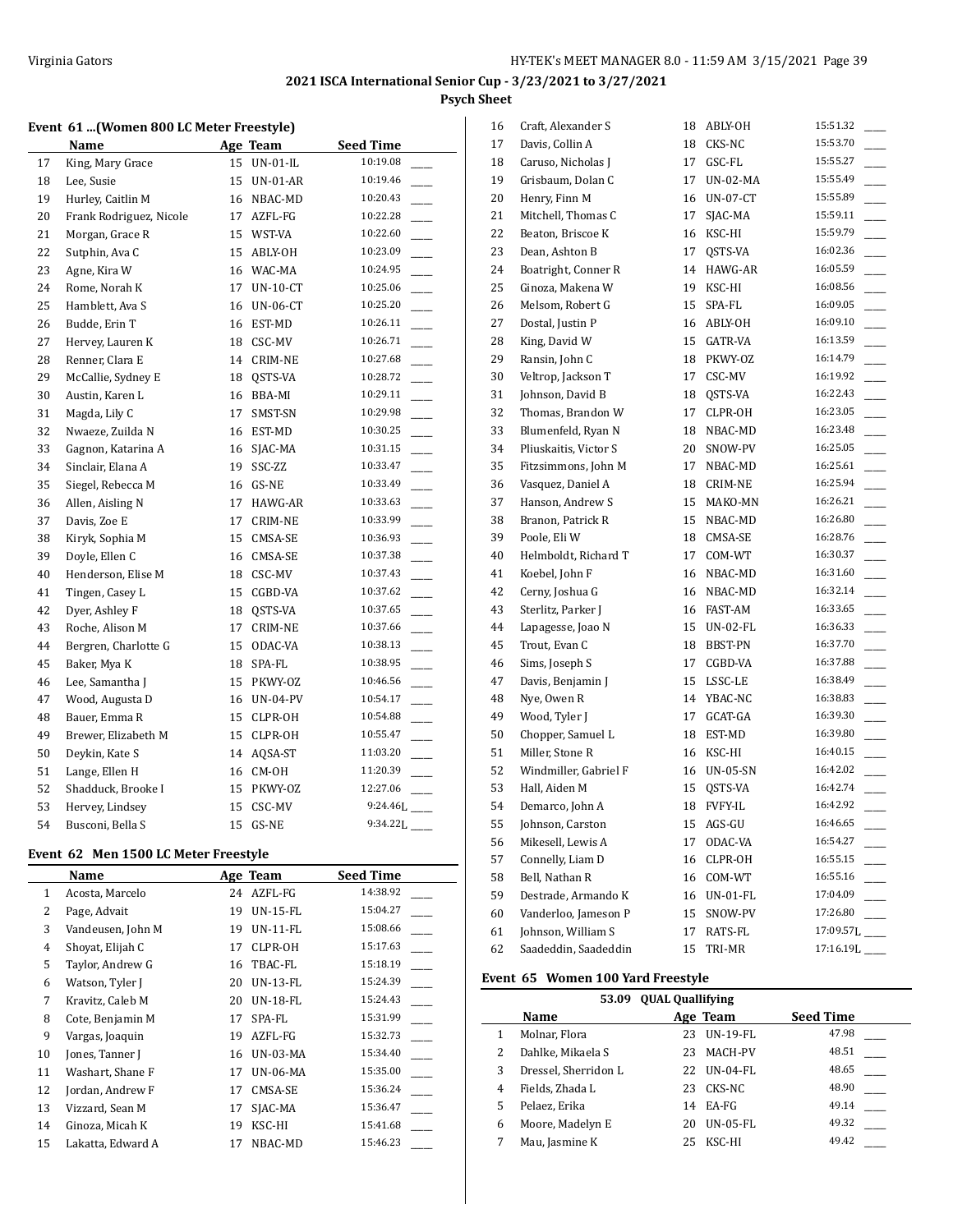## **Event 65 ...(Women 100 Yard Freestyle)**

|          | Event 65 (Women 100 Yard Freestyle) |    |            |                                   |
|----------|-------------------------------------|----|------------|-----------------------------------|
|          | Name                                |    | Age Team   | Seed Time                         |
| 8        | McDonald, Juliana M                 | 25 | LRSC-ME    | 49.48                             |
| 9        | Osman, Farida H                     | 26 | UN-04-VA   | 49.50                             |
| 10       | Gidley, Greta K                     | 17 | BBA-MI     | 49.58                             |
| 11       | Spadoni, Marina K                   | 27 | UN-21-FL   | 49.64                             |
| 12       | Skirboll, Zoe M                     |    | 16 RXA-AM  | 49.83                             |
| 13       | Hayes, Leah G                       | 15 | TIDE-IL    | 49.83                             |
| 14       | Thomas, Morgan O                    | 15 | GATR-VA    | 49.86                             |
| 15       | Van Brunt, Gabrielle M              | 15 | GCAT-GA    | 49.89                             |
| 16       | Schere, Fiona D                     | 17 | NBAC-MD    | 50.08                             |
| 17       | Ottem, Ellery A                     | 15 | MAKO-MN    | 50.14                             |
| 18       | Hanson, Wyllo C                     | 16 | CGBD-VA    | 50.15                             |
| 19       | Belbot, Margaret F                  | 16 | NBAC-MD    | 50.28                             |
| 20       | Piersma, Ella J                     | 16 | CM-OH      | 50.39                             |
| 21       | Kruger, Lainy A                     | 15 | CLPR-OH    | 50.40                             |
| 22       | Cardwell, Summer S                  | 16 | TBAC-FL    | 50.41                             |
| 23       | Lynch, Meghan E                     | 17 | GYWD-CT    | 50.49                             |
| 24       | Ghine, Danielle I                   | 18 | EST-MD     | 50.56<br>$\overline{\phantom{0}}$ |
| 25       | Chavez, Ava R                       | 15 | SMST-SN    | 50.60                             |
| 26       | Smithwick, Heidi I                  | 17 | JDST-FG    | 50.61                             |
| 27       | Mullins, Lainey J                   | 15 | SSC-MA     | 50.71                             |
| 28       | Lara, Krystal D                     | 23 | PRVT-VA    | 50.73                             |
| 29       | Myers, Amber N                      | 17 | SMST-SN    | 50.74                             |
| 30       | Bullock, Adaline R                  | 19 | RAYS-GA    | 50.76                             |
| 31       | Wright, Gisella A                   | 15 | TBAC-FL    | 50.84<br>$\mathbb{R}$             |
| 32       | Bockrath, Rachel K                  | 15 | WAC-MA     | 50.86                             |
| 33       | Jackson, Alison                     | 18 | SSC-ZZ     | 50.88                             |
| 34       | Boszormenyi, Bettina                | 23 | UN-17-FL   | 50.92                             |
| 35       | Avila, Julimar C                    | 24 | AZFL-FG    | 50.93                             |
| 36       | Pacher, Katherine J                 | 16 | NBAC-MD    | $\overline{\phantom{a}}$<br>51.18 |
| 37       | Tankard, Kyleigh A                  | 17 | CGBD-VA    | 51.21                             |
| 38       | Fink, Laurel A                      | 22 | TOPS-MA    | 51.26                             |
| 39       | Olivo, Annabel N                    | 16 | TIDE-IL    | 51.43                             |
| 40       |                                     |    | TS-MR      | 51.44                             |
|          | Phelan, Denise G                    | 16 |            | 51.48                             |
| 41<br>42 | O'Neill, Lucy E                     | 17 | CMSA-SE    | 51.50                             |
|          | Kuchkarova, Yulduz                  | 27 | UN-01-OH   | 51.51                             |
| 43       | McKenna, Kacey S                    | 17 | NBAC-MD    |                                   |
| 44       | Bellile, Bryanna J                  |    | 16 MWWM-WI | 51.52                             |
| 45       | Smith, Amber M                      | 16 | NBAC-MD    | 51.56                             |
| 46       | Betkey, Logan M                     | 16 | NBAC-MD    | 51.66                             |
| 47       | Rudowski, Faith E                   | 15 | CY-OH      | 51.67                             |
| 48       | Elwell, Sydney L                    | 16 | SMST-SN    | 51.67                             |
| 49       | Miller, Gianna M                    | 15 | LSSC-LE    | 51.72                             |
| 50       | Bishop, Mabry T                     | 16 | AAC-FL     | 51.82                             |
| 51       | Dopson, Mia B                       | 17 | EST-MD     | 51.92                             |
| 52       | Trojbom, Olivia G                   | 18 | VAS-NE     | 51.98                             |
| 53       | Cooley, Emily L                     | 18 | SMST-SN    | 51.99                             |
| 54       | Francis, Malia K                    | 17 | MWWM-WI    | 52.04                             |
| 55       | Robbins, Maggie E                   | 17 | SSA-SE     | 52.09                             |
| 56       | Ellington, Ann C                    | 17 | CGBD-VA    | 52.13                             |
| 57       | Palmer, Lydia M                     | 17 | UN-04-MA   | 52.21                             |
| 58       | Bagnall, Morgan P                   | 17 | UN-01-CT   | 52.22                             |
| 59       | Verwoest, Mia P                     | 15 | UN-04-SN   | 52.23                             |
| 60       | Beede, Jessica B                    | 15 | AAC-FL     | 52.23                             |
| 61       | Black, Grace B                      | 15 | NBAC-MD    | 52.23                             |
| 62       | Manion, Mara J                      | 17 | CSC-MV     | 52.27                             |
| 63       | Volk, Alexandra E                   | 17 | EST-MD     | 52.28                             |
|          |                                     |    |            |                                   |

| 52.30<br>52.33<br>52.34<br>52.37<br>52.38<br>52.43<br>52.43<br>52.48<br>52.49<br>52.56<br>52.56<br>52.59<br>52.63<br>52.64<br>52.66<br>52.68<br>52.69 |
|-------------------------------------------------------------------------------------------------------------------------------------------------------|
|                                                                                                                                                       |
|                                                                                                                                                       |
|                                                                                                                                                       |
|                                                                                                                                                       |
|                                                                                                                                                       |
|                                                                                                                                                       |
|                                                                                                                                                       |
|                                                                                                                                                       |
|                                                                                                                                                       |
|                                                                                                                                                       |
|                                                                                                                                                       |
|                                                                                                                                                       |
|                                                                                                                                                       |
|                                                                                                                                                       |
|                                                                                                                                                       |
|                                                                                                                                                       |
|                                                                                                                                                       |
| 52.72                                                                                                                                                 |
| 52.74                                                                                                                                                 |
| 52.75                                                                                                                                                 |
| 52.77                                                                                                                                                 |
| 52.83                                                                                                                                                 |
| 52.83                                                                                                                                                 |
| 52.84                                                                                                                                                 |
| 52.86                                                                                                                                                 |
| 52.86                                                                                                                                                 |
| 52.90                                                                                                                                                 |
| 52.90                                                                                                                                                 |
| 52.93                                                                                                                                                 |
| 52.95                                                                                                                                                 |
| 52.98                                                                                                                                                 |
| 52.98                                                                                                                                                 |
| 52.98                                                                                                                                                 |
| 53.01                                                                                                                                                 |
| 53.02                                                                                                                                                 |
| 53.02                                                                                                                                                 |
| 53.08                                                                                                                                                 |
|                                                                                                                                                       |
| 53.11                                                                                                                                                 |
| 53.12                                                                                                                                                 |
| 53.13                                                                                                                                                 |
| 53.17                                                                                                                                                 |
| 53.17                                                                                                                                                 |
| 53.17                                                                                                                                                 |
| 53.18                                                                                                                                                 |
| 53.25                                                                                                                                                 |
| 53.27                                                                                                                                                 |
| 53.27                                                                                                                                                 |
| 53.28                                                                                                                                                 |
| 53.35                                                                                                                                                 |
| 53.36                                                                                                                                                 |
| 53.41                                                                                                                                                 |
| 53.42                                                                                                                                                 |
| 53.44                                                                                                                                                 |
| 53.45                                                                                                                                                 |
|                                                                                                                                                       |
| 53.49                                                                                                                                                 |
| 53.56<br>53.56                                                                                                                                        |
|                                                                                                                                                       |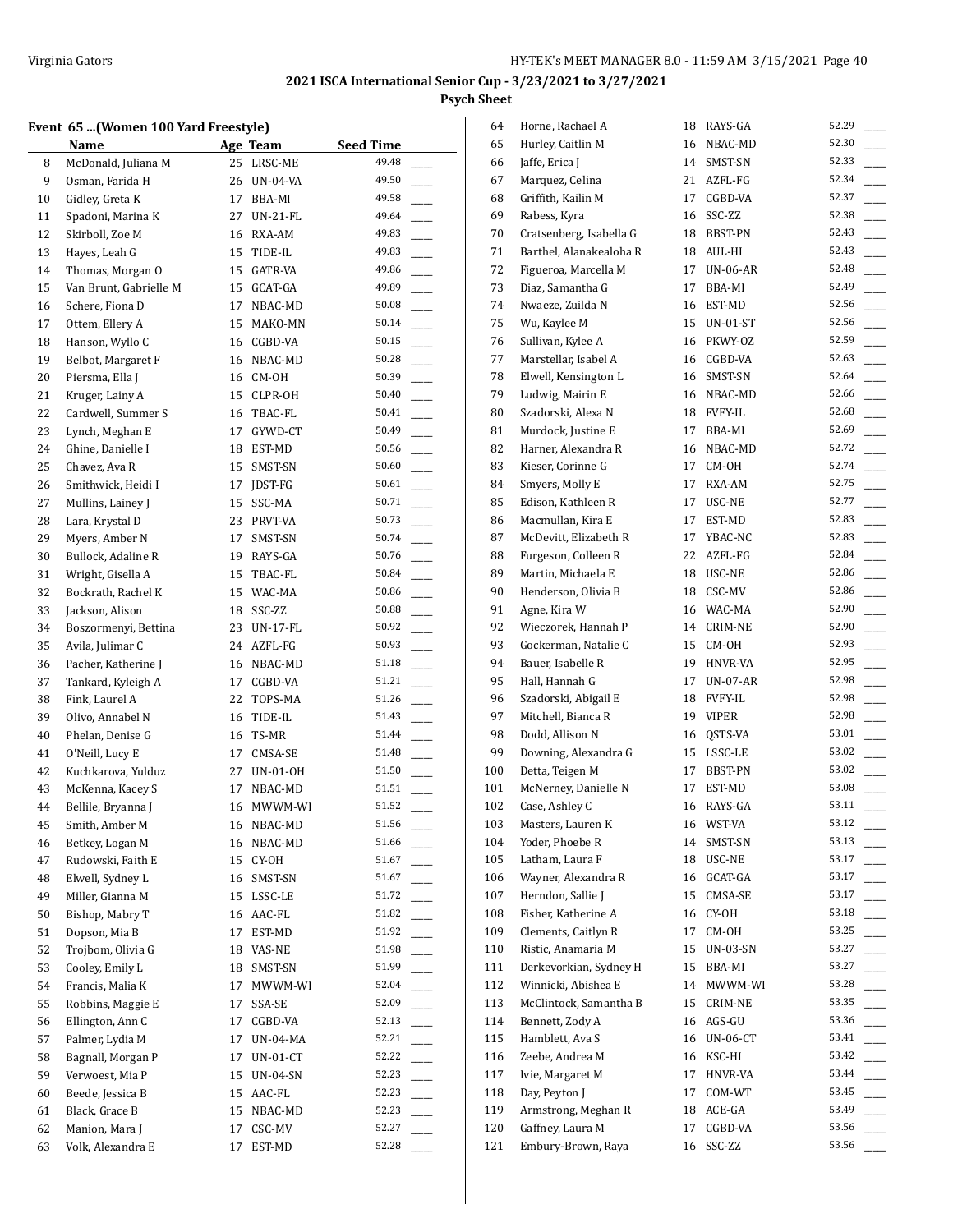## **Event 65 ...(Women 100 Yard Freestyle)**

|     | Name                     |    | <b>Age Team</b> | <b>Seed Time</b>                  |
|-----|--------------------------|----|-----------------|-----------------------------------|
| 122 | Maust, Emma G            | 17 | GCAT-GA         | 53.63                             |
| 123 | Tingen, Casey L          | 15 | CGBD-VA         | 53.66                             |
| 124 | Wham, Caitlin S          | 15 | SMST-SN         | 53.68                             |
| 125 | Helminiak, Katherine E   | 18 | NBAC-MD         | 53.68                             |
| 126 | Ferguson, Mackenzie K    | 16 | SRVA-VA         | 53.70                             |
| 127 | Neitzel, Rhian M         |    | 16 MAKO-MN      | 53.72                             |
| 128 | Stanley, Katherine L     |    | 16 BBA-MI       | 53.73                             |
| 129 | Kong, Tehani L           |    | 16 AUL-HI       | 53.73                             |
| 130 | Solvason, Anna C         |    | 15 EVO-NC       | 53.74                             |
| 131 | Higgins, Amylia R        |    | 15 BBA-MI       | 53.76                             |
| 132 | Gutshall, Ashley N       |    | 16 PVAC-MA      | 53.83                             |
| 133 | Juhlin, Lindsay E        |    | 16 PWSC-VA      | 53.86                             |
| 134 | Younger, Delaney L       | 17 | CGBD-VA         | 53.91                             |
| 135 | Stockard, Taylor L       |    | 16 RYD-LE       | 53.94                             |
| 136 | Ackerman-Vallala, Diya G | 16 | CRIM-NE         | 53.96                             |
| 137 | Nasrallah, Leila A       | 15 | KSC-HI          | 54.00                             |
| 138 | Brehmer, Peyton M        |    | 16 AQSA-ST      | 54.01                             |
| 139 | Hervey, Lauren K         |    | 18 CSC-MV       | 54.04                             |
| 140 | Dominici, Cara M         | 15 | CRIM-NE         | 54.09                             |
| 141 | Horan, Taylor G          |    | 15 HAWG-AR      | 54.09                             |
| 142 | McHale, Alyssa G         | 16 | SJAC-MA         | 54.12                             |
| 143 | Russell, Ella K          |    | 16 LSSC-LE      | 54.15                             |
| 144 | Flood, Abigail R         | 18 | RXA-AM          | 54.19                             |
| 145 | Reiter, Jennifer L       | 16 | AUL-HI          | 54.24                             |
| 146 | Zane, Abigail            | 16 | SJAC-MA         | 54.25                             |
| 147 | Maher, Anna C            | 17 | ODAC-VA         | 54.28                             |
| 148 | Johnson, Maggie K        | 15 | SPA-FL          | 54.33                             |
| 149 | Faulkner, Breanna R      | 15 | ODAC-VA         | 54.34                             |
| 150 | Khan, Asma N             | 15 | RYD-LE          | 54.38                             |
| 151 | Fekete, Emily R          | 15 | SJAC-MA         | 54.43                             |
| 152 | Schrader, Ella R         | 16 | TIDE-IL         | 54.43                             |
| 153 | Nepple, Rylee M          |    | 18 ACE-GA       | 54.48                             |
| 154 | Church, Eleanor J        |    | 18 USC-NE       | 54.49                             |
| 155 | Costantini, Caroline G   |    | 15 HAWG-AR      | 54.50                             |
| 156 | Schweikert, Melanie G    | 15 | CY-OH           | 54.53                             |
| 157 | Smith, Audrey R          | 16 | RAYS-GA         | 54.54                             |
| 158 | Schorr, Sophia R         | 16 | QSTS-VA         | 54.60                             |
| 159 | Clifford, Emma F         | 18 | MWWM-WI         | 54.64                             |
| 160 | Lange, Ellen H           | 16 | CM-OH           | 54.65                             |
| 161 | Pope, Alex P             | 15 | SPA-FL          | 54.65                             |
| 162 | Moorman, Katherine R     | 16 | ODAC-VA         | 54.70                             |
| 163 | Basa, Madeline M         | 16 | BBA-MI          | 54.78                             |
| 164 | White, Quinn K           | 13 | CRIM-NE         | 54.86                             |
| 165 | Dyer, Ashley F           | 18 | QSTS-VA         | 54.86                             |
| 166 | Hervey, Lindsey          | 15 | CSC-MV          | 54.89                             |
| 167 | Keller, Kamryn J         | 16 | COM-WT          | 54.99                             |
| 168 | Kissinger, Calissa K     | 14 | SMST-SN         | 55.02                             |
| 169 | McLean, Harper E         | 15 | CMSA-SE         | 55.02                             |
| 170 | Haskell, Olivia J        | 17 | COM-WT          | 55.08                             |
| 171 | Doyle, Ellen C           | 16 | CMSA-SE         | 55.08                             |
| 172 | Bilger, Skye L           | 15 | NBAC-MD         | 55.09                             |
| 173 | Croll, Lauren K          | 17 | KSC-HI          | 55.11<br>$\overline{\phantom{a}}$ |
| 174 | Henage, Alayna J         | 15 | PKWY-OZ         | 55.12<br>$\overline{\phantom{a}}$ |
| 175 | Scheneman, Jacqueline B  | 17 | ODAC-VA         | 55.16                             |
| 176 | Riordan, Caitlyn E       | 15 | TS-MR           | 55.25                             |
| 177 | Mangum, Sarah M          | 18 | CMSA-SE         | 55.27                             |
|     |                          |    |                 |                                   |

| 178 | Rome, Norah K          | 17 | <b>UN-10-CT</b> | 55.31                     |
|-----|------------------------|----|-----------------|---------------------------|
| 179 | Acker, Savannah J      | 15 | OCSC-WI         | 55.31                     |
| 180 | Kim, Kelly Y           | 17 | NBAC-MD         | 55.32                     |
| 181 | Murphy, Emily R        | 17 | GS-NE           | 55.42                     |
| 182 | Helminiak, Lauren M    | 15 | NBAC-MD         | 55.48                     |
| 183 | O'Brien, Makenna B     | 15 | TS-MR           | 55.54                     |
| 184 | Lord, Isabella S       | 16 | CMSA-SE         | 55.56                     |
| 185 | Conzemius, Ethena R    | 17 | RXA-AM          | 55.65                     |
| 186 | Siegel, Rebecca M      | 16 | GS-NE           | 55.73                     |
| 187 | Cooke, Anna W          | 15 | CMSA-SE         | 55.76                     |
| 188 | Martin, Hannah L       | 15 | GS-NE           | 55.82                     |
| 189 | Scott, Alivia M        | 15 | $CM-OH$         | 55.83                     |
| 190 | Brenstrom, Andrea M    | 17 | GS-NE           | 55.84                     |
| 191 | Herr, Sydney M         | 15 | CM-OH           | 55.94                     |
| 192 | Cummings, Kassidy E    | 15 | EVO-NC          | 55.98                     |
| 193 | Smith, Cameron L       | 15 | GATR-VA         | 56.02                     |
| 194 | Geiger, Olivia M       | 17 | ABLY-OH         | 56.03                     |
| 195 | Steere, Campbell A     | 15 | GYWD-CT         | 56.15                     |
| 196 | Welsch, Layla M        | 14 | <b>GATR-VA</b>  | 56.34                     |
| 197 | Rasmussen, Katherine   | 14 | AGS-GU          | 56.39                     |
| 198 | McKeown, Courtney R    | 15 | CM-OH           | 56.45                     |
| 199 | Rodriguez, Isabella M  | 16 | GS-NE           | 56.47                     |
| 200 | Stallmeyer, Ava M      | 16 | CM-OH           | 56.49                     |
| 201 | Delmonte, Maria N      | 15 | PPSC-ME         | 56.69                     |
| 202 | Yoder, Carson M        | 17 | ODAC-VA         | 56.82                     |
| 203 | Ludbrook, Adelaide E   | 15 | PKWY-OZ         | 57.01                     |
| 204 | Cabral, Katelyn H      | 17 | PAQ-FG          | 57.31                     |
| 205 | Donfield, Grace A      | 17 | GS-NE           | 58.50                     |
| 206 | Kurdi, Zsofia          | 19 | <b>UNATT-FL</b> |                           |
| 207 | Meneses Kovacs, Athena | 16 | EA-FG           | 57.46L                    |
| 208 | Moynihan, Rebecca E    | 22 | FSU-FL          | $57.75L$ <sub>---</sub>   |
| 209 | Huntley, Megan D       | 16 | <b>CRIM-NE</b>  | $1:00.01L$ <sub>---</sub> |
| 210 | Lee, Susie             | 15 | $UN-01-AR$      | $1:00.20L$ <sub>---</sub> |
| 211 | Li, Mia                | 17 | EST-MD          | $1:00.62L$ <sub>___</sub> |
|     |                        |    |                 |                           |

## **Event 66 Men 100 Yard Freestyle**

 $\overline{\phantom{a}}$ 

|              | 48.49                      |    | <b>QUAL Quallifying</b> |                  |
|--------------|----------------------------|----|-------------------------|------------------|
|              | Name                       |    | Age Team                | <b>Seed Time</b> |
| $\mathbf{1}$ | Loy, Andrew D              | 23 | GSC-FL                  | 42.13            |
| 2            | Kaleoaloha, Kanoa K        | 24 | KSC-HI                  | 42.34            |
| 3            | Baglah, Khader G           | 22 | GSC-FL                  | 42.48            |
| 4            | Sobers, Alex X             | 22 | BC-NE                   | 43.12            |
| 5            | Bustos, Arsenio            | 18 | WAC-CT                  | 43.62            |
| 6            | Cecil, Robert S            | 21 | AAC-FL                  | 43.67            |
| 7            | Davis, William I           | 21 | UN-09-FL                | 43.78            |
| 8            | Mestre, Alberto A          | 21 | AZFL-FG                 | 43.81            |
| 9            | Hayon, William R           | 16 | MWWM-WI                 | 43.91            |
| 10           | Guiliano, Christopher R    | 17 | TOPS-MA                 | 44.29            |
| 11           | Schooling, Joseph I        | 25 | <b>UN-06-VA</b>         | 44.38            |
| 12           | Sagdullaev, Murat          | 21 | UN-02-OH                | 44.57            |
| 13           | Depassier, Jorge A         | 21 | UN-16-FL                | 44.61            |
| 14           | Crews, Kaikea B            | 18 | SMST-SN                 | 44.69            |
| 15           | Ayar, Kaan T               | 26 | DM-NT                   | 44.72            |
| 16           | Aguilar-Fernandez, Rodne J | 22 | GATR-VA                 | 44.87            |
| 17           | Hazlett, Alexander S       | 17 | GYWD-CT                 | 44.98            |
| 18           | McGovern, Trevor Q         | 19 | <b>UN-14-FL</b>         | 44.99            |
| 19           | Ingerick, Logan O          | 17 | AAC-FL                  | 45.01            |
| 20           | Vargas, Joaquin            | 19 | AZFL-FG                 | 45.02            |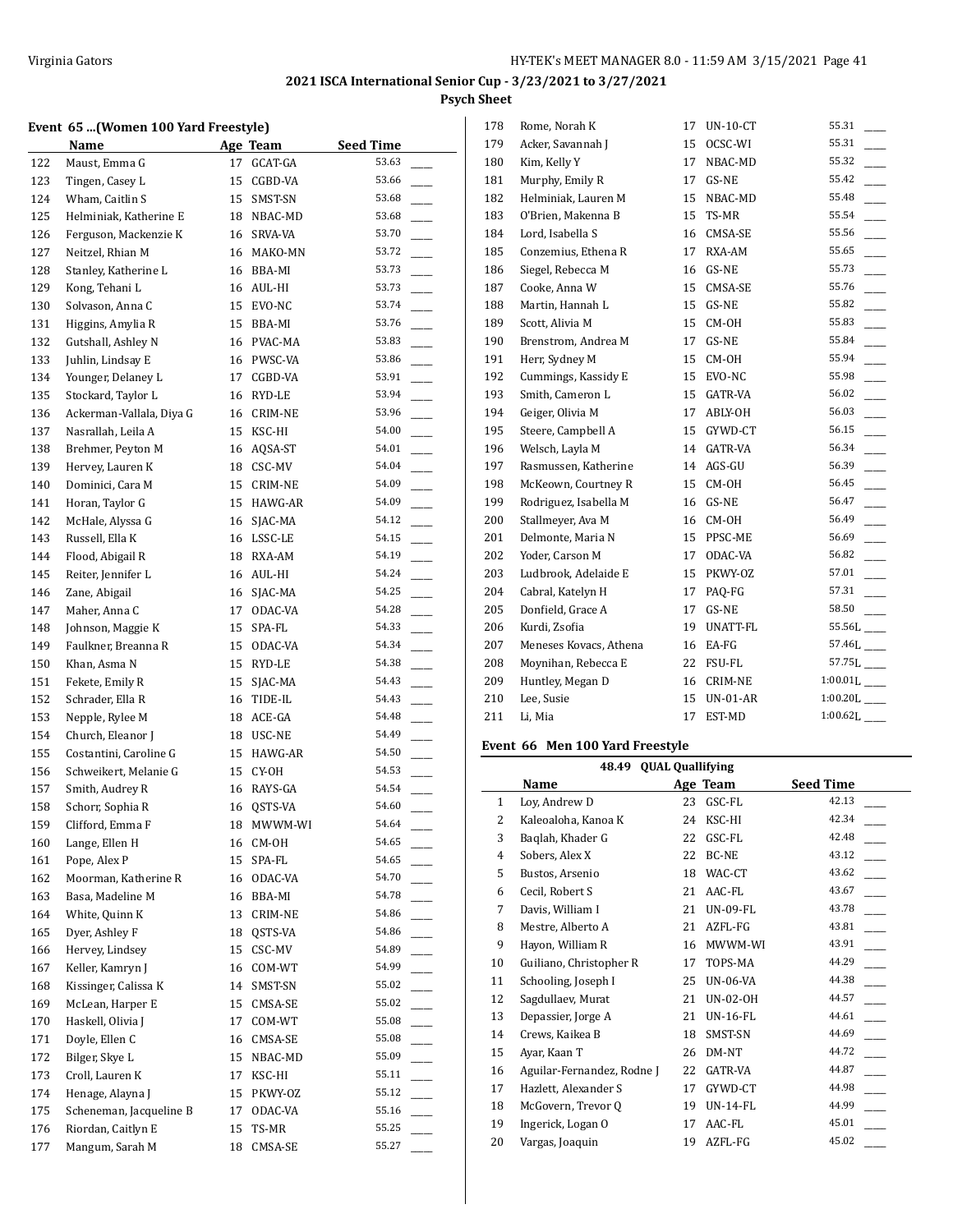## **Event 66 ...(Men 100 Yard Freestyle)**

|    | $100 - 100$                |    |                   |                  |  |
|----|----------------------------|----|-------------------|------------------|--|
|    | Name                       |    | Age Team          | <b>Seed Time</b> |  |
| 21 | Calderon, Lucas S          | 18 | NBAC-MD           | 45.02            |  |
| 22 | Cote, Lukas A              | 19 | SPA-FL            | 45.04            |  |
| 23 | Araya, Gabriel             | 21 | AZFL-FG           | 45.18            |  |
| 24 | Parker, Samuel E           | 18 | GCAT-GA           | 45.19            |  |
| 25 | Aimable, Steven            | 22 | AZFL-FG           | 45.37            |  |
| 26 | Minassian, Nareg           | 16 | CRIM-NE           | 45.50            |  |
| 27 | Williams, Sidney F         | 22 | PRVT-VA           | 45.52            |  |
| 28 | Battaglini, Lucca L        | 15 | CKS-NC            | 45.54            |  |
| 29 | Banks, John D              | 18 | CLPR-OH           | 45.60            |  |
|    |                            |    |                   | 45.65            |  |
| 30 | Kerr, Kohen K              | 24 | AZFL-FG           |                  |  |
| 31 | Bork, Samuel R             | 17 | MWWM-WI           | 45.65            |  |
| 32 | Hover, Hans D              | 21 | BLA-MN            | 45.70            |  |
| 33 | Winkler, Kaii L            | 14 | EA-FG             | 45.75            |  |
| 34 | Clark, Nicholas M          | 17 | UN-11-MA          | 45.79            |  |
| 35 | Rogers, Sean M             | 17 | AAC-FL            | 45.80            |  |
| 36 | Russell, Michael C         | 18 | CM-OH             | 45.81            |  |
| 37 | Reason, Brett D            |    | 18 RAYS-GA        | 45.82            |  |
| 38 | Jordan, Andrew F           | 17 | CMSA-SE           | 45.83            |  |
| 39 | Odlum-Smith, Jayhan        |    | 19 AZFL-FG        | 45.91            |  |
| 40 | Kalafat, Ozan              | 17 | MWWM-WI           | 45.92            |  |
| 41 | Yeomans, Josiah T          | 16 | QSTS-VA           | 45.93            |  |
| 42 | Santana, Alexander J       | 21 | UN-02-NE          | 46.06            |  |
| 43 | Roberts, Zane C            | 18 | ODAC-VA           | 46.08            |  |
| 44 | Beach, Ethan S             | 21 | UN-07-FL          | 46.09            |  |
| 45 | Swift, Sean S              | 18 | SMST-SN           | 46.11            |  |
| 46 | Ollivierre, Kerry A        | 22 | AZFL-FG           | 46.14            |  |
| 47 | Bonnett, William A         | 17 | PKWY-OZ           | 46.16            |  |
| 48 | Davis, Collin A            | 18 | CKS-NC            | 46.19            |  |
| 49 | Seymour, Aaron D           | 17 | GCAT-GA           | 46.23            |  |
| 50 | Shaffer, Nicholas A        | 18 | AAC-FL            | 46.24            |  |
| 51 | Rikic, Aidan T             | 16 | FREE-MR           | 46.25            |  |
| 52 | Parsons, Samuel W          | 17 | CGBD-VA           | 46.30            |  |
| 53 | Tibazi, Yusuf              | 25 | GSC-FL            | 46.33            |  |
| 54 | Peters, Noah               | 18 | KSC-HI            | 46.37            |  |
| 55 | Johnson, Blake C           | 18 |                   | 46.39            |  |
| 56 | Rosado, Victor J           | 18 | ODAC-VA<br>SPA-FL | 46.42            |  |
|    |                            |    |                   | 46.44            |  |
| 57 | Zornan Ferguson, Zachary D | 15 | RXA-AM            |                  |  |
| 58 | Ross, Gabe L               |    | 18 AQSA-ST        | 46.46            |  |
| 59 | Morales, Josiah N          | 26 | PAQ-FG            | 46.47<br>46.49   |  |
| 60 | Bergerson, Liam M          | 20 | BLA-MN            |                  |  |
| 61 | Congiusta, Matthew P       | 17 | CKS-NC            | 46.51            |  |
| 62 | Lanting, Nicholas J        | 17 | SMST-SN           | 46.54            |  |
| 63 | Woodall, Will G            | 16 | SST-GU            | 46.55            |  |
| 64 | Mascoll-Gomes, Noah K      | 21 | AZFL-FG           | 46.58            |  |
| 65 | Simon, Miles A             | 19 | UN-01-GA          | 46.58            |  |
| 66 | Protano, John              | 19 | $UN-01-MR$        | 46.62            |  |
| 67 | Aldewereld, Luca J         | 18 | RYD-LE            | 46.65            |  |
| 68 | Rogness, Corey R           | 18 | QSTS-VA           | 46.65            |  |
| 69 | Wilson, Max                | 16 | STSA              | 46.74            |  |
| 70 | Conners, Brendan C         | 15 | UN-03-CT          | 46.76            |  |
| 71 | Mitchell, Stefano          | 21 | AZFL-FG           | 46.78            |  |
| 72 | Folger, Samuel J           | 18 | GS-NE             | 46.78            |  |
| 73 | Dillard, Ben D             | 19 | SMST-SN           | 46.79            |  |
| 74 | Ryan, Jacob O              | 18 | BBA-MI            | 46.79            |  |
| 75 | Ross, Matthew R            | 17 | TBAC-FL           | 46.84            |  |
| 76 | Best, Oscar W              | 16 | <b>UN-01-WI</b>   | 46.86            |  |

| 77  | Metzner, John P             | 18 | CLPR-OH         | 46.90 |
|-----|-----------------------------|----|-----------------|-------|
| 78  | Vera, Korbin R              | 17 | BBST-PN         | 46.93 |
| 79  | Cherches, Alan F            | 16 | EST-MD          | 46.97 |
| 80  | Glazebnik, Benjamin         | 17 | TS-MR           | 46.99 |
| 81  | Jalbert, Drew W             | 17 | CAC-CT          | 46.99 |
| 82  | Hufford, Ryan G             | 15 | QSTS-VA         | 47.04 |
| 83  | Fink, Dalton C              | 18 | TOPS-MA         | 47.07 |
| 84  | Merani, Ryan B              | 16 | NBAC-MD         | 47.11 |
| 85  | Enser, Justin M             |    | 15 HAST-NI      | 47.17 |
| 86  | Kamdin, Sam F               |    | 16 NBAC-MD      | 47.17 |
| 87  | Keller, Nathan D            |    | 20 COM-WT       | 47.18 |
| 88  | Heberle, Luke D             | 18 | RYD-LE          | 47.21 |
| 89  | Ayinon, William D           | 17 | CRIM-NE         | 47.22 |
| 90  | Perez, Jhonny J             | 23 | AZFL-FG         | 47.27 |
| 91  | Sere, Justin M              | 15 | CGBD-VA         | 47.31 |
| 92  | Prevost, Noah A             | 18 | CMSA-SE         | 47.31 |
| 93  | Fermayer, Max               | 17 | AZFL-FG         | 47.37 |
| 94  | Henry, Finn M               |    | 16 UN-07-CT     | 47.37 |
| 95  | Greene, Andrew E            |    | 15 EST-MD       | 47.39 |
| 96  | Scripp, Michael P           | 18 | MWWM-WI         | 47.48 |
| 97  | Carden, Michael C           |    | 16 RAYS-GA      | 47.56 |
| 98  | Ramsbottom, Dean W          |    | 18 FVFY-IL      | 47.57 |
| 99  | Deal, Logan T               | 17 | HNVR-VA         | 47.57 |
| 100 | Carlton, Wyatt G            | 16 | BBST-PN         | 47.62 |
| 101 | Hanson, Andrew S            | 15 | MAKO-MN         | 47.63 |
| 102 | Rosales Olivas, Sebastian S | 17 | GCAT-GA         | 47.64 |
| 103 | Cratsenberg, Miles D        | 15 | BBST-PN         | 47.66 |
| 104 | Konviser, Eric L            | 16 | FREE-MR         | 47.66 |
| 105 | Wilson, Brandon E           | 18 | EST-MD          | 47.67 |
| 106 | Enser, Jared M              | 17 | HAST-NI         | 47.68 |
| 107 | Taylor, Noah N              | 17 | MVN-CA          | 47.68 |
| 108 | Schwabauer, Daniel T        | 15 | GCAT-GA         | 47.70 |
| 109 | Reiter, Jonathan T          |    | 18 AUL-HI       | 47.70 |
| 110 | Dean, Ashton B              | 17 | QSTS-VA         | 47.76 |
| 111 | Schindler, Liam R           |    | 16 AAC-FL       | 47.81 |
| 112 | Rempe, Brockman M           |    | 17 HNVR-VA      | 47.82 |
| 113 | Caruso, Nicholas J          | 17 | GSC-FL          | 47.83 |
| 114 | Dragon, Nathan M            | 18 | HYV-NE          | 47.87 |
| 115 | Schroeder, Evan T           | 17 | <b>BLA-MN</b>   | 47.88 |
| 116 | Moon, Jackson P             | 17 | EVO-NC          | 47.91 |
| 117 | Crisci, Aidan R             | 18 | CGBD-VA         | 47.93 |
| 118 | Vannatter, Nathan W         | 17 | TOPS-MA         | 47.93 |
| 119 | Duren, Matthew R            | 17 | OSTS-VA         | 47.96 |
| 120 | Wang, Jake                  | 15 | <b>UN-10-MA</b> | 47.97 |
| 121 | Arena, Antonio H            | 17 | CRIM-NE         | 47.98 |
| 122 | Cratsenberg, Nathan C       | 16 | BBST-PN         | 47.99 |
| 123 | Cleveland, Connor P         | 18 | MWWM-WI         | 48.00 |
| 124 | Johnson, Brandon D          | 19 | LRSC-ME         | 48.05 |
| 125 | Horgan, Brady W             | 18 | ABLY-OH         | 48.05 |
| 126 | Jee, Ryan M                 | 17 | GYWD-CT         | 48.05 |
| 127 | Benton, Taj K               | 16 | EST-MD          | 48.07 |
| 128 | Lloyd, Bryce N              | 17 | NBAC-MD         | 48.09 |
| 129 | Solvason, Connor C          | 15 | EVO-NC          | 48.13 |
| 130 | Johnson, Drew C             | 17 | RAD-FL          | 48.15 |
| 131 | Bell, Nathan R              | 16 | COM-WT          | 48.16 |
| 132 | Sims, Joseph S              | 17 | CGBD-VA         | 48.19 |
| 133 | San Juan, Roman A           | 17 | UN-03-AR        | 48.21 |
| 134 | Whetstine, Clayton C        | 17 | CGBD-VA         | 48.21 |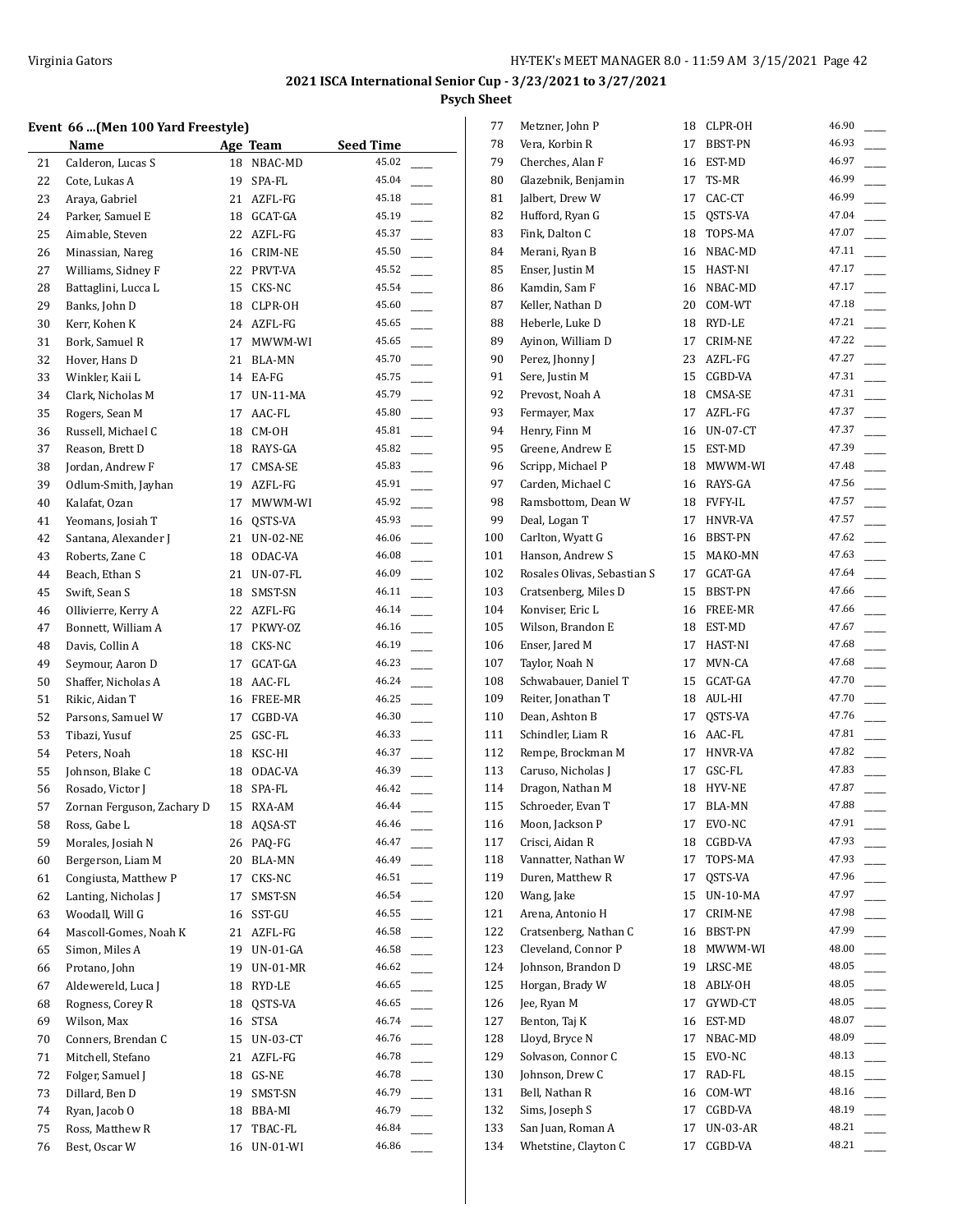## **Event 66 ...(Men 100 Yard Freestyle)**

|     | EVEIIL OO (MEII 100 TALU FIEESLYIEJ |    |             |                  | ᅩ  |
|-----|-------------------------------------|----|-------------|------------------|----|
|     | Name                                |    | Age Team    | <b>Seed Time</b> | 19 |
| 135 | Wham, Collin J                      | 17 | SMST-SN     | 48.22            | 19 |
| 136 | Conklin, Finnley J                  | 14 | OCSC-WI     | 48.22            | 19 |
| 137 | Lyon, James E                       | 18 | AUL-HI      | 48.23            | 19 |
| 138 | Wehrmann, Maxwell D                 | 17 | PKWY-OZ     | 48.24            | 19 |
| 139 | Jones, Tanner J                     |    | 16 UN-03-MA | 48.25            | 19 |
| 140 | McQueary, Ian T                     | 17 | ABLY-OH     | 48.25            | 19 |
| 141 | Mitchell, Jackson B                 | 18 | CMSA-SE     | 48.25            | 19 |
| 142 | Wang, Gary Q                        |    | 16 UN-09-MA | 48.25            | 20 |
| 143 | Wilhelm, Cory M                     | 19 | RAD-FL      | 48.26            | 20 |
| 144 | Johansen, Theodore A                |    | 16 MAKO-MN  | 48.27            | 20 |
| 145 | Decarlo, Joseph D                   |    | 18 RAYS-GA  | 48.31            | 20 |
| 146 | Lopez-Casula, Marcoaurelio          |    | 16 EA-FG    | 48.34            | 20 |
| 147 | Shea, Carrick W                     | 15 | CRIM-NE     | 48.38            | 20 |
| 148 | Hu, Simon S                         | 17 | EST-MD      | 48.39            | 20 |
| 149 | Colalillo, Anthony P                | 32 | NBAC-MD     | 48.40            | 20 |
| 150 | Hollinger, Jace C                   | 15 | SRVA-VA     | 48.43            | 20 |
| 151 | Seaton, Leon                        | 16 | AZFL-FG     | 48.44            | 20 |
| 152 | Davin, Cole A                       | 17 | SEAL-ME     | 48.44            | 21 |
| 153 | Bucaria, Aiden                      | 15 | GYWD-CT     | 48.45            | 21 |
| 154 | Oey, Daevin                         | 16 | UN-01-PV    | 48.46            | 21 |
| 155 | Fuchs, William P                    | 17 | AZFL-FG     | 48.48            | 21 |
| 156 | Devorace, Braden A                  | 17 | LSSC-LE     | 48.48            | 21 |
| 157 | Runyon, Jacob R                     |    | 15 HAST-NI  | 48.49            | 21 |
| 158 | Zhu, Stuart                         |    | 16 EST-MD   | 48.50            | 21 |
| 159 | Boatright, Conner R                 |    | 14 HAWG-AR  | 48.51            | 21 |
| 160 | Rivard, James D                     | 17 |             | 48.53            | 21 |
|     |                                     |    | BBA-MI      | 48.60            | 21 |
| 161 | Svetlov, Russel                     | 17 | AZFL-FG     |                  |    |
| 162 | McMullan, Thackston J               | 14 | CM-OH       | 48.60            | 22 |
| 163 | Ransin, John C                      |    | 18 PKWY-OZ  | 48.64            | 22 |
| 164 | Maconochie, Ethan Z                 | 17 | CRIM-NE     | 48.66            | 22 |
| 165 | Helms, Andrew G                     | 17 | LSSC-LE     | 48.66            | 22 |
| 166 | Morreale, Alexander H               | 17 | HAST-NI     | 48.67            | 22 |
| 167 | Dambra, Nicholas W                  |    | 18 HAST-NI  | 48.68            | 22 |
| 168 | Mortimer, Bryce R                   |    | 16 SRVA-VA  | 48.70            | 22 |
| 169 | Burkey, William J                   | 17 | QSTS-VA     | 48.70            | 22 |
| 170 | Dou, Andrew Y                       | 17 | CRIM-NE     | 48.71            | 22 |
| 171 | Hronek, Russell E                   |    | 18 ODAC-VA  | 48.72            | 22 |
| 172 | Andrews, Nicholas G                 |    | 15 CRIM-NE  | 48.73            | 23 |
| 173 | Hwang, Ryan                         | 14 | TS-MR       | 48.79            | 23 |
| 174 | Mitchell, Thomas C                  | 17 | SJAC-MA     | 48.80            | 23 |
| 175 | Eckert, Luca S                      | 15 | CM-OH       | 48.80            | 23 |
| 176 | Poole, Eli W                        | 18 | CMSA-SE     | 48.80            | 23 |
| 177 | Gavin, Cooper J                     | 17 | ODAC-VA     | 48.81            | 23 |
| 178 | Lee, Benjamin J                     | 17 | CRIM-NE     | 48.82            | 23 |
| 179 | Schulte, Gavin B                    | 18 | CSC-MV      | 48.87            | 23 |
| 180 | Williams, Ryan R                    | 16 | SMST-SN     | 48.88            | 23 |
| 181 | Winkler, Finn M                     | 16 | EA-FG       | 48.88            | 23 |
| 182 | Shoemaker, Harrison J               | 16 | CMSA-SE     | 48.92            | 24 |
| 183 | Almariento, Larry J                 | 16 | ODAC-VA     | 48.97            | 24 |
| 184 | Erb, Zachary J                      | 16 | GATR-VA     | 48.97            | 24 |
| 185 | Almassri, Rami S                    | 18 | RYD-LE      | 48.97            | 24 |
| 186 | Bijleveld, Lukas A                  | 16 | UN-02-CT    | 48.99            | 24 |
| 187 | Schrepfer, Brody W                  | 16 | NBAC-MD     | 49.00            | 24 |
| 188 | Jankowski, Legend J                 | 18 | COM-WT      | 49.02            | 24 |
| 189 | Franck, James T                     | 17 | ACE-GA      | 49.02            | 24 |
| 190 | Adarkwah, David                     | 21 | RC-US       | 49.04            |    |
|     |                                     |    |             |                  | 24 |

| 191 | Trout, Evan C           | 18 | BBST-PN         | 49.11          |
|-----|-------------------------|----|-----------------|----------------|
| 192 | Ginoza, Micah K         | 19 | KSC-HI          | 49.12          |
| 193 | Caten, Tyler J          | 16 | SRVA-VA         | 49.14          |
| 194 | Warnagiris, Paul D      | 15 | WST-VA          | 49.14          |
| 195 | Porter, Gabriel A       | 17 | PKWY-OZ         | 49.15          |
| 196 | Romero, Richard E       | 18 | UN-02-PV        | 49.19          |
| 197 | Malinovski, Matvey      | 15 | CRIM-NE         | 49.22          |
| 198 | Davis, Benjamin J       | 15 | LSSC-LE         | 49.23          |
| 199 | Bell, Jacob D           |    | 16 COM-WT       | 49.24          |
| 200 | Castle, Samuel G        | 16 | HNVR-VA         | 49.29          |
| 201 | Ninke, Jager A          | 15 | LSSC-LE         | 49.30          |
| 202 | Puzon, Patrick L        | 14 | SRVA-VA         | 49.38          |
| 203 | Hansen, Trevor J        | 16 | PKWY-OZ         | 49.39          |
| 204 | Dines, Thomas K         | 16 | CGBD-VA         | 49.42          |
| 205 | Lin, Tyson C            | 17 | KSC-HI          | 49.43          |
| 206 | Thomas, Caleb M         | 17 | QSTS-VA         | 49.43          |
| 207 | Pillsbury, Jack M       | 17 | SEAL-ME         | 49.44          |
| 208 | McClung, Max M          |    | 16 RA-MR        | 49.46          |
| 209 | Walden, Johnathan J     | 18 | PWSC-VA         | 49.46          |
| 210 | Hirsch, Thomas H        | 18 | NBAC-MD         | 49.49          |
| 211 | Gerloff, Joshua C       | 15 | ODAC-VA         | 49.50          |
| 212 | Stluka, Spencer D       | 15 | OCSC-WI         | 49.50          |
| 213 | Bartlett, Thomas C      | 17 | RAYS-GA         | 49.56          |
| 214 | Jameson, William E      | 17 | CMSA-SE         | 49.56          |
| 215 | Szypula, Matthew        | 16 | TS-MR           | 49.59          |
| 216 | Jones, Samuel G         | 17 | CM-OH           | 49.60          |
| 217 | Ambrose, Jacob D        | 17 | ODAC-VA         | 49.62          |
|     | Destrade, Armando K     | 16 |                 | 49.63          |
| 218 |                         |    | UN-01-FL        | 49.64          |
| 219 | Johnson, Gage A         | 14 | HAWG-AR         | 49.72          |
| 220 | Boyes, Ethan E          | 16 | AGS-GU          | 49.73          |
| 221 | Rouzie, Bryce T         |    | 16 CGBD-VA      | 49.77          |
| 222 | Ragsdell, Samuel K      | 17 | CSC-MV          |                |
| 223 | Stelmokas, Matthew J    | 17 | HYV-NE          | 49.97<br>50.00 |
| 224 | Holt, Bret R            |    | 18 CLPR-OH      |                |
| 225 | Forsey, Chris J         | 17 | EVO-NC          | 50.12          |
| 226 | Cerny, Joshua G         | 16 | NBAC-MD         | 50.28<br>50.34 |
| 227 | Greenberg, Aaron S      | 26 | EVO-NC          |                |
| 228 | West, Zachary           | 17 | AUL-HI          | 50.62          |
| 229 | Kendrick, William E     | 17 | PAC-PV          | 50.72          |
| 230 | Koller, Joseph K        | 20 | BLA-MN          | 50.73          |
| 231 | Matter, Taylor O        | 15 | MAKO-MN         | 50.82          |
| 232 | Judkins, Matthew J      | 15 | PKWY-OZ         | 50.88          |
| 233 | London, Charles L       | 17 | CRIM-NE         | 50.89          |
| 234 | Dean, Steven J          | 18 | HAWG-AR         | 51.23          |
| 235 | Munger, Caleb T         | 18 | PKWY-OZ         | 51.28          |
| 236 | Mendoza, Roland James H | 17 | PWSC-VA         | 51.39          |
| 237 | Hakimian, Nic V         | 18 | RYD-LE          | 51.39          |
| 238 | Ix, Douglas E           | 16 | QSTS-VA         | 51.58          |
| 239 | Singer, Connor M        | 16 | FREE-MR         | 51.74          |
| 240 | Porter, William J       | 15 | SEAL-ME         | 51.82          |
| 241 | Duarte, Nicholas R      | 17 | $CCFF-NE$       | 51.89          |
| 242 | Olson, Tyler B          | 17 | HAWG-AR         | 52.14          |
| 243 | Fournier, Nick A        | 17 | GS-NE           | 52.20          |
| 244 | McGowan, Aidan K        | 15 | CGBD-VA         | 52.37          |
| 245 | Gluzman, Joshua I       | 15 | TRI-MR          | 52.41          |
| 246 | Elgin, William P        | 17 | <b>UN-05-PV</b> | 52.43          |
| 247 | Puccio, Michael         | 15 | TRI-MR          | 54.07          |
| 248 | Romero, Elioenai R      | 15 | UN-03-PV        | 55.27          |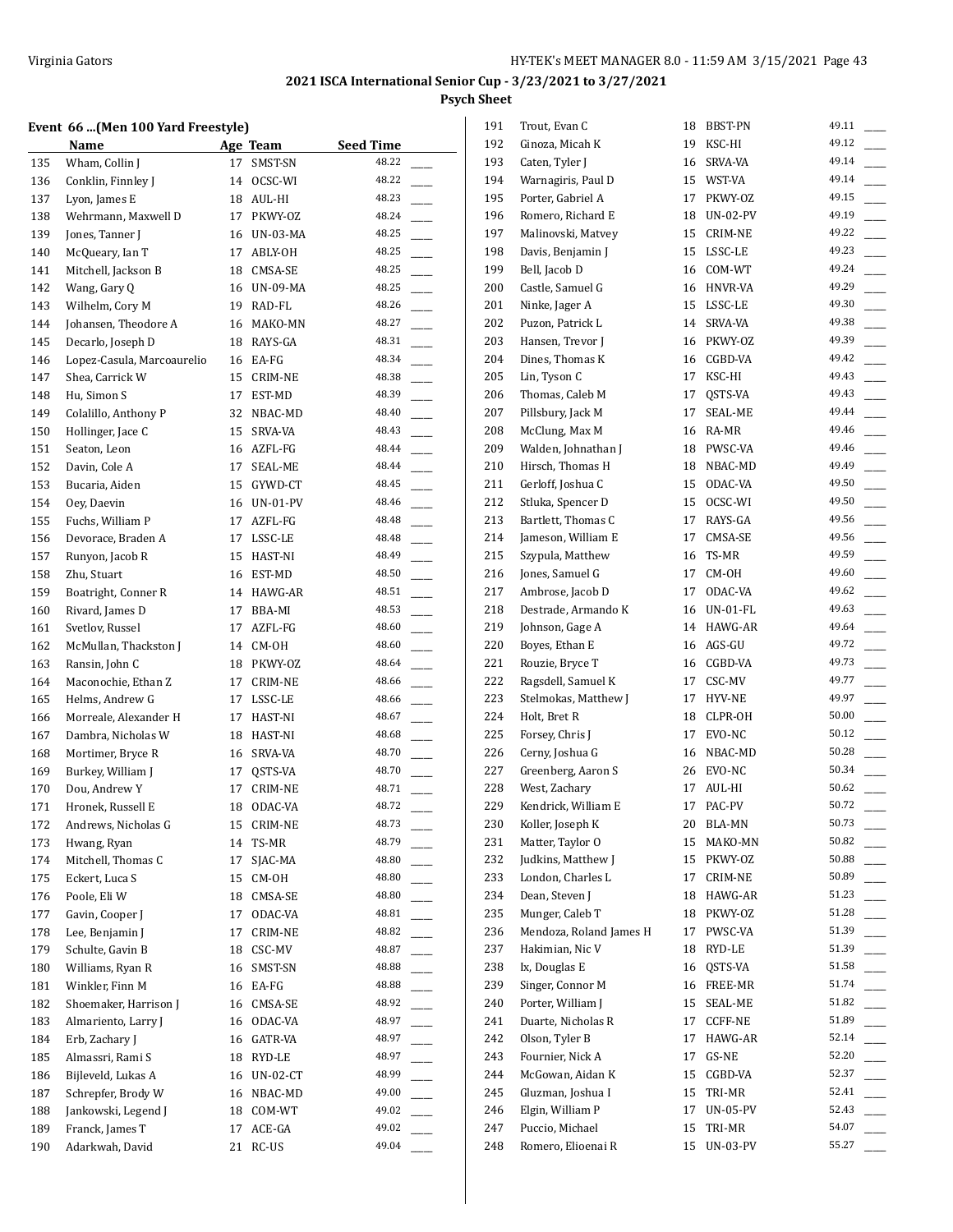## **Event 66 ...(Men 100 Yard Freestyle)**

|     | Name                    |    | Age Team    | <b>Seed Time</b> |
|-----|-------------------------|----|-------------|------------------|
| 249 | Dressel, Caeleb R       |    | 24 GSC-FL   | 46.96L           |
| 250 | Lochte, Ryan S          |    | 36 GSC-FL   | 50.56L           |
| 251 | Martinez Scarpe, Enzo M |    | 26 GSC-FL   | 50.99L           |
| 252 | D'Arrigo, Andrea M      |    | 25 GSC-FL   | 51.32L           |
| 253 | Blanco Guido, Santiago  |    | 18 UN-11-CT | 52.82L           |
| 254 | Kohanyi, Aiden L        |    | 16 UN-01-FG | 55.23L           |
| 255 | Watson, Eric A          |    | 17 OSTS-VA  | 55.66S           |
| 256 | Gorsuch. Nathaniel C    |    | 15 PPSC-ME  | 55.76S           |
| 257 | Moudry, Aidan J         | 17 | OSTS-VA     | 56.13S           |
| 258 | Zimmer, Johnathan T     |    | 16 OSTS-VA  | 56.27S           |
| 259 | Mason, Aleksei T        | 17 | AOSA-ST     | 57.21S           |

## **Event 69 Women 200 Yard Butterfly**

|                | 2:12.09 QUAL Quallifying |    |            |                  |  |  |  |
|----------------|--------------------------|----|------------|------------------|--|--|--|
|                | <b>Name</b>              |    | Age Team   | <b>Seed Time</b> |  |  |  |
| 1              | Gore, Morgan A           | 17 | SMST-SN    | 1:57.91          |  |  |  |
| 2              | Tankard, Kyleigh A       | 17 | CGBD-VA    | 1:57.94          |  |  |  |
| 3              | Monahan, Grace M         | 17 | KSC-HI     | 1:58.53          |  |  |  |
| 4              | Belbot, Margaret F       | 16 | NBAC-MD    | 1:59.53          |  |  |  |
| 5              | Lopez, Rylie A           | 18 | BBST-PN    | 1:59.61          |  |  |  |
| 6              | Kruger, Lainy A          | 15 | CLPR-OH    | 2:00.30          |  |  |  |
| $\overline{7}$ | Mullins, Lainey J        | 15 | SSC-MA     | 2:00.37          |  |  |  |
| 8              | Skirboll, Zoe M          | 16 | RXA-AM     | 2:00.66          |  |  |  |
| 9              | Witkus, Amanda E         |    | 16 GS-NE   | 2:00.81          |  |  |  |
| 10             | Bishop, Mabry T          | 16 | AAC-FL     | 2:01.78          |  |  |  |
| 11             | Avila, Julimar C         |    | 24 AZFL-FG | 2:01.79          |  |  |  |
| 12             | Marstellar, Isabel A     |    | 16 CGBD-VA | 2:01.94          |  |  |  |
| 13             | Phelps, Anna E           | 15 | UN-05-MA   | 2:02.31          |  |  |  |
| 14             | Gaffney, Laura M         | 17 | CGBD-VA    | 2:02.32          |  |  |  |
| 15             | Murphy, Elizabeth R      | 16 | SMST-SN    | 2:02.37          |  |  |  |
| 16             | Rucker, Victoria H       | 19 | GCAT-GA    | 2:02.86          |  |  |  |
| 17             | Song, Chloe J            | 17 | GS-NE      | 2:02.90          |  |  |  |
| 18             | Phelan, Denise G         | 16 | TS-MR      | 2:03.09          |  |  |  |
| 19             | Case, Ashley C           | 16 | RAYS-GA    | 2:03.19          |  |  |  |
| 20             | Bergin, Katelyn E        | 19 | SSC-ZZ     | 2:03.27          |  |  |  |
| 21             | Prekop, Danielle         | 19 | $UN-05-AR$ | 2:03.94          |  |  |  |
| 22             | Clark, Brooke-lynn F     | 17 | CGBD-VA    | 2:03.96          |  |  |  |
| 23             | Denny, Britney L         | 17 | CGBD-VA    | 2:04.17          |  |  |  |
| 24             | Tucker, Mackenzie M      | 17 | CLPR-OH    | 2:04.18          |  |  |  |
| 25             | O'Neill, Lucy E          | 17 | CMSA-SE    | 2:04.31          |  |  |  |
| 26             | Nasrallah, Leila A       | 15 | KSC-HI     | 2:04.35          |  |  |  |
| 27             | Smith, Amber M           | 16 | NBAC-MD    | 2:04.36          |  |  |  |
| 28             | Hanson, Wyllo C          |    | 16 CGBD-VA | 2:04.51          |  |  |  |
| 29             | Brown, Olivia            | 14 | TS-MR      | 2:04.56          |  |  |  |
| 30             | Wood, Evelyn R           | 16 | MAKO-MN    | 2:04.75          |  |  |  |
| 31             | Betkey, Logan M          |    | 16 NBAC-MD | 2:04.86          |  |  |  |
| 32             | Koff, Mabel A            |    | 16 NBAC-MD | 2:04.94          |  |  |  |
| 33             | Budde, Erin T            |    | 16 EST-MD  | 2:05.00          |  |  |  |
| 34             | Cox, Delaney R           | 16 | CGBD-VA    | 2:05.41          |  |  |  |
| 35             | Korbly, Isabella A       | 17 | USC-NE     | 2:05.46          |  |  |  |
| 36             | Chavez, Ava R            | 15 | SMST-SN    | 2:05.54          |  |  |  |
| 37             | Smyers, Molly E          | 17 | RXA-AM     | 2:05.57          |  |  |  |
| 38             | Sullivan, Kylee A        | 16 | PKWY-0Z    | 2:05.62          |  |  |  |
| 39             | Szadorski, Alexa N       |    | 18 FVFY-IL | 2:05.65          |  |  |  |
| 40             | Lee, Susie               | 15 | $UN-01-AR$ | 2:05.83          |  |  |  |
| 41             | Cannella, Ashlin M       | 15 | AAC-FL     | 2:05.87          |  |  |  |

| 42 | McDevitt, Elizabeth R    | 17 | YBAC-NC         | 2:05.87 |
|----|--------------------------|----|-----------------|---------|
| 43 | Ludwig, Mairin E         | 16 | NBAC-MD         | 2:05.88 |
| 44 | Son, Erin                |    | 16 UN-04-AR     | 2:06.23 |
| 45 | Zeebe, Andrea M          | 16 | KSC-HI          | 2:06.31 |
| 46 | McKee, Gabrielle E       | 18 | TOPS-MA         | 2:06.58 |
| 47 | Chandler, Mary Brooke B  | 15 | SMST-SN         | 2:06.60 |
| 48 | Elwell, Kensington L     | 16 | SMST-SN         | 2:06.85 |
| 49 | Foster, Payton A         | 14 | GYWD-CT         | 2:06.88 |
| 50 | Hensler, Madelyn G       | 17 | CM-OH           | 2:06.90 |
| 51 | Ivie, Molly A            | 16 | HNVR-VA         | 2:07.15 |
| 52 | Lazar, Penelope A        | 14 | GYWD-CT         | 2:07.26 |
| 53 | Deegan, Ava E            |    | 14 CLPR-OH      | 2:07.63 |
| 54 | Renner, Clara E          |    | 14 CRIM-NE      | 2:07.64 |
| 55 | Earley, Cristin M        | 18 | HMST-CT         | 2:07.88 |
| 56 | Waslyn, Rylee E          | 16 | WAC-MA          | 2:08.08 |
| 57 | Allen, Aisling N         | 17 | HAWG-AR         | 2:08.16 |
| 58 | Piersma, Ella J          | 16 | CM-OH           | 2:08.16 |
| 59 | Johnson, Alexandra F     | 15 | ABLY-OH         | 2:08.19 |
| 60 | Wu, Kaylee M             | 15 | $UN-01-ST$      | 2:08.25 |
| 61 | Amato, Dorothy R         | 15 | TS-MR           | 2:08.28 |
| 62 | Martin, Michaela E       | 18 | USC-NE          | 2:08.33 |
| 63 | Palacios, Lauren K       | 15 | SMST-SN         | 2:08.39 |
| 64 | Buetow, Evelyn B         | 15 | BBST-PN         | 2:08.39 |
| 65 | Mayo, Phoebe K           | 14 | CGBD-VA         | 2:08.53 |
| 66 | Horning, Caitlin L       | 15 | UN-01-MA        | 2:08.57 |
| 67 | Rock, Katie              | 17 | <b>UN-02-AR</b> | 2:08.80 |
| 68 | Kong, Tehani L           | 16 | AUL-HI          | 2:09.06 |
| 69 | Macmullan, Kira E        | 17 | EST-MD          | 2:09.10 |
| 70 | Sorensen, Grace M        | 13 | BBST-PN         | 2:09.13 |
| 71 | Nwaeze, Zuilda N         | 16 | EST-MD          | 2:09.15 |
| 72 | Wham, Caitlin S          | 15 | SMST-SN         | 2:09.16 |
| 73 | Austin, Karen L          | 16 | BBA-MI          | 2:09.17 |
| 74 | Gidley, Greta K          | 17 | BBA-MI          | 2:09.25 |
| 75 | Volk, Alexandra E        | 17 | EST-MD          | 2:09.39 |
| 76 | Zane, Abigail            | 16 | SJAC-MA         | 2:09.58 |
| 77 | Strudgeon, Morgan N      | 16 | SRVA-VA         | 2:09.67 |
| 78 | Murdock, Justine E       | 17 | BBA-MI          | 2:09.68 |
| 79 | Maust, Emma G            | 17 | GCAT-GA         | 2:09.69 |
| 80 | Kluger, Pearl L          | 17 | CGBD-VA         | 2:09.72 |
| 81 | Magda, Lily C            | 17 | SMST-SN         | 2:09.74 |
| 82 | Wicklund, Addison J      | 14 | HAWG-AR         | 2:09.86 |
| 83 | Schield, Morgan C        | 18 | AOSA-ST         | 2:10.01 |
| 84 | Otten, Chloe M           | 14 | CM-OH           | 2:10.06 |
| 85 | Herndon, Sallie J        | 15 | CMSA-SE         | 2:10.12 |
| 86 | Cooke, Anna W            | 15 | CMSA-SE         | 2:10.32 |
| 87 | Alaish, Gabriella G      | 16 | NBAC-MD         | 2:10.36 |
| 88 | Buirski, Kallyn S        | 15 | CGBD-VA         | 2:10.68 |
| 89 | Wallace, Ilye R          | 17 | BBA-MI          | 2:10.75 |
| 90 | Moorman, Katherine R     | 16 | ODAC-VA         | 2:10.76 |
| 91 | Jaffe, Erica J           | 14 | SMST-SN         | 2:10.84 |
| 92 | Yauger, Reese M          | 13 | CLPR-OH         | 2:11.05 |
| 93 | Tunggal, Alyssa T        | 16 | TIDE-IL         | 2:11.19 |
| 94 | Tanizaki-Hudson, Kiana S | 17 | UN-01-HI        | 2:11.30 |
| 95 | Swartwood, Belise A      | 14 | KSC-HI          | 2:11.32 |
| 96 | Warnagiris, Kimberly E   | 17 | WST-VA          | 2:11.46 |
| 97 | Siegel, Rebecca M        | 16 | GS-NE           | 2:11.57 |
| 98 | Kim, Gabrielle M         | 16 | NBAC-MD         | 2:11.78 |
| 99 | Davis, Zoe E             | 17 | CRIM-NE         | 2:11.82 |
|    |                          |    |                 |         |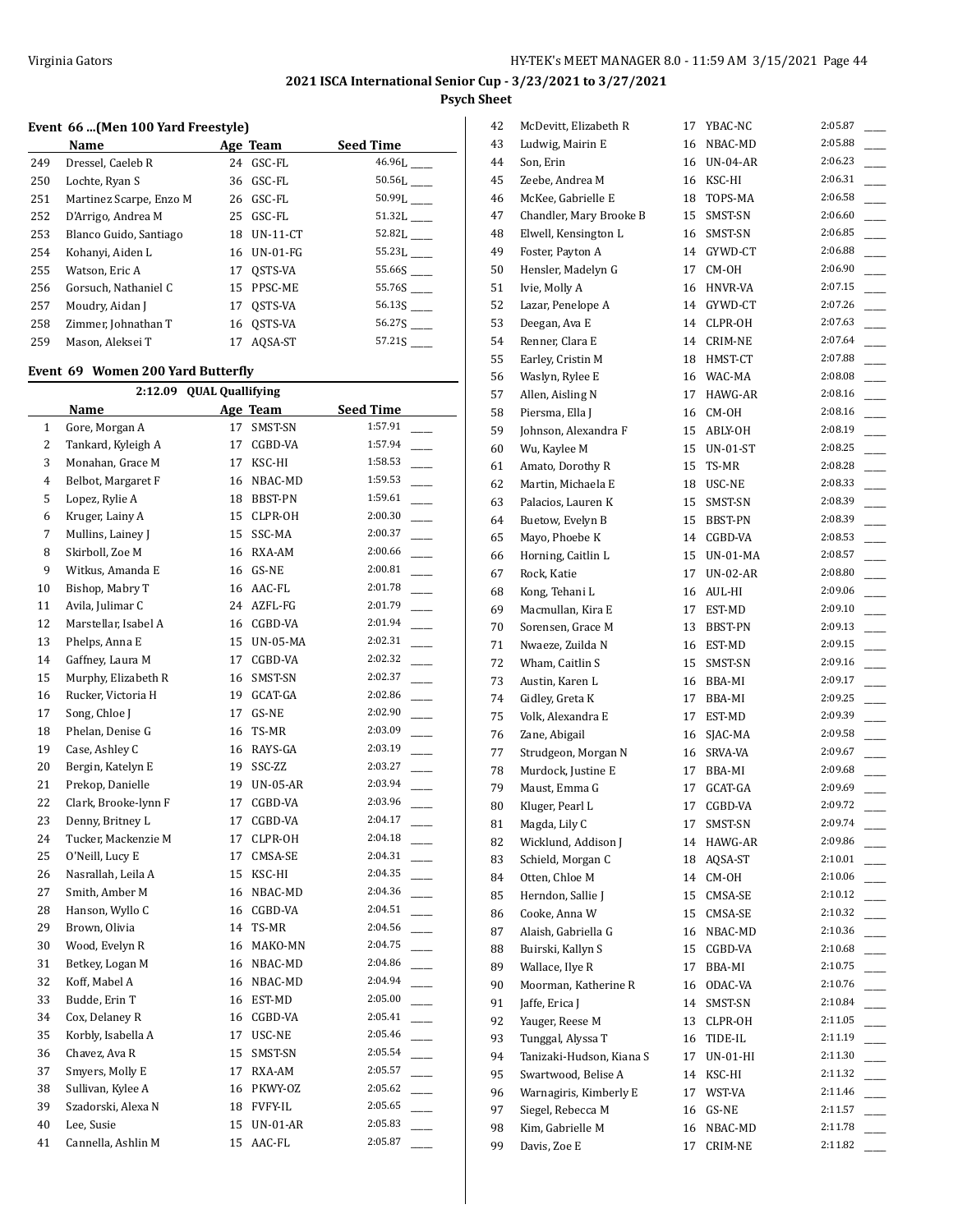## **Event 69 ...(Women 200 Yard Butterfly)**

|     | Name                 |    | Age Team       | <b>Seed Time</b> |
|-----|----------------------|----|----------------|------------------|
| 100 | Robinson, Emma A     | 16 | GYWD-CT        | 2:11.86          |
| 101 | Morie, Erin E        | 17 | PKWY-OZ        | 2:11.93          |
| 102 | Elwell, Sydney L     | 16 | SMST-SN        | 2:12.00          |
| 103 | Will, Taryn K        | 15 | PKWY-OZ        | 2:12.84          |
| 104 | Bilger, Skye L       | 15 | NBAC-MD        | 2:13.81          |
| 105 | Ludbrook, Adelaide E | 15 | PKWY-OZ        | 2:14.16          |
| 106 | Bennett, Zody A      | 16 | AGS-GU         | 2:14.54          |
| 107 | Diaz, Samantha G     | 17 | BBA-MI         | 2:17.28          |
| 108 | Huntley, Megan D     | 16 | <b>CRIM-NE</b> | 2:19.76          |
| 109 | Pacher, Katherine J  | 16 | NBAC-MD        | 2:20.49          |
| 110 | Slaney, Morgan A     | 17 | ABLY-OH        | $2:26.47$ .      |
| 111 | Flood, Abigail R     | 18 | RXA-AM         | $2:28.20$ .      |

#### **Event 70 Men 200 Yard Butterfly**

L

| 2:01.19 QUAL Quallifying |                       |    |                 |         |  |
|--------------------------|-----------------------|----|-----------------|---------|--|
|                          | <b>Seed Time</b>      |    |                 |         |  |
| $\mathbf{1}$             | Conger, John P        | 26 | UN-01-VA        | 1:41.61 |  |
| $\overline{2}$           | Crawford, Jace A      | 18 | <b>UN-08-FL</b> | 1:43.61 |  |
| 3                        | Branon, Ryan M        | 17 | NBAC-MD         | 1:44.00 |  |
| 4                        | Cancel, Miguel A      | 21 | UN-12-FL        | 1:44.26 |  |
| 5                        | Watson, Tyler J       | 20 | <b>UN-13-FL</b> | 1:44.52 |  |
| 6                        | Mahler, Adam P        | 20 | UN-07-MA        | 1:44.74 |  |
| 7                        | Araya, Gabriel        | 21 | AZFL-FG         | 1:45.14 |  |
| 8                        | Bried, Thomas R       | 17 | ACE-GA          | 1:46.45 |  |
| 9                        | Gutierrez, Gustavo G  | 22 | PRVT-VA         | 1:46.74 |  |
| 10                       | Baqlah, Khader G      | 22 | GSC-FL          | 1:46.82 |  |
| 11                       | Merani, Ryan B        | 16 | NBAC-MD         | 1:46.98 |  |
| 12                       | Morales, Yeziel D     | 25 | AZFL-FG         | 1:47.02 |  |
| 13                       | Hayon, William R      | 16 | MWWM-WI         | 1:47.02 |  |
| 14                       | Ledford, Mitchell P   | 16 | TCSC-FL         | 1:47.09 |  |
| 15                       | Sanders, Grant L      | 23 | GSC-FL          | 1:47.18 |  |
| 16                       | Bitz, Colin A         | 18 | EST-MD          | 1:47.56 |  |
| 17                       | Folger, Samuel J      | 18 | GS-NE           | 1:48.40 |  |
| 18                       | Rosado, Victor J      | 18 | SPA-FL          | 1:49.07 |  |
| 19                       | Dols, Keanan M        | 22 | GSC-FL          | 1:49.20 |  |
| 20                       | Kim, Hunter H         | 18 | BAD-MR          | 1:49.57 |  |
| 21                       | Phung, Bertrand H     | 21 | KSC-HI          | 1:49.81 |  |
| 22                       | Glennon, Kevin C      | 16 | CY-OH           | 1:49.84 |  |
| 23                       | Crisci, Aidan R       | 18 | CGBD-VA         | 1:49.95 |  |
| 24                       | Jordan, Andrew F      | 17 | CMSA-SE         | 1:50.39 |  |
| 25                       | Hazlett, Alexander S  | 17 | GYWD-CT         | 1:50.48 |  |
| 26                       | Zhang, Alan Y         | 16 | CRIM-NE         | 1:50.57 |  |
| 27                       | Franklin, Alexander J | 18 | CGBD-VA         | 1:50.83 |  |
| 28                       | Lyon, James E         | 18 | AUL-HI          | 1:50.85 |  |
| 29                       | Rogers, Sean M        | 17 | AAC-FL          | 1:50.90 |  |
| 30                       | Carlton, Wyatt G      | 16 | BBST-PN         | 1:51.39 |  |
| 31                       | Jalbert, Drew W       | 17 | CAC-CT          | 1:52.21 |  |
| 32                       | Scripp, Michael P     | 18 | MWWM-WI         | 1:52.33 |  |
| 33                       | McMullan, Thackston J | 14 | CM-OH           | 1:52.35 |  |
| 34                       | Ross, Matthew R       | 17 | TBAC-FL         | 1:52.54 |  |
| 35                       | Dean, Ashton B        | 17 | OSTS-VA         | 1:52.80 |  |
| 36                       | Vincent, Davidson     | 19 | AZFL-FG         | 1:52.83 |  |
| 37                       | Battaglini, Lucca L   | 15 | CKS-NC          | 1:52.86 |  |
| 38                       | Rodgers, Ian B        | 15 | CGBD-VA         | 1:53.01 |  |
| 39                       | Best, Oscar W         | 16 | UN-01-WI        | 1:53.23 |  |
| 40                       | Leamer, Aiden J       | 16 | CY-OH           | 1:53.35 |  |
|                          |                       |    |                 |         |  |

| 41 | Oberley, Matthew P      |    | 16 ODAC-VA      | 1:53.43 |
|----|-------------------------|----|-----------------|---------|
| 42 | Jee, Ryan M             | 17 | GYWD-CT         | 1:53.49 |
| 43 | Knollman, Parker J      | 17 | CLPR-OH         | 1:53.51 |
| 44 | Vandeusen, John M       | 19 | <b>UN-11-FL</b> | 1:53.79 |
| 45 | Boyes, Ethan E          | 16 | AGS-GU          | 1:53.99 |
| 46 | Porter, Gabriel A       | 17 | PKWY-OZ         | 1:54.06 |
| 47 | Congiusta, Matthew P    | 17 | CKS-NC          | 1:54.17 |
| 48 | Dostal, Justin P        | 16 | ABLY-OH         | 1:54.33 |
| 49 | Watson, Eric A          | 17 | QSTS-VA         | 1:54.42 |
| 50 | Goncharuk, Samuel G     | 17 | FREE-MR         | 1:54.50 |
| 51 | Ginoza, Makena W        | 19 | KSC-HI          | 1:54.60 |
| 52 | Odlum-Smith, Jayhan     | 19 | AZFL-FG         | 1:54.72 |
| 53 | Pliuskaitis, Victor S   | 20 | SNOW-PV         | 1:54.76 |
| 54 | Teer, Jacob A           | 17 | CGBD-VA         | 1:54.78 |
| 55 | Tunggal, Nathaniel G    | 17 | TIDE-IL         | 1:54.78 |
| 56 | Lloyd, Bryce N          | 17 | NBAC-MD         | 1:54.83 |
| 57 | Taylor, Noah N          | 17 | MVN-CA          | 1:55.40 |
| 58 | Rikic, Aidan T          | 16 | FREE-MR         | 1:55.47 |
| 59 | Bregoff, Zachary S      | 17 | TCSC-FL         | 1:55.52 |
| 60 | Herring, Jonah Q        | 17 | BBST-PN         | 1:55.55 |
| 61 | Kostov, Victor N        | 17 | MWWM-WI         | 1:55.64 |
| 62 | Blumenfeld, Ryan N      | 18 | NBAC-MD         | 1:55.73 |
| 63 | Mauldin, Benjamin A     |    | 16 ODAC-VA      | 1:55.76 |
| 64 | Cratsenberg, Miles D    | 15 | BBST-PN         | 1:55.85 |
|    |                         | 18 | RAYS-GA         | 1:55.88 |
| 65 | Decarlo, Joseph D       |    |                 | 1:56.17 |
| 66 | Benton, Taj K           | 16 | EST-MD          | 1:56.58 |
| 67 | Calkins, Brady C        | 14 | SMST-SN         | 1:56.77 |
| 68 | Short, Nikolas C        | 17 | SJAC-MA         |         |
| 69 | Beaton, Briscoe K       | 16 | KSC-HI          | 1:56.89 |
| 70 | Lara, Austin F          | 16 | UN-08-VA        | 1:56.98 |
| 71 | Kaminski, Tyler R       | 15 | ODAC-VA         | 1:57.08 |
| 72 | Ninke, Jager A          | 15 | LSSC-LE         | 1:57.24 |
| 73 | Chen, Nathan Z          | 17 | BBST-PN         | 1:57.36 |
| 74 | Smith, Christopher W    | 17 | CRIM-NE         | 1:57.42 |
| 75 | Woodard, William J      | 18 | HAWG-AR         | 1:57.53 |
| 76 | Dines, Thomas K         |    | 16 CGBD-VA      | 1:57.74 |
| 77 | Peters, Noah            | 18 | KSC-HI          | 1:57.75 |
| 78 | McClung, Max M          | 16 | RA-MR           | 1:57.81 |
| 79 | Lee, Elliot S           | 14 | <b>UN-08-CT</b> | 1:57.86 |
| 80 | Glaser, Owen M          | 17 | TS-MR           | 1:58.01 |
| 81 | Ambrose, Jacob D        | 17 | ODAC-VA         | 1:58.20 |
| 82 | Jeffery, Andrew N       | 17 | AQSA-ST         | 1:58.34 |
| 83 | Ochoa, Aidan M          | 16 | RXA-AM          | 1:58.37 |
| 84 | McManus, Matthew G      | 15 | TS-MR           | 1:58.37 |
| 85 | Ramsbottom, Dean W      | 18 | FVFY-IL         | 1:58.42 |
| 86 | Dou, Andrew Y           | 17 | CRIM-NE         | 1:58.60 |
| 87 | Strickland, Cash W      | 14 | LSSC-LE         | 1:58.68 |
| 88 | McCarthy, John M        | 16 | QSTS-VA         | 1:58.78 |
| 89 | Boatright, Conner R     | 14 | HAWG-AR         | 1:58.91 |
| 90 | Alexander, Jonathan D   | 15 | GATR-VA         | 1:58.96 |
| 91 | Mendoza, Roland James H | 17 | PWSC-VA         | 1:58.99 |
| 92 | Jang, Michael           | 16 | TS-MR           | 1:59.00 |
| 93 | Grisbaum, Dolan C       | 17 | UN-02-MA        | 1:59.01 |
| 94 | Cakir, Noah             | 13 | TS-MR           | 1:59.08 |
| 95 | Wehrmann, Maxwell D     | 17 | PKWY-OZ         | 1:59.15 |
| 96 | Duarte, Nicholas R      | 17 | CCFF-NE         | 1:59.20 |
| 97 | Hoppman, Garrett R      | 17 | COM-WT          | 1:59.31 |
| 98 | Hwang, Ryan             | 14 | TS-MR           | 1:59.33 |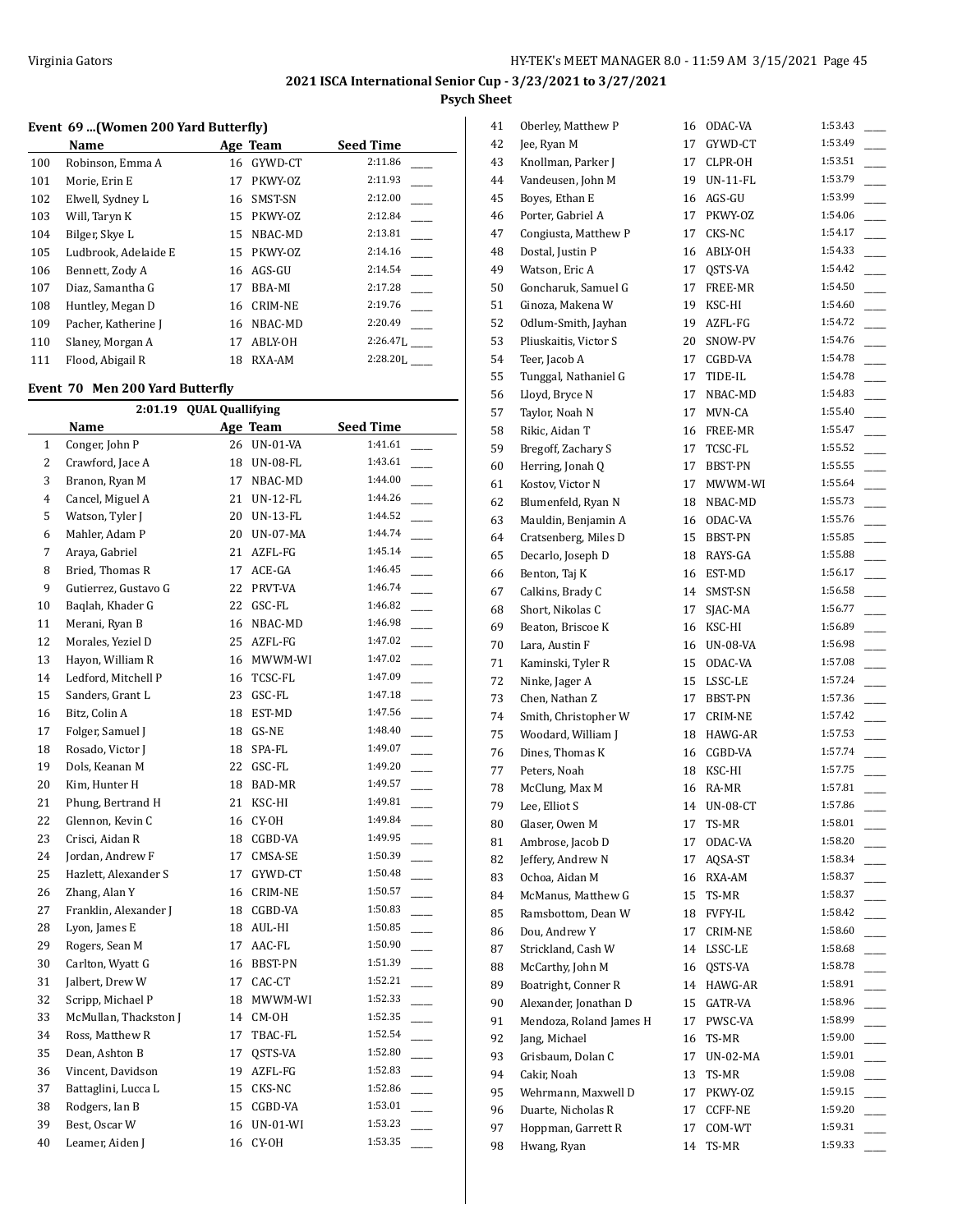#### **Event 70 ...(Men 200 Yard Butterfly)**

|     | <u>Name</u>           |    | Age Team        | <b>Seed Time</b>           |
|-----|-----------------------|----|-----------------|----------------------------|
| 99  | Franklin, Patrick J   |    | 16 CGBD-VA      | 1:59.44                    |
| 100 | Judkins, Matthew J    | 15 | PKWY-OZ         | 1:59.46                    |
| 101 | Swartwood, Blaise A   | 17 | KSC-HI          | 1:59.52                    |
| 102 | Johnson, David B      | 18 | QSTS-VA         | 1:59.55                    |
| 103 | Almariento, Larry J   | 16 | ODAC-VA         | 1:59.61                    |
| 104 | Fitzsimmons, John M   | 17 | NBAC-MD         | 1:59.77                    |
| 105 | Heinz, Evan M         | 16 | CGBD-VA         | 1:59.83                    |
| 106 | Brown, Connor K       | 15 | TS-MR           | 1:59.86                    |
| 107 | Davin, Cole A         | 17 | SEAL-ME         | 1:59.90                    |
| 108 | Bried, Gustavo J      | 15 | ACE-GA          | 2:00.03                    |
| 109 | Andrews, Timothy C    | 15 | CRIM-NE         | 2:00.07                    |
| 110 | Finster, Ryan T       | 16 | SPA-FL          | 2:00.17                    |
| 111 | Eikenbary, Erik W     |    | 18 COM-WT       | 2:00.20                    |
| 112 | West, Zachary         | 17 | AUL-HI          | 2:00.27                    |
| 113 | Bergerson, Aidan C    | 17 | BLA-MN          | 2:00.41                    |
| 114 | Jackson, Jair D       | 17 | PAC-PV          | 2:00.49                    |
| 115 | Song, Andrew J        | 14 | <b>CRIM-NE</b>  | 2:00.61                    |
| 116 | Tonk, Lucas           | 16 | CGBD-VA         | 2:00.69                    |
| 117 | O'Connor, Patrick J   | 17 | <b>CRIM-NE</b>  | 2:00.75                    |
| 118 | Weizeorick, Michael P | 16 | <b>FVFY-IL</b>  | 2:00.84                    |
| 119 | Pittroff, Nathan N    |    | 16 EST-MD       | 2:00.92                    |
| 120 | Bunker, Aiden L       | 15 | FAST-AM         | 2:00.95                    |
| 121 | Caputo, Quinn J       | 14 | CRIM-NE         | 2:01.10                    |
| 122 | Bitz, Kyle M          | 16 | EST-MD          | 2:01.21                    |
| 123 | Poole, Eli W          |    | 18 CMSA-SE      | 2:01.41                    |
| 124 | Ware, David I         | 15 | ACE-GA          | 2:01.99                    |
| 125 | Jones, Samuel G       | 17 | CM-OH           | 2:02.43                    |
| 126 | London, Charles L     | 17 | <b>CRIM-NE</b>  | 2:02.67                    |
| 127 | Almassri, Rami S      | 18 | RYD-LE          | 2:02.74                    |
| 128 | Saadeddin, Saadeddin  | 15 | TRI-MR          | 2:03.08                    |
| 129 | Minassian, Nareg      | 16 | CRIM-NE         | 2:03.41                    |
| 130 | McQuaid, Keith E      | 15 | NBAC-MD         | 2:03.45                    |
| 131 | Greene, Andrew E      | 15 | EST-MD          | 2:03.95                    |
| 132 | McQueary, Tommie      | 17 | ABLY-OH         | 2:04.26                    |
| 133 | Ix, Douglas E         | 16 | QSTS-VA         | 2:05.39                    |
| 134 | Lapagesse, Joao N     | 15 | UN-02-FL        | 2:05.41                    |
| 135 | Oey, Daevin           | 16 | <b>UN-01-PV</b> | 2:07.13                    |
| 136 | Deal, Logan T         | 17 | HNVR-VA         | 2:10.43                    |
| 137 | Johnson, Drew C       | 17 | RAD-FL          | 2:13.82                    |
| 138 | King, David W         | 15 | GATR-VA         | 2:14.39                    |
| 139 | Witt, Benjamin D      | 16 | OCSC-WI         | 2:29.16                    |
| 140 | Dressel, Caeleb R     | 24 | GSC-FL          | $1:56.29L$ <sub>____</sub> |
| 141 | Vasquez, Carlos M     | 20 | <b>UN-03-FG</b> | $2:02.74L$ <sub>____</sub> |
| 142 | Peribonio, Tomas A    | 25 | GSC-FL          | $2:03.26L$ <sub>____</sub> |

#### **Event 72 Men 16 & Under 200 Yard Breaststroke**

|                          | Name         | Age Team   | <b>Seed Time</b> |
|--------------------------|--------------|------------|------------------|
|                          | Platt. Rio T | 16 ABLY-OH | 2:14.43          |
| $\overline{\phantom{a}}$ | $    -$      | .          |                  |

## **Event 73 Women 200 Yard Breaststroke**

| 2:29.39 OUAL Quallifying |                  |    |            |                  |  |
|--------------------------|------------------|----|------------|------------------|--|
|                          | Name             |    | Age Team   | <b>Seed Time</b> |  |
|                          | Phelan, Denise G |    | 16 TS-MR   | 2:11.23          |  |
|                          | Lynch, Meghan E  | 17 | GYWD-CT    | 2:12.29          |  |
|                          | Kruger, Lainy A  |    | 15 CLPR-OH | 2:13.91          |  |
|                          | Franks, Ava L    | 18 | EAST-MR    | 2:14.28          |  |

| 5  | Schellin, Heidi J        | 22 | UN-02-NC    | 2:14.53 |  |
|----|--------------------------|----|-------------|---------|--|
| 6  | Skirboll, Zoe M          | 16 | RXA-AM      | 2:15.71 |  |
| 7  | Palmer, Lydia M          | 17 | UN-04-MA    | 2:15.98 |  |
| 8  | Frank Rodriguez, Nicole  | 17 | AZFL-FG     | 2:16.06 |  |
| 9  | Sierra, Micaela          | 16 | AZFL-FG     | 2:17.50 |  |
| 10 | Bridgman, Riley L        | 16 | QSTS-VA     | 2:18.24 |  |
| 11 | Clark, Brooke-lynn F     | 17 | CGBD-VA     | 2:18.57 |  |
| 12 | Denny, Britney L         | 17 | CGBD-VA     | 2:20.02 |  |
| 13 | Fusco, Casey M           | 17 | CGBD-VA     | 2:20.10 |  |
| 14 | Honkamp, Anne E          | 15 | RIP-IA      | 2:20.20 |  |
| 15 | Day, Peyton J            | 17 | COM-WT      | 2:20.39 |  |
| 16 | Horne, Rachael A         | 18 | RAYS-GA     | 2:20.72 |  |
| 17 | Prekop, Danielle         | 19 | UN-05-AR    | 2:20.82 |  |
| 18 | Claus-Udarbe, Amalie M   | 15 | SMST-SN     | 2:21.13 |  |
| 19 | Ellington, Ann C         | 17 | CGBD-VA     | 2:21.13 |  |
| 20 | Yasumi, Sala             | 14 | KSC-HI      | 2:21.13 |  |
| 21 | Benda, Caroline F        | 17 | NBAC-MD     | 2:21.26 |  |
| 22 | Welsch, Layla M          | 14 | GATR-VA     | 2:21.43 |  |
| 23 | Henage, Alayna J         | 15 | PKWY-OZ     | 2:21.87 |  |
| 24 | Waslyn, Rylee E          | 16 | WAC-MA      | 2:22.06 |  |
|    |                          | 15 | MVAC-FL     | 2:22.33 |  |
| 25 | Santos, Emily M          |    |             | 2:22.41 |  |
| 26 | Stallmeyer, Ava M        |    | 16 CM-0H    |         |  |
| 27 | Bragg, Alison R          |    | 16 PPSC-ME  | 2:22.47 |  |
| 28 | Brown, Rachael L         | 16 | QSTS-VA     | 2:22.51 |  |
| 29 | Kluger, Pearl L          | 17 | CGBD-VA     | 2:22.59 |  |
| 30 | Stanley, Katherine L     | 16 | BBA-MI      | 2:22.88 |  |
| 31 | Dator, Kelsa C           | 17 | CRIM-NE     | 2:22.89 |  |
| 32 | Roma, Isabella G         | 17 | SJAC-MA     | 2:22.94 |  |
| 33 | Szadorski, Abigail E     | 18 | FVFY-IL     | 2:23.46 |  |
| 34 | Neitzel, Rhian M         | 16 | MAKO-MN     | 2:23.49 |  |
| 35 | Bleil, Abigayle L        | 15 | GYWD-CT     | 2:23.63 |  |
| 36 | Foster, Payton A         | 14 | GYWD-CT     | 2:23.64 |  |
| 37 | Yeagle, Carly E          | 16 | EST-MD      | 2:23.82 |  |
| 38 | Phelps, Anna E           |    | 15 UN-05-MA | 2:24.01 |  |
| 39 | Wood, Evelyn R           | 16 | MAKO-MN     | 2:24.03 |  |
| 40 | Diaz, Natalia H          | 16 | EST-MD      | 2:24.05 |  |
| 41 | Black, Grace B           | 15 | NBAC-MD     | 2:24.08 |  |
| 42 | Lord, Isabella S         | 16 | CMSA-SE     | 2:24.26 |  |
| 43 | Susi, Katie M            | 16 | RYD-LE      | 2:24.52 |  |
| 44 | Lang, Skyla A            | 15 | SMST-SN     | 2:24.97 |  |
| 45 | Koff, Mabel A            | 16 | NBAC-MD     | 2:24.97 |  |
| 46 | Ackerman-Vallala, Diya G | 16 | CRIM-NE     | 2:25.15 |  |
| 47 | Fisher, Katherine A      | 16 | CY-OH       | 2:25.22 |  |
| 48 | Agne, Kira W             | 16 | WAC-MA      | 2:25.28 |  |
| 49 | Stockard, Taylor L       | 16 | RYD-LE      | 2:25.48 |  |
| 50 | Yoder, Carson M          | 17 | ODAC-VA     | 2:25.52 |  |
| 51 | Kiryk, Sophia M          |    |             | 2:25.66 |  |
|    | Benda, Meghan E          | 15 | CMSA-SE     | 2:25.72 |  |
| 52 |                          | 16 | NBAC-MD     |         |  |
| 53 | Dopson, Mia B            | 17 | EST-MD      | 2:25.73 |  |
| 54 | Killen, Ala S            | 16 | SRVA-VA     | 2:25.79 |  |
| 55 | McCallie, Sydney E       | 18 | QSTS-VA     | 2:25.83 |  |
| 56 | Kramer, Addison P        | 16 | CGBD-VA     | 2:25.84 |  |
| 57 | Deykin, Kate S           | 14 | AQSA-ST     | 2:26.04 |  |
| 58 | Kim, Kelly Y             | 17 | NBAC-MD     | 2:26.30 |  |
| 59 | White, Alden E           | 15 | CRIM-NE     | 2:26.44 |  |
| 60 | Villani, Savina          | 16 | GS-NE       | 2:26.62 |  |
| 61 | Cook, Paige E            | 16 | ACE-GA      | 2:26.77 |  |
| 62 | Foth, Emma R             | 15 | RIP-IA      | 2:26.85 |  |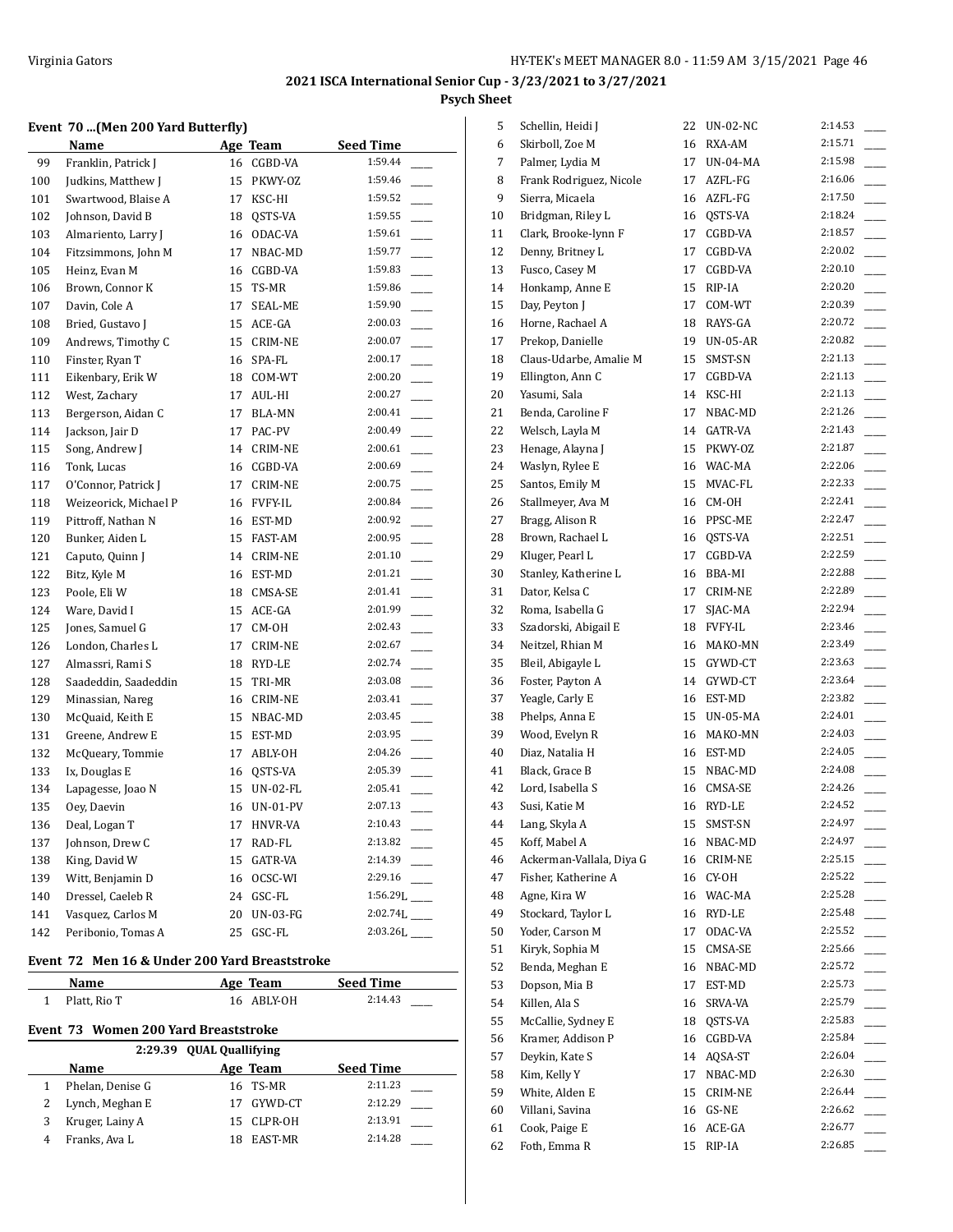119 Barthel, Alanakealoha R 18 AUL-HI 3:10.10L \_\_\_\_

**Event 74 Men 200 Yard Breaststroke**

# **2021 ISCA International Senior Cup - 3/23/2021 to 3/27/2021**

 $\overline{a}$ 

**Psych Sheet**

#### **Event 73 ...(Women 200 Yard Breaststroke)**

|     | 75 a., WOMEN 200 Taru Dreaststrone |    |                 |                  |
|-----|------------------------------------|----|-----------------|------------------|
|     | Name                               |    | <b>Age Team</b> | <b>Seed Time</b> |
| 63  | Smith, Audrey R                    | 16 | RAYS-GA         | 2:26.86          |
| 64  | Ludwig, Mairin E                   | 16 | NBAC-MD         | 2:26.88          |
| 65  | Quinn, Riley E                     | 15 | CLPR-OH         | 2:26.91          |
| 66  | Wicklund, Addison J                | 14 | HAWG-AR         | 2:27.01          |
| 67  | Wilson, Saylor S                   | 17 | HAWG-AR         | 2:27.03          |
| 68  | Davis, Zoe E                       | 17 | CRIM-NE         | 2:27.07          |
| 69  | Wayner, Alexandra R                | 16 | GCAT-GA         | 2:27.07          |
| 70  | Simko, Paige E                     | 17 | WST-VA          | 2:27.15          |
| 71  | Smith, Cameron L                   | 15 | GATR-VA         | 2:27.19          |
| 72  | Macmullan, Kira E                  | 17 | EST-MD          | 2:27.32          |
| 73  | Buirski, Kallyn S                  | 15 | CGBD-VA         | 2:27.40          |
| 74  | Fomuso, Jane Y                     | 17 | ODAC-VA         | 2:27.45          |
| 75  | Ryan, Lenya H                      | 16 | WAC-MA          | 2:27.49          |
| 76  | Costantini, Caroline G             | 15 | HAWG-AR         | 2:27.60          |
| 77  | Bodrock, Grace D                   | 16 | RYD-LE          | 2:27.61          |
| 78  | Garrett, Campbell P                | 17 | QSTS-VA         | 2:27.65          |
| 79  | Jennings, Katherine H              | 16 | CRIM-NE         | 2:27.69          |
| 80  | Sichtnik, Sophia                   | 17 | GYWD-CT         | 2:27.71          |
| 81  | Henderson, Elise M                 | 18 | CSC-MV          | 2:27.72          |
| 82  | Mitchell, Lily M                   | 14 | ABLY-OH         | 2:27.77          |
| 83  | Smeitzer, Lizzie                   |    | 18 UN-01-AM     | 2:27.79          |
| 84  | Dominici, Cara M                   | 15 | CRIM-NE         | 2:27.99          |
| 85  | Swartwood, Belise A                | 14 | KSC-HI          | 2:28.09          |
| 86  | Crampton, Catherine A              | 18 | <b>CCFF-NE</b>  | 2:28.27          |
| 87  | Szadorski, Alexa N                 | 18 | <b>FVFY-IL</b>  | 2:28.44          |
| 88  | Pearson, Kate A                    | 17 | ODAC-VA         | 2:28.46          |
| 89  | Croll, Lauren K                    | 17 | KSC-HI          | 2:28.47          |
| 90  | Smith, Isabella C                  | 17 | CRIM-NE         | 2:28.49          |
| 91  | Helminiak, Katherine E             | 18 | NBAC-MD         | 2:28.54          |
| 92  | Draves, Teresa J                   | 20 | TOPS-MA         | 2:28.54          |
| 93  | Zeiler, Megan R                    | 17 | SJAC-MA         | 2:28.60          |
| 94  | Beede, Jessica B                   | 15 | AAC-FL          | 2:28.60          |
| 95  | Shadduck, Brooke I                 | 15 | PKWY-OZ         | 2:28.60          |
| 96  | Brown, Sadie B                     | 16 | CRIM-NE         | 2:28.71          |
| 97  | Lo, Florence B                     | 16 | BBST-PN         | 2:28.83          |
| 98  | O'Brien, Makenna B                 | 15 | TS-MR           | 2:29.07          |
| 99  | Schorr, Sophia R                   | 16 | QSTS-VA         | 2:29.14          |
| 100 | Lynch, Katherine H                 |    | 15 RA-MR        | 2:29.24          |
| 101 | Price, Piper M                     | 13 | SRVA-VA         | 2:29.34          |
| 102 | Pelshaw, Anya A                    | 18 | BBA-MI          | 2:29.47          |
| 103 | Schere, Fiona D                    | 17 | NBAC-MD         | 2:29.53          |
| 104 | Frausto, Morgen A                  | 17 | MWWM-WI         | 2:29.64          |
| 105 | Verheyen, Isabel C                 | 18 | EST-MD          | 2:29.91          |
| 106 | Geiger, Olivia M                   | 17 | ABLY-OH         | 2:30.07          |
| 107 | Steere, Campbell A                 | 15 | GYWD-CT         | 2:30.53          |
| 108 | Hogan, Maeve J                     | 16 | CRIM-NE         | 2:30.79          |
| 109 | Neilly, Claire E                   | 15 | CRIM-NE         | 2:30.97          |
| 110 | Elliott, Katherine M               | 15 | CGBD-VA         | 2:31.55          |
| 111 | Warnagiris, Kimberly E             | 17 | WST-VA          | 2:32.22          |
| 112 | Frederiksen, Makenna L             | 14 | SMST-SN         | 2:32.34          |
| 113 | Larosa, Nina V                     | 15 | LSSC-LE         | 2:32.76          |
| 114 | Thomas, Morgan O                   | 15 | GATR-VA         | 2:34.57          |
| 115 | Jee, Sydney                        | 14 | GYWD-CT         | 2:34.98          |
|     | McKenna, Kacey S                   |    |                 | 2:36.10          |
| 116 | Lingo, Samantha F                  | 17 | NBAC-MD         | 2:41.50          |
| 117 | Wood, Augusta D                    | 18 | ABLY-OH         | 2:55.81          |
| 118 |                                    | 16 | <b>UN-04-PV</b> |                  |

| 2:14.99 QUAL Quallifying |                        |    |             |                  |  |  |  |  |
|--------------------------|------------------------|----|-------------|------------------|--|--|--|--|
|                          | Name                   |    | Age Team    | <b>Seed Time</b> |  |  |  |  |
| 1                        | McKee, Anton S         | 27 | UN-03-VA    | 1:51.22          |  |  |  |  |
| 2                        | Sanders, Grant L       | 23 | GSC-FL      | 1:52.49          |  |  |  |  |
| 3                        | Dillard, Ben D         | 19 | SMST-SN     | 1:54.74          |  |  |  |  |
| 4                        | Al-Wir, Amro           | 20 | UN-06-FL    | 1:55.01          |  |  |  |  |
| 5                        | Dubas, Mateusz         | 20 | UN-10-FL    | 1:55.31          |  |  |  |  |
| 6                        | Evdokimov, Ilya        | 25 | PRVT-VA     | 1:55.81          |  |  |  |  |
| 7                        | Browne, Ethan M        | 24 | PRVT-VA     | 1:56.04          |  |  |  |  |
| 8                        | Bastian, Izaak Z       | 20 | UN-20-FL    | 1:56.23          |  |  |  |  |
| 9                        | Lebed, Alexander M     | 24 | UN-02-VA    | 1:56.60          |  |  |  |  |
| 10                       | Wich-Glasen, Nils      | 26 | GSC-FL      | 1:56.77          |  |  |  |  |
| 11                       | Rutter, Jonathan D     |    | 24 UN-05-VA | 1:57.83          |  |  |  |  |
| 12                       | Tybur, Jonathan C      |    | 24 GSC-FL   | 1:59.30          |  |  |  |  |
| 13                       | Bustos, Arsenio        | 18 | WAC-CT      | 1:59.37          |  |  |  |  |
| 14                       | Reiter, Jonathan T     | 18 | AUL-HI      | 1:59.40          |  |  |  |  |
| 15                       | Swift, Sean S          | 18 | SMST-SN     | 1:59.77          |  |  |  |  |
| 16                       | Panchak, Jonathan C    | 25 | PRVT-VA     | 2:01.36          |  |  |  |  |
| 17                       | Caps, Thomas R         | 17 | AUL-HI      | 2:02.04          |  |  |  |  |
| 18                       | Clark, Nicholas M      | 17 | UN-11-MA    | 2:02.07          |  |  |  |  |
| 19                       | Sukeena, Nathan G      | 17 | EST-MD      | 2:02.08          |  |  |  |  |
| 20                       | Long, Bryar B          | 23 | PRVT-VA     | 2:02.27          |  |  |  |  |
| 21                       | Haines, Jacob R        | 20 | SJAC-MA     | 2:02.31          |  |  |  |  |
| 22                       |                        | 17 |             | 2:02.92          |  |  |  |  |
|                          | Jones, Gavin H         |    | BBST-PN     | 2:03.01          |  |  |  |  |
| 23                       | Kalafat, Ozan          | 17 | MWWM-WI     | 2:03.30          |  |  |  |  |
| 24                       | Ioselevich, Arie       | 15 | TRI-MR      | 2:03.59          |  |  |  |  |
| 25                       | Muench, Cooper D       | 17 | CGBD-VA     |                  |  |  |  |  |
| 26                       | Barrows, Nicholas W    | 17 | CGBD-VA     | 2:03.63          |  |  |  |  |
| 27                       | Banks, John D          | 18 | CLPR-OH     | 2:03.97          |  |  |  |  |
| 28                       | Bonnett, William A     | 17 | PKWY-0Z     | 2:03.99          |  |  |  |  |
| 29                       | Baryenbruch, Adam J    | 23 | UN-WI       | 2:04.03          |  |  |  |  |
| 30                       | Florio, Aidan C        | 16 | RYD-LE      | 2:04.23          |  |  |  |  |
| 31                       | Menninger, Jason A     | 18 | QSTS-VA     | 2:04.43          |  |  |  |  |
| 32                       | Weddington, Langston D | 19 | UN-02-GA    | 2:04.59          |  |  |  |  |
| 33                       | Groters, Patrick G     | 22 | GIANT-BD    | 2:04.66          |  |  |  |  |
| 34                       | Lester, William P      | 18 | CLPR-OH     | 2:05.51          |  |  |  |  |
| 35                       | McCarran, Jacob R      | 17 | RXA-AM      | 2:05.53          |  |  |  |  |
| 36                       | Johnson, Blake C       | 18 | ODAC-VA     | 2:05.70          |  |  |  |  |
| 37                       | Pintchouk, Max D       | 16 | FREE-MR     | 2:05.72          |  |  |  |  |
| 38                       | Mortimer, Bryce R      | 16 | SRVA-VA     | 2:05.87          |  |  |  |  |
| 39                       | Short, Nikolas C       | 17 | SJAC-MA     | 2:06.03          |  |  |  |  |
| 40                       | Zhu, Stuart            | 16 | EST-MD      | 2:06.22          |  |  |  |  |
| 41                       | Liang, Daniel          | 16 | CGBD-VA     | 2:06.29          |  |  |  |  |
| 42                       | Protano, John          | 19 | UN-01-MR    | 2:06.31          |  |  |  |  |
| 43                       | Yeomans, Josiah T      | 16 | QSTS-VA     | 2:06.45          |  |  |  |  |
| 44                       | Wang, Jake             | 15 | UN-10-MA    | 2:06.47          |  |  |  |  |
| 45                       | Bowers, Caiden E       | 15 | EST-MD      | 2:06.69          |  |  |  |  |
| 46                       | Whetstine, Clayton C   | 17 | CGBD-VA     | 2:06.69          |  |  |  |  |
| 47                       | Schrepfer, Brody W     | 16 | NBAC-MD     | 2:06.75          |  |  |  |  |
| $\bf 48$                 | Kaleta, John S         | 16 | CY-OH       | 2:06.94          |  |  |  |  |
| 49                       | Wood, Tyler J          | 17 | GCAT-GA     | 2:07.01          |  |  |  |  |
| 50                       | Erb, Zachary J         | 16 | GATR-VA     | 2:07.01          |  |  |  |  |
| 51                       | Kimmelshue, Jackson M  | 16 | UN-01-SN    | 2:07.07          |  |  |  |  |
| 52                       | Cherches, Alan F       | 16 | EST-MD      | 2:07.12          |  |  |  |  |
| 53                       | Spragg, Benjamin G     | 17 | EST-MD      | 2:07.17          |  |  |  |  |